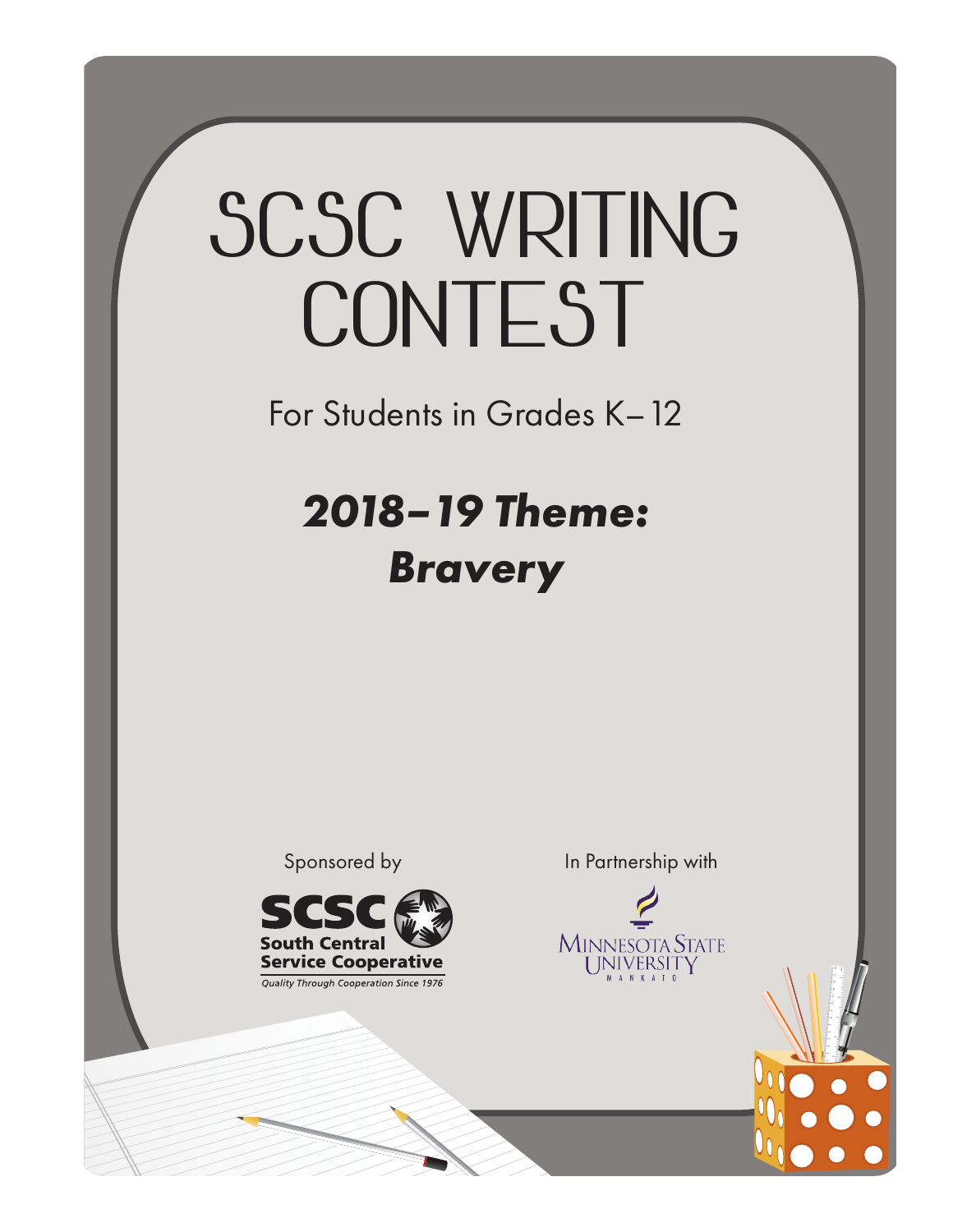The SCSC Writing Contest provides students with an opportunity to express themselves through fiction, non-fiction and/ or poetry. This contest was established to encourage the love of language and writing for all students and as a way to recognize the talented young writers in south central Minnesota. SCSC is partnering with Minnesota State University, Mankato. Students in grades K–12 attending public, private or homeschools are eligible to enter. Up to three pieces per category and submissions in multiple categories are welcome.

*The views and opinions expressed are those of the authors and do not necessarily reflect the views and opinions of the sponsors.*

*Note to Readers: Some of the works may not be appropriate for a younger reading audience.*

#### *COPYRIGHT © 2019*

*This anthology is a joint project of South Central Service Cooperative and Minnesota State University's education department. Copyright reverts to authors upon publication.*

#### **Poetry:**

Arrangement of words in an artistic and purposeful manner that expresses the writer's thoughts and/or feelings about a subject of their choice using style and rhythm (ex: sonnets, haiku, free verse).

- Limit three entries per student
- Maximum length is two pages, double-spaced per entry

# **CATEGORY DESCRIPTIONS:**

**Fiction (Imaginary/Fantasy):**  Stories that describe imaginary events and people that entertain the reader with realistic details, involving characters who experience a conflict (ex: historical fiction, realistic fiction, fantasy, science fiction, mystery).

- Limit three entries per student
- Maximum length is five pages, double-spaced per entry

#### **Non-Fiction (True/Factual):**

*(Choose one or more non-fiction types)* **Personal narrative:** A true story that describes a real event or experiences in the author's life.

**Information:** Factual writing to convey knowledge of a topic and research findings.

**Essay/Opinion:** A feeling or thought you have about a subject or topic, supported by research.

- Limit three entries per student
- Maximum length is five pages, double-spaced per entry

*All entries should relate to the 2018–19 theme: Bravery. Bravery: courageous behavior or character when facing danger, fear or difficulty.*

#### **Thank you to all those who worked with the SCSC Writing Contest and this anthology:**

To the staff at South Central Service Cooperative for promoting the contest, gathering and cataloging submissions, and designing the anthology layout.

To the students and staff at Minnesota State University, Mankato education department who served as judges and provided feedback to students on their writing submissions. Also, to the MSU print services for anthology printing.

To the teachers, parents, friends and relatives who encourage students to express themselves through writing.

Finally, to the students who shared their work for this year's contest. We are most grateful.

*For more information, visit www.mnscsc.org/writing-contest*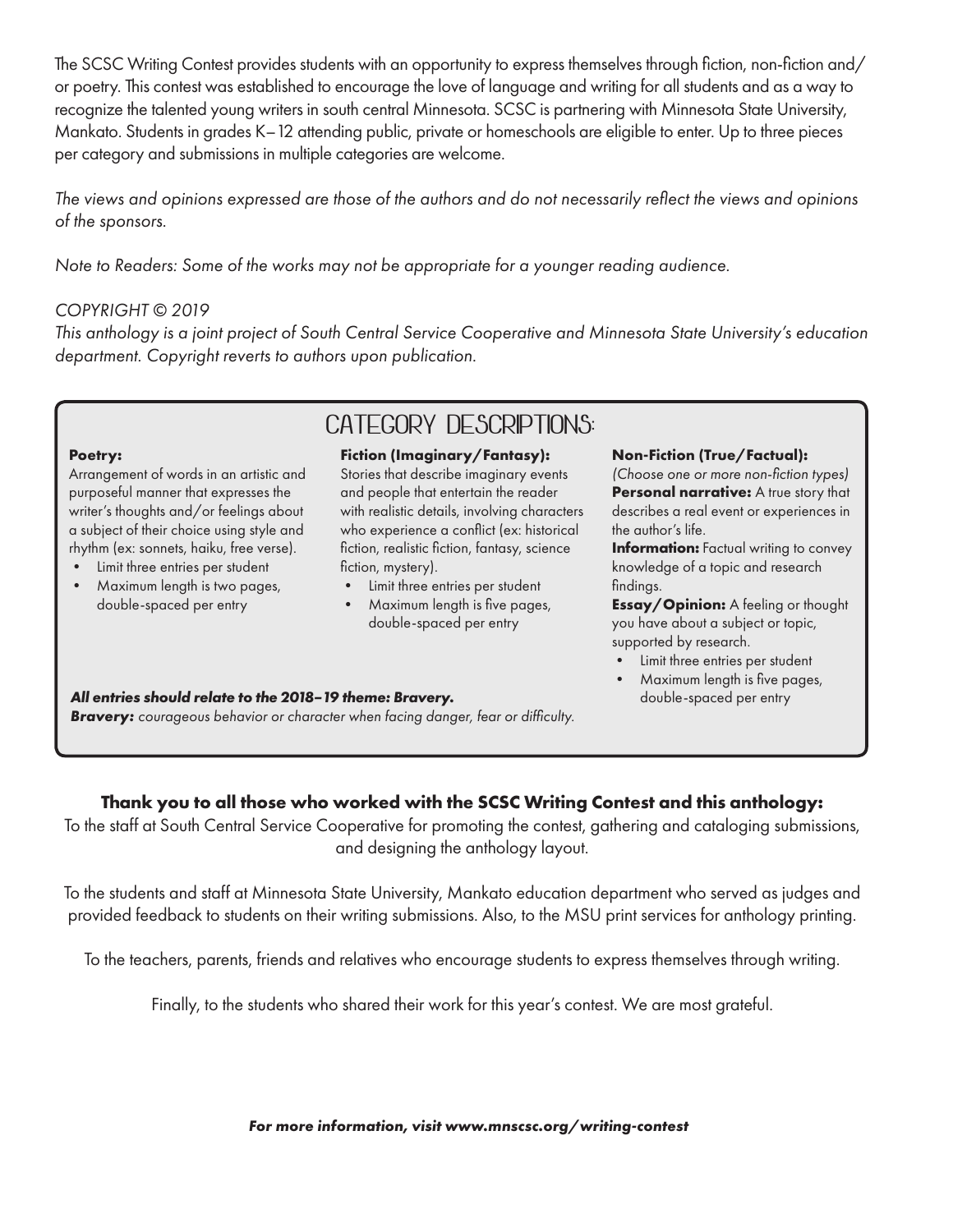# **Table of Contents**

# **POETRY**

# **FICTION**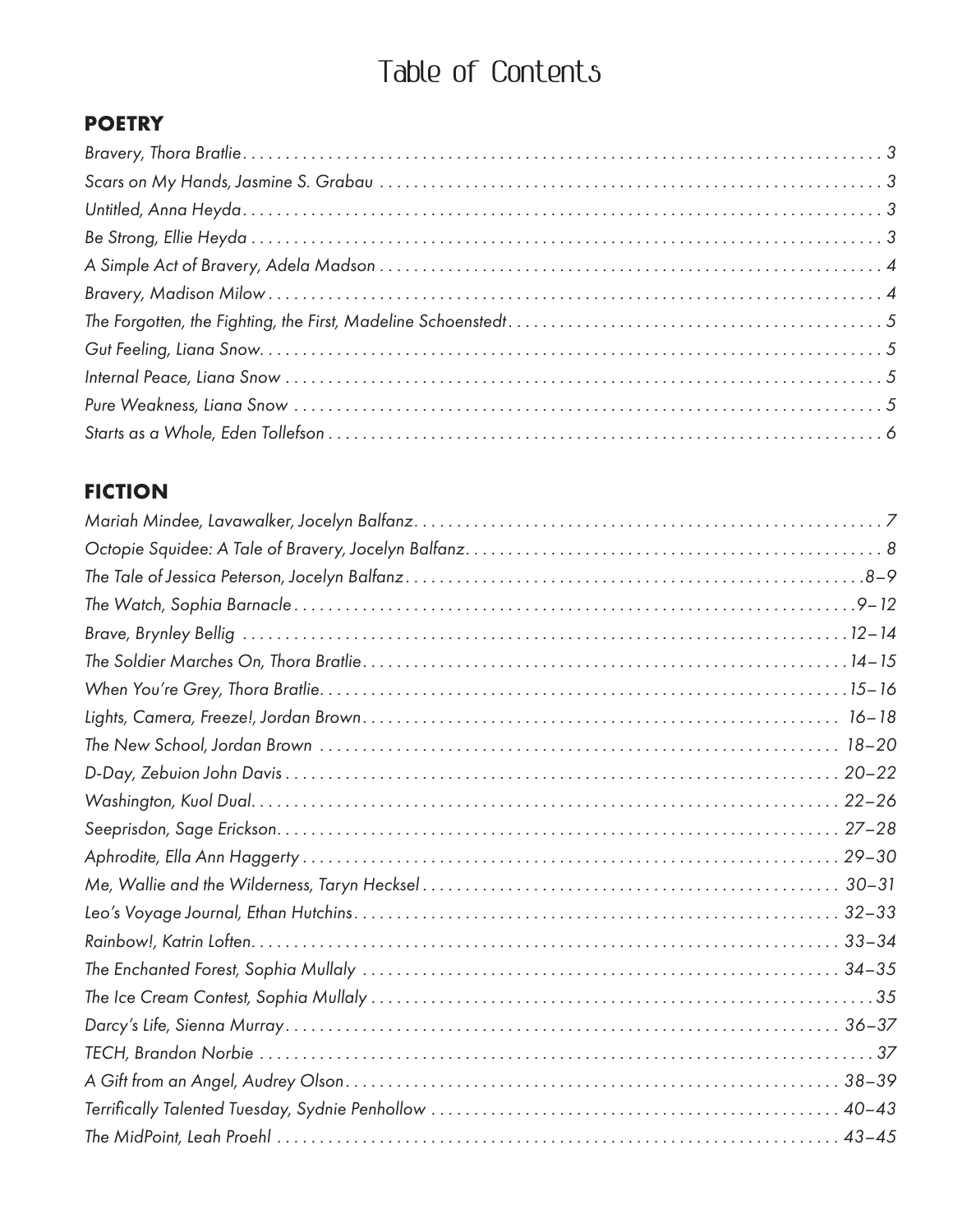## **NONFICTION**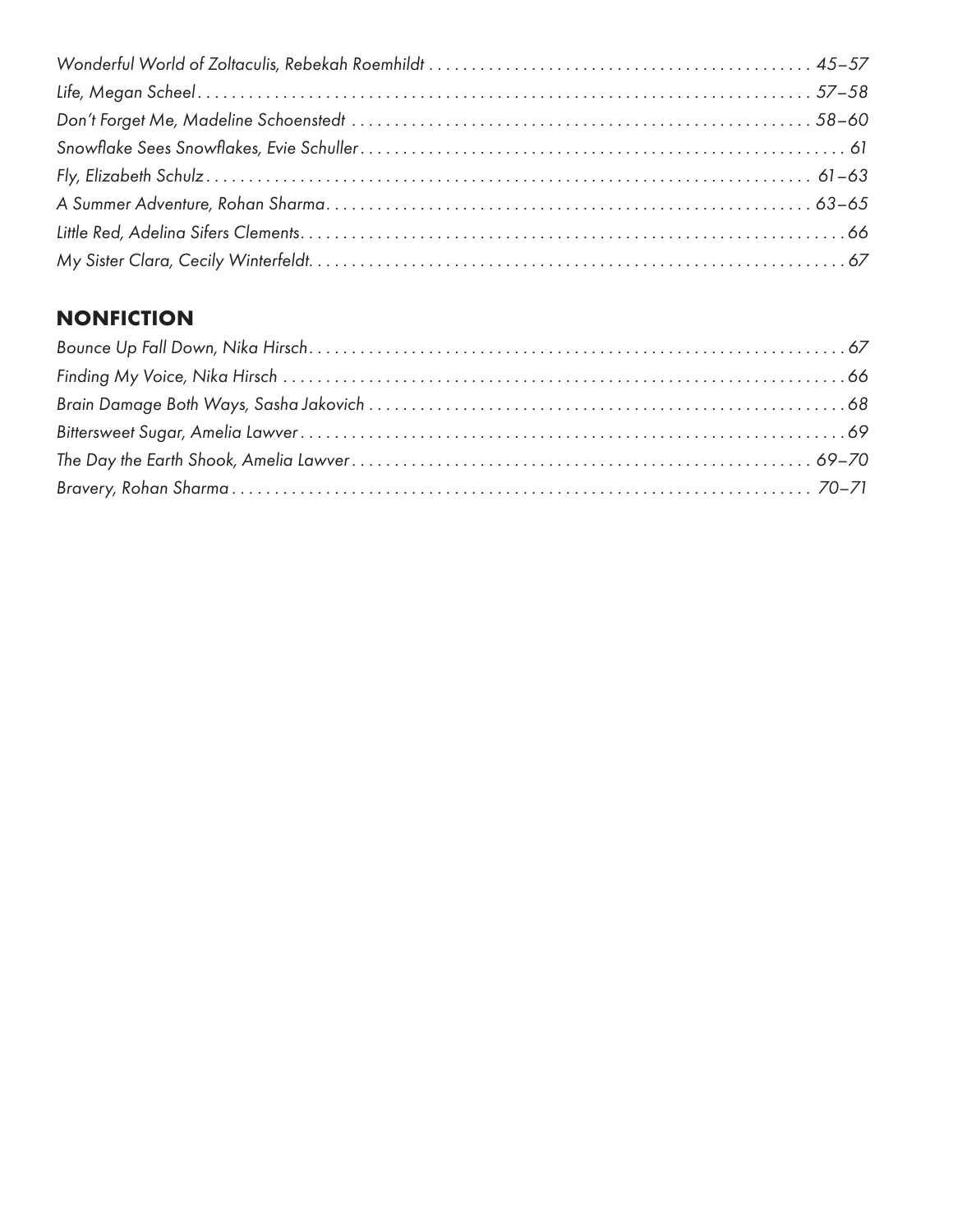# *POETRY*

# **Bravery**

By Thora Bratlie, Grade 6 *Dakota Meadows Middle School, Mankato*

**B**eautiful in its own way **R**espect who people are **A**lways try to, even if you're afraid **V**ery great, bravery is **E**veryday somebody will do it **R**eady to do this? **Y**ou can do it, I know you can

# **Scars on my Hands**

By Jasmine S. Grabau, Grade 11 *New Prague High School, New Prague*

When you look at your hands what do you see? I see Scars from work from play from pain from Life some hands are clean and pristine new and fresh like a child while my hands are Scarred and hard Do your hands show your life like mine?

# **Untitled**

By Anna Heyda, Grade 4 *John F. Kennedy Elementary, Lakeville*

A new kid showed up around March  $10<sup>th</sup>$ . He stood up and said The pledge. He seemed normal just like us. So I sat by him at lunch. All the other kids were teasing Him and me. I said to the kid, "follow me." We stood up to leave. And I brought Him to my wishing tree. I said, "Come here and make a wish." "I wish more kids were as nice as you." A couple weeks later he had to leave. His words always rang in my head, "I wish more kids were as nice as you."

**Be Strong**  By Ellie Heyda, Grade 2 *John F. Kennedy Elementary, Lakeville*

One day I felt like I couldn't do anything so, someone came up to me and said you can do anything if you try you can be one of the greats you can be the best you can be the King Kong banging on your chest you can be wild you can be free only if you try then you will succeed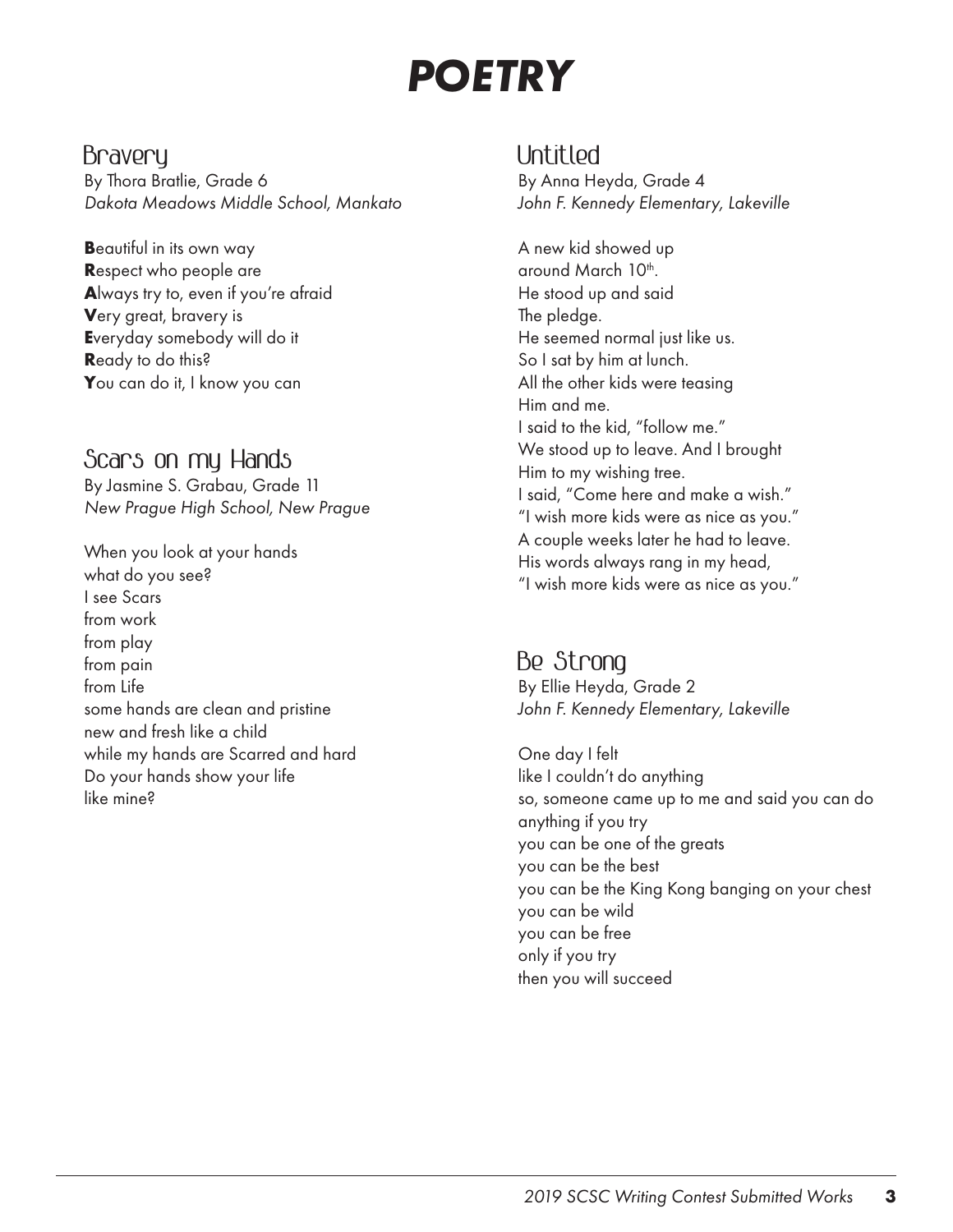# **A Simple Act of Bravery**

By Adela Madson, Grade 4 *Homeschool, St. Peter*

An act of bravery need not be strife, Brave does not mean, "Save a Life!" A small act of courage is the only thing Needed to make your bravery ring. A small example, one fine day I was at a friend's house, playing away. Then my baby brother fell down the stairs, I caught him to let him know I care. In my arms he trembled, As scared as scared could be. Poor thing had had a dreadful fright, Anyone could see. The truest story I have told So everyone take heed; That big thing we call bravery, Is just one small, good deed. A simple act of kindness Shown to a much-loved friend, Will show them that you're always brave And stay true in the end.

#### **Bravery**

By Madison Milow, Grade 5 *Rosa Parks Elementary, Mankato*

What is bravery? Some may think that bravery is the absence of fear, But fear cannot be killed. Fear can only be bested by one thing, and that is bravery. Bravery isn't the absence of fear; fear will remain forever. Bravery is seeing fear and overcoming it. Those who can't admit they are afraid have never succeeded, And those who have fears and aren't able to face them aren't brave. Bravery can't be taught, it can only be seen and felt with the heart. And sometimes, bravery can be little things. You don't have to save a life or win a war, You don't have to move mountains or become a hero. Some think that bravery comes with wisdom and age, But you could be 1,000 years old and still not be brave. Every single person on this big blue marble has a fear.

And all fears are different.

Life is scary, but in the end, it'll be worth it.

And take your time, because bravery isn't a sprint, it's a marathon.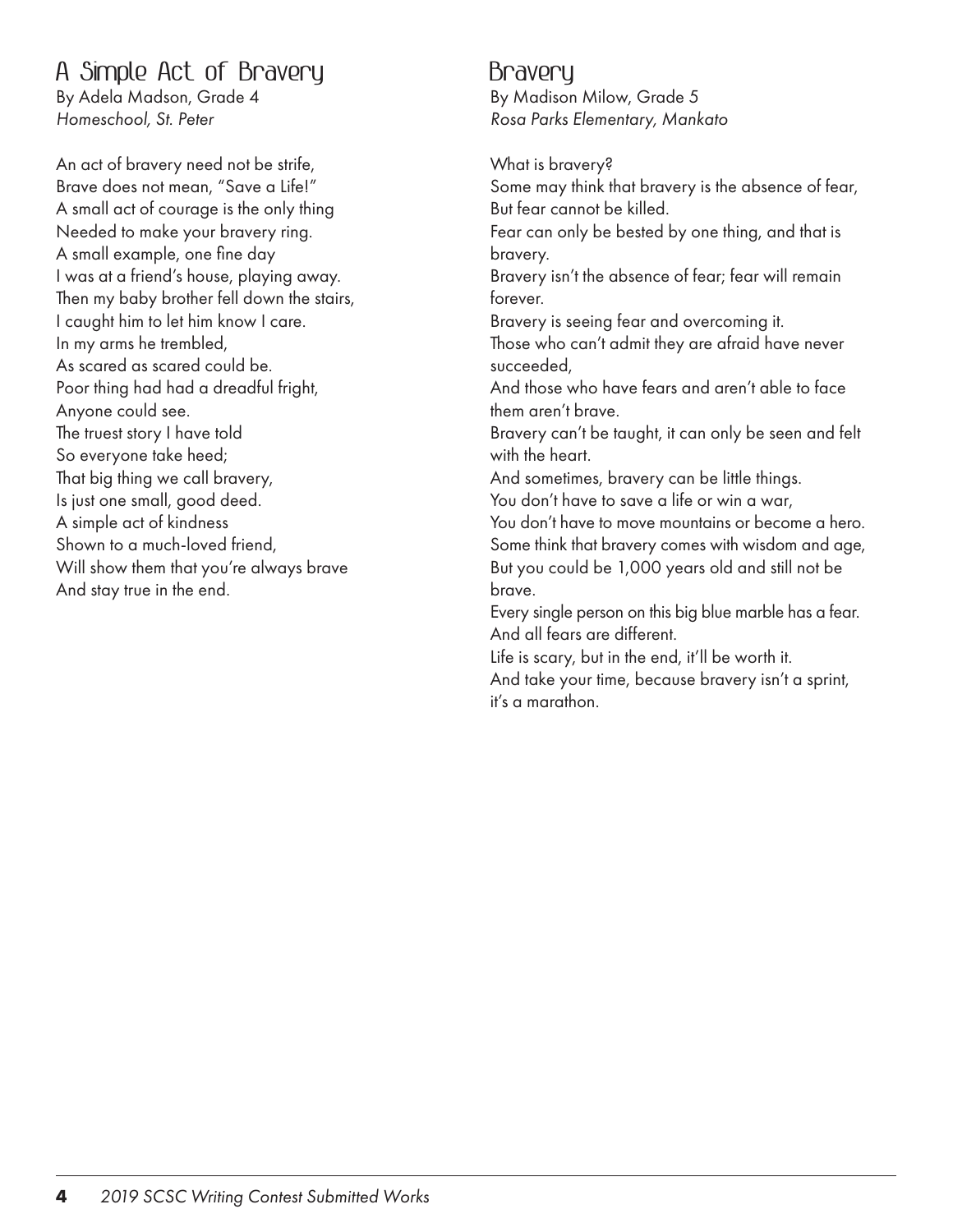# **The Forgotten, the Fighting, the First**

By Madeline Schoenstedt, Grade 6 *Dakota Meadows Middle School, Mankato*

The heart that defies fear, cares for everyone's good, and stands strong for others, The courage and will, for the protection of children from all mothers, This is bravery, yes it is, The forgotten, the fighting, the first The hope, people conjurer in their souls, when their walls of normal life have crumbled, When voices shout out the truth, of what is right, without a half-hearted mumble, This is bravery, yes it is, The Forgotten, the Fighting, and the First.

**Gut Feeling** By Liana Snow, Grade 7 *St. Peter Middle School, St. Peter*

Nobody would give up their heart, to replace a girl's rotten one So she tipped the acid to her mouth and thought about melting on the mountains Then a voice whispered in her soul's ear, that what she was searching for had always been here She asked the voice, "Why do you wish for me to climb a mountain of thorns that never ends?" The voice instructed softly to not go up, but to go below Because someone was waiting, with their heart in a lace, to grant to her So she went down the mountain, dirt and scars on her feet, just to find a desert of trees But she didn't fuss because she could feel her heart pump and her blood rush

# **Internal Peace**

By Liana Snow, Grade 7 *St. Peter Middle School, St. Peter*

She walked upon the ashes of the ones whom she once loved The neon city had crumbled into a somber land of ruins She stood in the puddles of her own despair Waiting for someone, or anyone, to be staring back at her besides her own reflection Her heart raced, yet ceased Her soul felt so much, yet was numbed without a needle But she walked on the rubble with resilience Making her way to somewhere that was not even there The sun hid behind the clouds, counting her days Until one day she saw it and she knew it was worth it

#### **Pure Weakness**

By Liana Snow, Grade 7 *St. Peter Middle School, St. Peter*

Let your heart bleed out until you realize its scarlet purity And let it flow into the cracks of your shattered soul, skin, and bones Then glue them back together to seal the beauty in For without weakness, you can never truly be brave So let your pain and losses be worn as a medallion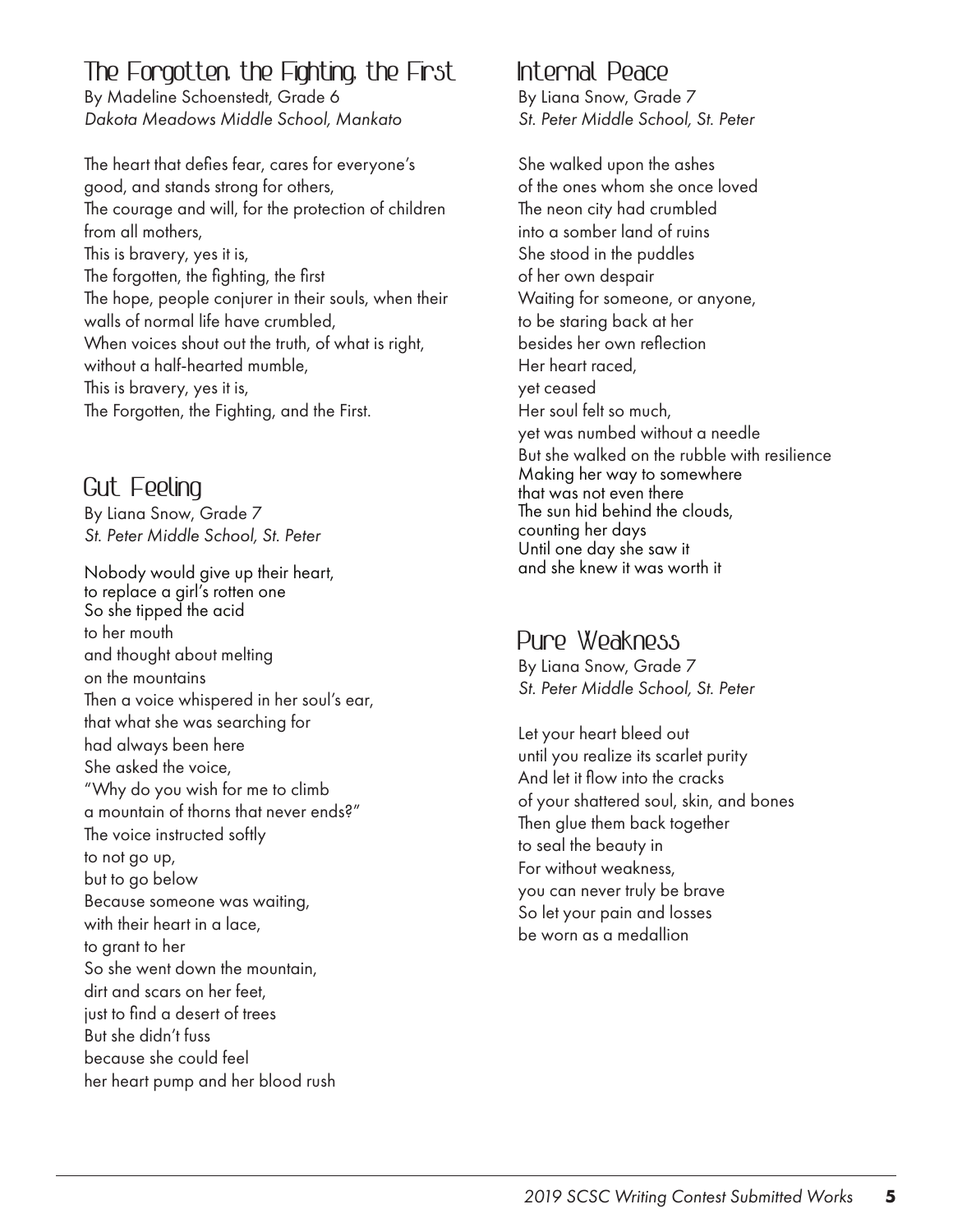#### **Starts as a whole** By Eden Tollefson, Grade 6 *Dakota Meadows Middle School, Mankato*

I sit and watch out my window, The wind whispers to me. It tells me stay down low, And focus to see. I did as it said, And my eyes went wide. I went to my bed, And almost cried. I am told to be brave, But no one else sees. All the of the worlds hate, And all the disease. I am supposed to help, But instead I hide. I want to yell, But others think I lie. I saw evil, and hunger, Pollution and war. A girl, and among her, The threat of being poor. You sit on your couch, You think we are fine, But look around while you can, Because our world is starting to die. The grass is littered, We can't all survive, And at rapid speeds, we too will die. We sit and watch our family suffer, And animals fade because of us. If you want a change, Stand up and be brave. If you too want to remain, Help me win this race. Now I have seen this world. Now I know. I will be brave with you. At least I will try. Think about ten years from now. Think about Earth. Because if this keeps up, Eight planets will become seven, Earth a meteor. But you're right, don't worry. We started this war. We can end it.

Just spin and turn. But now you know, Being brave isn't enough. It's almost too late, But don't give up. I see a future, And you brave ones are the making of it all. You see a baby, I see the future. A brave soul, The cure to cancer. Now I hope you see, I hope you know. That being brave starts as a whole.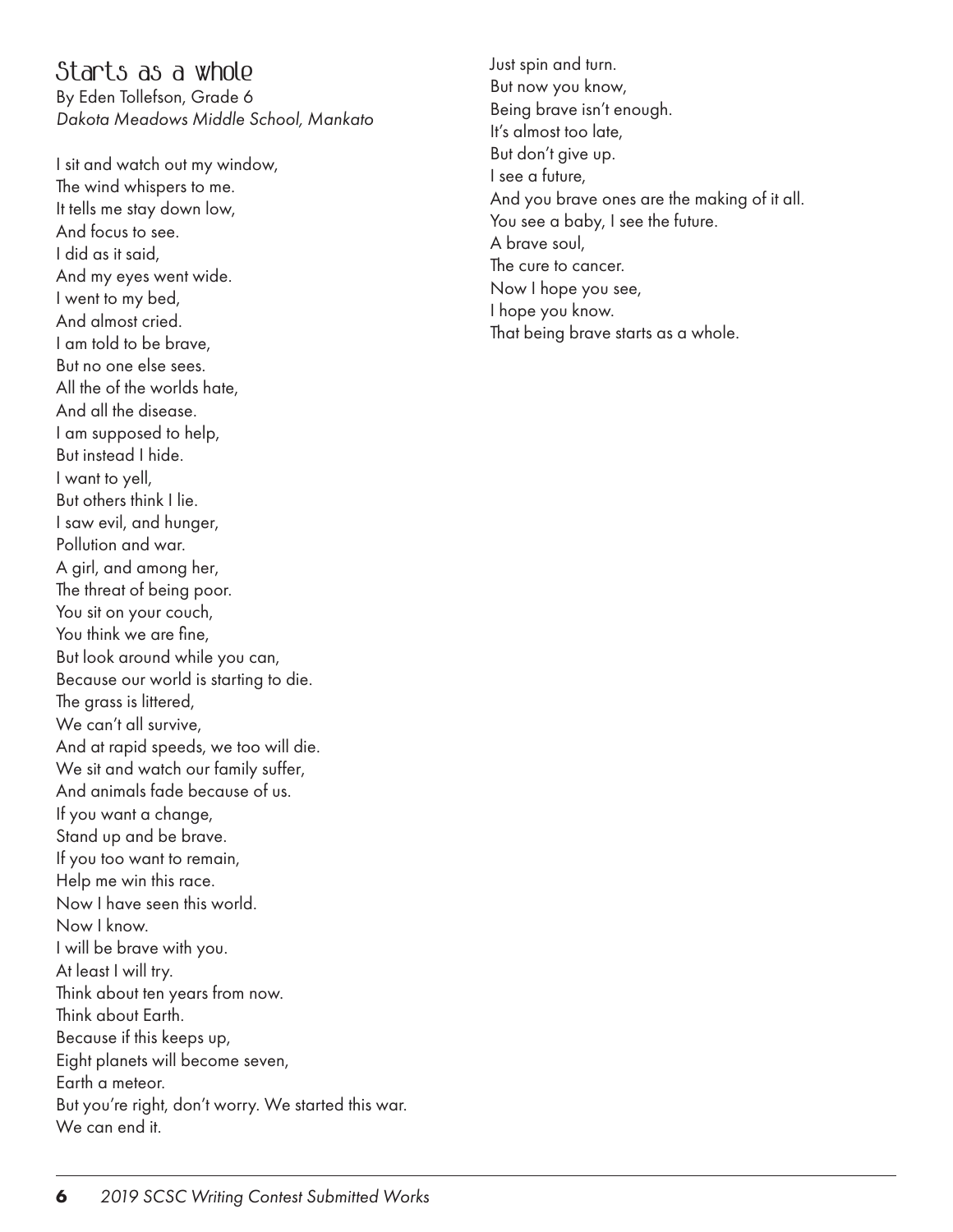# *FICTION*

**Mariah Mindee, Lavawalker**

By Jocelyn Balfanz, Grade 5 *Raven Stream Elementary, New Prague*

The town that I live in has a volcano. We call it No Name because the real name is super long and hard to pronounce. The thing about No Name is that it is active and getting ready to explode. No Name exploding could be *very* dangerous. But no one in the town believes that No Name is active, except for my family and me. My mom is a volcanologist, so she knows all about this type of stuff. My dad is a science teacher, so he is also a volcano expert.

If you're wondering, my name is Mariah Mindee. I live in a town that everyone likes to call Volcanoville, because of No Name, but the real name of the town is Ash.

One day, I was sitting in the room that my sister Mel and I share, doing homework, when I heard a loud *boom!* 

Mom came into our room and grabbed Mel and me. Dad followed us to the door. *Boom!* We walked out of the house. I was holding Katrinah, my cat, and Lucky, my hamster, as we walked to the neighbor's house. The ground shook underneath my feet.

"Kyre! Don't you feel the ground shaking? The whole town has got to escape. No Name will explode soon! Tell your neighbors!" Mom yelled to the neighbor, Kyre Hale.

Kyre ran out of her house and to her neighbor's house. I realized that Kyre and my family were being very brave. No Name could erupt in 20 minutes for all we knew! But we were determined to do whatever we could to save the whole entire town. Deep down I was scared, but I swallowed my fear and decided to do what I could to help my parents evacuate the town.

"Mrs. McGregory! Mr. McGregory! No Name is about to erupt! Everyone *has* to evacuate!" Mom yelled to old Mr. and Mrs. McGregory.

"I won't leave my house!" Mrs. McGregory shouted back.

"It could be very dangerous to stay in Ash," replied Dad.

"You'll be fine, Mrs. M.," I said reassuringly.

With a sigh, old Mrs. McGregory walked out of her house, pushing old Mr. McGregory in his wheelchair. He was holding Kit, their cat, and Pom-Pom, their Pomeranian, on his lap.

We saved the whole town before No Name erupted. Every single person and animal.

Months later, when my family and I were living in a different town, we visited Ash to see the remains of our once beautiful town. Every house and building was burned down, and magma covered half of the town. Everything was in pieces.

I sighed, but then remembered that home is where the people you love are, not where your house is. In that case, I've got a great home.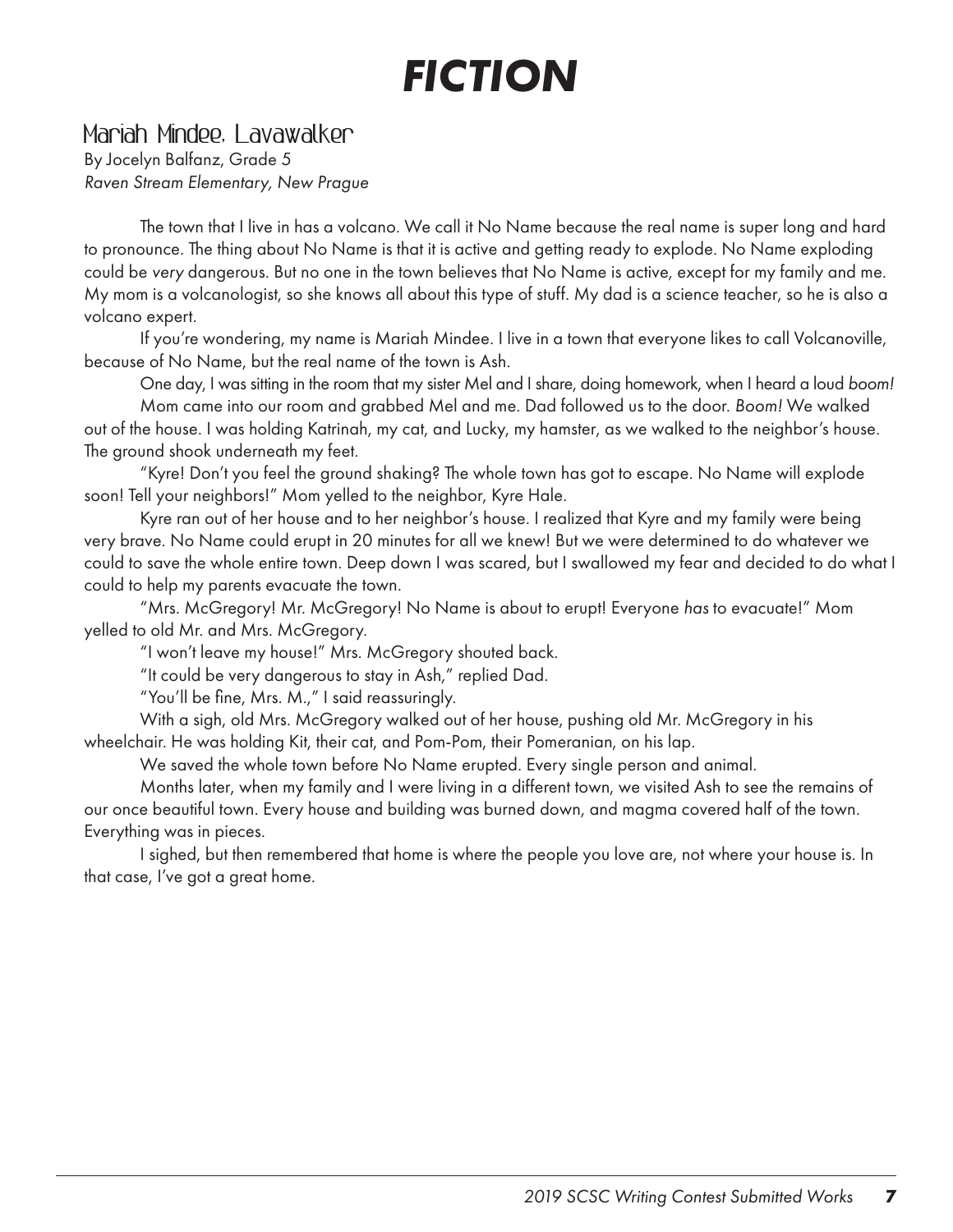# **Octopie Squidlee: A Tale of Bravery**

By Jocelyn Balfanz, Grade 5 *Raven Stream Elementary, New Prague*

Today I, Octopie Squidlee, was feeding my pet minnow, Mini, when Octagon screamed. Octagon is my older sister. She is much braver than I am, which is why it surprised me when she screamed.

I am a very happy octopus. I am small, red, and like I said, happy. Since I am so happy, I believe that no one should ever scream. Only in big huge emergencies. I floated over to a window in the sand castle that Octagon and I live in to see why my brave sister was screaming. *Aaaahhhh!* I saw a human! A fisherman, like the one that caught me in a net three years ago and made me afraid of humans.

Octagon and I escaped through the back window and swam away from that oh so scary fisherman. My tentacles shook thinking about getting caught in his net. We swam to Mom and Dad's sand castle in the middle of the ocean's biggest city, Fish City, to escape the fisherman.

At Mom and Dad's sand castle, we ate the best food in the whole wide sea, crab. It was delicious. Mom makes the crab taste amazing. Since I can float, I entertained my baby sister, Octolily, by floating up to the ceiling after dinner. Octolily clapped her little tentacles.

Mom asked me what I wanted for Fish Holiday. I said bravery. Mom said that she can't just hand me bravery on a silver platter. Bravery has to be earned through a way like facing your fears. Later, I raced the neighbor Mr. Octo, and won! I am the fastest swimmer in my whole entire school. Even so, beating a professional swimmer like Mr. Octo was and still is a big deal.

After the race, Octagon and I swam home to see if the fisherman was still there. All of the scenery and creatures of Fish Hillsides, a suburb outside of Fish City that we live in, reminded me of bravery. Here's why: I saw tons of plants on the way home, and plants must be brave to survive. Fish are always trying to eat them. I also saw dozens of fish. Fish also have to be brave to survive. There are always bigger fish in the sea looking for a tasty snack or dinner. So, listening to Mom's advice, I decided to get over my fear and talk to the fisherman. If he was still at our house, of course.

When we got home, the fisherman was still there. I gathered all of my courage and floated up to the fisherman.

"Hi! My name is Octopie Squidlee! What is your name?" I asked him. The fisherman said that his name was Oliver Katinsky and we had a friendly, not so scary conversation.

And that's how I learned that not all humans are scary. Some of them are actually really super nice. Hopefully you get to meet one of these humans someday!

# **The Tale of Jessica Peterson**

By Jocelyn Balfanz Grade 5 *Raven Stream Elementary, New Prague*

I summoned all of my courage and stepped onto a plane to Peru. By myself.

My name is Jessica Peterson, I'm 13 years old, and I'm going to Peru to visit my best friend, Mia Mickey, and her mom, Mrs. Mickey. Mia and her mom are staying in Peru for three years for Mrs. Mickey's job.

My parents, Gina and Kyle Peterson, were too busy to come with me to Peru. My parents own Peterson's Clothing Company, a very successful clothing company. They couldn't come with me to Peru because PCC is super busy during Christmas time. So, I am flying to Peru by myself. I have never flown by myself before, so I'm pretty nervous.

Once I get to Peru, I will join Mia and her mom at their rental cottage. But now, on the plane for 7 hours and 38 minutes, I am by myself. I found my seat, and a scary looking man sat down next to me. Inside I was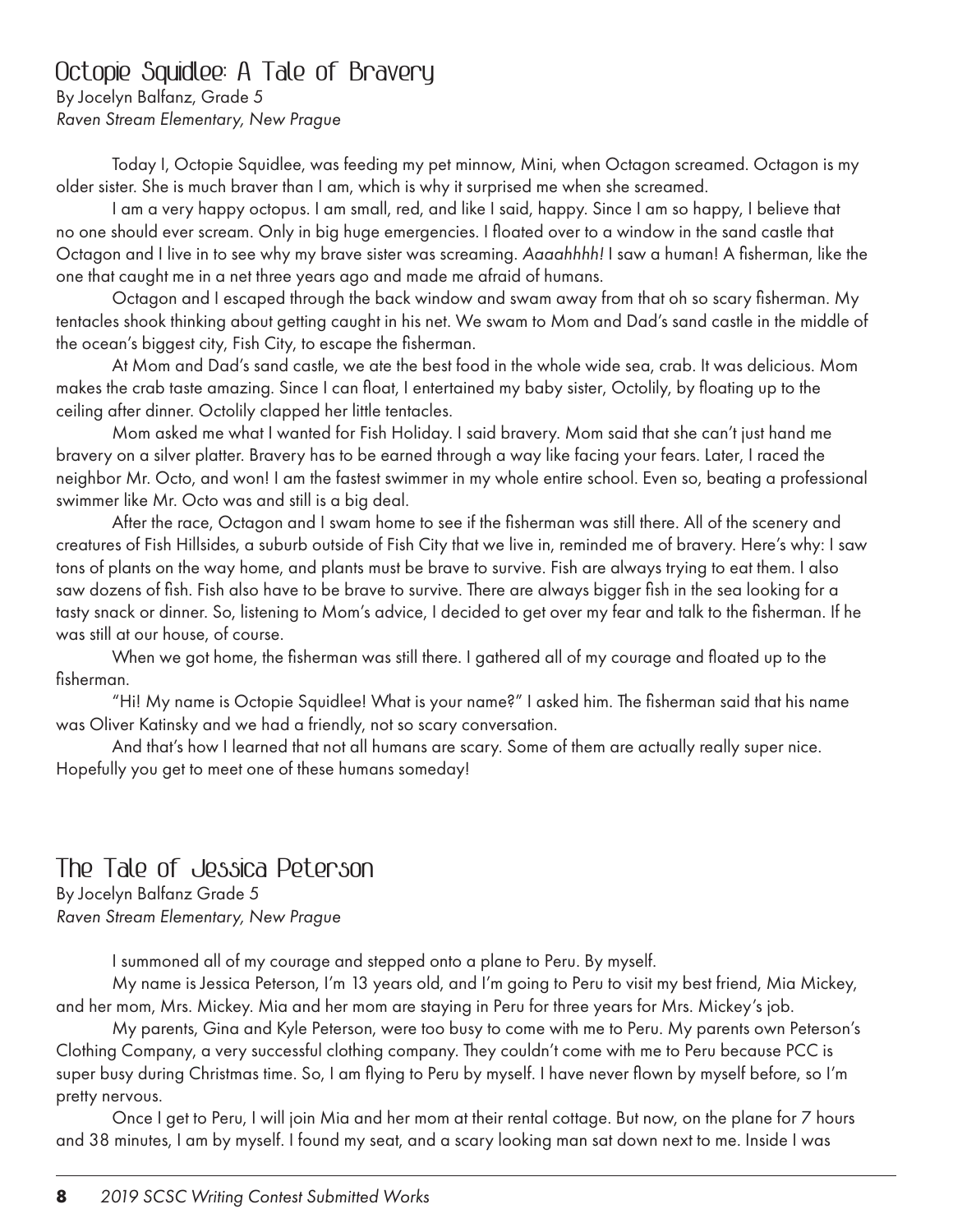screaming, but on the outside, I was bringing every ounce of courage into this moment to not be scared. I twisted my red hair around my finger and listened to the flight attendant explain safety precautions. On the other side of me was a woman with a baby. The baby babbled loudly, and I relaxed. Just a little.

I turned the movie section on the back of the seat in front of me on when the flight attendant finished talking. I picked a happy movie and watched several until the plane landed. The movies helped me relax.

Once, during the flight, the man next to me tried to start a conversation, but I pretended not to hear. Stranger danger screamed in my brain.

I started missing my huge house by the railroad with Mom, Dad, my dog Suzie and my horse Heart as I stepped off of the plane. But then I remembered Mia's cozy rental cottage just ten minutes away. And I stepped off of the plane and into Peru.

#### **The Watch** By Sophia Barnacle, Grade 7

*Prairie Winds Middle School, Mankato*

He knew when he heard the sirens that he should have never been there in the first place. Jameson looked around to see where they were coming from. The left. He turned around and sprinted down an alleyway lined with trash and filled with a musty aroma. Jameson could still hear the sirens, increasing in sound. The police car rounded the corner. Jameson could see the red and blue lights flashing in front of him. He slowed his speed and detoured to the side of a building and put his hands in the air. The police car pulled over and the officer got out of car. Jameson could see the man's shadow walking up to him.

"Sir, put your hands in the air," the policeman said. Jameson turned around. His badge read, 'Johnson' and his number was 11803.

"Huh?" Jameson asked, "Oh! Sorry, sir. I was just going for my daily run and when I saw you, I stopped. I didn't want to get in your way."

"Sure, kid. Then why were your hands in the air before I told you to put them there?" he asked.

"Because if you put your hands up after running, you supposedly get more oxygen to your lungs," Jameson responded. The police officer stared at him with suspicion.

"Who are you looking for anyways?" Jameson asked with curiosity, even though he already knew the answer.

"Well, someone stole a watch that had diamonds engraved into the face and 21 karat-gold and silver on the band. It cost a ton of money, close to a million. It was from the building that used to be a barber shop but got turned into a jewelry store," Johnson stated. "Have you seen anyone that looks suspicious around here? I just saw you running and assumed that you were running from me."

"Um, no sir. I'm sorry I couldn't help you. May I get back to my running?" Jameson asked. The police officer stared at him one last time before nodding and turning around.

"Don't be running on the streets anymore in the evening, okay? Go earlier in the day," Johnson hollered while walking away.

Jameson let out a deep breath and slowly started picking up his speed. He could feel the heaviness of the watch in his pocket. He slid his phone out of his jacket and started to dial his best friend, Alecia. Alecia and Jameson met in about first grade. They hangout every day at school and after school. Jameson and Alecia are as best of friends as they could ever be.

"Hello?" Alecia said as she picked up. Jameson ran up a set of stairs leading to his apartment.

"Um, yeah, Alecia, where are you?" He asked, out of breath from running.

"At my house, why?" Alecia asked, "What do you need?"

Jameson stopped in front of his door, holding his keys in his hand. "Can you come over?" he asked. "I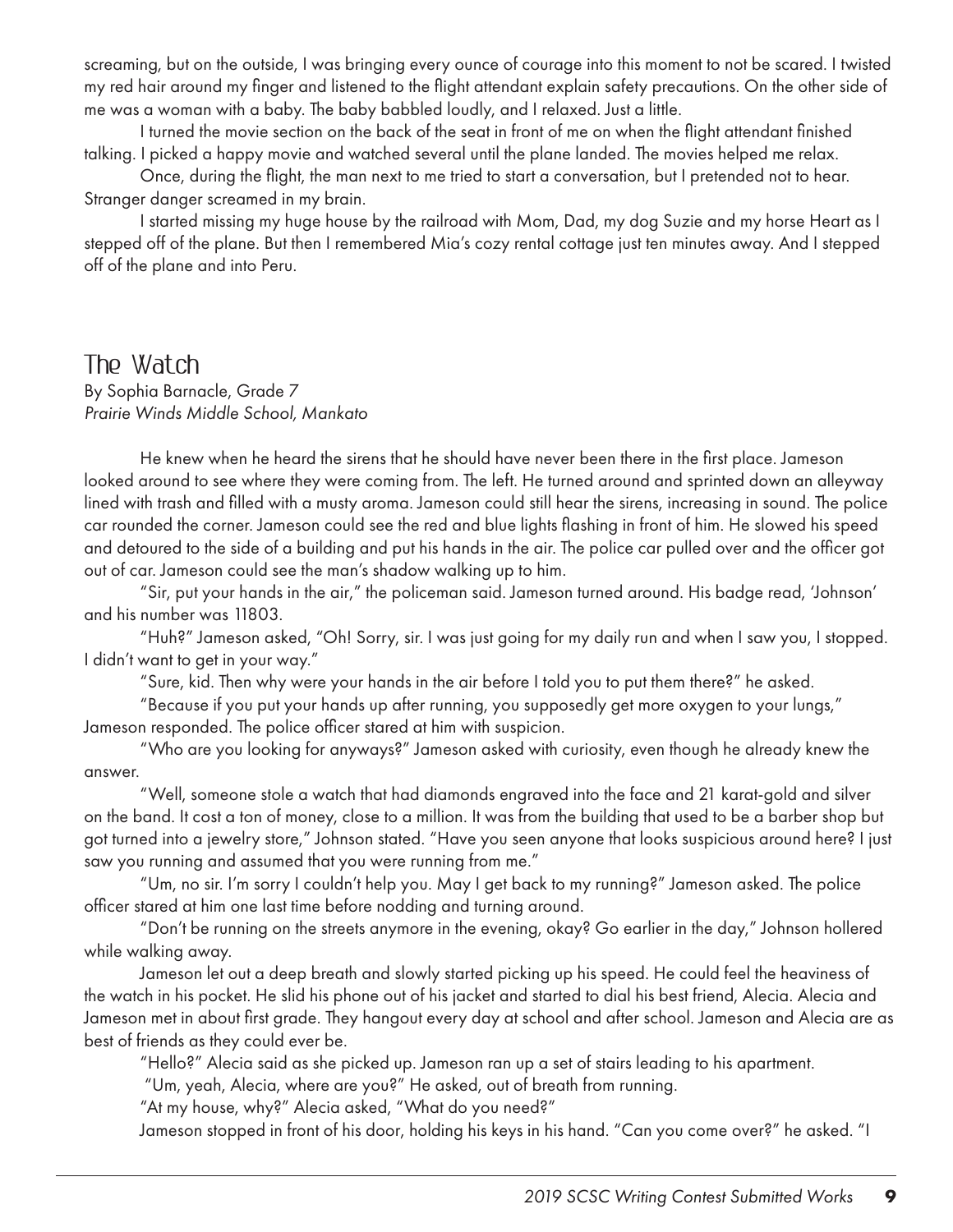kinda need you to," Jameson unlocked the door to his apartment. There was a long silence on the other end.

"I'll see if I can. What do you need anyways?" she said, breaking the silence.

"Um… it doesn't matter. Just come over here. Please and thanks! K, bye!" Jameson told Alecia.

"Uh, ok. I'll probably be there in about ten minutes. You better tell me what you need though," she replied.

"No thank you. I'll tell you once you get here," Jameson said. "If that's ok with you." Jameson sat down on his couch and texted his mom that Alecia was coming over.

"You are so annoying. I'll be there in a minute," Alecia said then hung up.

Jameson grabbed the remote and turned on the TV. He flipped through the channels, looking for something interesting and fun to watch. "The moon rose high and then the screams began," (-- click --) "This frog is one of the deadliest frogs alive," (-- click --) "Hahahhaha. No help him," (-- click --) "Ahhhhh!! RUN FASTER!!!!!" Jameson turned the TV off, upset that he couldn't find anything interesting to watch. He stood up to change into something more comfy just as he heard a knock on the door. Instead of changing, he went to go open the door.

"Hey, Alecia, come on in," Jameson said right as he opened the door.

Alecia walked in and asked, "Ok, what do you want or need?"

Jameson stared at her. Her blonde medium length hair was up in a bun and she had sweat pants and a hoodie on. "You look comfy," Jameson said.

Alecia glared at him, "You are avoiding the question. What did you want?"

Jameson sighed, "Uh, I didn't want anything but, I need to tell you something."

"Which is?" Alecia wondered. Jameson shifted his stance.

"Uh, um, well, uh, ok. So, um, I kinda stole a really expensive watch," Jameson admitted. Alecia stared at him.

"You did what?" she asked, dumbfounded, "Why the heck did you do that? You are so stupid! You're gonna go to jail, Jameson!"

"I know, I know, but there's a reason," he said. "I-I-I got it because I, I needed it to…" Jameson trailed off. Alecia waited for an answer.

"I need it because I have to pay for my rent and I thought that if I could sell it, I could get the money to pay for it."

"That's really why you stole it? Jamo, you could have told me and I could have helped you," Alecia responded.

"I know, but I just thought… I don't really know what I was thinking. I just thought that it would be an easy way to pay for it because I haven't been able to pay for the past two months and I don't want to get kicked out. You know? But now that I actually think about it, that was about the stupidest reason to steal a watch." Jameson knew he was going to be in some big trouble.

"At least you didn't steal it to pay your dog crap picker upper," Alecia joked.

Jameson laughed, "I pick up my dogs crap on my own, thank you very much. And that is a really good reason to steal a watch."

Alecia called for Jameson's dog, Eugene. "Eugene, come here buddy!" Eugene trotted into the living room and jumped up on Alecia and started to lick her face. "You're so nasty and your breath smells like the crap James picks up, doesn't it? Your breath smells just like crap! It's amazing!" Alecia petted Eugene's dark brown fur and when Eugene rolled over, she scratched the heck out of his tummy.

"Eugene is loving that scratchy belly rub," Jameson laughed as he reached into his back pocket. "Hey, Alecia?"

"Yeah?" Alecia asked looking up from the dog. Jameson handed her the watch he took out of his pocket. "That's it," Jameson said. Alecia looked back up at him.

"This is a really nice watch, Jamo. You need to give it back. Just go to the store and give it back. That would be the best idea," Alecia told Jameson. Jameson looked at her, thinking.

"Wait, what if I didn't really have to hand it over? Because if I just gave it to them, I would probably get arrested or something. What if I gave it back to them the same way I stole it?" Jameson suggested.

"I think I get what you mean. So, you break back into their store and give the watch back. That's real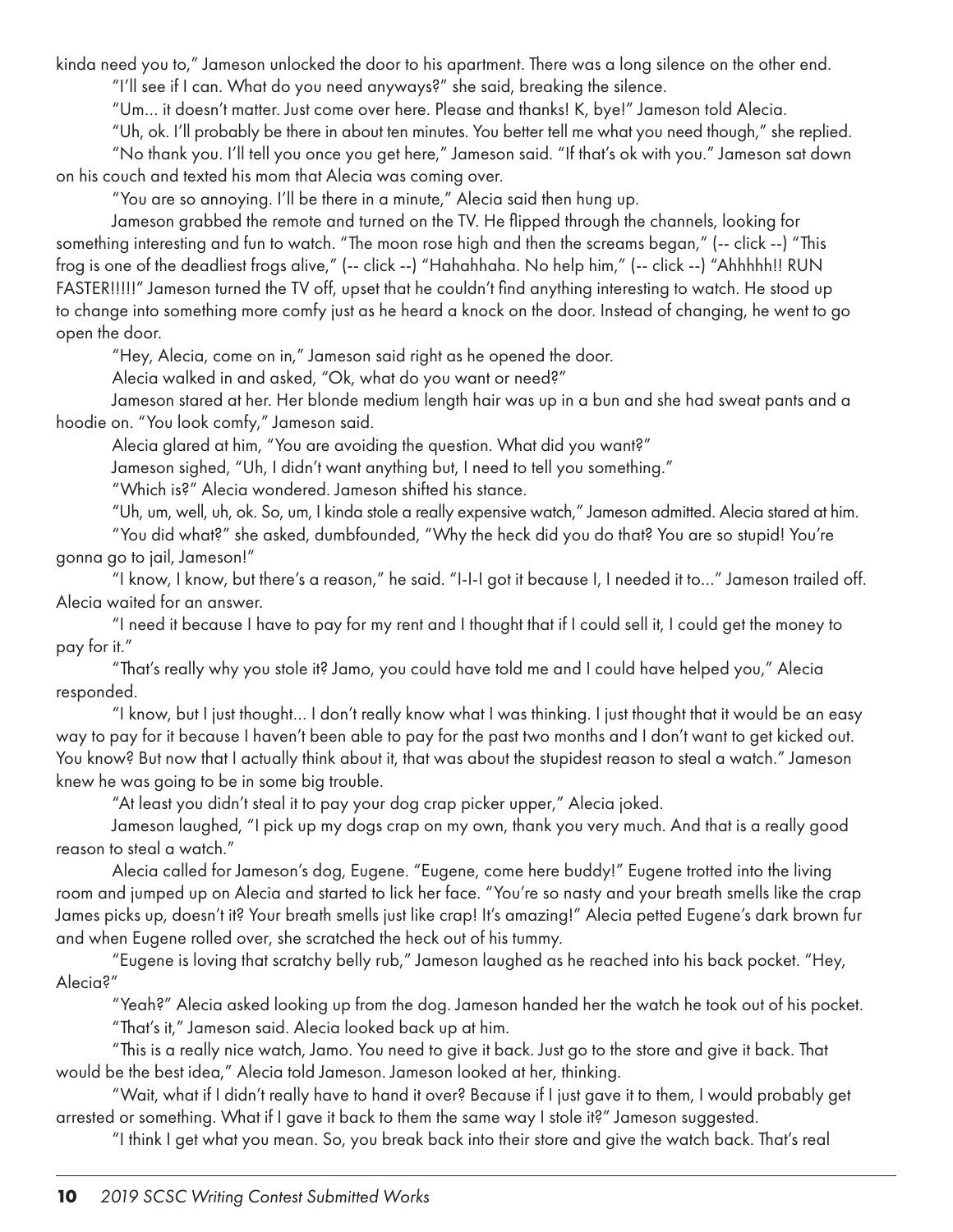smart. Breaking in twice," Alecia said sarcastically.

"Well, the police haven't caught me yet, so it is a good idea. I could just go back in and then put the--" Jameson was cut off.

"No. I'm not letting you do that. You are going to get arrested. That is a terrible idea," Alecia told Jameson. "You need to go back to the store and just walk in normally and tell them the truth, because if you tell the truth you will have less of a chance of getting in trouble. Go up to the front desk and hand them the watch and say that you needed it to pay rent, but then realized that it was a bad idea, and you didn't do anything to the watch to decrease its value and that you are sorry and to not tell the cops because you don't want to die at such a young age, okay?" Alecia said in one breath.

"I get what you're saying. I can try that. I mean what's truly the worst thing that could happen?" Jameson asked.

"Well, first off, you could get arrested. Second--," Alecia started to say.

"Ok, ok, ok, ok, I get it. I will go there. But what if--?"

"You are fine Jameson. I'll go there with you if you really want me to, or else you'll probably get in more trouble," she told him. "And you should probably go back sooner rather than later."

"But the cops are probably still there. But they shouldn't be able to arrest me because I didn't technically steal it, I borrowed it without their permission," Jameson kidded. "But, yes, I understand. I'll bike down there right now."

"Want me to come with you? Because I can if you want," Alecia offered.

Jameson shook his head, "No, you didn't do anything wrong. Stay here. I'll be back in a bit. Bye, bye, Eugene! I love you!" Jameson kissed Eugene on the forehead. "I'll see you in a bit, I promise." Jameson grabbed the watch off the table and walked outside.

He ran down the stairs and then walked over to his bike that he propped up on the side of his apartment after school. Jameson hopped up and turned his bike in the direction of the jewelry store. The sunset was lovely that night. It was shades of red, orange, yellow, blue and light purple. Jameson rode through the silent neighborhood, praying that he wouldn't get in trouble. He finally rolled up to the store and laid his bike down on the sidewalk.

When he walked in the door rang and the store clerk looked up. "Um, hi, hello, what can I help you with?" He looked very tired and stressed. Jameson walked up to the counter.

"Hi, please be quiet about this, okay?" Jameson looked around, "Okay? Ok. So, earlier today I made a really stupid decision and I would like to undo it." The clerk stared at Jameson with fright. Jameson took the watch out of his pocket and slid it up to the man. "Before you say anything," Jameson said, knowing that the man was about to speak, "I need to explain. Is that okay?"

"Um, yes," the man said. Jameson looked at him. There was the slightest bit of relief in his eyes.

"I stole this and I am extremely sorry. I needed it to pay for my rent, which was a really stupid reason, and I realized that after I had stolen it. I haven't done anything to it, and it is perfectly fine. I brought it back to you because I knew that it would be the right thing, and I really am sorry," Jameson told the man. "I hope that that is okay. And if you could, please do not tell the police about this. I don't want to have a record. I am so sorry. I hope that giving this back to you will make this all okay."

The man looked up at Jameson and then back down at the watch. He picked the watch up and examined it. He shook his head, "I forgive you. But only because you told the truth. I could tell when you came in here that you were very nervous, but you did the right thing. And I am happy because of it. You will still have to have to deal with the consequences though," he said. Jameson's heart dropped.

"But, they will not be awful. You are banned from ever entering this store ever again, but I know you need something before you leave. Hold on." Jameson watched the man walk away, soon to come back. He came back with something in his hand. Money. "Here, I want you to have this."

Jameson was confused. "But, why me? I stole something from you. I don't get it."

The man pushed the money closer to Jameson. "Take it. If you stole a watch to pay for rent, and then brought it back because you knew that it was the right thing, that is really brave and I am very glad that you did that. But if you stole the watch in the first place, you obviously needed it. And I want to give you this money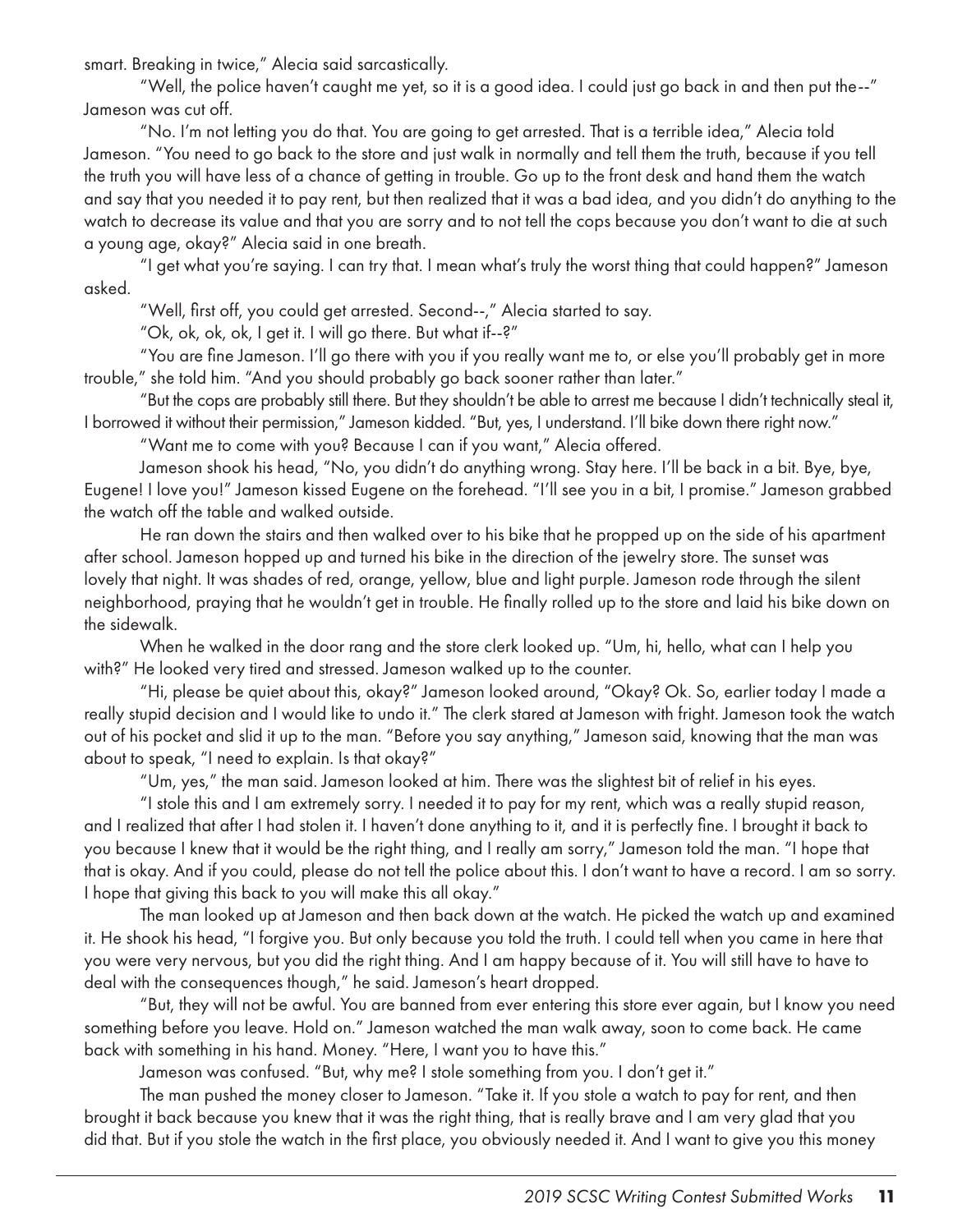because you need it way more than I do," the man said.

"But I--," Jameson didn't know what to say. He was overwhelmed with emotion. Jameson had never known his dad and his mom just left him about a month and a half ago, and he didn't know where she went. Jameson had been looking for a job, but no job would hire him because he was so young. He needed the money to pay for the apartment rent but didn't know how to get it. Alecia had offered that he stay with her family, in a house about a mile away from his apartment, but he had said no because he wanted to wait for his mom to come back.

"Please, take it. You need it more than me," the man told Jameson.

Jameson picked the pile of cash up and looked at it. There were mostly hundreds and a few fifties. The money in his hand soon became blurry. A tear rolled down Jameson's cheek. "Thank you."

#### **Brave** By Brynley Bellig, Grade 4

*Roosevelt Elementary, Mankato*

Yes, yes, yes! Today was finally Friday and Natalie and I are having a sleepover at her house. We have been best friends since first grade. Anyway, tonight we were going to the carnival together. It was two hours away, but her parents were renting a limo, a limo! When I got to her house, she grabbed her things and we watched the limousine pull up to her driveway.

"Alright you girls hop in we'll be there in a minute," called Natalie's dad. Natalie and I hopped in, this was going to be so fun!

When we arrived at the carnival went to get wristbands right away.

"Okay we'll be by the bleachers if you need us," said her mom.

"Where should we go first, Lola?" Natalie asked.

"How about the bumper cars?"

"Sounds good to me."

"Let's go!"

After bumper cars we went on four roller coasters, the World's Tallest Slide and the Tilt-A-Whirl. We were about to go on the Scrambler but the line was super long so we decided to get a snack. But, everything was super expensive so we settled on sharing a large cotton candy.

"This tastes odd," Natalie said as she started picking little chunks of dirt out of the cotton candy. "What are these," she asked, holding one up for me to see.

"Ewww gross," I said. "Let's just throw it away."

As she walked over to the trash can, a huge spider crawled out. "YUCK!" Natalie shrieked. She dropped the cotton candy and watched the spider crawl away. Just then I noticed a little torn-off piece of notebook paper where Natalie had dropped the cotton candy. I grabbed it off the ground and hastily unfolded it. It read: Meet me beh.ind th.e bumper cars at 8:0o. I showed it to Natalie, and she made a face, "What is that supposed to mean?"

"Um duh, meet them behind the bumper cars at 8 o'clock."

"Uh, Lola this is serious, do you think it was meant for us or not?" She looked worried.

"Relax, how bad could it be"

"Gee I don't know, just a kidnapper or a robber or…"

"I SAID CALM DOWN!" I spat. "We'll go and check it out from a distance, it's 7:45 p.m. now. We have just enough time to get there, let's go." I grabbed Natalie's hand and off we went towards the bumper cars.

When we got there we immediately crawled behind a bush and saw two shaggy-looking guys lurking around behind the bumper cars, one of them was wearing a carnival outfit – the same guy from the cotton candy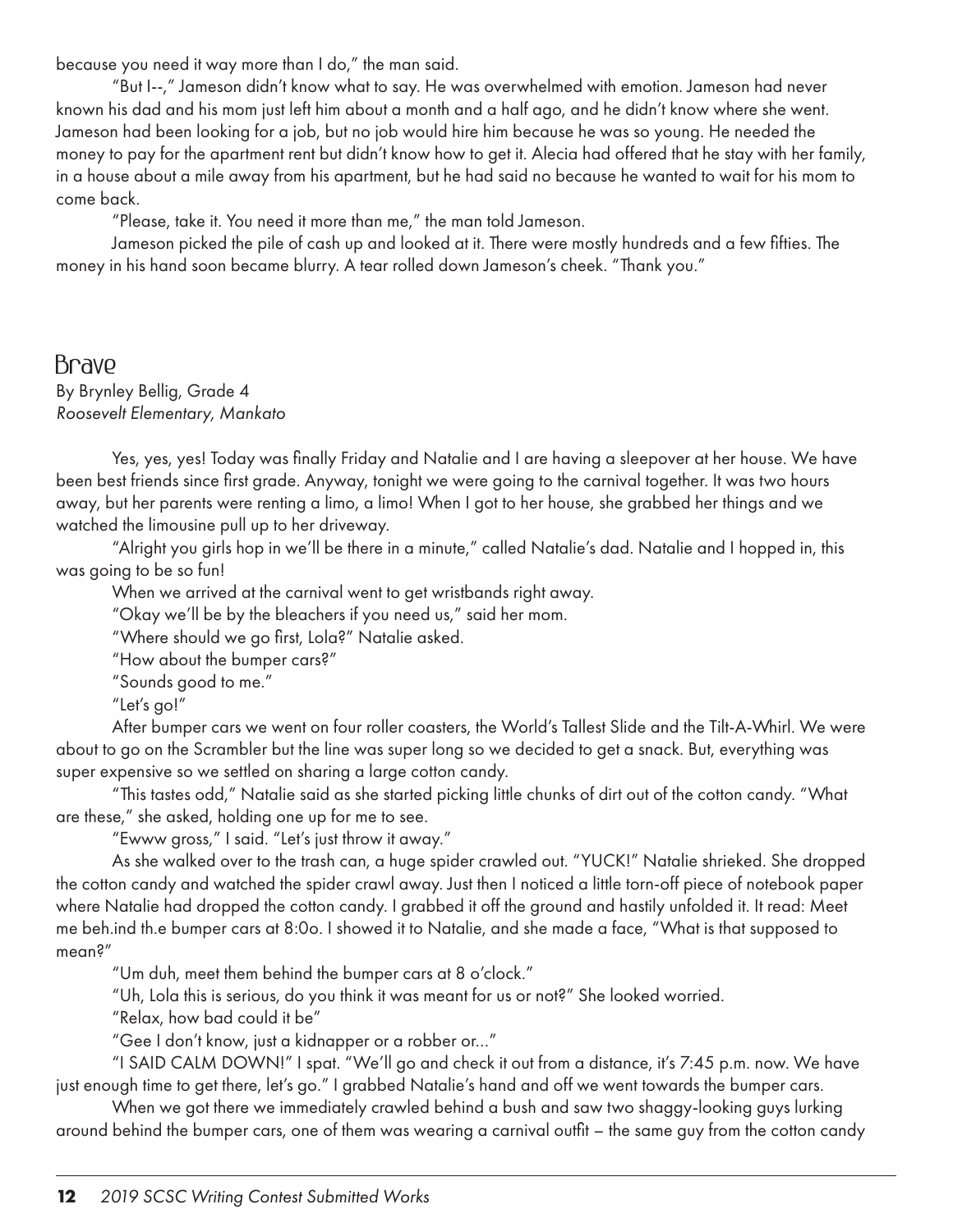stand. The other looked like he had just finished a brawl; he had a bloody nose and a black eye.

"You told me they would be here at 8 p.m.," Bloody snarled. "They're not here!" Carnival Guy backed

up.

"Look I put the spider and note in the candy just like you said. How was I supposed to know if they would actually come or not? After all, they are just little girls. They might have been too scared."

Just then Natalie stepped on a twig and it snapped. The two odd men jerked in our direction. Natalie and I bolted out from the bush and ran as fast as we could but when we hit the clearing, I slipped and fell into the mud. It felt like I had broken my rib cage.

"Run!" I gasped to Natalie, but she came back for me and grabbed my hand.

Together we ran straight for the bleachers. When we got there, we realized the place was deserted, everyone was gone. Then we started to look around and realized that there was nobody in the entire park. I pulled Natalie into a nearby ticket booth and locked the door.

Natalie was having a panic attack.

"What just happened?" she shrieked

"Calm down, you'll give us away!" I scolded. "Get down and be quiet!" She sank down to the floor and I grabbed her hand.

"Look," I said. "We are going to bust out of this carnival and we can go to my cousin's house, she lives a few miles from here. On the count of three, grab the door handle and push, but be ready to pull it straight back again if needed, alright?"

"Alright," Natalie said.

"1… 2… 3."

Natalie and I bolted straight out from the door and kept on running and running until we hit a gas station. When we saw there were people inside, we opened the door without a second thought. I grabbed Natalie's wrist and pulled her into the gas station's ladies room.

"I think my cousin lives somewhere around here," I said. "We can probably get there before 10 o'clock if we keep up our pace." Natalie nodded and we left the restroom only to find the Bloody standing right outside in the center of the candy aisle.

"Well, well, well, look who we have here." Just then my back started stinging and everything went dark.

I woke up in a damp warm cellar that looked like it hadn't been cleaned since the 1700s. l could hear Natalie rustling on the cot beside me. I woke up a little bit more and realized that Bloody and Carnival Guy were a few feet in front of me quietly discussing something in a whisper.

"Daniel, I told you to catch them before the gas station, now we are out of tranquilizers, which we might need for them." Carnival Guy nodded his head toward our cots. I pretended to be sleeping, and so did Natalie (if she was awake) and I waited to open my eyes until he turned back to whoever must have been Daniel and returned to the conversation.

"Look, I'm almost 50. You expect me to run faster than two tall kids? Randy, I don't know what gets into you sometimes," Carnival Guy (who must be Randy) sighed. "Let's just get to bed. We are gonna need lots of sleep for the morning." The two men left the room through a small trap door on the floor. I looked over at Natalie, who's eyes were wide open staring into mine.

"What's going on?" I could barely hear her she was speaking so quietly.

"I don't know," I replied. I quietly lifted myself out of the bed, and so did Natalie. "Let's try to find a way out of here," I said. We crept over to the trap door and stared at it. I pulled it open and looked at Natalie. "It's our only option," I whispered.

We both hopped onto the ladder below us and climbed down as quietly as possible. When we got to a deeper part of the cellar, we felt a trickle of hope when we saw a window that was left slightly ajar with some sort of spiral staircase leading up to it. We tiptoed past Randy and Daniel's beds towards the staircase.

Suddenly Randy lurched forward toward us. Natalie shrieked and we both bolted to the staircase with Randy hot on our heels. When we reached the staircase, I hopped on straight away and grabbed Natalie's arm. I pulled her all the way up and realized Daniel was up now too. I pushed the window up with all my strength. I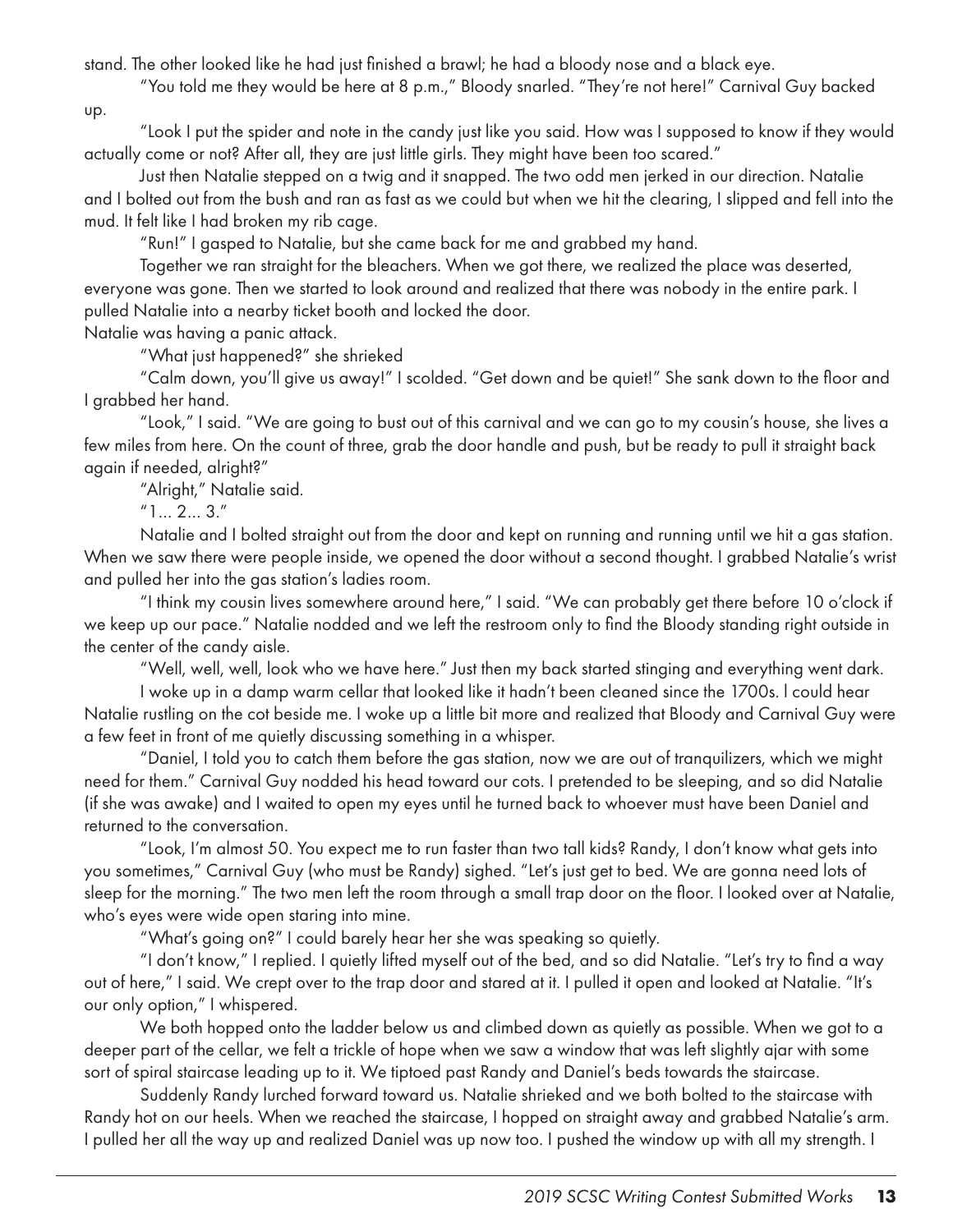pulled myself up and then hoisted Natalie up too.

We ran and ran all the way to my cousin's house and knocked madly on her door until it opened. We jumped inside and locked the door behind us. Natalie's mom looked at us with a mix of urgency and tiredness. She looked on the verge of tears,

"You were so brave," she said to us. "Don't worry, Randy and Daniel are under control."

# **The Soldier Marches On**

By Thora Bratlie, Grade 6 *Dakota Meadows Middle School, Mankato*

August 20, 1942 The United States of America

The Jones family was eating dinner when everything went awry. There was Mr. and Mrs. Jones, and Adam, their only child, who was nineteen, and seemed to look more and more green as the moments passed. *I've got to keep them safe. I've got to keep them safe.* His head hurt from the repeating voice that was his only voice of reasoning at the moment.

"Mother, Father, I-I have something important to tell you," Adam said, his voice shaky.

"Of course, honey. But are you okay?" Mrs. Jones asked.

*I've got to keep them safe.* "I'm-I'm okay mother," Adam said. "But I'm, I'm, well I'm-I'm going to fight in the war."

Mrs. Jones's fork clattered to the floor. Mr. Jones's face started to turn an unnatural shade of red. Then purple. Then he did the only logical thing he could think of to get his anger out. Yelling at his son.

"You ungrateful little boy! You think just because you're better than us you can fight in some stupid war!" Adam was shocked. His father almost never yelled at him like that. But Mr. Jones wasn't done. "What about all we have done for you, eh? Feed you, watch you, keep you safe! But none of that matters anymore, now does it? You just want to be a brave little boy and a brave little war hero!" Mr. Jones took deep breaths. His rant was over. But his son's wasn't.

"You think I'm doing this so I can be a hero? I don't want fame or heroism or any of that idiotic mess! I'm doing this to help my country and my family! Although now I'm not even sure if you two even want my help!" he shouted, then stomped down the hall to his bedroom.

"ADAM! YOU COME BACK THIS MINUTE!" Mr. Jones shouted. The young man didn't even glance back at his once supportive parents. Mrs. Jones had tears in her eyes. She ran to the porch, also not looking back at her husband. When Mr. Jones heard the door slam, he knew it was too late to fix his mistake.

"Oh, what have I done?" he said to himself. "What, indeed." In his bedroom, Adam was asking himself different questions. "Why can't they support me? He says I'm trying to be brave, but I'm twice as brave as he is! At least I'm trying to help my country! How is owning a drugstore helping those dying in battle!"

He glanced around his room. Most of it looked like a normal bedroom, with a bookshelf, a large bed with brown sheets, and an old rug with several holes in it. But there was more than that in the nineteen-year-old's bedroom. Several Uncle Sam posters hung on his wall, a hunting rifle from his old Grandpappy was hung some hooks up near the ceiling, and his new squeaky clean military outfit was sitting on his bed, ready to be worn into battle. Everything in his room was ready for the war to come. And so was he.

Mr. Jones started walking down the hallway to Adam's room, rehearsing what he would say to his son. "Adam, I know I shouldn't have yelled at you, but I didn't want my only child to leave me and fight in the war. I know I'm selfish but-"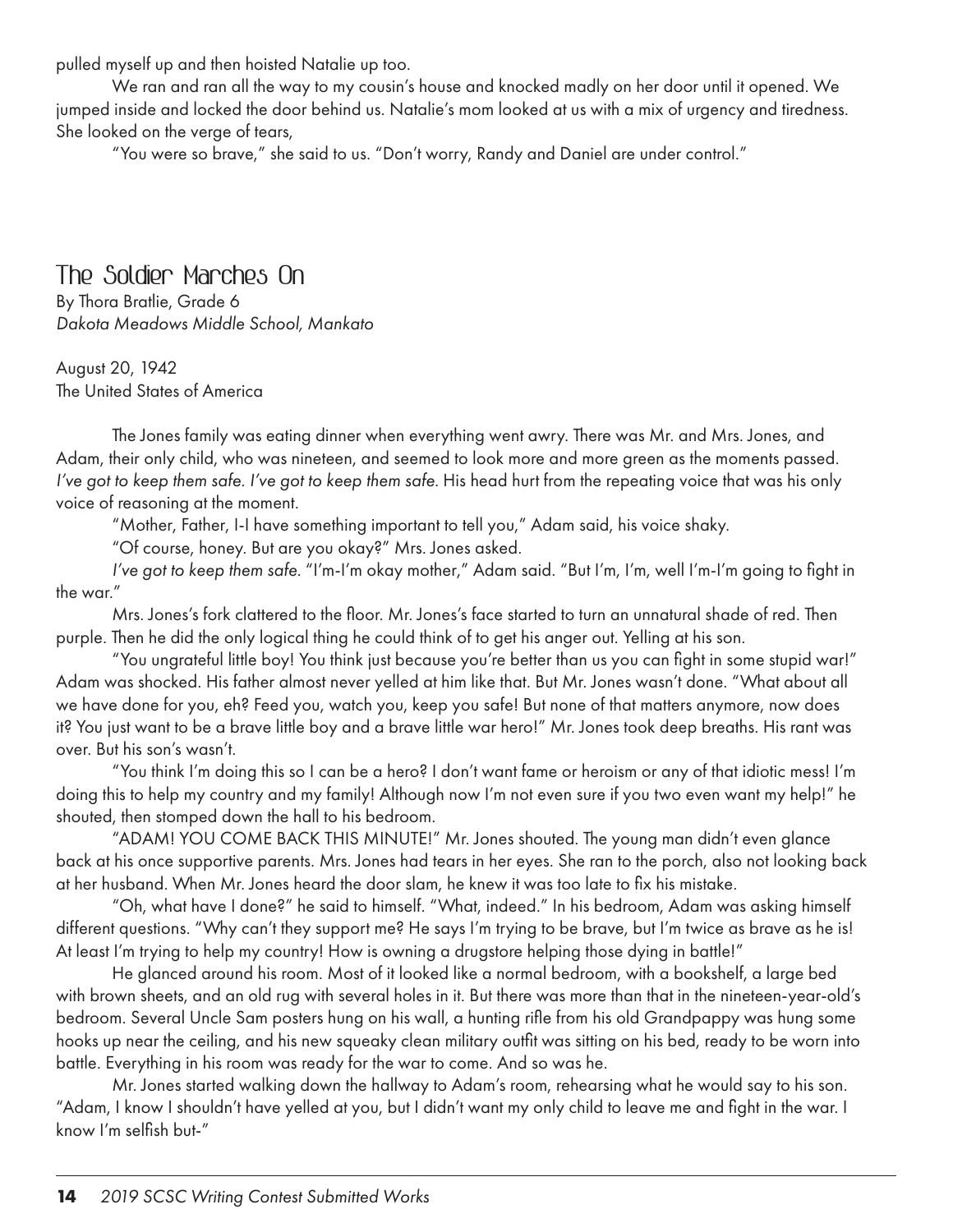He stopped short when he looked inside Adam's room. He saw all the things his son had hidden from him, the posters and the uniform. What broke his heart the most, was Adam rummaging through his dresser and throwing clothes onto his bed, next to an old brown suitcase, and muttering to himself, "I've got to keep them safe. I've got to keep them safe." Adam turned around and froze when he saw his father standing in the doorway.

"Oh, Dad. I can explain." But before he could say any more, Mr. Jones stepped into the room, and plucked a book off the shelf.

"Here. You'll need something to do on the train." Adam looked at the book in his father's hands. It was an old scrapbook he had made with his parents when he was ten. Adam took the book, threw it on his bed and hugged his father like he never would again.

"Thank you Dad," he whispered. "Thank you."

#### December 1945.

The war was finally over. Millions of men came back home to their loving families that they had not seen in so long. Adam Jones was not one of them. The day the Joneses heard the news, their hearts broke. He had been shot during battle after saving his comrade who had been injured in the battle. Two days later, Adam's funeral was held. When it was time for Mr. Jones to give his speech, he walked up to the podium, head held high.

"Adam was my only child," he began. "The day he told me he wanted to go to war, I probably yelled at him harder than I ever have. He was my son. My child. But you know what? He wasn't a child," he said, voice now rising. "He was a man, and I thought he was a boy! I never looked at him as a man, not until it was too late! He was a man who died in a war, trying to prove to his daddy that he wasn't a boy anymore." He stopped to take a few breaths, and then continued. "But you know what, I wouldn't have it any other way. One of the last things I heard him say before he went off to war was, 'I've got to keep them safe.' He said this over and over while alone in his room. He wanted to go out in the smoky battlefields, endure hours of awful training, even face the possibility of death, for us! He didn't care about how it would end, what would happen to him! All he cared about was making sure that we were not hurt! And you know something? He went out the way he wanted to… being the bravest man I've ever known."

#### **When You'r'e Grey**

By Thora Bratlie, Grade 6 *Dakota Meadows Middle School, Mankato*

Ella Gray. That's what they call me now. That wasn't always my name. But things change. They always do. Ain't nothing we can do 'bout it now. But let's not forget how things were, everybody. Let's go back to the beginning.

Things were better back then. My mama and papa were always there when I needed 'em to be. My little sister Sophie was too. We were poor, and were treated even poorer, but I was still fine. It wasn't till I was seven that I realized everyone else in my family wasn't.

 It was a Saturday. The sky was clear and blue, like it had no idea no idea my life was about to be ruined. Mama and Papa were in the kitchen talking privately. I was supposed to be out playing with Sam, our dog, but my throat was dry so I went in to get some water.

"…they come in, and then they trash the place, just 'cause we ain't them!" Mama was saying to Papa as I entered the house. I hovered near the doorway and listened.

"Tom, it's got to stop!"

Papa held Mama's hands reassuringly. "Alice Victoria Rogers Bailey. Those folks may treat us like we're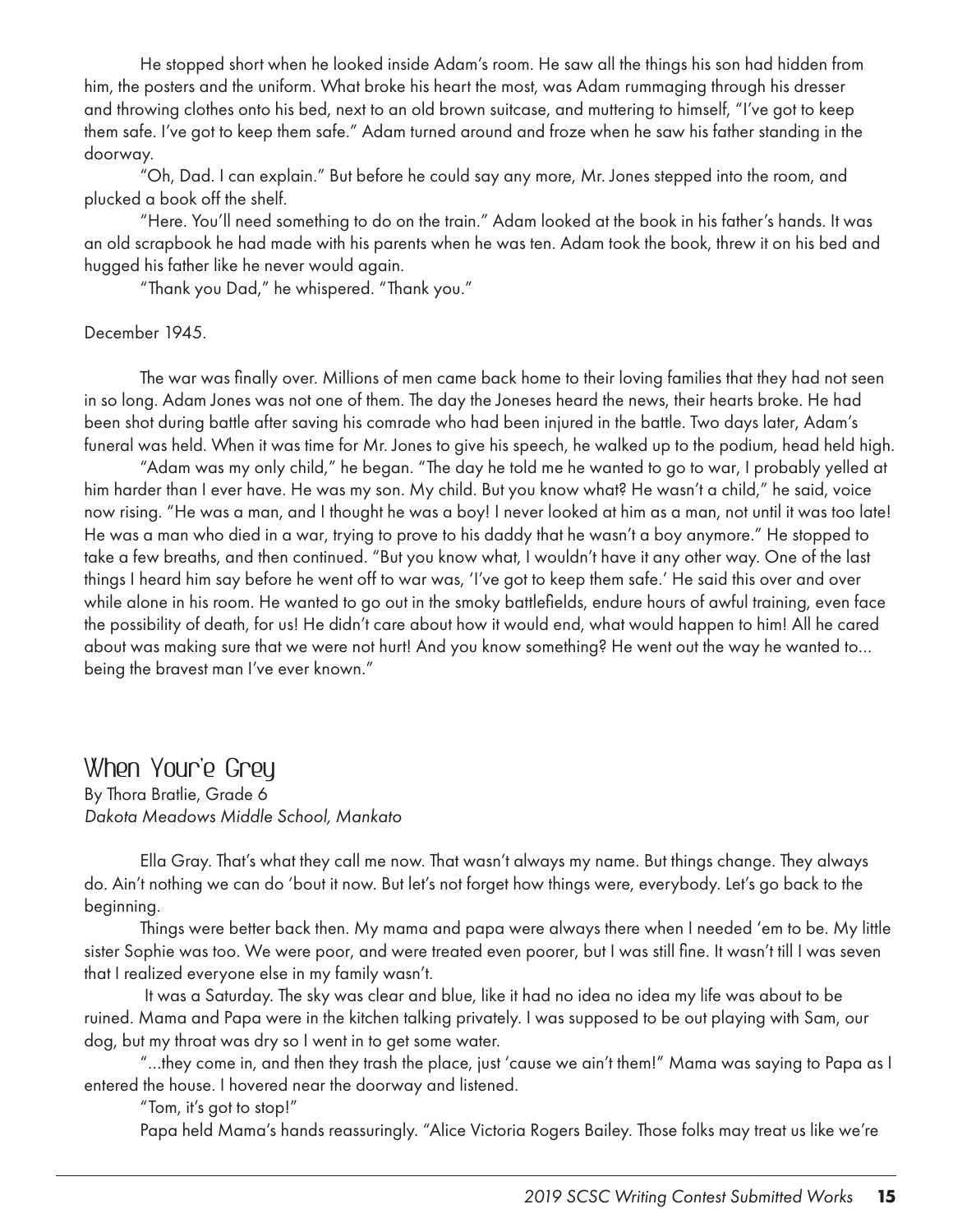the scum of the earth itself, but you know what Alice? We ain't the scum of the earth. There ain't anybody like that, and there ain't ever gonna be one." Mama started to sob into her hands, which she'd freed from Papa.

"But Tom," said Mama. "What if the girls find out! It could shake their world to the end of it!"

At this point I was getting nervous, so I walked into the kitchen towards my parents. "What could Mama?" I asked, my voice sweet and soft as sugar.

Mama looked at me and fresh tears started streaming down her face. Papa's face went through many different emotions. Sadness, anger, disappointment, and then settled on understanding.

"Alice," he said. "I think it's time we told 'em. Both of 'em." Mama looked devastated.

"But, but…" Papa looked at me, ignoring Mama.

"Ella, go get Sophie. We have something to tell you two."

A few minutes later, Sophie and I were sitting on our moth-eaten sofa, Papa looked serious yet calm, sitting in a chair across from us, and Mama pacing across the living room, biting her nails.

"So, girls," said Papa, not knowing where to start. "You know about how our skin is a different color than other folks, right?" We nodded, and I looked at my light chocolate skin.

"Yeah, Papa. So people have different color skin. What's that got to do with it?" I asked. Papa gave me a look that had a mix of pity, sadness and doubt all mixed in one, and I realized what it had to do with it. "Everything," I breathed, hoping it wasn't true. "It's got everything to do with it, doesn't it?" Papa's somber expression told me everything I needed to know.

"But that makes no sense!" Sophie blurted at the top of her lungs. "We're people too! I mean, what does it matter whether your skin is brown or not! I mean, ain't we all people?" Sophie huffed, taking a deep breath after her outburst. Papa stood up.

"I know Sophie. The world ain't always fair. That's just how it is." Papa stopped talking and looked solemnly at the floor.

In that moment, something happened to me. I don't exactly know how or what it was, but it filled me up to the point of no going back. I stood up. "Then I will," I said with a voice I didn't know I had.

My whole family looked at me. My sister's look was one of hope, hope that I could possibly, actually, make a difference in the way we were treated. My parents showed me pity, like they knew it was impossible.

"Mama, Papa, you can trust me. I will change how we're treated! And I ain't gonna rest until I do."

### **Lights... Camera... Freeze!!!**

By Jordan Brown, Grade 4 *Hoover Elementary, Mankato*

"Lights… Camera… Action!" I'm at a play, at Swan Legend Theater. My sister Summer is in "Friends are Forever!" It's about how Emily moves and has a hard time making friends. It's my favorite play, along with "Merry Christmas!"

I could be good at acting you know. If I could over my stage fright. And the fact that I could possibly humiliate myself every single time that I would get on stage. I'd be fine, yeah. In the play, we're are at the part where Emily goes to school for the first time. She meets bullies that are mean to her. But instead of letting them be mean, she stays strong and stands up for herself. I want to be that way with acting. I know I can.

On our way out, I have a song stuck in my head. I can't stop singing it. Director Madison held the door for us and seemed to be listening to me.

"You have a nice voice. Have you ever thought about trying out for a play?"

"Emma would be happy to try out," Summer says.

"Our next production is Merry Christmas, you'd be perfect for the part, of the Yeti Princess," says Director Madison. "Auditions are Friday. Just try out!"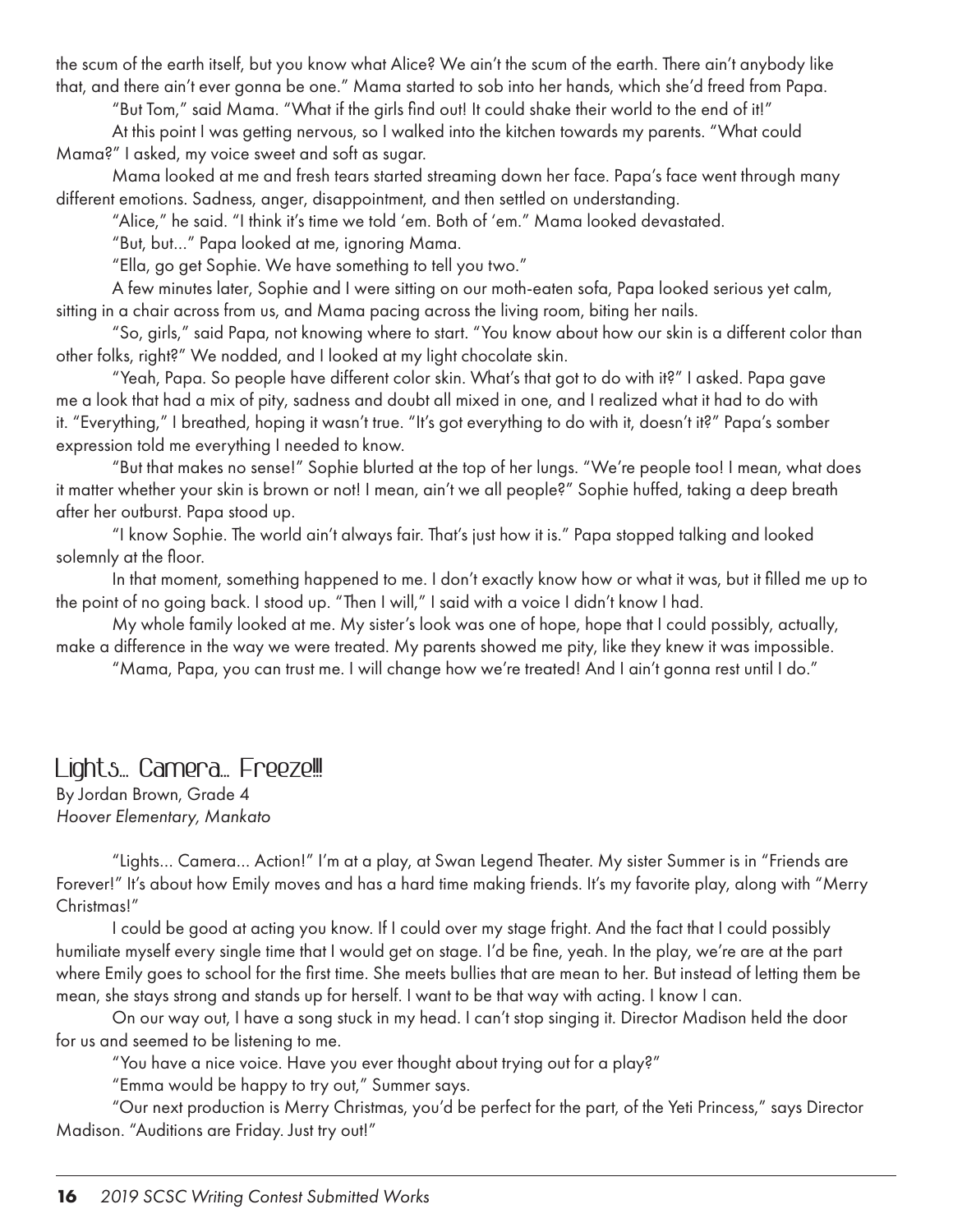"I can paint sets instead," I say.

"Oh Emma why don't you?" I think about Emily being brave and how I wanted too.

"I'll do it," I say.

As we get into our car my sister chimes in, "You can do it." I wish I felt that way too.

Before I know it, it's FRIDAY! We get to the auditions there are a lot of people.

"I'll sign you up. Go get in line," my mom says. A girl with blond hair is ahead of me and is complaining about everything. The girl behind me is dressed like a rock star and is shooting a spit wad at people. Rocker shoots one at Blondie.

"Stop", Blondie says. That's when I realize she's talking to me. Oh no. She turns back around and rocker girl goes again.

"MOM!" Blondie screams. Her mom comes and looks at me. I run away.

Auditions went smoothly, but my audition, was a different story.

"Are you Emma Johnson," asked Director Justin.

"Can you act like Yeti for me," asks Miranda, who I realize is Blondie's mom.

"Sure," I say. "But how would a Yeti act?"

"However you think."

"Ok," I say.

"Frostina is my name. I like blue and purple. Yes I say." But with a look at the directors I freeze up. "Is she ok?" asks Justin.

"Next!" Director Leo calls. And that's how I blew it.

I was kind of relieved about not getting a part. I'm supposed to help whoever got the lead role and paint the set. Summer says she's really proud of me. Our show is the 23rd. Our first rehearsal is the 16th. I hope we're ready because next the month is about to get crazy.

Our first rehearsal went well. Blondie got the lead roll and was complaining, but towards the end she had stopped. Maybe the show will go on.

Over the next month we prepared ourselves. We were ready. Today though, we had our first problem. We were going to perform with our costumes, and McKenzie's (Blondie) Yeti costume was a clown costume. The last show had left over material and Miranda told me I should make new costumes with that. I was like, "sure" but I really had a lot of homework so I should have said no. Luckily Sage said she would help me.

"Emma, Summer, we have some bad news," my mom says. "We just found out that Swan Legend Theater might be closing down."

"Why?" I asked.

"They don't have enough money to stay open," my dad says.

"You said they might," Summer stutters.

My Dad says, "If the play sells out and with a fundraiser, and some extra money there's a chance it could stay open. We need a petition with 200 signatures." I couldn't help it. I ran into my room and cried. Some people say that Swan Legend Theater is just a place, but I wouldn't. It's where people come together, find their voices and let them be heard. And now it's going to shut down.

I came up with a plan. People like dancing, so I thought that Summer, I and a few others could do a dance at the park and encourage people to come see us. If they enjoyed it, they could donate to the theatre. We could do the same dance at City Hall. Before the show people can sign our petition. Summer will make a video about Swan Legend so people will come. I just hope it works. I'm choreographing the dance. We're going to do a Hip Hop thing. I can't wait until tomorrow.

I'm super nervous. There's four people here to join us in the dance. That's all I need to make it work. "As you know we have other things going on but we're here to show how much Swan Legend means to us. So, let's do this. Woohoo," I say energetically.

The choreography and dancing turned out perfect. McKenzie said she can make us cool costumes and by the end of the day we were all ready. We worked so hard.

Tonight's opening night. We get there early and a few people are there. Eventually everyone shows up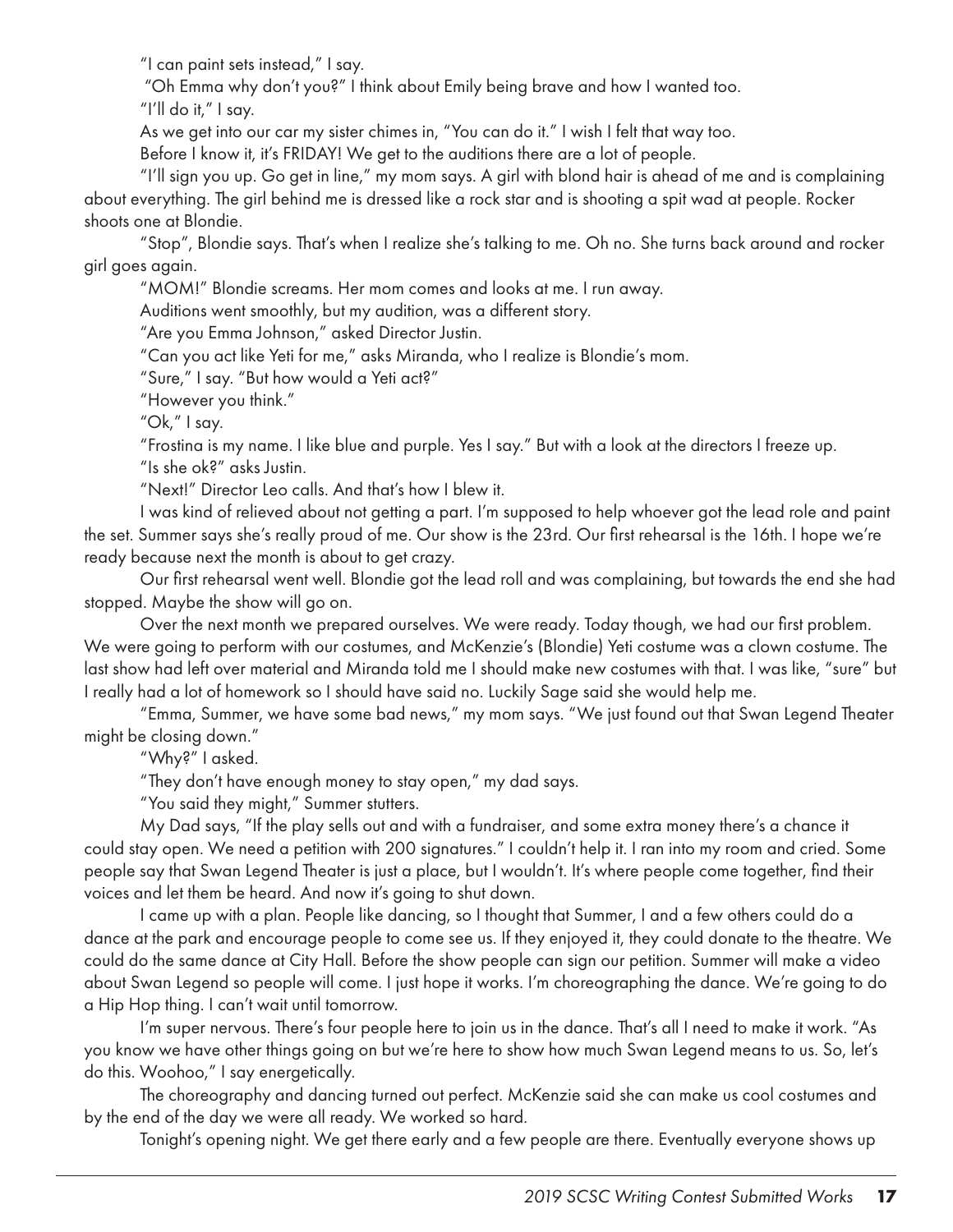except Miranda and McKenzie. We all split up to find them but we couldn't.

"Stay calm," director Madison says. Just then someone burst into the practice room. It's Miranda!

"McKenzie's sick! Someone's going to have to fill in for her." We all look at each other. "Emma, you know all of MacKenzie's lines. Will you do it?" director Madison asks.

Everybody looks at me. If this makes me nervous, what will I do? AHHHHHHHHHHHHH!! Was what I was thinking when I ran into the practice room.

"Emma," I hear Sage call. "I know you're here, and I want to help."

"I'm not going on," I reply.

Hope sits down by me. "Emma, I know you can do this. You just have to believe in yourself. Think of those times you could have gave up when we were working on the costumes and you didn't; and we succeeded. Or when you told everyone that Swan Legend let people find their voices and let them be heard, and now it's your turn. So, let's get out there and do this play!" I suddenly remembered how Emily stayed strong and I wanted to too.

"Okay," I say. I walk back into the dressing room.

After the introduction, it was my turn. I took a deep breath and walked out. Out of the corner of my eye I see a lot of people watching. I couldn't remember what my lines where, and then I froze up, and ran off stage. I blew it! It feels like my heart has been ripped out, and it was my fault. I see Sage.

"Swan Legend will be closing because of me and I embarrassed myself."

Hope comes up to me. "That happens to everyone. There's still time and I know you can do it!" "I don't want Swan Legend to close, so yes!" I say.

"Just remember stay calm," says Hope, rushing me on the stage. When it's my turn to speak, I almost freeze up but I remember what Hope told me, "stay calm," then strangely I remember my lines.

By the time intermission arrived I felt confident. I hope that the second part goes as well as the first. The rest of the play was awesome! We just went out and took our final bow.

We finished five parks and we rocked it! We turned on our music and danced. People gave us money and many wanted to join us. We were about to go into City Hall. We were escorted in and brought into the main room. We all take our places, and guess what? We start dancing and can't stop. We do our original dance with no mistakes. After we take a bow, we got the news! We saved the theater! We did it! I'm so excited!!

Today is Christmas. I woke up early like every kid does on Christmas Day. It's my turn to open up the final present. I reached my hand in.

"Is it a puppy?" It's a puppy! "Let's name her Snowflake," I say.

My dad with the camera says "Everybody on the count of three say Snowflake. 1...2…3… "SNOWFLAKE!"

# **THE NEW SCHOOL**

By Jordan Brown, Grade 4 *Hoover Elementary, Mankato*

"And that's why we never had a pet rabbit again!" my mom ends her story. "It's time for our little princess to go to sleep!" My mom Emma just got done telling me, five-year-old Summer, how she and my dad, Xander had a pet rabbit.

"One more" I say, while my dad stands at my door.

"It is already 10 o'clock!" my mom exclaims. "I guess, maybe… I can tell it like it was happening. It will be about when I was 13, and how I met your dad…."

In the back to school breeze, my BFFL (best friend for life) and I wait for the school bus to come and bring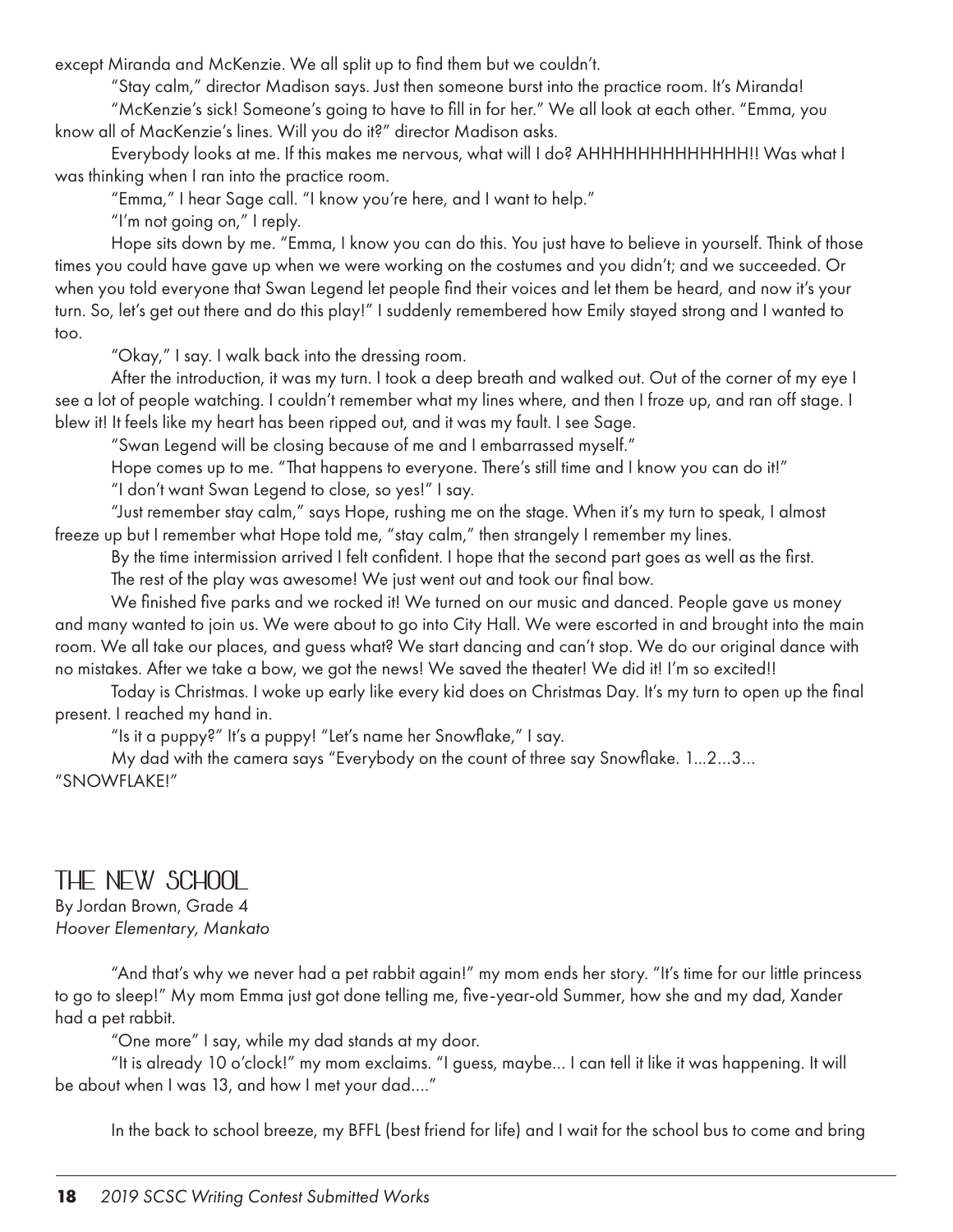us home.

"Ok seriously, this much homework should be illegal." says Ashlynn. "I know what you're thinking, but I'm being real right now. It should be illegal. I'm so NOT joking."

"Yeah I know, but then again it would be even more illegal for them to give us the tests that they do, I mean, pretty much every kid is failing those," I say.

"Sad, but also true."

"Yeah, like, so true," she says.

"And I'm sorry, but aren't we forgetting something even worse?" I ask. We look at each other.

"CAFE-TERIA SCHOOL FOOD!" we shriek and then we laugh, as the bus pulls up. Still laughing, we walk up the stairs and slide into a seat.

After I've been home for a while, I hear my mom open the door to the upstairs and walk into my room.

"What's gotten into you, Emma? Your whole room is a mess! What were you thinking, there are clothes everywhere! And papers all over the place, garbage scattered all over the floor, AND not to mention food wrappers under your bad! Seriously, what has gotten into you?" she questions. I try not to roll my eyes but somehow that doesn't work.

"Ok mom," I sigh. My mom has a tendency to be PERFECT!!

"Sweetie…" she says.

"MOOM!" I say. I make a weird face. "Why am I the only 13-year-old in the whole universe who still gets called "sweetie?" Which I cannot stand, at all.

"So… I may have some bad news" my mom says.

"Uh huh ok and that is…?" I started to say as I tugged at my charm bracelet.

"We are moving!"

"WAIT WHAAAAA….??? OK, so maybe now I'm interested."

"Well.. you see sweetie… your father got a new job at Tech ATDOP in Mankato, Minnesota and we might have to move there from here in New York and you will have to start a new school, new clubs new dance studios and make new friends with new groups…" she trails off.

"What?" I ask. "Probably no more than two hours ago I got home from school, did my home-work, and now I find out that we are moving! When?" I ask, dreading the answer already. It almost doesn't bother me that she called me sweetie. Almost.

"Well...like in two days… but…. uhhhhh…" my mom says.

So, yeah. That's how I moved from the best place in the world to the worst. I'm here at my new school, and suddenly a girl walks by.

"Hi, my name is Annabelle!" the girl says. "Welcome to West High School. I am so happy you are starting here. Have a super great year. I bet that you will love it here and fit in right away!" she says. "I GotToGoGoGo ASAP!" She was tall, wearing a total red outfit! Must be popular. She leaves, turning back saying, "It's taco Tuesday but don't you dare even think about sitting close to me or any of my friends," she gives me an ice-cold glare.

I guess I must have gotten here late if it's already lunch time. Add that to my list of mega huge stuff that should not be happening! Which is a very long list! "Whatever, things cannot get worst." I tell myself, hoping with all my heart that it's true. I was so wrong.

I walked through the light halls until I reached the lunchroom. It was tacos and all I could think of was what a great thing to do, get lettuce stuck in my teeth on my first day of a brand new high school, ewwwww!

I walk to the lunch line, keeping my head down, carefully tilting my head to look at Anabelle and her table. Everyone secretly snuck glances at the table which had three open spots while some kids sat in the hallway and ate. Yep definitely popular. Slowly but surely I work up enough courage to get in line.

I end up getting a taco with peaches (not on it, of course,) and a bag of Frito chips, and I look around. I have no clue where to sit so I end up following the guy in front of me! Uh oh. He ends up taking a seat at Annabelle's table and leaves me standing in front of the table.

"I thought I told you to not come by me," she says, looking at me in disgust.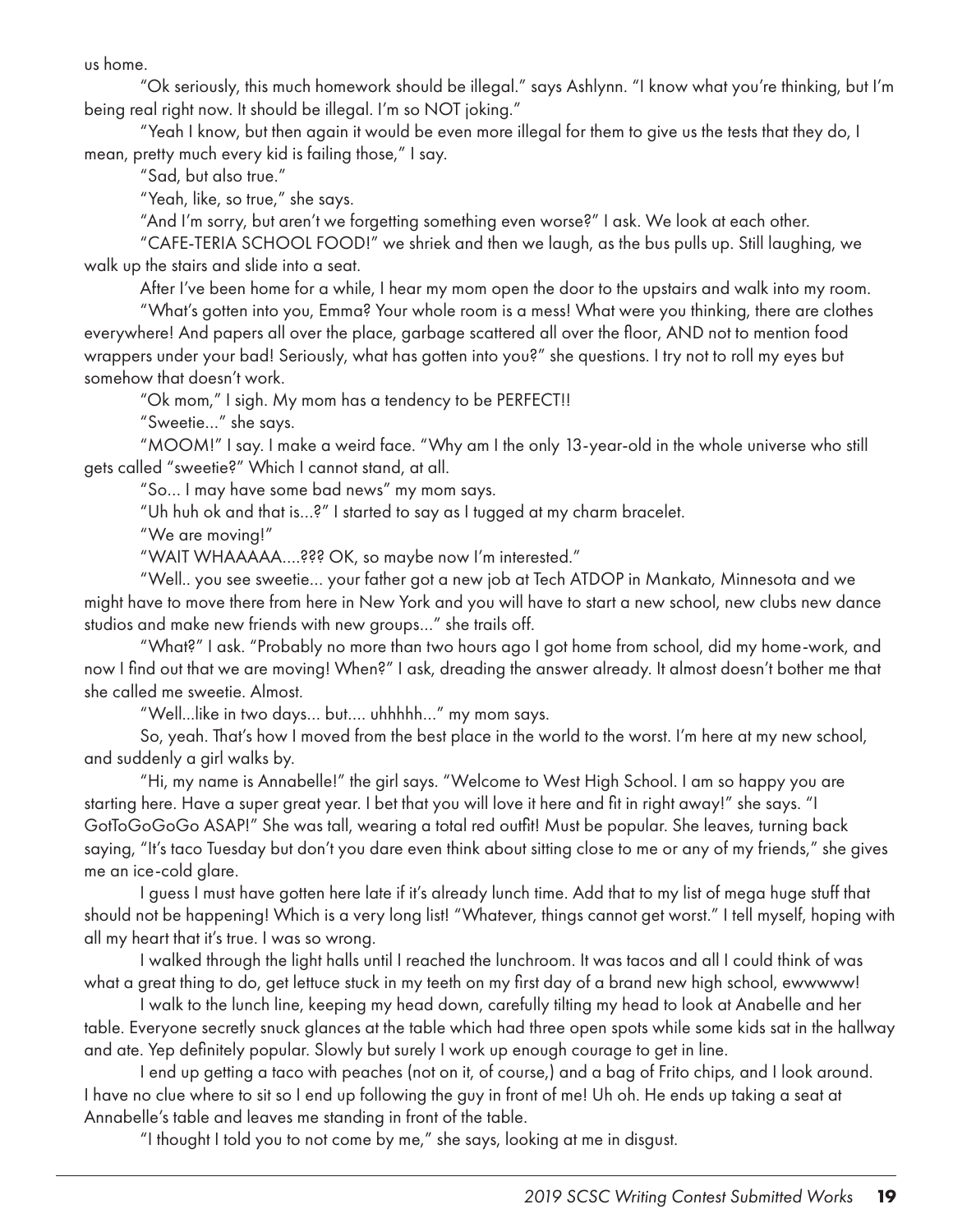"Sorry, I was just leaving," I say. I can feel my cheeks flush beat red.

"NO!" the guy says.

"Xander, what are you doing?" Annabelle asks through her gritted teeth.

"I'm letting her sit here."

Annabelle glared at him saying, "But then where would Sabrina sit?"

"There ARE two open seats, not just one. She can sit here too!" he insists.

"But why, though? I bet she is gonna be SUPER annoying, talk about herself, and be an epic loser. How pathetic is that, that she has to move here in the middle of the year? And don't even get me started on her clothes. For one, they don't match, two, they were ALL sooo last season way to out of style. LAST YEAR!! Plus, you have to be popular to sit here and not a complete weirdo!" she says.

"Umm… what? I don't even KNOW you! Besides my mismatched clothes, you don't actually KNOW these things. That's not fair to say," I say. Whoa. where did that come from?

"Xandie, just tell her to leave, because there's no way that she's sitting here! But if you want to, you can leave to go be with her. It's me or her. You have to choose," says Annabelle.

"You don't have to be like this. If people aren't popular, you can still be friends with them," he smiles at me. "You know what, I choose her. She seems nice." So, we walk away. Annabelle, of course was mad, but I couldn't care less. I had finally made a friend.

"So, that's how you guys met!" I say.

"Yep!" says my dad. ''We've always had each other backs, ever since the day we met."

"Is there a lesson to this story?" I ask.

"Yes," says my mom. "Never let anyone tell you that you're not good enough."

But I'm already asleep.

**D-Day** By Zebuion John Davis, Grade 4 *North Elementary, St. Peter*

-Note Book-June 6, 1944 D-Day, WW2, 6:30 a.m.

Today's the day we visit frog beach and die, I'm scared; we're all scared. Right now I'm accompanied by Zussman and Clarence. We were having a good time laughing and doing stuff, until today. Ka Klik! I close my notebook and I hear footsteps coming down the stairs: thump, thump, thump, thump.

"WHATTA YOU BOY'S DOIN'," yells the commander. I haven't spent time with him that much; I don't even know his name. "YOU'RE LATE!" he yells again.

We stand up, grab our rifles, and scurry to the deck of the ship. Dwight D. Eisenhower is in the middle of his speech and he says a few words. He settles at the end and says, "You're all heroes."

#### 6:55 a.m. on the higgins boat

Wish! Rrrhhhhhh! The boat rumples and jumps out of the ocean. It crashes and slams against the water. BOOM, BOOM, BOOM! When we hear cannons we all yell – frightened about what's happening. Tier spark tang tum! Bullets whiz past our ship. We hear boats blowing up BOOM! We all are frightened to death. NEEOOOW! BOOM! Water plumes in the air, it shakes our boat, left and right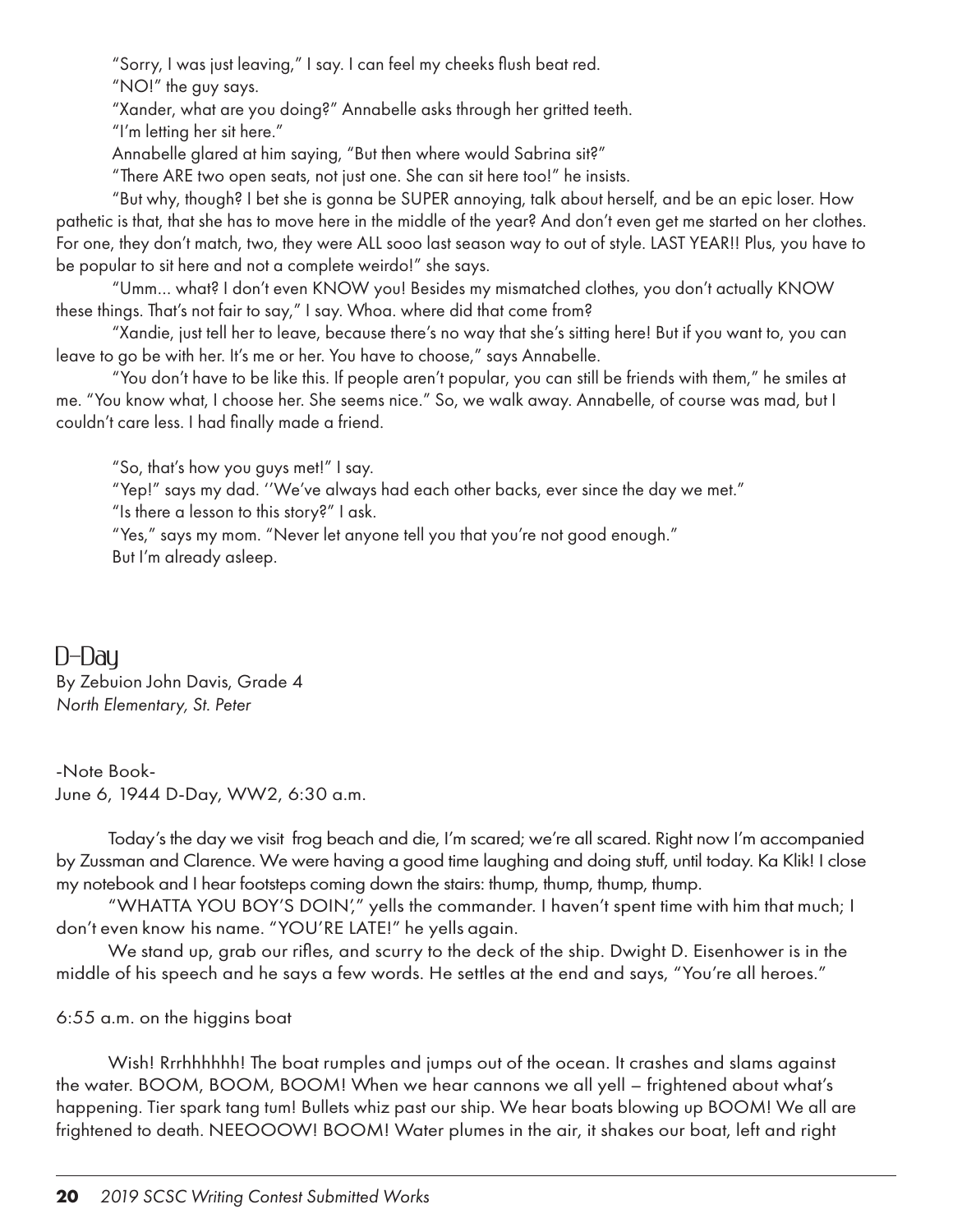bullets spew everywhere, we all scream, frightened of death.

"Is the beach long?" yells Zussman.

"You sound scared, private," yells the commander.

"No sir!"

We still are waiting, throwing up, screaming. "We must have drifted. I can't see the border!" yells a soldier

''Well, you heard the lieutenant, full speed!" yells the commander. Awhile later things get heated up, more people throw up, scream and shout. Then suddenly...

"30 SECONDS!" yells the driver.

"You ready, boys?" yells the commander. We all yell with rich morale, still with fear, but we also hope that we make it.

"WE'RE DROPPING THE BLOODY RAMP!" yells the driver.

Shhmnrr -- the metal lock spins round and round. THUD! The ramp drops. We all charge with rage, but l slip on my shoe lace and trip. Suddenly blood is everywhere. Bodies fling like ragdolls and people yell in death. I think they must have aimed right at the doors. I think about whether I should run up front or crawl or maybe climb over. I'm drenched in blood. Some body parts are stuck on my body after swimming in hell. I fall in the water. My gear makes me sink further and further down. I quickly take off some of my equipment. I rise up in the salty cold water.

I feel almost unconscious. My eyes begin to fade and wade out. I almost drown when suddenly someone shoves me out of the water, grasping me.

"DANIELS, ARE YOU ALRIGHT?" It was Clarence. He swam and dragged me onto the beach. I couldn't find my gun, so I used a dead soldier's. I ran up the beach, blood was everywhere, there were explosions all around me. I quickly took cover.

Zussman rushed to my side and told me to hold a metal stick. "Can you rush this bangalore to the sea wall? I can't carry everything at once."

I sighed and looked, in the distance was a hill of sand. I saw soldiers running up there holding their helmets. A sudden fleet of bullets, to my surprise, hit me in the stomach. I limp down holding my stomach. I tried to crawl toward a fox hole, trying to get down, getting cover but I can't see anything. The sand gets in my eyes, blinding me and I can't do anything. I blink multiple times, but it doesn't help. I frantically panic. I get up and my eyes clear, a bit. I still can't see but I still go. I fire a few bullets at the enemy; they don't seem to be doing much.

Then a burst of bullets charges toward me. I was still limping, thinking it was the end of my life, but then suddenly, Zussman shoved me and I fell on the ground. He took my bangalore and charged.

A few minutes later, a medic came to rescue me. I was up and running, but I couldn't go fast. I was basically jogging. An explosion came toward me and knocked me like a bully hitting me with a baseball bat. The medic was killed but I kept on moving. It got worse and worse later on.

Finally, another medic came to me. He lost his gun, but still had his helmet. He gave me the last of his wraps. I couldn't wear my helmet because the metal could infect my head. I told the medic to put it on me because I am a man. I came with my gun and shot furiously. I wasted some ammo but we can hold them off like that, so I came down and up the beach with all my bandages. I was looking like a toilet paper ninja.

I helped people and encouraged morale in my teammates. I told them to not give up. We reached the sea wall. We tried to climb over barbed wire at the top, but I was rewarded with a dozen bullets whizzing by me from the Germans. We were stuck! We kept on firing at the enemy, but the bunker blocked them like a shield and the water was rising – cornering us.

We really didn't have a choice. All hope was lost. I was about to surrender when suddenly... KA-BOOM!

Then an idea popped in my head. I told the soldier not to give up because there is hope and I yelled, "GET THE BANGALORES!" They passed one to me and I got the shot. I used it and stuffed it in the sand FIZZZzzzzz. "FIRE IN THE HOLE!" KA-BLAM! They all got the message from that, and who knew, I just saved my army from the invasion.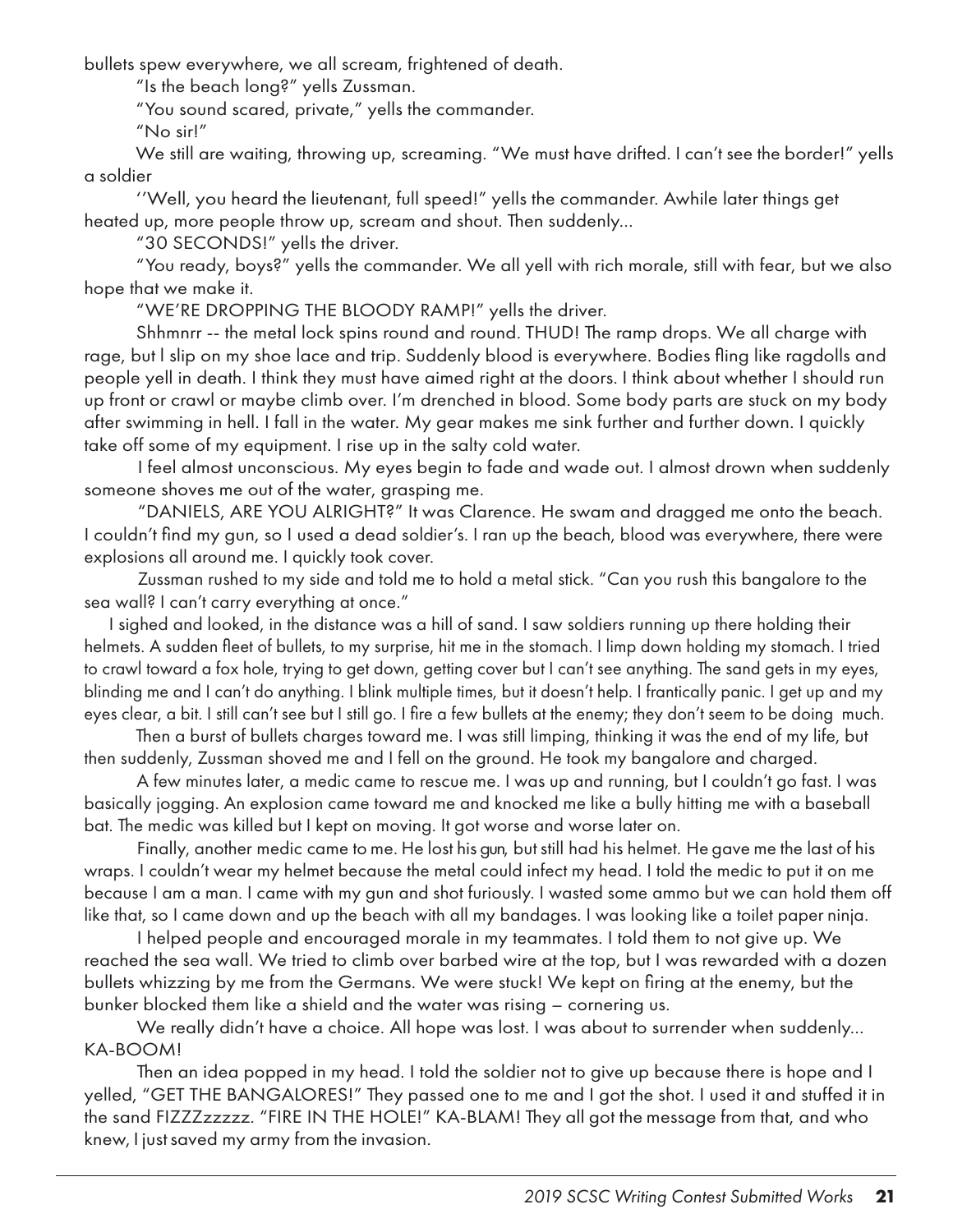Next, we went through the passages we made. I saw Clarence and Zussman. I went over to Zuss and said, "Hey, we did it!"

We rushed up the cliff to our next advance. A soldier had already climbed up the giant hill of rocks with his bayonet. He dropped down ladders and ropes and we started climbing up.

When it was my tum, it was harder than I thought. You have to climb on a rope held by a knife which meant I could fall off at any moment. Plus, there were bullets EVERYWHERE. I had to get up quickly. Once I got up, it broke. I almost died from the fall. But I held on to the cliff. I pulled myself up, but my other men couldn't get up so... I didn't do anything. I couldn't help.

There were other ladders and ropes, but they started breaking too. Suddenly, I had an idea. I yelled, "CLIMB WITH YOUR KNIVES!" They started getting up the cliff.

Very few made it, but one brought a ladder with him and staked it with his bayonet and they all started doing it. And I did it again, sort of. I saved my army.

Once we got up the cliff, we dropped into the very slim trenches. They were packed with Nazis, or as I called them, Jerry Germans. One officer got his pistol and started shooting at my team. I quickly ambushed him and took his luger for my German gun collection.

We went through trenches helping man after man. It was nice. Zussman told me to get inside the bunker so we can take it down. We both went in and suddenly "FLAMETHROWER!"

A German soldier stole our squad's flamethrower and killed him and it buzzed everywhere. We all shook with fear. Zuss fast-balled a grenade and it hit the soldier's back so hard it popped and they both exploded. We both yelled, "ONE DOWN, 1000 TO GO!" and started laughing.

Suddenly, a soldier with a knife ran at Zussman and almost washed him with the knife, but I pushed him like I was in wrestling and pinned him down. I punched him and he tried to stab me, but I had an idea. I hit his head, knocked him unconscious for a few seconds, and grabbed his stahlhelm and banged it on his head a few time and, poof, done, I killed him.

Zussman looked bad. I dragged him out the entryway and found a base that Americans took over. I dragged him over there. Suddenly, out of the bushes, Nazis! I grabbed my pistol and fired my rounds at them. They quickly found me. I stopped dragging him across no man's land and I got my garand and fired at them. I completed it and we called a medic at the base. A medic came toward us and helped Zussman. A lot of soldiers came up the hill to the bridge and a giant army of German soldiers came over to us with their arms in the air, surrendering to our victory.

**Washington** By Kuol Dual, Grade 4 *Lakeview Elementary, Albert Lea*

#### *March 18, 2019, 3:32 p.m.*

I parked my car in front of the donut shop across the street from Walmart. Or what looked like a donut shop. I walked out of the car holding a black briefcase with handcuffs on it. I was told not to open it. They just told me that inside were important files that would not be discussed. I walked out of the car limping with a bandage wrapped around my leg looking as red as an apple.

I open the door to the store. It seemed just like a normal day. There was the usual angsty teens in the corner, an employee getting caught up on overdue work and finally a normal person getting a donut. There weren't many people around.

I walked up to the desk where I saw a tall masculine man with a giant beard standing behind the counter. He didn't seem very interested in me even though I was wearing the same uniform as he was. I had never seen him before so I just assumed he got hired here but I made sure to keep a high alert. I opened the door behind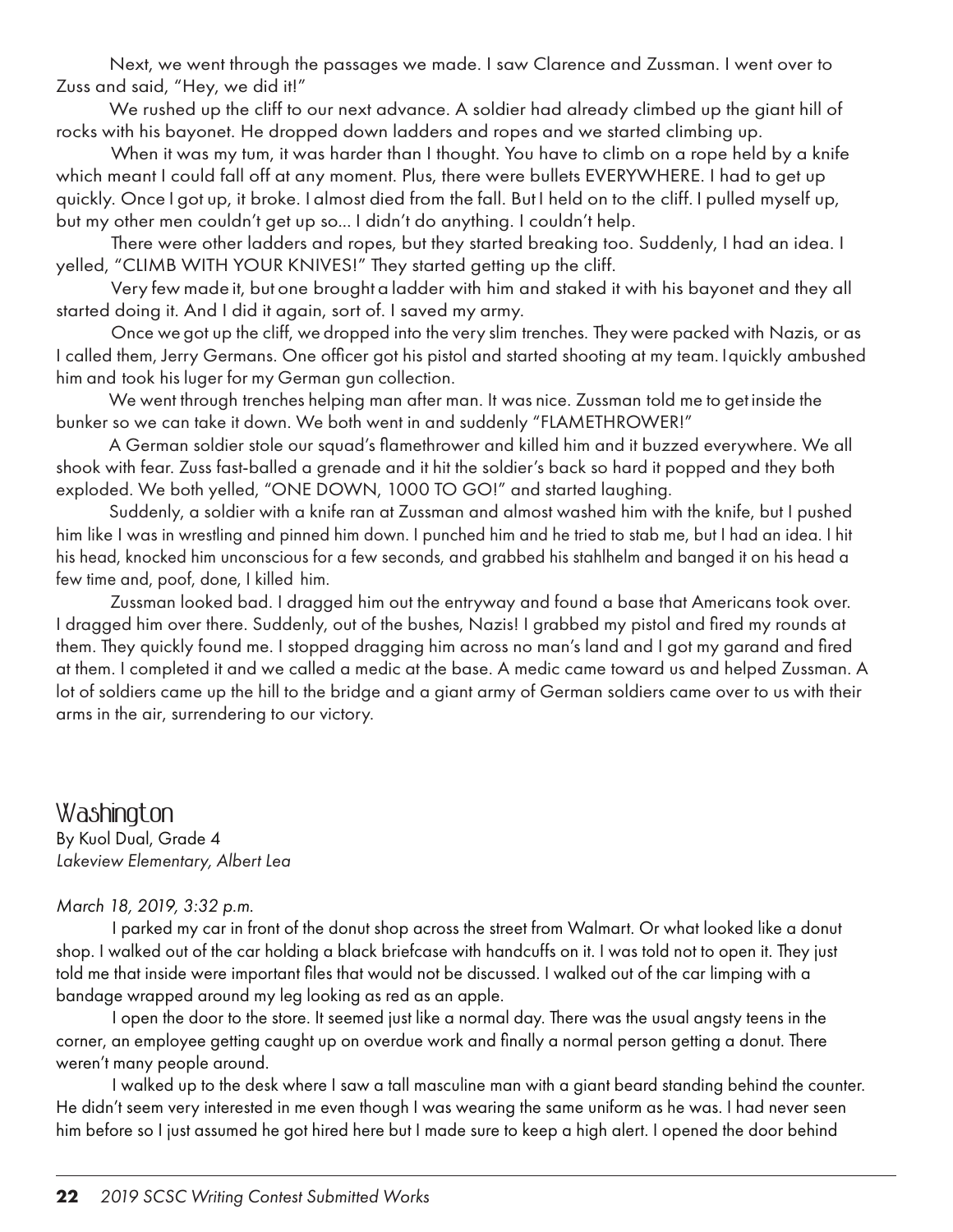him and walked in. There was a long dark hall with two men standing at the end of it. They seemed very stiff and unwelcoming.

"Lucas," one of the men said very firmly.

I've never heard such a deep voice ever before in my life. They opened the door and I saw my boss sitting at a round black table. The room was very small with four other men in there, each in their own corner. She was wearing a black suit with a tie and also wearing glasses covering her eyes. I set the briefcase on the table and sat down.

"Hello there, Agent 47," she said while grabbing the briefcase and bringing it closer. She looked at the briefcase for a second then looked at me.

"Did you open it?" she said with a suspicious voice. "One of the latches is open." I heard her grab a gun from under the table ready to shoot me in the forehead without feeling any guilt.

"Of course not," I said while sweating.

Even though I worked for the CIA I didn't even notice that one of the latches was open. She pulled out her hands empty handed. Luckily. Then she pulled out blue gloves from her pocket. The kind you would only see doctors use. She opened the briefcase looking satisfied.

"Great work agent," she said while sliding a paycheck to me. \$60,000. I always expected that I would be paid more so I had to put buying that Ferrari on hold. I got up and started walking to the door until my boss interrupted me.

"Wait," she said. "Here are your documents for the next mission."

"OK? What is about?" I questioned. I usually had to wait a month or two until I got my next mission.

"It doesn't matter what it's about. What's important is if you can handle it," she answered. I read the paper and my eyes widened.

"I can handle it," I said. Although I didn't really think I could.

*New York*

*March 25, 2019, 11:52 p.m.*

 "We're here," the man said to me. I ordered an Uber to take me to my hotel. I flopped myself out of the Uber and walked into the hotel. My body was barely able to hold myself up. Once I got upstairs, I walked to the room and opened the door. To my surprise I saw someone on the bed eating pepperoni pizza. It was the man I saw at the counter from the donut shop.

"Who are you?" I said in a very menacing voice. I got into a fighting stance. The man looked confused for a second. "Lucas?" The man questioned. Wait what? I had no idea how this man knew my name, but I wasn't liking it. "Lucas? Agent 47?" The man got up and started walking towards me.

"Um… Yeah?" I said while backing up.

"I'm here to help you with your mission," he said. He turned around, opened his suitcase and then pulled out a document. "Here," he said. "See for yourself."

I grabbed the document out of his hands and inspected it. They were the exact same as mine. "Okay. I believe you," I said while putting down the document. "But one more thing. What's your name?"

"Jake," he answered. "Jake Warner."

#### *March 26, 2019, 9:23 a.m.*

By 9:20 a.m. I was already out the door. I made sure that Jake dude didn't wake up either. I should've known that my boss didn't think I could handle the mission by myself. I'm sure I could handle it myself. Scratch that. I *know* I can handle it myself and by the time I get back home I'll be wearing a golden medal for doing what *I* did. I just need to think of a plan.

I started walking until I saw a hotel I could stay at. I opened the door and was amazed by how beautiful it looked inside. There was a fountain with piles of pennies in it. I could see a lunch area to my left and bar to my right. Right in the middle was a counter made out of marble.

"Um hello," I said to the woman. "Could I stay here for the night?"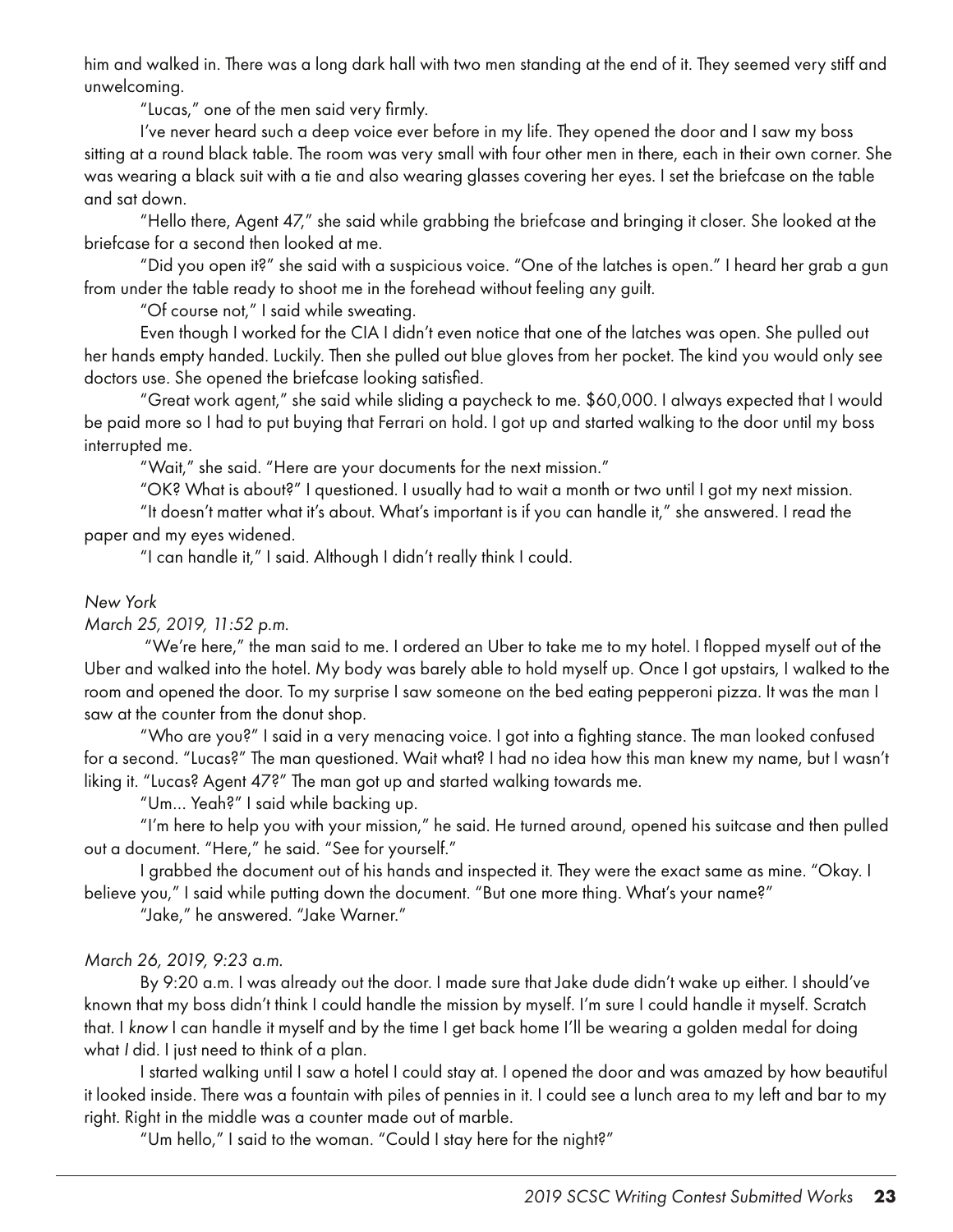"Of course!" She said in a very pleasant voice. She grabbed a piece of paper and a pen from under the table and handed it to me. "I just need you to sign this paper really quick."

After I was done signing the paper the women slid me the key to my room. Floor 7, room 285. I took the elevator to my room. Once I got into my room, I opened my suitcase and took out the document and read it again.

#### *March 18, 2019 Classified*

We have sent you on this mission to defuse a bomb that will go off March 28 at 3:30 p.m. on West Haymore Street parking ramp. If necessary, we have equipped you with a pistol and a pocket knife that will be sent to your hotel room. Good luck.

*Dang it!* They were going to send the weapons to the hotel room! Looks like I'm going to have to find something else.

I then heard my stomach rumble. I looked around but I had nothing to eat. I decided I would just go out and eat. When I got out the door, I turned into an alleyway and then I froze. It was him. It was Jake.

"Agent 47," he said menacingly.

"How'd you find me?" I asked.

"Cause we're the CIA," he said while pulling out a gun. Like a snap of a finger, I grabbed the gun out of his hand and turned it right towards him.

"Shoot," he said. I aimed the gun towards his head and fired. As soon as the bullet and his forehead had contacted, the bullet stopped in its tracks and he dropped to the ground. *"*Ow," he said with a plain-spoken voice.

 *Oh crap.* He reached out to grab me, but I was able to slip away and start running. When I was running, I fell to the ground since my leg was killing me. I got up but all of a sudden, my feet started falling asleep and I fell to the ground. Then the world went black.

#### *???*

My eyes slowly opened to see that I'm in a black room with a table in it. I tried to move my hands, but they're chained to a table, same with my feet. I look at the wall and see a picture with the words Central Intelligence Agency. I looked at it more closely and I saw that the bird on the picture had a camera in its eyes. I looked to my left and saw a giant mirror. I knew someone was looking at me through it. I looked around for a way to escape but I found none. I would rather be Webster and escape a farm rather than a CIA headquarters.

I finally came up with a way to escape and started to get in position. I dropped my head to the table and stopped breathing. I make sure to stay as still as a statue, so nobody suspects that I'm faking that I'm dead. I wait for a few seconds before I hear someone open the door. Once he noticed I had stopped breathing he unlocked the chains. Idiot!

I hit him in the face using the back of my head, making him back up. I got up and punched him in the face. He fell down and didn't move. I then took his gun and shot through the mirror. After that I took the key the man had and used it to stab the bird's eye that had the camera.

I turned my head to the left and got slugged in the face. I fell to the ground and the man got on top of me. I tried to stab him, but his reflexes were too fast. I grabbed his throat and pinned him to the ground choking him until he passed out.

I got up then and opened the door to see three people on the floor in uniform. I saw a door across from me, but I knew I couldn't just simply walk out there. I knew if I walked out of the room in ten seconds five people would tackle me to the ground like I'm some scrawny kid. I looked around and found a vent I could fit in. I kicked the vent open and crawled into it.

In the vent I felt like I was wearing extra tight skinny jeans that covered my whole body. When I was going through the vent I went over to a room with guns on the walls. I dropped down to see what else was in there and saw a table with a briefcase on it. I opened it up and couldn't believe my eyes. Luckily, it was able to fit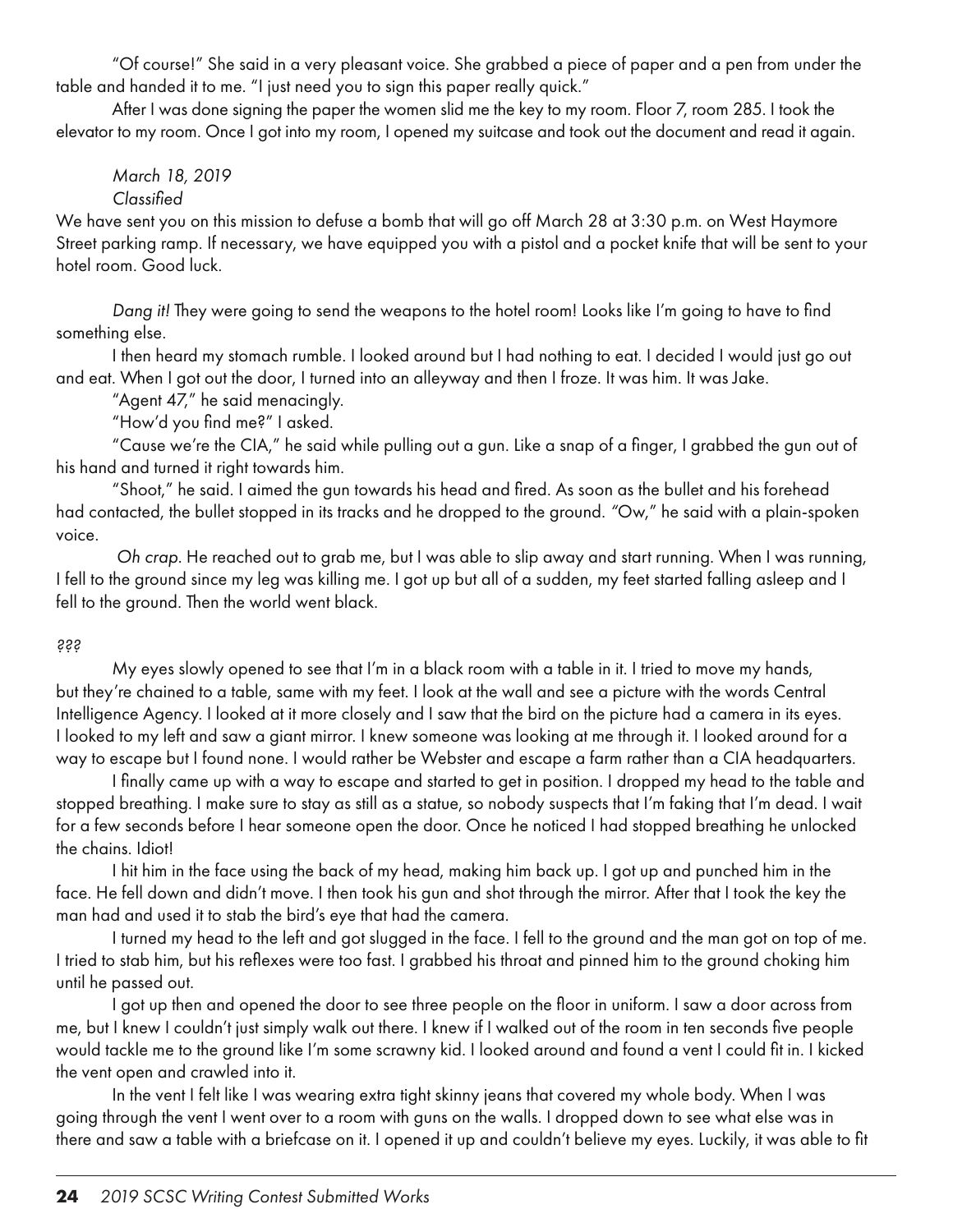in the vents. I crawled until I made it outside.

I found myself at the back entrance of the place and saw a lot with parked cars there. I walked away like nothing happened and finally made it back to the hotel.

"Welp. Tomorrow's the day," I whispered to myself before I fell asleep.

#### *March 28, 2019, 3:18 p.m.*

#### *West Haymore Street*

I opened the door to the top of the building with the black briefcase I saw in the room the other day. The building was about 30 feet bigger than the parking lot building, giving me the perfect view. I broke open the briefcase and took out the gun and scope. I put all the pieces together and got in position. I stared down through the scope looking to find the bomb and finally found it on the 18th floor. I also saw three other men readying the bomb. I waited around for a while until I got a clear shot on all of them.

"I got you now," I whispered while aiming the scope towards one of their chests. I was about to pull the trigger when I felt a cold piece of metal on the back of my head.

"Agent 47," a cold deep voice groused. I dropped the gun and put my hands in the air trying my best to remain calm. I turned around and see Jake pointing a gun at my face, not looking very forgiving. "Now you will walk off this building and act like nothing happened or things will get ugly," he said moving the gun closer to me.

"Okay! I'll move," I said with a nervous voice. I started walking away and then I turned around and tried to grab the gun out of his hand. BANG! There was a loud noise that moved through the air and was heard even from down the street. I backed away with blood gushing out of my chest. I walked by to the edge cornering myself. He got closer and closer right until he was all up in my face. I tried to look for a way out but there wasn't any way I could get out. I start panicking and then look down the edge and it came to me. The only way out was down. I braced myself for what could come and then threw myself over the edge falling faster than a cheetah could run.

I kept on falling until I grabbed a window. I look down and then my eyes widened. If I let go then I would be a pancake on the street. My hands started slipping. I try to break the window open, but it wasn't working. While I tried to break the glass, a giant helicopter came down with two people in the back with guns.

"AGENT 47! YOU HAVE BROKEN THE LAW AND WILL NOW BE COMING WITH US!" One of them yelled through a megaphone.

I knew I couldn't break the glass, so I came up with an even more stupid idea than before. I pushed myself off the wall and grabbed the helicopter, then jumped off it and broke through the window head first. I fell on the table and it broke underneath my body. Splinters covered my body head-to-toe like I was a tree. I kicked down the door and ran through the hall.

Three men were down the hall so I ran the other way but there were more people. I saw a door right next to me that said EMPLOYEES ONLY. I broke through the door and saw another door labeled EXIT. I opened it and found myself in another hall.

There were people all over the place going in and out of their rooms. When I was running down the hall, I saw an elevator door closing so I put my hands on both of the doors and pried it open with my bare hands and went through.

When the elevator was going down, I felt the ground shake beneath me. Everyone grabbed onto something until the door opened. I went outside and saw smoke and people running around screaming. Cars were on their sides and some lit in flames. I looked up and saw a raging fire in the parking lot building. And then I knew I had screwed up.

#### *3:45 p.m.*

I don't know what came into me, but I ran in the building without thinking. I didn't have a plan or an idea of what was happening, but I knew I had to do something.

The smoke clouded my lungs, making me cough. I ran to the stairs to see that it also had gone up in flames. It was the only way up and I had no other way, so I ran up the stairs. My jacket caught on fire, so I left it behind to burn like the other things.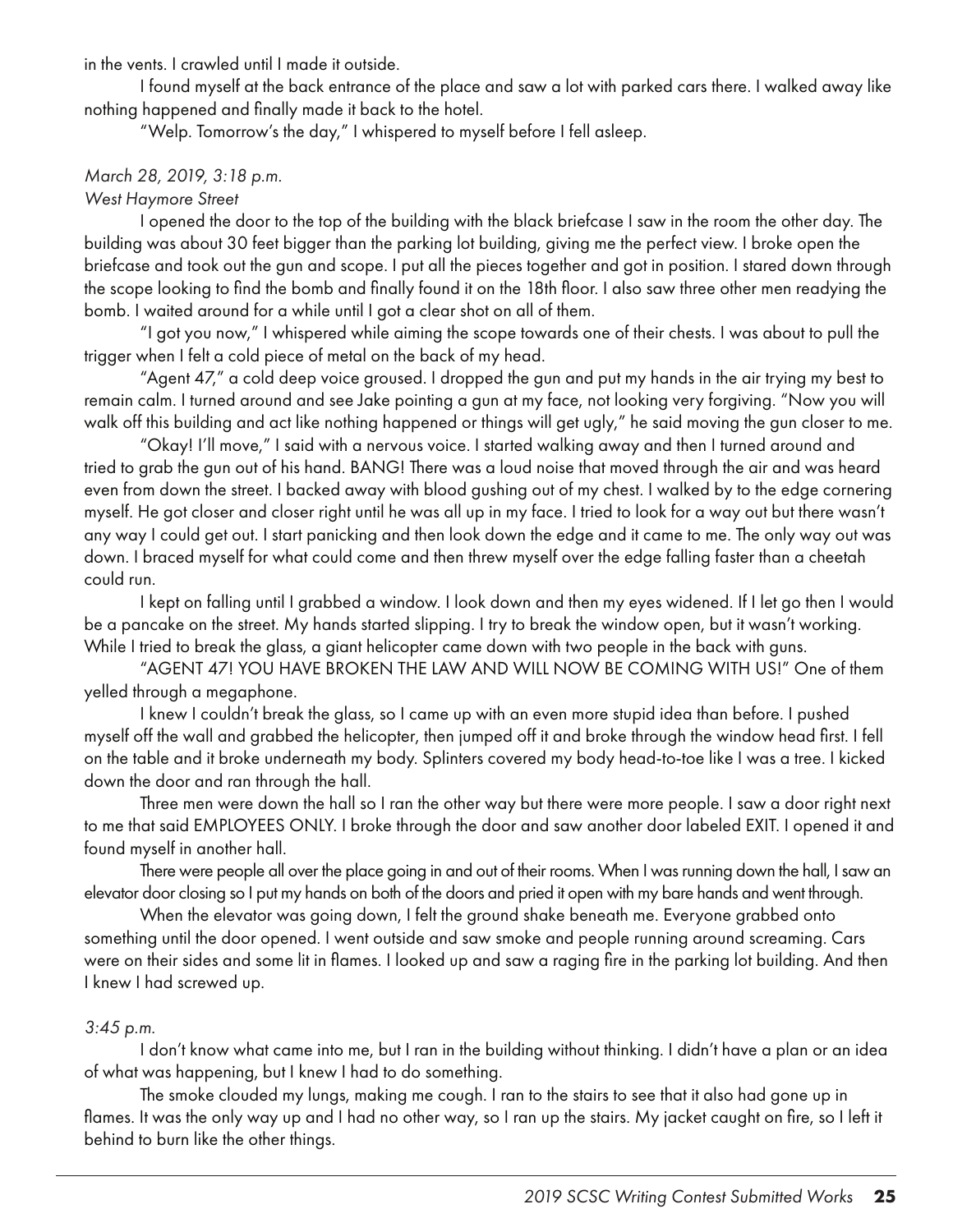"Hello!" I yell hoping to get a response. It would be disappointing to risk my life for nothing.

"Over here!" I heard someone yell back.

Behind the flames that were in front of me I saw someone covered in rubble. I looked around and saw a fire extinguisher. I picked it up and killed the flames. I went and tried pulling the rubble off them, but it wouldn't budge no matter how hard I tried, so I picked up a pole and try pushing it off with that. Luckily it worked.

Underneath the rubble was a tall blonde man. I saw a sharp piece of shrapnel in the side of his body. I ripped a piece of my shirt and tried to wrap it around his wound, but I couldn't.

"Sir I'm going have to take out the shrapnel so wrap this around your wound," I said.

"Okay just do it fast!" He replied back. I took the shrapnel out very slowly trying not to hurt him. "AHH!" the man yelled.

I picked him up and started to make our way to the stairs. I picked the fire extinguisher back up and brought it with me as well. Just like I expected, the stairs were still on fire. I used the fire extinguisher to get rid of the fire, but there was too much fire and I already used half of the extinguisher.

After getting rid of most of the flames, I carefully walked by it. My shoe caught a flame, but I kicked it off and kept walking. We made it to the door and three policemen held up guns at me.

"Lucas Smith," one of them yelled out. "You are under arrest!" I looked around but I knew I couldn't escape. I couldn't run. I couldn't fight. I couldn't do anything.

#### *Bare Hill Correctional Facility*

*August 12, 2019, 12:05 a.m.*

I grabbed the cold metal bars of my prison cell dividing me from the others. The people across from me in their cell were going crazy like they usually did. Usually when the guards came by, they would tell them to calm down but this time they took out their batons and hit them.

I don't really differ from any other prisoner. An orange jumpsuit and what used to be white shoes. The mud in the courtyard got them all dirty.

"Okay, come on out," the police officer said as he unlocked the door and took me out.

"Wait, where are we going?" I asked.

"Shut up and keep walking," he replied. He took me to a changing room and threw me a bag and a pair of clothes.

"Change into these clothes and then we're leaving," he said to me.

"Wait, what?" I was still confused about what was going on, but I just did what he said.

"Don't forget the bag," he said very annoyed. I picked up the bag and walked out the door that said

EXIT. Wait, didn't I have 30 years of prison left? He was walking really fast, so I picked up the pace. He took me to a black car with tinted windows. The windows rolled down and I saw my boss.

"Hey Agent 47," she said. "We've been thinking about it and we want you back." A huge smile rolled onto my face. "What do you sa-"

"YES!" I bubbled. For the first time I saw my boss smile.

"Well then get in," she said while the back door opened. I hopped in the car with my stuff and we started driving away.

"Aw yeah," I whispered to myself. "Aw yeah."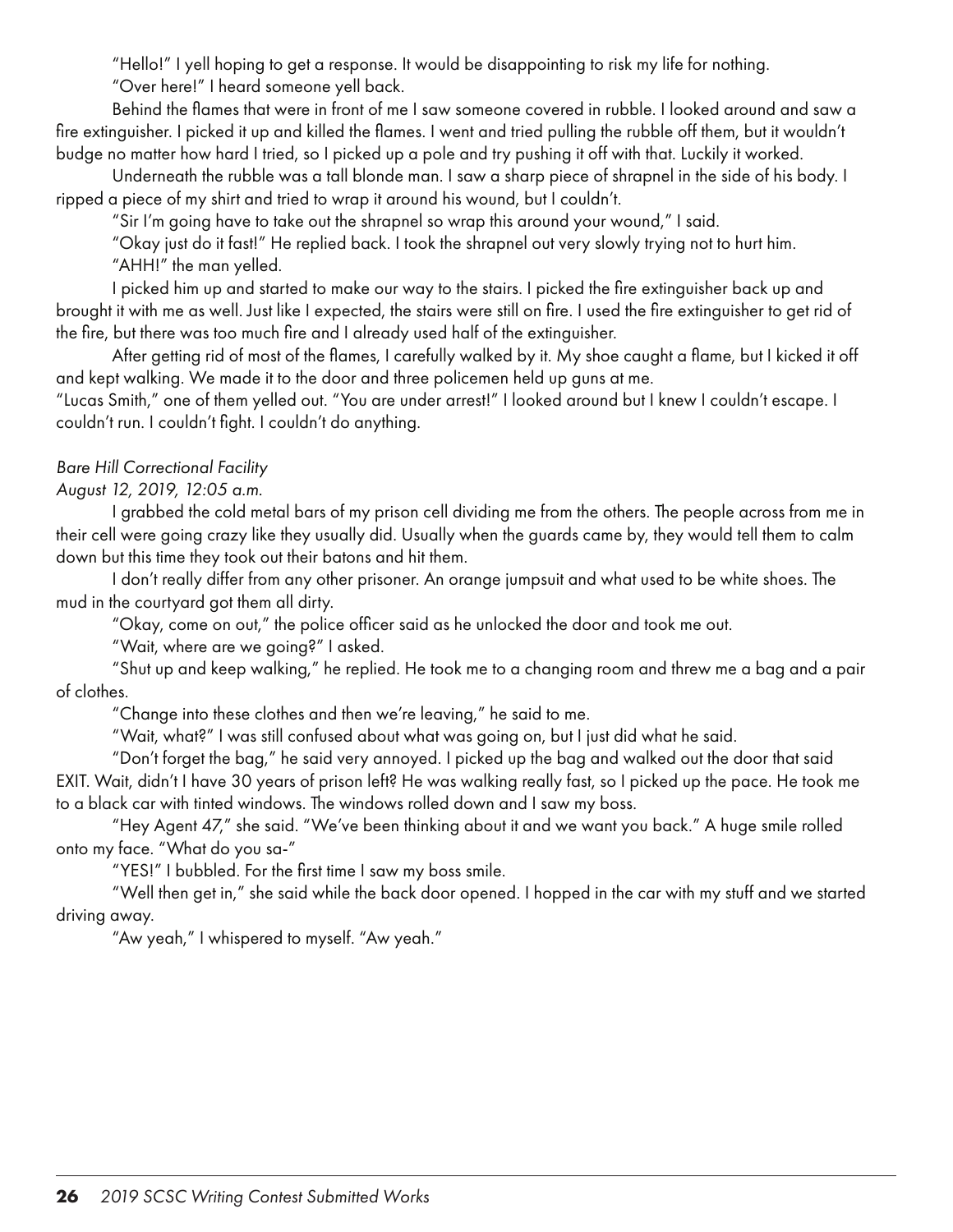#### **Seeprisdon** By Sage Erickson, Grade 12 *New Prague High School, New Prague*

Darkness encompasses him; a thin crack of light enters his room through the blinds covering the window. Two hands lay across his body, but he shrugs them off and turns on the lamp beside his bed. The hands are illuminated, their darker than black color stark against the teenager's white sheets. It does not breathe, it does not eat, it does not sleep. It is there, but it had not been for long. The kid only started noticing it a few months ago, but it had not caused him issue.

The kid dons a smile because the first day of junior year starts today. The monster stands as he throws on skinny jeans, a hoodie with a zipper and his glasses. He worries, for the monster never stood before the teen went to brush his teeth. The junior zips his hoodie and crosses his arms before opening the door to the hallway. He crosses to the bathroom, where he brushes his teeth and adjusts his hair. The monster follows. His hair isn't perfect, so he adjusts it again. It won't stay. Dejected, the teen frowns and heads downstairs.

The monster is following him, just about resting its head on his shoulder. He finds two other monsters in the kitchen who scream at him. They scream his name, and they scream his insecurities. The kid looks away and swipes a banana and yogurt. He forgets a spoon.

His days are like this, normally, but the kid notices his own monster is now resting on his shoulder and pushes it away, puts on another smile, and jumps into the car where the monster appears in his passenger seat silently looking in no certain direction. It does not have a discernible face, nor does it seem to have a reason for being there or an origin. It simply exists to cause odd occurrences every day in the boy's life.

It is a nuisance, yes, but it begins to follow at a distance once the boy reaches school and talks with his friends. The boy tries to forget the monster is there, that it wants something for which the boy does not know, but he cannot. The boy's friends see it too. There are other monsters around, closer to some, some further than the teen's, but they're there. No one ever discusses the monsters. They are strange, they are unknown, but they are common.

At lunch the boy attempts to have a conversation with friends he was so close to with at the end of last year, but he finds it's harder; they've changed. And then the monster whispers in his ear, "What if it is your fault?"

He brushes against the monster's hand for a moment, but then slaps it away. He feels its head on his shoulder again and he sighs. He tries making conversation again and asks how everyone's summers went, but the group falls out of sync and becomes silent.

The monster remains on his shoulder and the kid does not bother to push him off. Over the next couple of weeks everyone around him acts differently; they glance at him and quickly look away. No one speaks to him. His old friends are gone now and he eats alone at lunch. The monster continues speaking to him whenever he is most vulnerable.

"They do not like you."

"You're a failure."

"Look at them, they pity you."

"You're wrong."

During that span of time the teen resorts to playing video games a lot as he finds the monster lifts its head off of his shoulder and abandons whispering into his ear. It is almost like the monster is not there. He also finds the entity leaves him alone while he is in the shower. Sitting, the water flows down his back and he curls up with his head to his legs, and he stays there for long tracks of time.

Mornings become a chore for him, but he learns the monster does not let go when the boy wants to wake up and loosens its grip if he stays in bed longer. Staying in bed longer is nice too, and he realizes it's okay to miss school sometimes. Maybe the monster was right… no one likes him.

The two monsters also living in his house simply become annoying. He doesn't bother speaking to them because they only yell at him when they see him leaving for school or playing video games. They yell at him for everything. He tunes out all of the monsters bothering him, and with that, everything else.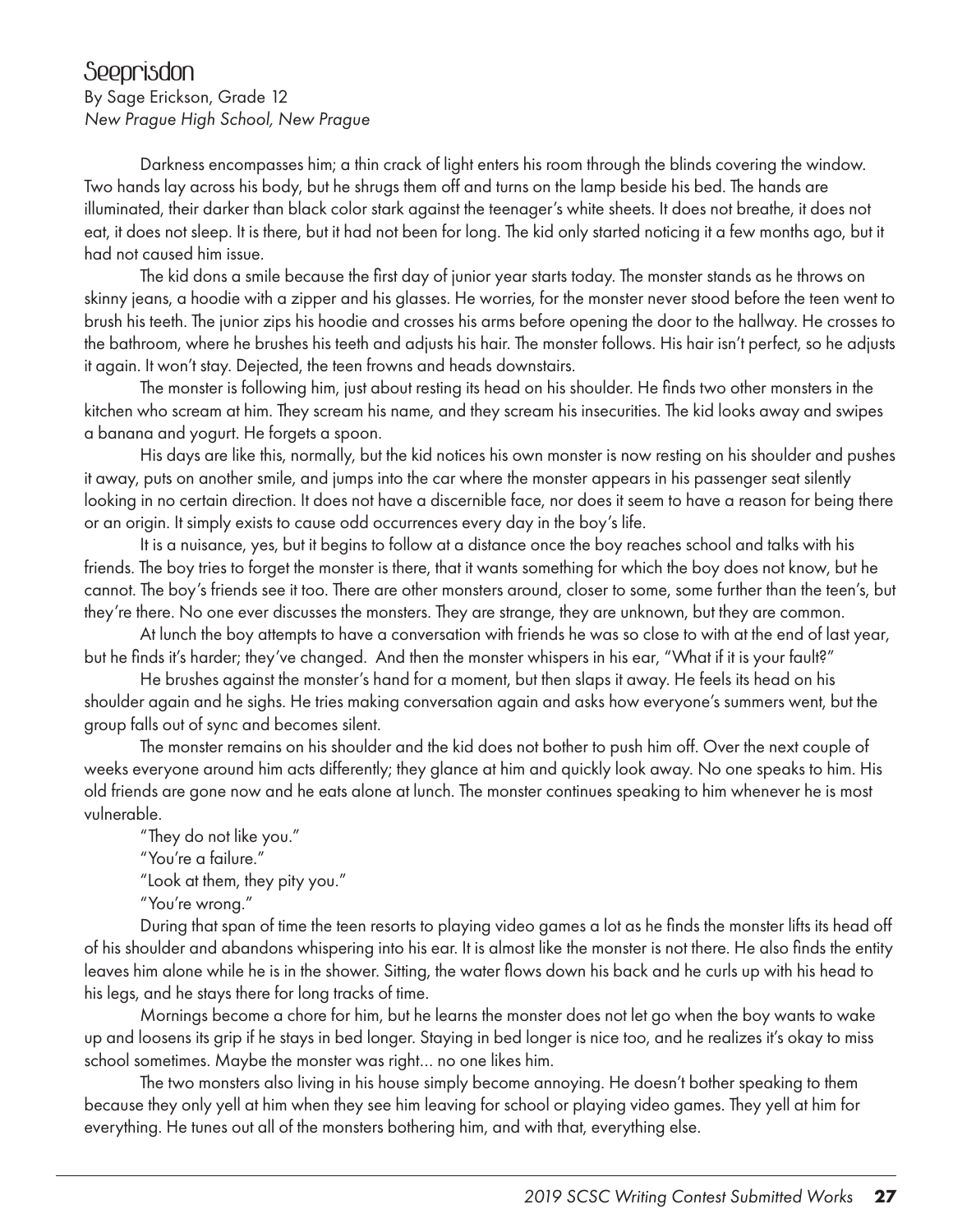He comes home every day and sits in his room or plays video games. His homework falls to the wayside. Besides, he's not good at it anyways; the monster doesn't need to tell him that anymore.

One day, however, the kid does not sleep and finds no more sunlight filtering through his blinds, but he manages to make it to school. The monster clings to the teen's skinny body, attached with too many arms now around his waist, wrists and legs. There is a mandatory school meeting today. He doesn't remember what it is going to be about. He sees his friends – his old friends – but ignores them and sits alone near the top of the auditorium.

A speaker walks onto the stage. How can someone be so chipper? He starts speaking about the monsters. Wait, the monsters? The teen perks up. No one talks about them. The speaker says, "No one talks about the monsters that follow us, some follow closer than others, others cling to us, but it's okay to wonder what they are." The speaker shares that he has a monster, and it used to be much closer to him, but he learned how to keep it at bay.

The teen glances down at his old friends again, and he catches them trying to look at him, but they quickly turn away. He turns red and his ears start to burn when his monster whispers, "You cannot move. Too many people will see how afraid you are; you do not want to be here, I know, but oh how your reputation will be scarred for leaving with me clearly visible, encasing you. You struggle with life anyways, why make this harder on yourself?"

So the teen stays, and in turn tunes the world out once again, trying not to make himself smaller as to draw attention to himself. He shakes trying to disobey his instinct to curl up into a ball. He is normal. There is no monster that weighs him down and makes him different. He can talk to his friends!

"No you cannot," his monster retorts. It's right. It's right. It's right, he's a fool.

The seminar ends, and the kid bolts. He leaves school and heads home. His monster laughs. "Of course you run, you can't handle one single day. You're weak."

The two monsters in his house bark at him, but the teen slams his bedroom door and cries into his pillow. This is all too much; he needs to find a way out of this torment, of this constant fear and belittlement, but he does not know what to do except look at his monster.

Its hand is a knife now. It does not move. Maybe ... his monster never really moved? What if this was all his creation? The teen shakes his head and wipes his tears. No. No, he couldn't be the cause of all of this torture. It has to be the monster's fault.

He grabs the monster's wrist. It is the perfect hilt for the knife, and the kid wonders why it would have such a weapon. Maybe this would help him finally seeing something ... maybe something was wrong with him. He tuned everyone out, everything, out, so why not use this to feel something?

He inches the blade ever so close to his body. What is he doing? Where should he do it? Should he? Nothing else would help.

But then he remembers the meeting at school. As hard as he tried to tune out everything the words still cut through his mind. "Monsters cannot harm you, only you can, but they instill a hatred and a fear, but there is hope. There is that ray of sunshine that cuts through the darkness."

The speaker was so cheesy, but it struck a chord. It reminded the teen of the stupid light coming into his room on the first day of school. Why that? Why such an insignificant detail?

"Hope that you will detach from it." The teen glances down at one set of his monster's several arms. Detach? He barely has the energy to move.

"I believe in you."

Someone believes in me? He drops the knife. A ray of hope. He sprints from his room and stops to see the two monsters looking at him. He hugs the shorter one and she pauses. Then she caresses the teen's head.

The teen drives back to school and stands just outside of his counselor's office, and takes the hand of his monster, who remains fixed on his body.

"I... need help," he tells the well-dressed adult who dons a look of concern at the sight of the boy's puffy eyes and tired expression. Those three words took so much for him to say, and he breaks down crying.

His monster does not whisper, does not gloat, and does not interject his thoughts now. The child has taken control for now, and steps into the office, in which glints of sunshine poke through the blinds covering the window.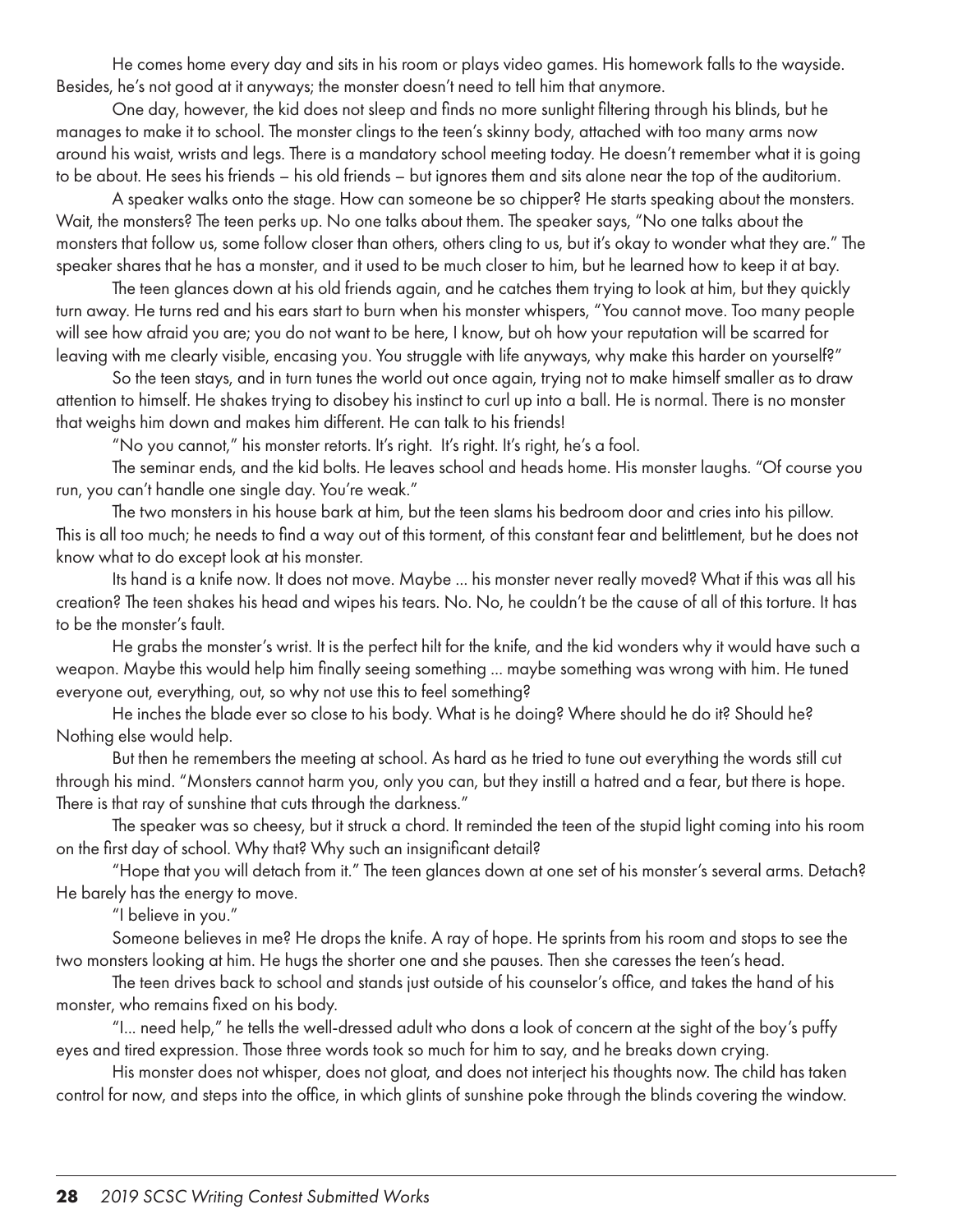*July 21, 2009*

*Dear Mrs. Huphburg,*

*What are my parents' names? Where am I from? Who are my parents? Where are they? Can I visit them?*  It's manifest that my parent has a normal life, right? If you know anything, please tell me.

*Sincerely, Jackie*

The next day, muttering to herself, "I wonder if Mrs. Huphburg got my letter? Wait Mrs. Huphburg is calling me. She got my letter! I think she has a letter for me. I'll be right back okay..."

The letter says that my parent is on top of Mount Olympus. It also says you will be surprised of who it is.

I'm pretty sure that's in Greece. Why am I in the United States and my parent is in Greece? They must have been really brave to leave me like this. Anyways, Mount Olympus sounds fun and I get to meet my real parents. I can't wait!

Wait, the letter says my parent is on Mount Olympus. My parent, not parents. I only have one parent? But it is still a huge opportunity. This might be a once in a lifetime opportunity for me. Am I brave enough? What's going to happen when I my parent? Is everything going to change? I think it is going to be an arduous journey, but I got this. I can handle it. Let's start our prodigious journey! But first I have to ask Mrs. Huphburg something.

Mrs. Huphburg said it's alright, but only if I come back with my parent. Let's go to Athens.

Eleven hours and 31 minutes later...

Okay I'm in Athens right now. All I have to do is rent a car, drive it for five hours and 48 minutes. I think I can learn how to drive a car in five hours and 48 minutes. Here I come!

Five hours and 48 minutes later...

I am here at Mount Olympus right now. All I have to do is climb Mount Olympus, it will only take 10 hours and 40 minutes. It will probably be an uphill battle… literally.

Ten hours, and 40 minutes later...

All I have to do now is find my parent. Is that my parent with the pale skin? Is that Aphrodite, the goddess of love and beauty?

"I found you! I found you! I've been looking for you forever. Do you find beauty in my parent?" I exclaimed, so surprised.

"Wait, you're Jackie, right?!?!"

"Wait you know me! But yes, I'm Jackie."

 "You're my daughter Jackie. Come here Jackie. Wait, I left you at an orphanage this whole time. Oh dear, I'm so sorry. I should have loved you more. That's what I do, and I didn't do it to you. I'm ashamed of myself, but I can still love you with all my heart. Right?"

"Wait, you're my parent?" I said with eyes wide open looking at the beautiful lady.

"Call me Mom," she proudly announced.

"Yes Mom, I'll always love you no matter what. But there is something I have to tell you," I said nervously. "Anything sweetie. What is it?" Aphrodite stood with her hands open.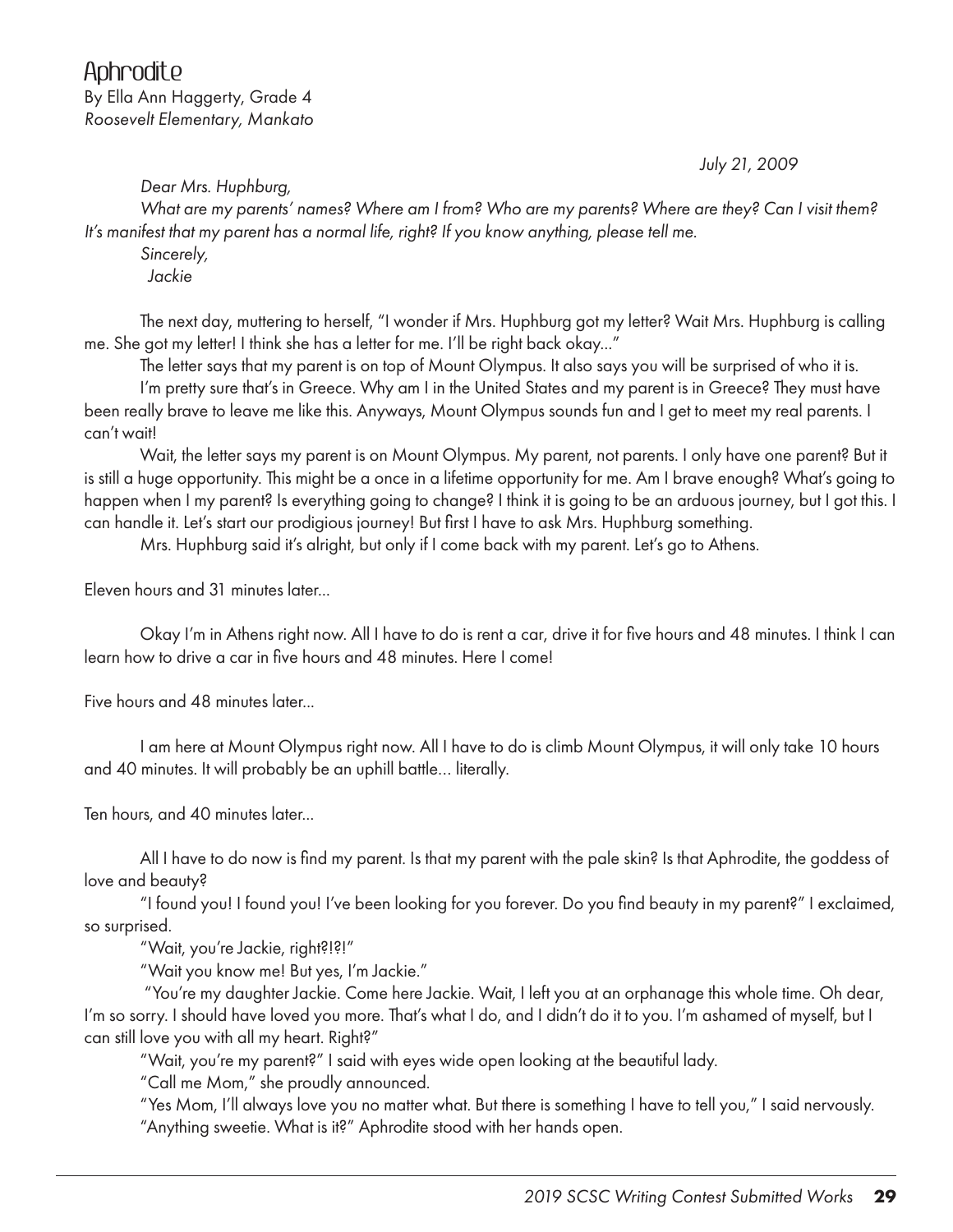"Mom, I didn't tell you but we have to leave Greece and go to the United States. We have no choice unless you don't want me. If you're actually the goddess of love. This is a manifest decision."

Aphrodite's countenance has so much confusion on her face. "Yes, it is. I'm staying. I can't leave my people. I'm too precious to them. I can't take the chance."

**"**YOU CAN'T TAKE THE CHANCE OF LOSING ME AGAIN!!! I wish I could find my real Mom! One that supports me!" I said, the daughter of Aphrodite angrily.

"I do support you but, I support my people too," she said lovingly.

"I can't break the deal to Mrs. Huphburg. I am too loyal to her. She was the one who took care of me all these years. I can never break a promise to her. I'll leave right now… if you don't want me," I said to my mom. "Then I will have to go back to living in an orphanage again. Do you want to leave me further behind? I wish I could have a family again."

"No, but this is the only place I can be! I'm sorry!" she said.

"I guess we can't be together anymore. Anyways it wouldn't work out. Why did you leave me anyways?" I asked curiously.

"Because I couldn't love you as much as Mrs. Huphburg could. I'm sorry!"

"You know I didn't see it before, but it's manifest that you never loved someone," I said in frustration. I started going back down the mountain.

"Wait, Jackie stop!"

 "Look Jackie, I'm really truly sorry okay. Live with me… everything will be okay. I promise." She wanted everything to be okay again.

"Wait, you're really truly sorry," I said, finding a little bit of hope.

"Yes!"

"Wow! You do really want me? I'm the one that needs to say sorry. I'm very sorry how I acted earlier," I

said.

"It's okay Jackie."

"Does that mean we are a family again?" I asked, confused.

"We were always a family. So, yes, I will go to the United States, but only for a little bit. Only to check in with Mrs. Huphburg. Then we are going to live on Mount Olympus again!"

"Love you Mom." I said with all my heart.

"Love you Jackie. You're a great daughter," said Aphrodite happily.

## **Me, Wallie and the Wilderness**

By Taryn Hecksel, Grade 3 *Franklin Elementary, Mankato*

One day I was walking in the woods and I saw this cute little chipmunk. Behind it there as a huge beast that had scales all over its body. It had a tail like a dog and horns like a goat. It had wings like a dragon, ears like a bunny, eyes like a lion and paws like a cat. It also had a roar like a lion. He looked sort of cute until... he started chasing me!

I ran through the forest as fast as I could, I noticed that it wasn't chasing me anymore. I walked back to the place I was before. On the way back I heard this groan and I decided to follow the groaning sound. When I got closer, I saw the beast! In its paw was an arrow. He was crying and hurt.

I stepped closer and closer. Surprisingly, he didn't make a sound. I walked forward like a tiny dog until I was right next to him. I touched his paw, it was smooth. I touched the part where he was bleeding, he groaned low.

"Does that hurt?" I asked. He nodded his head as if he were saying yes. I started to pull the arrow out of his paw, he growled. I stopped and said, "it's going to be okay," and then I pulled it out.

He roared as loud as he could and put his head down. Then lifted his wings and made his tail look like stairs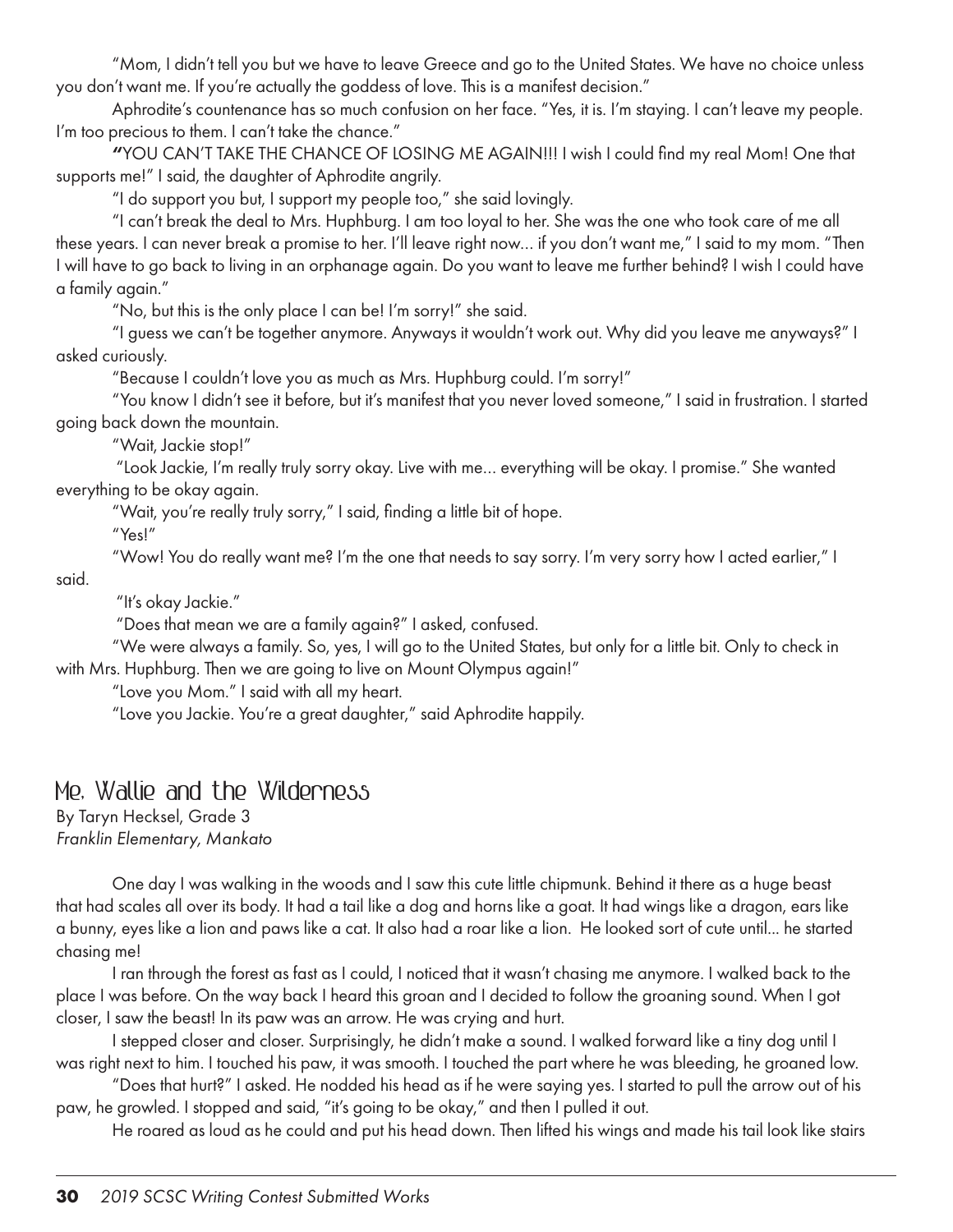as if he were saying get on, so I got on. I mean, who wouldn't? First he ran, then he took off flying. It was amazing! I could touch the clouds!

Then he looked down with a worried look, I saw people bows and arrows and they were pointing up to the sky.

"Oh no!" I said. We zoomed up and zig zagged all around. I almost couldn't hold on. The people with bows were chasing us but they were no match for us. We kept flying until we got to a big wall. We tried to go over but there was a cover of bricks on the top. We tried going left, then right, but brick walls were everywhere. It was almost as if we had been trapped.

Hunters were pointing at us. Suddenly, there was this noise that sounded like a lion's roar and in a blink of an eye, we were going through a portal. We were back flying in the sky! The beast dashed sideways. Now we were going south towards my house. I jumped off and looked into his eyes and said, "I'll name you Wallie."

I walked home thinking of the things Wallie and I would do tomorrow. Then I thought back about today and what happened with the hunters. Why were they chasing a creature like Wallie? He'd be nice if they were nice to him. Then I remembered how he chased me when we first met, only because he thought I was a hunter.

I got home and asked my dad where he went today. "I was at the lab, the usual," he said.

We all sat down for dinner and I asked my Mom if I could go outside after dinner. "No there is a dangerous beast and I don't want you getting hurt," she said. "Now get to bed, you have a big day ahead of you tomorrow."

When I woke up, I got dressed, brushed my teeth and ran downstairs. I gobbled up my breakfast as fast as I could and ran out the front door, forgetting my lunch. I ran out the door so quickly that I never even had to lie to my mom that I wasn't going to school. I ran to find Wallie. I found him lying near a tall tree.

He lifted his head and looked at me happily. He made his tail look like stairs, just like he did before. I climbed up and sat on his back. It felt smooth, scaly and cold. He lifted his wings and took off. We flew above the clouds and zoomed straight ahead.

We landed on a big rock. Next to the rock was a cave. Wallie and I walked into the cave. Inside there were crystals, glowing mushrooms and waterfalls. Wallie started to eat some of the mushrooms and I laughed.

"Do you like it here?" I asked. He nodded his head.

Wallie and I went down waterfalls, ate mushrooms and picked crystals. We had a fun day. When Wallie and I were sitting in one of the pools at the bottom of the waterfall, we heard an explosion. I heard chains and Wallie cried out.

"Wallie!"I shouted. I heard his cry one more time and then silence.

I ran and ran as fast as I could. Wallie was nowhere to be seen. I ran and ran and then I saw Wallie. He was chained up surrounded by people with lab coats on. I saw that one of those people looked just like my dad. It was my dad! He looked at me. I ran towards him and said, "Why did you capture him, he's just a normal creature."

"He's really a unique beast. That's why we want to kill him and use him for medicine," said dad.

"Dad, you can't! Wallie is my best friend. We met when I pulled an arrow out of his paw. Then he took me on rides, and we had all sorts of fun and that's our story," I said.

My dad had tears in his eyes. He hugged me and said, "Stop! Clearly the beast is more important than medicine so let it be free."

The rest of my years were spent with Wallie.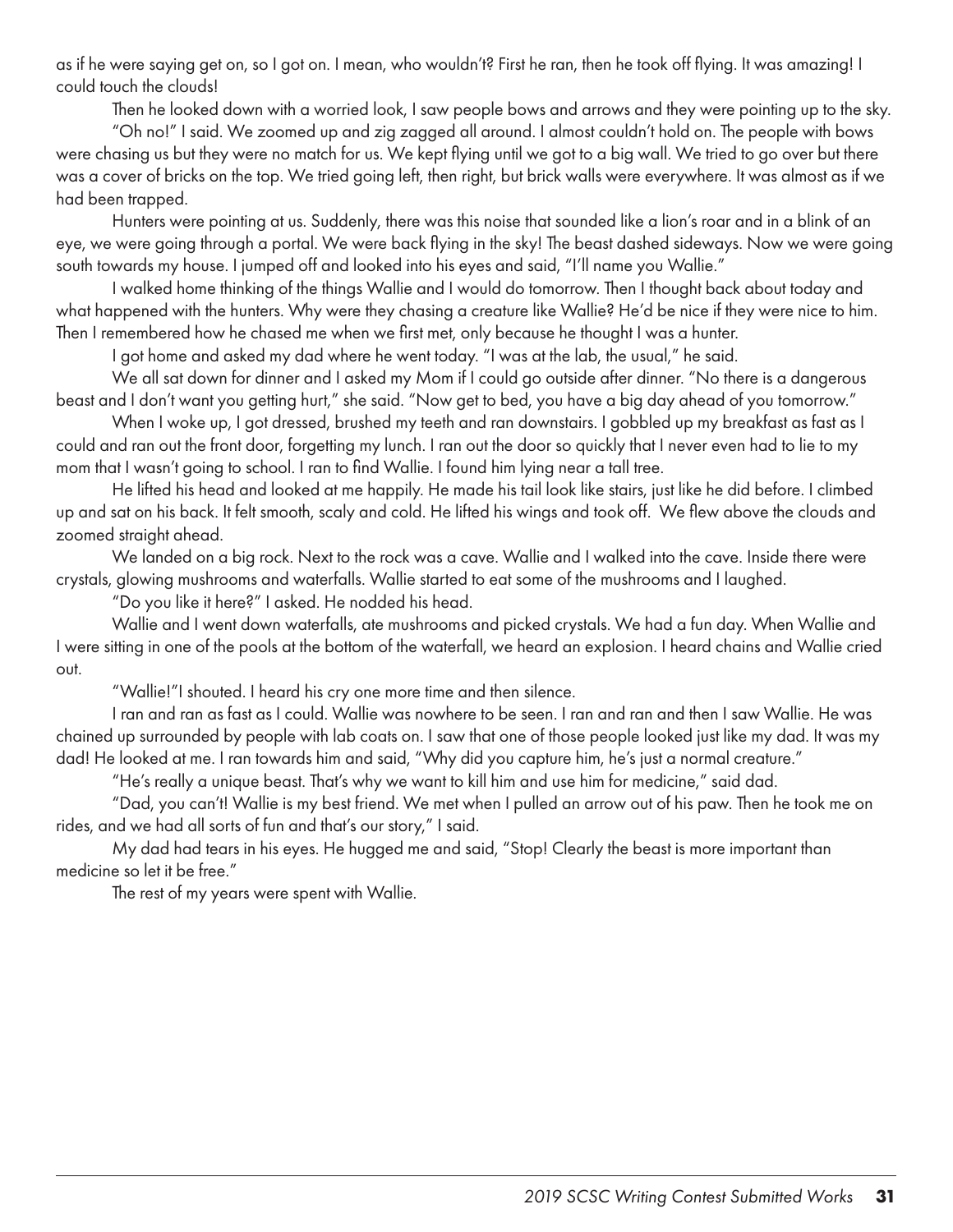# **Leo's Voyage Journal**

By Ethan Hutchins, Grade 6 *Central Middle School, Norwood*

My name is Leo McGlovern. I am 27 years old and I was born in Vancouver Canada in 1723. I have one brother name Liam and he was born in 1726. We were both born in an old rugged shack on a farm that belonged to my dad. Back home I have a wife named Margett and we have a daughter named Sue. Sue is very artistic and is educated like Margett and me. Sue was born on August 2, 1751 in a log cabin at 3:18 pm.

The reason I became a voyageur is because my family is poor, and we need food. Some of the good things about becoming a voyageur is that I will get a third of my salary at the start. I gave all that money to my wife and daughter. I do very much dislike that I have to leave my family. My brother and I are just leaving home to travel to Montreal, Canada to start our trek as new voyageurs.

Liam and I just left the Montreal port to start our trek down the long and windy St. Lawrence River. When we were leaving it was very loud with the French songs being sung. It was a very sunny and calm day that made the river extra beautiful that week. As a new voyageur I love being able to explore Canada and see the amazing sights.

I would never let myself die working for the fur company because I want to see my family again. I am very worried that we might hit very fast and dangerous rapids and flip the canoe. On the first morning my brother and I slept in too long. The chef dropped the tent on us so we would wake up. We were on our way to the church and a man named Carl broke his paddle. Right before we got to the church, I kept thinking what would happen if I die? My family needs me, and I have to stay strong for them.

My crew and I just made it to the peaceful church after two days of paddling down the calm river. At the church I left a big donation so I could stay safe on my large trek to the fur trade company. Others left smaller donations because they did not have family at home that they needed to get back to. I was the most worried I have ever felt in my life when we left the outpost. I felt this way because I did not know what animals would hurt us in the night and if we would hit rocky spots on the river and flip the canoe and be taken down stream.

This is our tenth day of paddling and we have made it to our first portage. Carl, Liam and I had to carry the water logged canoe for three miles. A tall man named Jack had to carry a heavy bag with our goods and supplies. Finally, we had made it back onto the long stretch of river. So far, the journey has been rough, and I miss my family very much.

Our crew has been paddling for hours and then it started to get rough when we were going through the very dangerous rapids. Our crew leader Laporte decided to wait out the bad storm in the woods nearby. Two days later there was still a very bad storm but Laporte said we must leave so we can get to the Grand Portage on time. We put all the supplies back in the canoe and then we got back on the river. It was a long day of paddling and finally we stopped at a camp along the river.

There was a whole tribe of American Indians picking up their teepees. They had three beaver pelts that they wanted to trade. We traded them a glass necklace and a bag of eight ducks for the pelts.

After three days of paddling we were faced with a decision. Do we take the rocky rapids, or the muddy and slippery portage? I was sick to my stomach when Laporte said that we were taking our chances on the slippery and muddy portage.

At first the portage looked okay and I thought we were going to make it out safely. But then Carl missed his footing on the hill and slipped and fell, knocking over Liam who was carrying the canoe. We gathered up our supplies, but we could not find three of the paddles. Finally, we got back on the river and paddled five more hours and made it to Grand Portage.

We finally ended the long journey at every voyageurs dream… Grand Portage! The first thing I did was compete in a long game of cards with Liam. In the end I beat Liam and won the money we gambled with. With the money, I bought Liam a rum and used the rest to buy glass necklaces for Margett and Sue. It was a very sunny day and there was a lot of singing and dancing at the rendezvous. After that I ate the best feast I have ever had in my life.

The feast consisted of duck, wild rice, and maple sugar. The duck and the rest of the feast smelled really good, but the odor from the smoke and rum was unpleasant. I thought to myself, oh how I wish that Sue and Margett were here with me. This was by far the best experience I had on my voyageur journey.

Our crew was packing up to leave and a group of American Indians came up to us. It was the tribe that we saw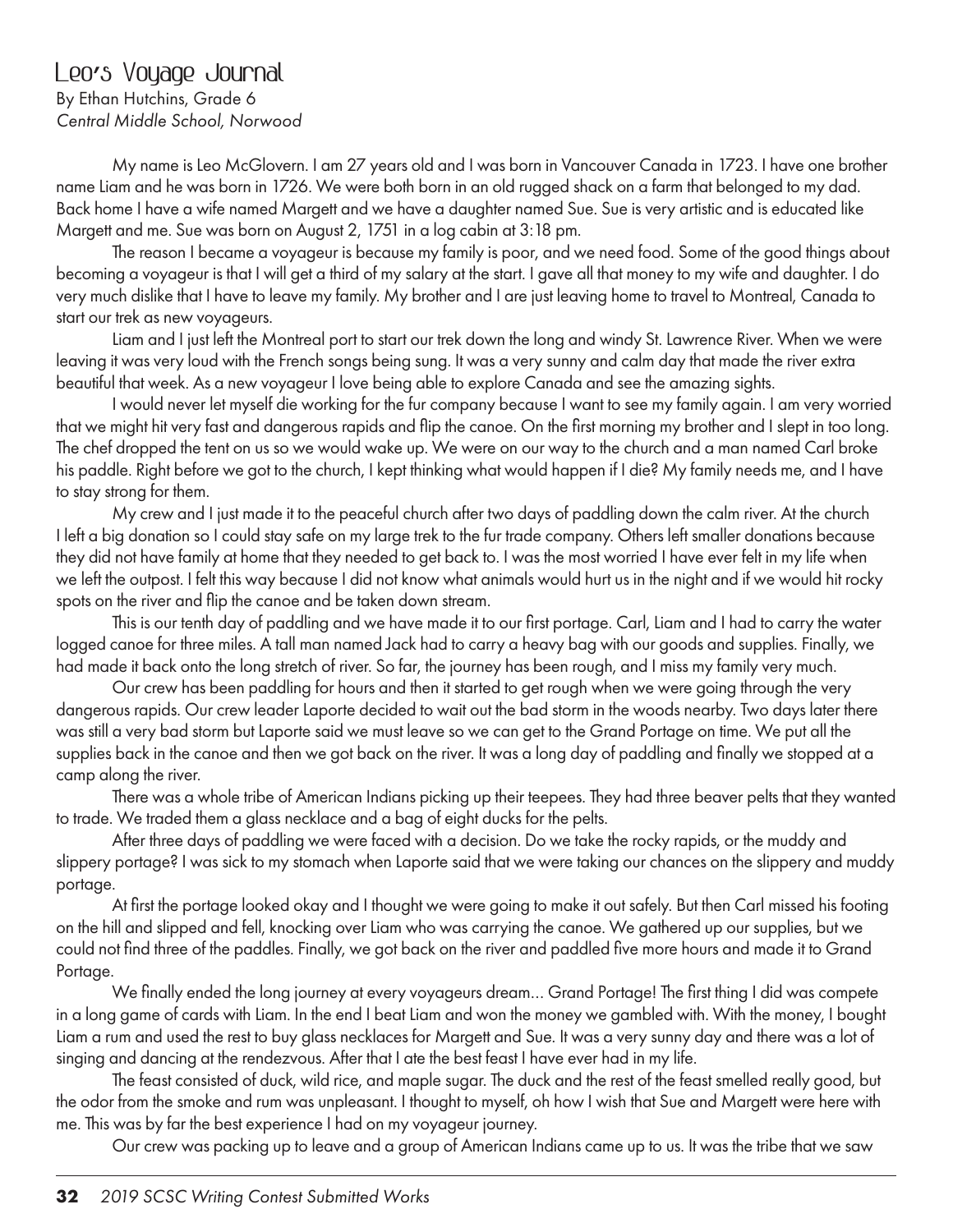by the river bank. We all greeted each other and then one of the Indians pulled out six beaver pelts and asked if we would make a trade with them. Liam traded five traps and a bottle of rum for the pelts. We packed up our goods and left the greatest summer festival. We had seven long days ahead of us before we hit our third portage.

We were finally at the third portage after seven straight days of paddling. The large brigade reached a point in the river where they could portage. Four groups of voyageurs took the muddy slope. The trader, Triston Comfrey, had told us to take the portage so we would have less paddling. However, he was not on this trek so Laporte decided to go down the fast running rapids instead as he thought this would be quicker.

Right away our canoe was bouncing down the rapids. We hit a large rock, and Carl and Jack fell into the cold rushing water. Within a few seconds they were swept down the rapids. The rest of the rapids were calmer and we made it out alive. Sadly, we were not able to save Carl and Jack. When we could not find them, I thought to myself what if that had been me, I would have never gotten to see Margett and Sue again!

After a long and cold winter of hard work, we counted our beaver pelts and as a crew we had a total of 54. We all celebrated by feasting on the duck and rum from the trades we made throughout the season.

It was a rough season, but we now must say our goodbyes and wish each other well as we make the trek back to Grand Portage. I had no debts to my company. However, after finding Liam at the rendezvous, I learned he did. He had the choice to either work another season to pay off those debts or sneak away hoping to not be caught.

Liam decided to sneak away with me back to Vancouver. He made this decision because he wanted to stay close to his family and he had never had the opportunity to meet Sue yet. This journey home was going to take us another four weeks. We both agreed we were up for the challenge.

The time had finally arrived, the log cabin was in sight. We both ran as fast we could to the door. Once inside we realized no one was home. An hour later Margett and Sue arrived home. They had been picking berries and fishing. They were spooked when they first saw us. Then Sue realized it was me and she ran across the room to give me a big hug.

Many tears were shed and we all greeted each other. I gave them their glass necklaces from my trip. This last year was very challenging but I knew I needed to do this for my family. I thought to myself, how wonderful it feels to be back home.

#### **Rainbow!**

By Katrin Loften, Grade 2 *Washington Elementary, Mankato*

Once upon a time, there was a unicorn named Aliya. Aliya was walking down the road when she saw Mia. "Hi Mia!'' she said. Mia was an alicorn, a princess in fact. She was so beautiful that Aliya wanted to be just like her. Aliya thought, *"What can I do to get my wings?"* and then she had it.

Mia had helped the poor to get her wings! There was also a way to lose your wings. If you don't keep doing the good deed that you did to earn your wings to begin with.

Right after that, she heard a scream for help. She ran to where the screaming was. There was a fire!

"AHH! HELP!" the woman screamed. "MY BABY IS STILL IN THERE!"

Then, Aliya ran through the forest. She found the baby panda stuck in a tree, which was on fire. Aliya picked up the panda and ran away from the fire. The baby panda was saved! Aliya looked on her back and saw wings! Aliya was so happy she got her wings that she could burst!

Meanwhile not so far away, there was a merpony. Her name was Sierra. She was a very powerful pony. But one day, she lost her trident! Just before she died she said, "Whoever finds this trident shall become the new Water Goddess!" And that was that. The end of her life.

Our friend Aliya kept going back to help the mama panda. She flew to the beach and saw something. Something blue, yellow and red like blood. She flew down to see what it was. It was the trident! She picked it up and got a tail! She was now the new Water Goddess!

Our friend Aliya is going for a swim in Hawaii, she is on an island with the same volcano the Fire Goddess once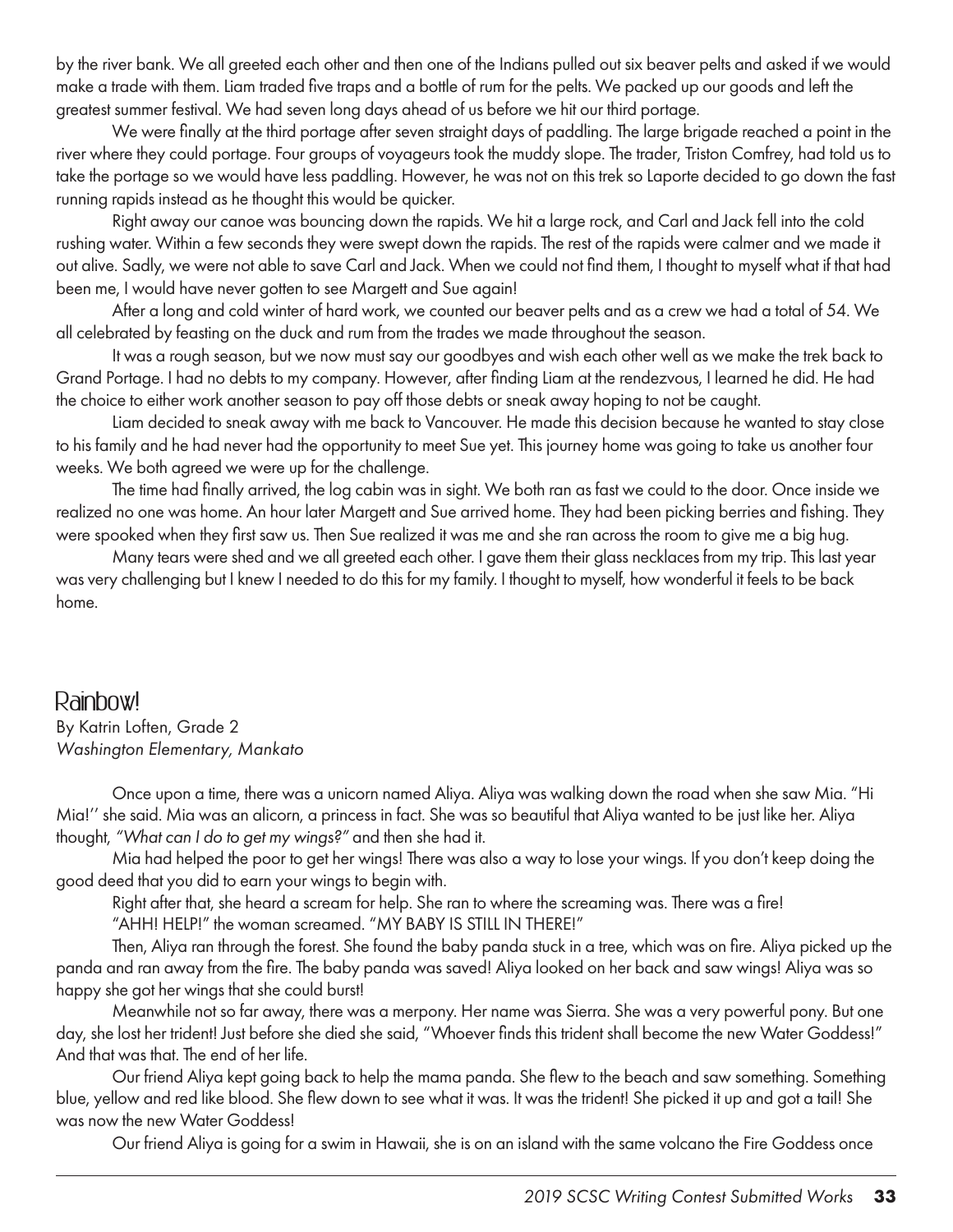lived in. By the volcano, Aliya saw something gleaming in the sunlight. She came closer and closer and closer. She saw it! It was the necklace worn by the original Fire Goddess! She picked it up and had a crown engulfed in fire. She was the new Fire Goddess. The air became warmer and the atmosphere less grim. She has saved Hawaii from being less populated!

Back on the mainland, the earth goddess was playing in the forest, but just then the forest got polluted! She tried to help but died trying. She dropped her vines, all the flowers drooped, everything was silent. Aliya was playing in the very same forest. She was having so much fun! Until she noticed some vines. She picked them up and then she became the new Earth Goddess! She had gotten all the elements!

Aliya was playing around with her powers when a fierce dragon came along. He said, "Fight me you wuss!''

And so she did. As soon as she was ready, they fought for 500 years. But finally, the dragon died and Aliya lived happily ever after.

### **The Enchanted Forest**

By Sophia Mullaly, Grade 3 *North Elementary, St. Peter*

Once upon a time, a long time ago, lived a prince, a king and nature. Prince Philip loved nature. On the other hand, his father, also known as King Mower, hated it. He never let Prince Philip out of the castle, ever.

One sad day King Mower passed away. Everyone was sad. There was a funeral and Prince Philip snuck outside through the door and went to see the trees, bushes, flowers, leaves, and more! Then he built a treehouse and taking his school work, backpack, books, a blanket and pillow, he went to bed.

The next day, he saw faces on the trees and arms as the branches. He rubbed his eyes. Could this really be happening? The tree said, "Yes."

"A talking tree," he cried. "This has to be a dream!"

"No," a bush started saying.

"Ahhhhhhhhhhhhhhhhhhh!" yelled Prince Philip. Flowers started to faint because Prince Philip was so cute! "Ew!" yelled Prince Philip again.

"We need your help!" cried all of them.

"Why would you need my help?"

"Professor Longbottom is trying to take over our city!"

"OMG!" cried Prince Philip. "This is a city? Okay fine, I will help. What do I have to do?"

"Well you can go to his city and defeat him," said the happy faced tree.

"I will have to do all of that? No, I can't do all of that!"

"Yes, you can," said bush and the happy flower at the same time.

"Oh fine, fine. If I die my castle guards will not be happy, but I will do anyway, just for you!"

"Thank you, thank you!" cried the bush.

"But first, here's the map to his kingdom. Well off you go. Don't you have a horse to ride there?" "No," responded Philip.

"Ok, then we will take you the easy way down this tube."

"Will I get hurt?"

"No, here you go!" said all of them.

"Aaaaaaaaaaaaaaaaaaaaa!" yelled Prince Philip. "Is this Professor Longbottom's kingdom?"

"Yes, it is," said a scratchy voice. Prince Philip turned around.

"Are you Professor Longbottom?"

"Yes, I am. Why are you here? Did your nature pals tell you to come here?"

"Umm, yeah, but I'm going to defeat you!"

"Actually, no you're not!"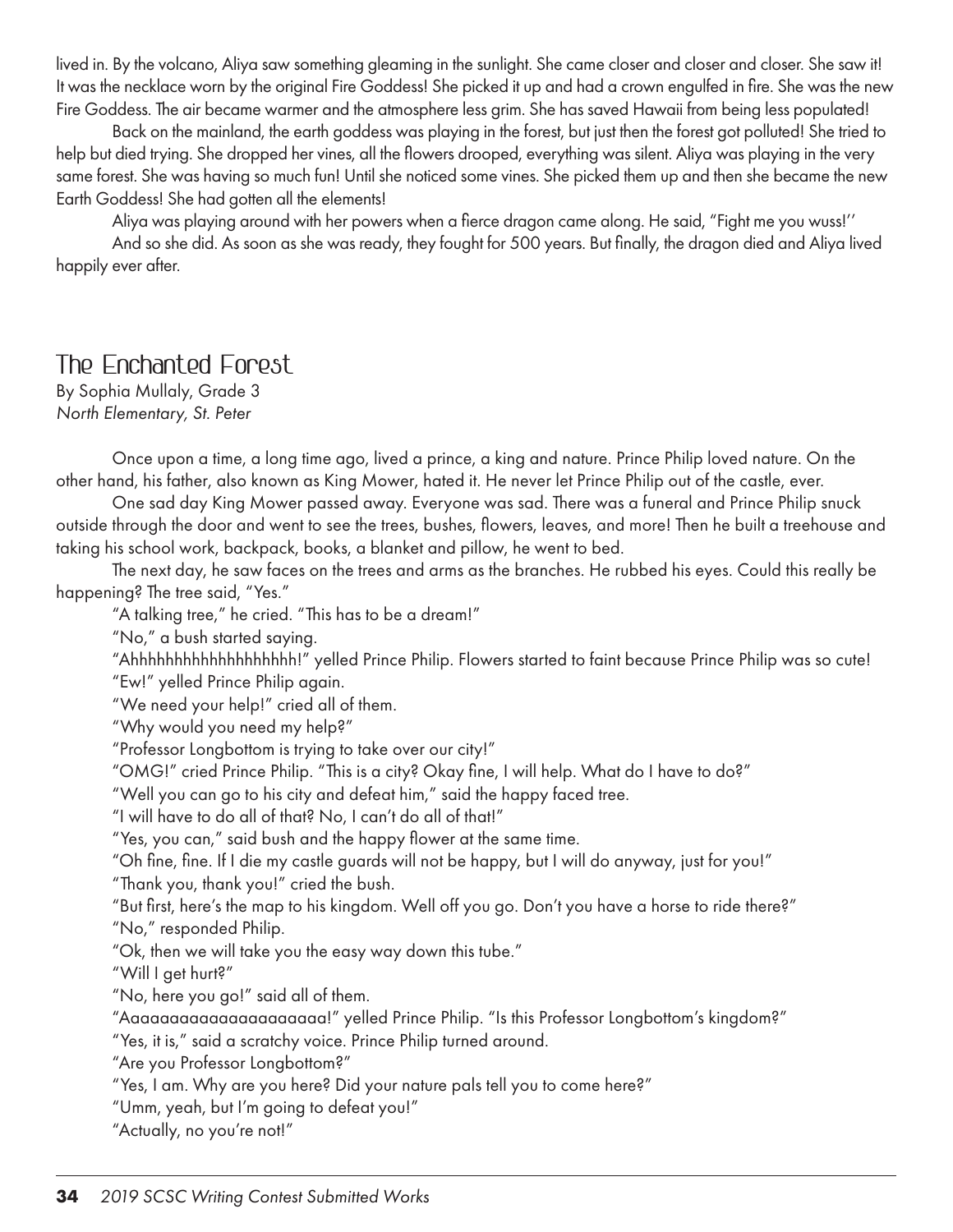"Well, I have a sword as a prince. It's for emergencies and it is an emergency. So, yeah, I will defeat you one hundred percent sure." Then they fought.

"Wha ha ha ha. You lost," said Prince Philip.

"Oh I did, did I?"

"Ahhhhhh!" yelled Prince Philip. "Well, since I have a sword, I am not going to kill you, but my friends that are made out of nature might."

"How are they going to help you?"

"Kinda like this," said Prince Philip as he closed a chest that was floating in the air with Professor Longbottom inside.

"Aaaaaaaahhhhhh!" yelled Professor Longbottom.

"Well, that got him," laughed Prince Philip in a sneaky way. "Oh no, now I have to go through that tube again. Okay, here goes nothing. 1…2…3! Aaaaahhhhhhh!" yelled Prince Philip as he rushed through the tube.

"Hey, I feel light headed," said Prince Philip touching his head.

"Well, that is the main part of the tube, you know," said one of the flowers. "You did it!"

"But don't I get something?"

"Well, um, yeah, what do you…"

"I don't get a prize, what a rip off!" yelled Prince Philip.

"Well, that's not a rip off," said one of the bushes. "You helped us and that's what counts."

"Oh yeah, I guess you're right," said Prince Philip. "I better get to the castle. I hope the guards don't notice." "Ok, bye!" they all exclaimed.

"I hope dad likes nature now," said Prince Philip.

## **The Ice Cream Contest**

By Sophia Mullaly, Grade 3 *North Elementary, St. Peter*

Sally the skunk went outside to check the mail and she could not believe her eyes! An ice cream contest. She was so excited. The prize was \$100,000. She had to sign up for it. She loved ice cream so much it was insane!

So, she signed up for the contest and went to the store to buy her ingredients. Here are some of the things she bought: vanilla ice cream, mint chip ice cream and now for the toppings! Chocolate syrup, strawberry syrup, caramel syrup, rainbow sprinkles, chocolate sprinkles, and of course a cherry for the top. Now Sally has to go home.

Sally is super excited, so she had supper, took a shower and now is sleeping in bed.

*Ring, ring ring,* went Sally's alarm. "Time to get up!" cried Sally. "Today is the day!"

Sally went through all her clothes to pick out a good outfit! She finally decided on a hot pink dress with ruffles and some black heels. She went over to her mirror and said, "A skunk could never have this much fashion you would think!"

Now that she is dressed, she needs to get her ice cream ready. Sally grabbed three glasses just to be fancy. Now she started her ice cream sundae! First two scoops of vanilla, two scoops of mint chip, and now seven squiggles of chocolate syrup, seven squiggles of strawberry syrup, and caramel syrup, rainbow sprinkles, chocolate sprinkles, and the cherry on top!

She just got a thing in the mail about who was going to judge her. Emily the dog, Maya the cat, and Shelby the bird. The people she was up against were Ellie the owl and George the squirrel.

She was judged and won first place!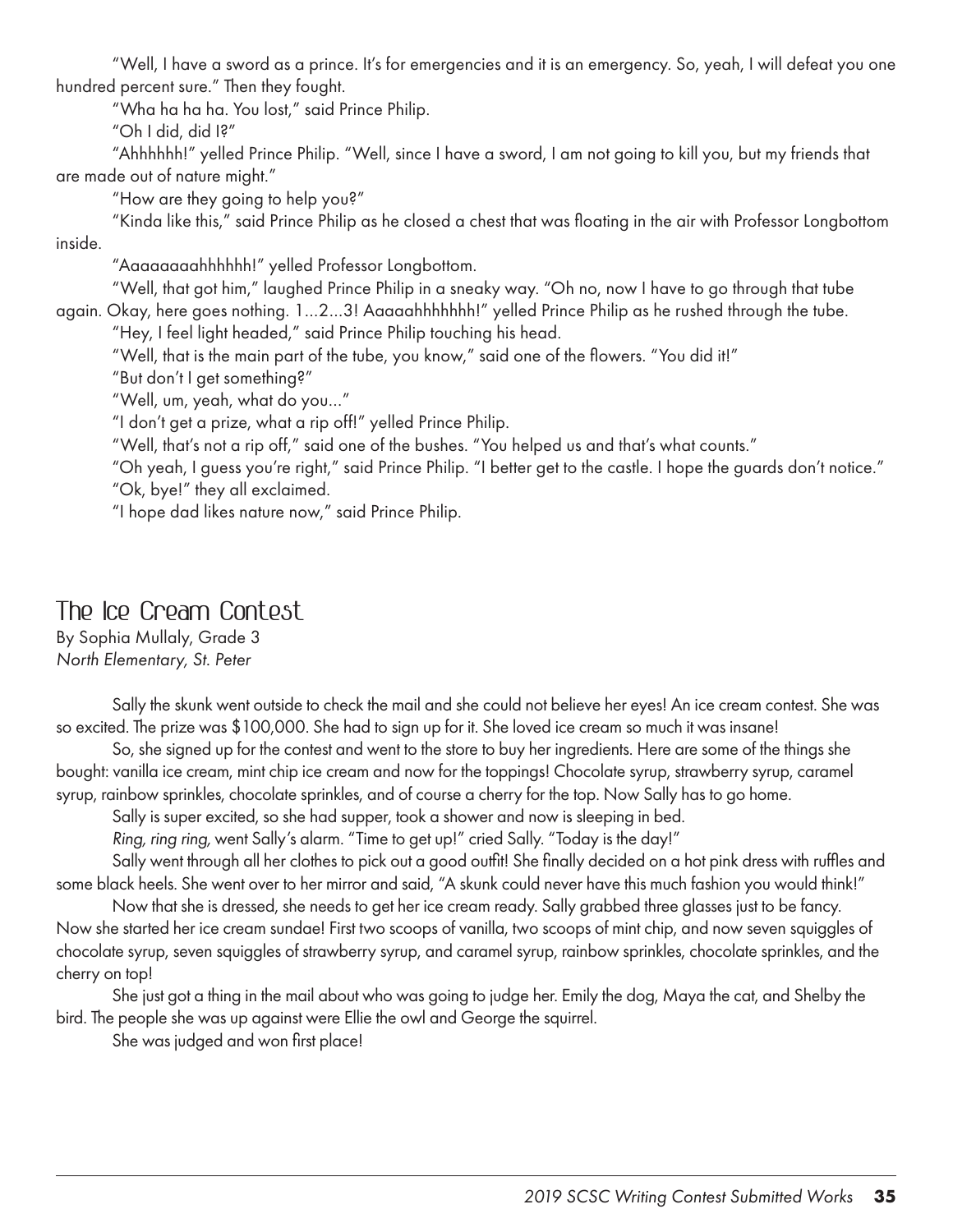## **Darcy's Life**

#### By Sienna Murray, Grade 4 *Lakeview Elementary, Albert Lea*

Hi, my name is Darcy and my BFF's name is Hannah. I've had a rough two years. I lost my grandma, my dog, and worst of all, I was diagnosed with ependymoma, which is a type of brain cancer. When Hannah found out she was heartbroken!

She always checks in on me and asks, "How are you doing? Do you need anything? Are you thirsty, hungry?" It kind of rattles me, and for sure gave me a headache, just what I needed.

I don't go to school because of how often I'm at the hospital. Hannah is homeschooled and visits me a lot. When Hannah is not there I feel abandoned, but she gave me a journal to write in and that helps me not feel as lonely. I write how I stick through the hard times, and about my feelings, because I'm very emotional.

After I was done pouring all of my emotions into my journal, someone knocked at the door. Then I felt happy. "Yippy, Hannah is here," I thought. But then I felt sad again, because my doctor walked in.

"Darcy I have some bad news," he informed me.

"What is it now?" I asked.

"Today you are going to have a brain tumor removed and you *could* die from the surgery. But if we don't remove it, you *will* die."

I started to cry. The tears were warm and salty, I was mostly crying about the fact that I might die. Then I thought to myself, I can get through this, because I am brave, strong, and God will lead me through this.

When Hannah arrived at the hospital she was sobbing and she wanted to stay by me while they were doing the surgery but they said no. Since she couldn't stay with me she whispered in my ear, "You're going to be fine. Just remember I'm always here for you." She pulled out a stuffed animal panda from her glittery backpack that she brings everywhere. "I got this for you. I thought you might need it, to know I'm always there for you."

"Thank you, you didn't have to get this for me, because I always imagine you when things are sappy," I said. Then we both started crying and we gave each other a hug.

"See you in a few hours."

"What, a few hours? That's so long!" We both laughed. Then when I was far, far away she yelled, "BYEEE!"

When I got to the surgery room there was so much medical gear. It was all very shiny and sharp, and there was a big screen. I didn't know what that was for. I started to feel nervous, but I had to remember to be brave. So I squeezed Mr. Giggles, that's what I named the stuffed animal panda, to remind me that Hannah was there with me. Before they put me asleep they told me what they were going to do and how I needed to try to not roll around.

Dr. Frederick asked, "Are you ready?"

"I was born ready!" I replied.

"Alrighty, let's do this." He then put a mask on me that made me fall asleep. I don't know what tools they used or if they even used that big screen but what I do know is that I did it I made it through the surgery.

When I woke up I wrote in my journal and I drew a picture of Mr. Giggles. Then someone knocked on the door it was my doctor again. "How are you doing?" he asked.

"I'm OK, but I'm kind of hungry," I replied.

"What do you want?"

"A sandwich, pudding, Jell-O, Fruit by the Foot, and an apple, because you need to have something healthy right?"

"Yeah, I guess. I'll be back in a jiffy." Then he rushed out of the room. I love my doctor; he's really humorous and he laughs all the time. He used to be a cross country coach which is why he came back with my food so quickly. "Here you go," he said while panting.

"Thank you," I said with a smile on my face. I think he was too tired to say, "You're welcome."

The food was scrumptious, the sandwich had cracked pepper turkey, iceberg lettuce, cheddar cheese, and my favorite part of the whole sandwich, mustard. The pudding tasted like, well, chocolate, and the rest of the food was good too. About five minutes after I was done eating, Hannah walked in.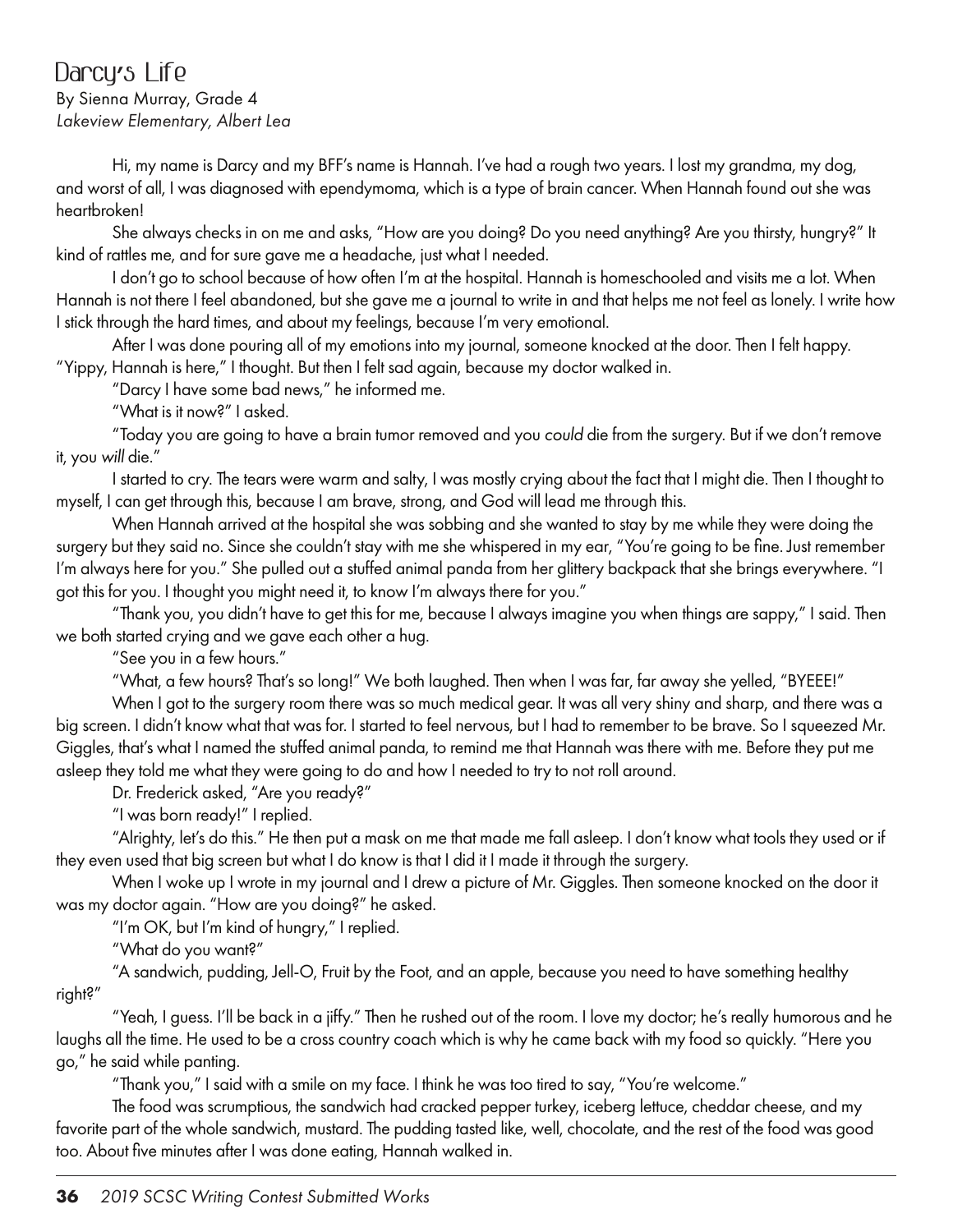"Hey," she said quietly. "How ya doing?"

"Good," I answered. "I'm kind of tired."

"Oh, well I have to go anyway, because I have dance."

"Okay. Have fun."

"See you at the pool tomorrow?"

"Yeah I'll be there, bye."

"Bye," she said as she gave me a hug and left.

It was a long night. I couldn't fall asleep. I kept thinking about how many people die from cancer. I was so lucky to be alive, even though it took around a year to recover. I learned that I was one of the luckiest people on earth. I didn't feel lucky at first because having cancer sucks. Just know life's a journey and you have to have fun to make it a good journey.

## **TECH**

By Brandon Norbie, Grade 5 *Jordan Middle School, Jordan*

Rob stared at the mighty palace. Never had he seen such a beautiful dwelling; the king's palace was glittering like a gigantic, golden star, glittering with gems. Now, though Rob could spend hours marveling at the magnificent castle, he knew that was not what he was here for.

Ever since the humans' betrayal to the AI life-forms, not realizing that, over the years, the robots have learned emotion and pain. Eventually, sad about their creators misunderstanding, the robots escaped civilization, and restarted on the little-known island, and started building a new robotic civilization.

Now, for many years, the robots lived peacefully, completely understanding the humans blunder. Well, until 2012 rolled along.

You see, these robots all had a very similar political and well-built society that you and I have. But, instead of a president, the robots had a king. So far, they have had 12 kings. Now election day was coming up, and everyone was buzzing about with their election candidates. Among them were: Moltorien Flama, Cyboren Clanker, Artemis Arachanox and Senator Voltron Colfer.

Most of these candidates were very nice. They were hard working, truthful, and believed in peace with humans. Voltron, however, was quite different. He was cold, cruel, pitiless and more. But, most of all, he hated our kind. In fact, he would probably be breathing down your neck at this very moment if he were still… oops, better not give away too much of the story.

Now, as the final election speeches the candidates gave, it was Voltrons turn. "Citizens!" He said in a very broken and scratchy sounding voice. "We have suffered great loss because of the humans. But we are more powerful than them."

And so, Voltron gave his scratchy, fib-filled, evil, and kind of dorky speech. Dreadfully, everyone nodded and clapped at his long and boring speech and in the end, it was decided, Voltron was king.

Rob was there, and he was one of the few people who did not like Voltron's speech. And so, very noble like, and very daring, Rob went to face Voltron at his castle. As Rob opened the gigantic door to the palace, a bright light clouded his vision, and before he shut down at a system failure, he saw Voltron's eyes staring at him.

"Nice try," Voltron said, and cackled, which turned into a cough, which turned into hacking.

"Guards!" Yelled Voltron. Two guards fell through the door and banged their heads into Voltrons heels. They quickly got up and brushed themselves off.

"You called?" asked the fatter of the two guards.

"Yes," said Voltron. "Take Rob and throw him to the mecha beasts. Also, I suspect rebellion. Search the town for more undesirables like this." With that, the guards clumsily grabbed Rob and dragged him to the beast's keep.

Voltron smiled coldly and walked to the arena where Rob would surely be executed.

Want to see what happens next? Then be sure to wait for the full book!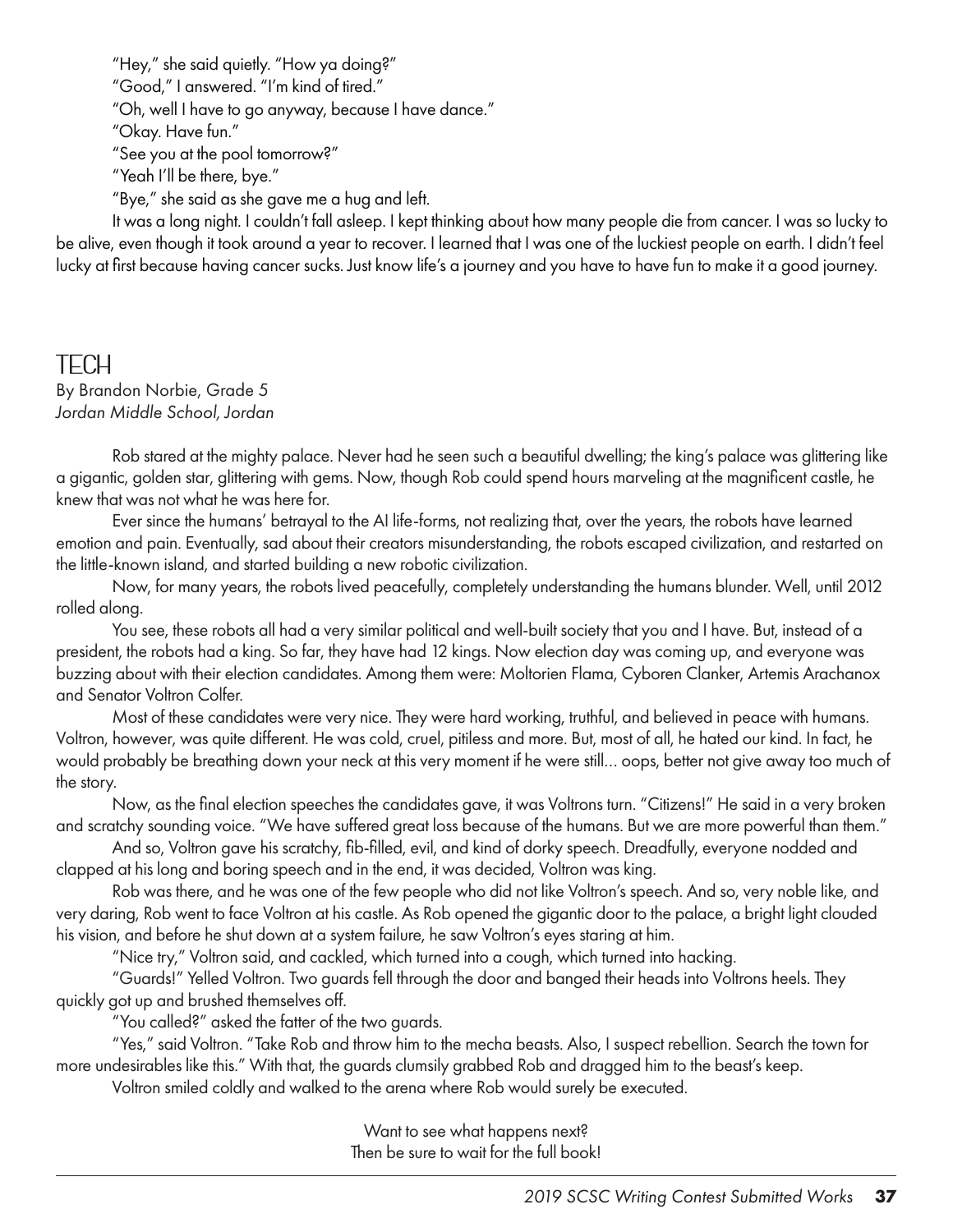## **A Gift from an Angel**

Audrey Olson, Grade 6 *New Prague Middle School, New Prague*

"Lyla? Can you hear me? We are taking you to the hospital okay? You're gonna be alright."

The sound of sirens and the blurry vision of a woman with dark skin. My head was pounding. My heart was racing. What was going on? The woman's hands were cold, and moist.

"Wh...what's happening?"

The woman looked at me and yelled, "She's awake!"

I just laid my head back and closed my eyes. All I knew was that I was in danger. Cancer. had taken over. I gently fell asleep, peacefully and quietly.

Not much later, I was woken up. I was being wheeled away on a stretcher, by a bunch of people in white coats. As I was looking up at the ceiling, the only thing that my blurry vision could make out were the lights. One passing each second. I managed to turn my head far enough to see the woman. She saw me and turned back to say something to a man following behind. This time, I couldn't understand what she was trying to say. More lights passed. The stretcher started to slow down and turn, and the next thing I knew I was in a room, a big one.

"Lyla!" It was Mom.

"Mom!" I found the strength to sit up a little and turn my head.

"Hold on honey! Hold on! You're gonna be okay!" she yelled. I laid back down, comforted by Mom's words. "Stay strong..." I heard her say one last time as the door to the room shut. Her words stuck like glue in my head.

My heart was already weak, and I was very tired. I fell asleep again. I was so scared. Whatever was going on was not good at all. The people in white coats took off my clothes, and put me in this... blue? I could not see the color clearly, but I think it was a blue nightgown. My vision got a little better for a second. The woman came over with a needle in her hand. She grabbed my left wrist and said, "This is gonna hurt a little, but try to relax."

She took the needle and stuck it in my chest, very slowly. I yelled, but another person came over and pressed my head down and grabbed my right wrist that was reaching out to grab the needle. The woman got it in. This was stressful. This was scary. This was it.

More people came over and hooked me up to more stuff. A bag, and a thing that went beep every second. I missed my mom, dad, brother and sister. Why did they let them do this to me?

The woman came over again with another needle and told me to be brave. Be strong. She stuck the needle in my right arm. It was not as bad as the other one though. I looked at her wondering if that needle was supposed to do anything. She just walked away. I looked back at the ceiling. No lights passed. Just one right above me stayed in place.

A minute later my vision was all better. I could comprehend what was going on. I was in an emergency room. The people in white coats were doctors. The needle in my chest was a port-a-cath. An IV tube that had been surgically implanted under the skin. It really hurt to put in though because they couldn't use the EMLA. They said it takes an hour to work, and we needed to get the needle in now.

But just as everything started to make sense, I got very tired. I yawned. My eyes started to close and l fell asleep once more. While I was sleeping, the doctors did surgery on me. I didn't feel anything but jitters. I was so nervous and scared.

I had a dream while the doctors worked though. I was walking on fluffy white clouds. The sun was always shining. Nobody died, nobody was sick, it was wonderful. I was walking around this magical place when all of a sudden, a creature walked up to me. Just when I was about to see its face, I was thrown into a world of black. Darkness. Fear. My heart beat flatlined. All I saw was black. All I heard was black. All I could think of was black.

Little did I know I couldn't do any of those things. I couldn't see. I couldn't hear. I couldn't think. I was living in a world of black. Darkness. Doom. Doctors took off my shirt and put these pads on my chest. Then they clicked a button and it shocked me. They did it for a long time. It had been five minutes since my heart stopped beating.

Suddenly a light started appearing in the world of black. I was starting to go back to the light. Soon enough, my whole mind went white and the magical creature walked up to me. Its face emerged from the clouds. It was God. I was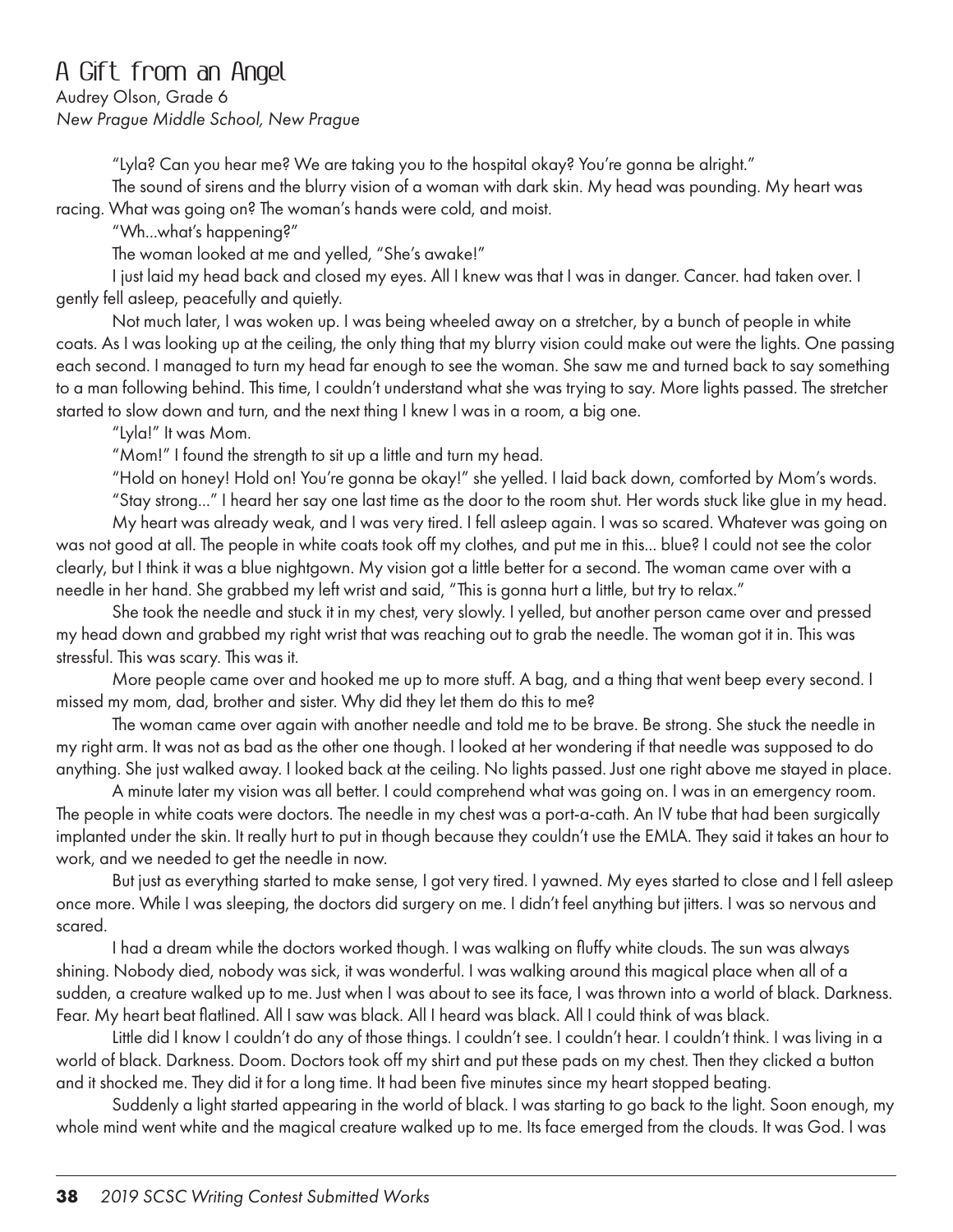mad at him.

"Why? Why did you decide to put me through this pain? This struggle? I'm a little girl who deserves to live a healthy and happy life!" I cried out to him. He just walked closer.

"Because I know you Lyla. You are a warrior. You are an inspiration. And I believe in you," He said.

"I know but," it was hard for me to talk to him. "I've always loved you. And worshiped you. But now it feels like you are abandoning me," I said.

"I understand. And I do agree that you should live a happy healthy life," He said.

"Then why did you do this to me?" I asked. He smiled and handed me a small golden cross.

''You'll know soon enough." And then he vanished.

My eyes shot open, and a doctor had her hand on my neck, checking for a pulse.

"You're awake!" they all said. I looked into her eyes and noticed that it was the woman. She took her hands away.

"Lyla..." She tucked my hair behind my right ear. She turned around and told the doctors that I was alive. They all came rushing over at the same time. Gasping, they smiled and told me I was so courageous. Mom and Dad came running in.

"Sweetheart!" Mom said. ''You're here!"

"Yeah Mom...I'm here," I smiled. She started to cry as she wrapped her arms around me. Dad wrapped his arms around her. We joined in a group hug.

"I love you pumpkin," Dad said, crying. I have never seen my dad cry. Ever!

"I love you too," I said.

Two months later…

"Lyla, come on! You're gonna be late for dance!" Mom yelled from the kitchen.

"Coming!" I yelled back.

Life had changed ever since I was cured from leukemia. I was not back to how I was before, but I was more grateful. I was more confident, and I was stronger. I wanted to help others and be more thankful for who I am.

"Okay, I'm ready!"

My dirty blonde hair was pulled back into a bun and I was wearing a white long-sleeved shirt, with tight white shorts. As we were driving, I opened my bag and saw a small golden cross laying in it. I smiled and grabbed it out. Mom looked over at it.

"What's that?" she asked.

I looked away from it, to her and said, "Oh...It's just a gift from a doctor at the hospital," I said. "Aww...that's thoughtful of her."

"Yeah," I said. We continued driving into the cities, when I spotted a homeless person on the side of the road.

"Mom! Pull over!" She turned the car and parked it at the side of a street. I opened the door and walked to him. I pulled out my snack money for dance and gave it to him. Then I turned and walked back to the car. I put one foot up in the car but then stopped myself. I walked back over and gave him the cross.

"May God be with you," I said. He smiled and thanked me, and I turned around and walked back to the car and got in.

"Lyla, that was very thoughtful. I'm very proud of you." I smiled and Mom continued driving. She stopped at the dance studio and dropped me off. "I'll see you later honey!"

I walked in and started putting on my pointe shoes. At that moment right there, I knew why God chose me to have leukemia. Why he put me through that pain. He did it because I, Lyla Prena, am a fighter. I won't give up. My survival was a gift. A gift from an angel.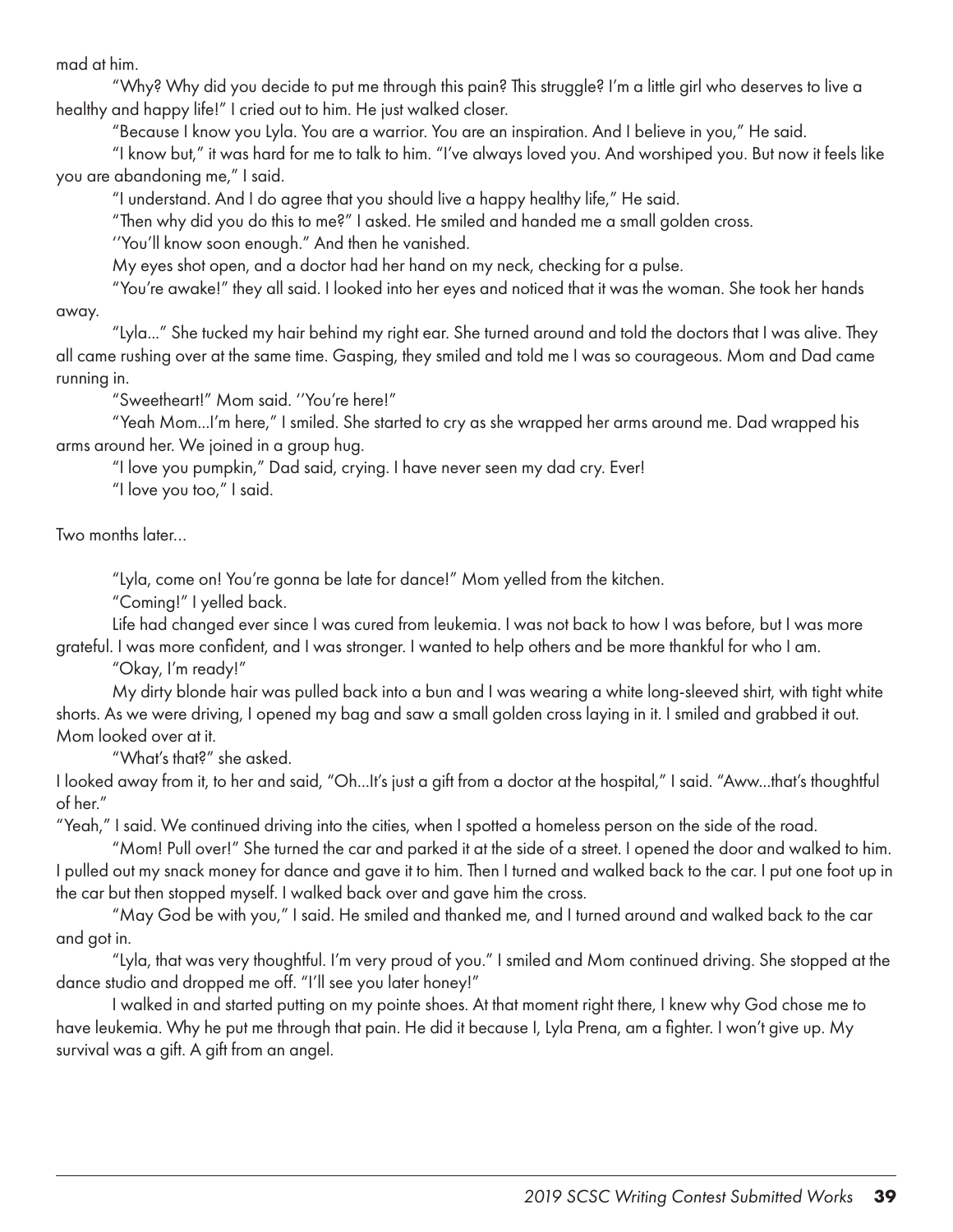## **Terrifically Talented Tuesday**

By Sydnie Penhollow, Grade 4 *Lakeview Elementary, Albert Lea*

It was Sunday, August 18. I squinted my eyes as I started waking up slowly to see the moist fog from the window of my bunk bed. Calmly, I turned to lay on my back. I twisted again to lay on my right side.

I saw the rest of my room as I realized it was Terrifically Talented Tuesday auditions at my middle school. All of a sudden, I got very excited. It was like I was on a horse that was standing still and suddenly it was running so fast I didn't even notice! I heard a thump on the other side of my door. It sounded like it came from the kitchen.

I walked into the kitchen as I saw my mom making fried eggs. The eggs smelled so good it made my mouth rain with water.

"Good morning, Mom!" I cheered full of excitement.

"Good morning! What makes you so cheerful?" my mom asked politely.

"Remember? It's Terrifically Talented Tuesday auditions!" I added as I sat down at the table.

"Oh yeah, I forgot! What time are the auditions? I could drive you there if the auditions are before 11 o'clock because I have to go to work at 11:10 a.m. this morning," my mom exclaimed.

"Auditions are at 10:30 a.m. Could you drive me please?" I wondered in a slightly high-pitched voice.

Half an hour later I tightened my hand around my mom's SUV door handle and slammed the door shut. I slightly waved at my mom through the window as I turned around to face the middle school. I had butterflies in my stomach. It felt like the butterflies were on a tree and then somebody scared the butterflies off. Then it felt like the butterflies were fluttering around in my stomach. My hand was as shaky as a stage experiencing an earthquake. With a lot of muscle, I managed to pull the school door open. I tightened my hands around my ukulele. I walked into the halls of my middle school.

"Hey, over here Hazel!" my friend Ami shouted from the back of the Terrifically Talented Tuesday auditions line. I walked over to Ami.

"Hi! I thought you weren't going to audition," I stated politely.

"Well I decided to do Terrifically Talented Tuesday because my mom had to work on Tuesday, and I didn't want to stay home by myself. I always get bored when I'm home alone," Ami explained.

"What are you going to do for Terrifically Talented Tuesday?" I asked in a kind and confident voice.

"Well, I'm going to play piano. My mom called the school and asked if I could borrow the piano. They said there is nothing to worry about because there are other kids playing the piano too, so they already have it backstage," Ami added out of breath.

"Sounds like fun! Are you nervous?" I asked Ami in an excited voice.

"Of course I am! Who wouldn't be nervous? Everyone auditioning is going to be sitting in the audience! What are you going to be doing for Terrifically Talented Tuesday? All I see is your ukulele!"

"I'm going to sing a song I wrote with my handy ukulele! I'm going to sing my good song today and my better song on Tuesday," I gushed happily.

"That makes sense! I wrote the songs that I'm playing too," Ami told me. We walked backstage to where there were changing rooms and a bunch of mirrors.

"Woah I've never been back here!" I excitedly yelled.

"I have! I got to go back here when my sister was participating in a play," Ami remarked. Ami had a 15-yearold sister. Ami says she is rude all the time. I don't think she is. I think that's because they're sisters.

A lady walked backstage. She had brownish hair with dark brown eyes. She looked like a young adult.

"Ok! Let's settle down! We are going to separate into groups. Group one is going to be piano people!" the lady told everyone.

"Bye," Ami quietly told me.

"Bye! Meet me outside and good luck," I chirped.

"Ok! Thank you," Ami replied as she walked to the piano group.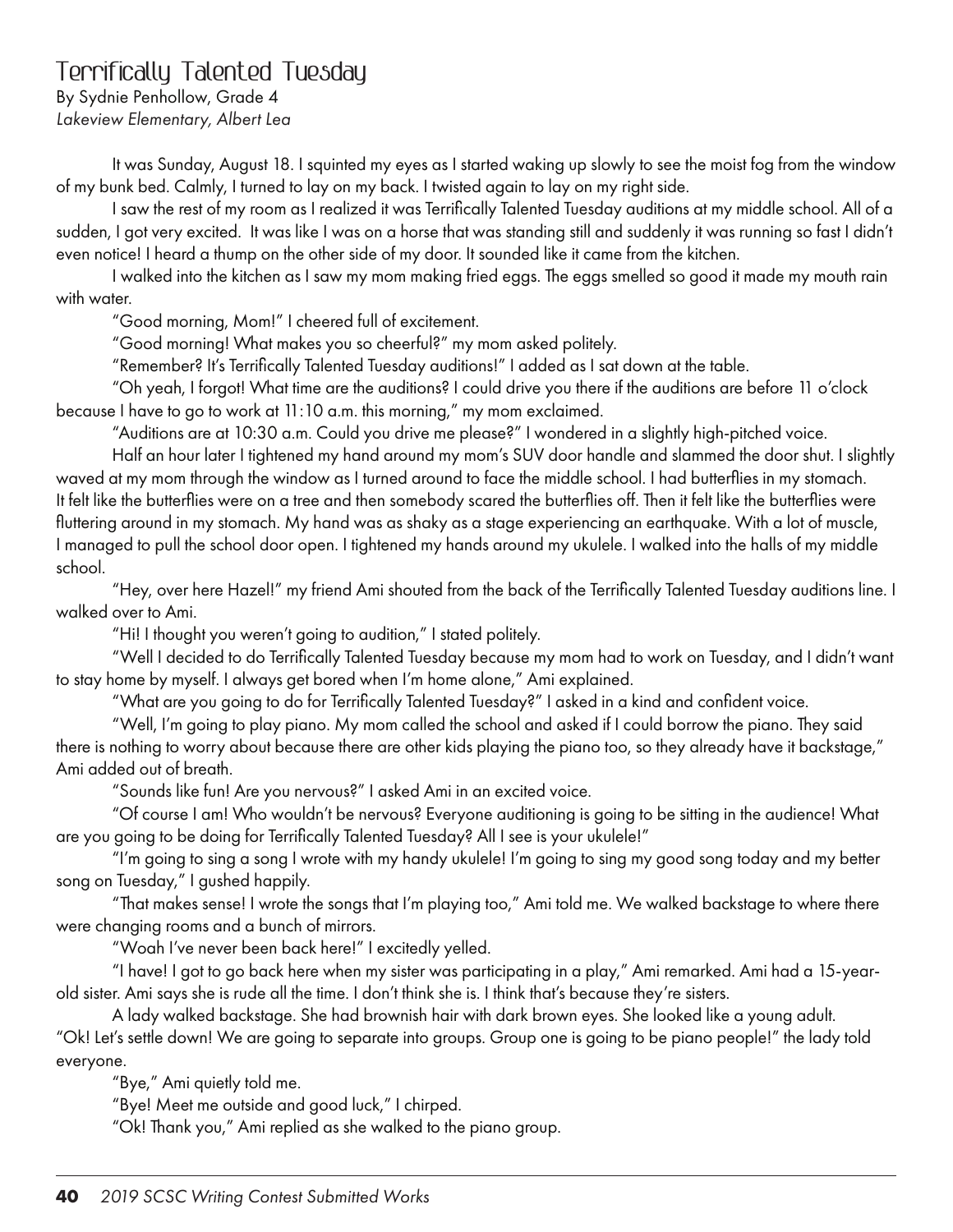"And the ukulele players in group two!" the lady shouted.

I walked over quickly so she wouldn't yell at me if I was too slow. But then I noticed I was the only one in the ukulele player group! I was so excited! At least I was the only one playing ukulele so I would have a chance to win. I felt bad for Ami because there were four other pianists in her group.

"Hi, I'm Mrs. Hamilton. Since you are the only one playing ukulele do you want to audition first?" Mrs. Hamilton questioned me.

"Are you talking to me?" I asked Mrs. Hamilton.

"Yes! Who else would I be talking to?"

"Oh sorry. Umm yes, I would like to go first," I nervously told Mrs. Hamilton.

"Ok. You can go on stage whenever you are ready," Mrs. Hamilton added calmly.

"Ok," I answered quietly. I took a slow deep breath in front of the stairs that led to the stage.

"You can do this!" I whispered to myself as I lightly stepped on the stairs.

I heard a little creak. I walked over to where I saw a microphone. There was a little piece of tape that I stood on. I looked up and got even more nervous, there were three judges staring right at me, one man and two women. I felt like I was going to puke. I desperately wanted to run off stage! But if I wanted to win this talent show I had to stay where I was. I looked in the audience and saw a group of seventh grade boys laughing at me.

"Hi! What is your name?" one judge asked.

"Um, my name is Hazel," I answered quietly.

"Ok and what will you be doing Hazel?" the judge asked.

"Um, I'll be singing a song that I wrote. I'm going to play my ukulele while I sing the song," I added. I adjusted the microphone to my height. I'm in sixth grade and I'm the height of a third grader.

"Ok whenever you're ready," the judge told me.

I took another deep breath. "Um, my song is called You Can Do It On Your Own," I nervously continued. I began singing very nervously. I heard whispering in the audience. I started strumming my ukulele. Then I started feeling more confident and motivated because the whispering stopped and the judges started looking more interested. They also started writing notes down in their notebook. Then I got more nervous because I didn't know if they were writing good things or bad things about me. But I continued singing.

"You Can Do It On Your Own!" I sang confidently still strumming my ukulele carefully. I felt like nobody liked my singing. My song was over and nobody clapped until finally somebody started clapping. Other people started clapping and standing up! I felt so proud! I felt like I could fly as high as a butterfly. I smiled as big as I could smile. I was so happy that people liked my singing. The judges finished writing in their notebooks.

"Ok, as you can tell, people liked your singing. But now we need to decide if you are going through to Terrifically Talented Tuesday," one judge explained.

Then the judges leaned into each other and started discussing if I was going through to the talent show. After a while they were finished discussing. I swallowed hard. I think I might've had a panic attack.

"So, we had a conversation and we think… you are going through to Terrifically Talented Tuesday!" the judges excitedly shouted.

I jumped up so high it felt like I could touch the sky! "Thank you so much!" I bubbled.

"You're welcome! Just keep practicing and you will be great! Trust me!" one judge said.

"Ok!" I shouted excitedly as I waved to go backstage.

It was now 2 o'clock. I got in my mom's car and turned on the air conditioning. I felt the cold air blow on me. It is really hot in Arizona in the summer so I drank the rest of my water too. The water helped with my sore throat. But I didn't want to tell my mom that I had a sore throat otherwise she would say "Maybe you shouldn't participate in Terrifically Talented Tuesday." I really wanted to participate.

"So, tell me. Did you make it in the talent show?" my mom beamed.

"Uh, no. I'm really bummed. Ha ha, just kidding. I did make it in!" I cheered.

"I'm so proud of you!" my mom cheered to me.

"Thank you! I'm so excited! But, I'm still nervous," I gushed.

"There's nothing to worry about!" my mom exclaimed.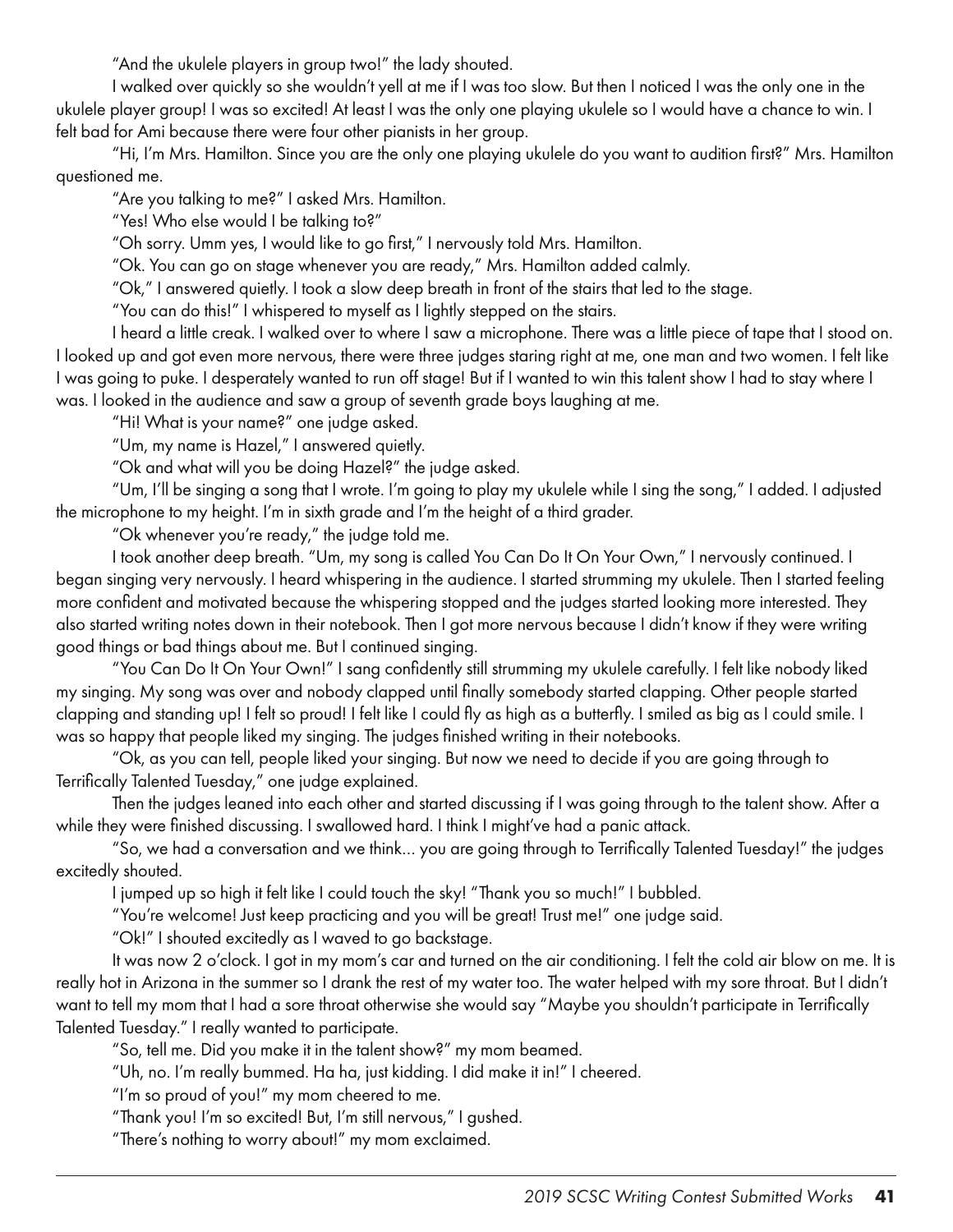"Ok. I will try not to worry!" I told my mom.

When I was going to sleep that night, all I could think about was the talent show. I tried to go to sleep. The last time I looked at the clock it was 11:23 p.m.

On Monday all I thought about all day was the Terrifically Talented Tuesday show. I tried to not think about it because we also had a test at school. On Monday night I went to sleep early so I could wake up at 5:30 in the morning on Tuesday. I wanted to make sure I could warm up my voice and practice a little bit. However, I didn't want to practice too much in the morning because my voice could get sore again.

On Tuesday morning I got up and got dressed right way. My mom must have heard me rummaging around because she woke up and came into the kitchen. "What are you doing up this early?" my mom complained.

"Getting ready for today, that's what I'm doing!" I responded.

"Well, I'm going back to bed and try not to be so loud!" my mom barked tiredly.

"Ok! Sorry," I sighed.

My mom always gets ornery in the mornings. I ate a banana, peanut butter toast and waffles for breakfast. After breakfast I brushed my teeth. Then I did vocal warm ups. Finally, I practiced the song I was going to sing for Terrifically Talented Tuesday. The song that I was going to sing was The Wind Blows.

When I got to school, I headed to homeroom. I'm in the same homeroom as Ami. I was so excited to ask Ami if she made it through to Terrifically Talented Tuesday! When I got to my homeroom, I sat in the seat I always sit in, the third seat in the third row. I got my notebook out and started writing in my agenda. I heard someone call my name as somebody walked in the room. It was Ami!

"Ami did you make it into Terrifically Talented Tuesday?" I shouted. Two kids in the back corner said "Shh!" But I ignored them, I was too excited to hear what Ami was going to say. Ami frowned.

"Umm… no. There were two other kids that were pianists and I guess they were better than me," Ami sobbed. "Oh my gosh I'm so sorry. I feel so bad," I murmured quietly. I wished I could cheer up Ami.

After school I got dressed in the nice clothes I had laid out the night before so I wouldn't take so long to figure out what I wanted to wear. Then, I put my ukulele in my ukulele case. After that I grabbed a granola bar from the kitchen and ran so fast it felt like I was riding an amusement park ride.

"I'll be in the second row in the fifth seat. Ok?" My mom told me as she drove into the middle school parking lot. I saw a bunch of cars and that's when the butterflies in my stomach started.

"Ok, love you mom!" I exclaimed as I heard the footstep of my foot lightly touching the ground.

"Love you too honey! I'm so proud of you! Good luck!" my mom bubbled.

"Ok! Bye mom!" I added.

I walked into the middle school. There was a long line leading into the gym. I walked backstage and saw that there were a lot more seventh graders then sixth graders. I felt like I was going to throw up. But I wanted to remember something awesome. So, I sat down on a stool by a mirror and fixed my hair because it was really messy. I drank some of my water so it would make my nervousness a little better. Then, I saw that Mrs. Hamilton was backstage.

"Hi Mrs. Hamilton!" I excitedly chirped.

"Hi, Hazel! I was thinking, do you want to go first again because you are the only one in your group? I was just wondering. But, if you don't want to you don't have to," Mrs. Hamilton asked me.

"Um sorry but, I don't really want to go first today. I decided maybe I could wait until the end. I wanted to see other acts and see how good they were so I could figure out how to make my singing a little bit better," I explained.

"Makes sense! You can go at the end and I can guess that you probably want to see other acts because you were first on auditions and you didn't get to see any other acts," Mrs. Hamilton told me.

"Yeah pretty much. Thanks for asking though!" I exclaimed.

It was five minutes before I was going on stage. I was really nervous because all I could think about was what if I mess up in front of all these people. I slightly looked behind the curtain. Oh my gosh it looked like there were two hundred people! A man walked up to me.

"Two minutes until you go on stage! Good luck!" He beamed as he walked by.

"Ok, thank you!" I answered. I took my ukulele out of its case.

Then, I heard someone say, "Next up is Hazel Lamers!" Whoever said that was on stage! I was so excited and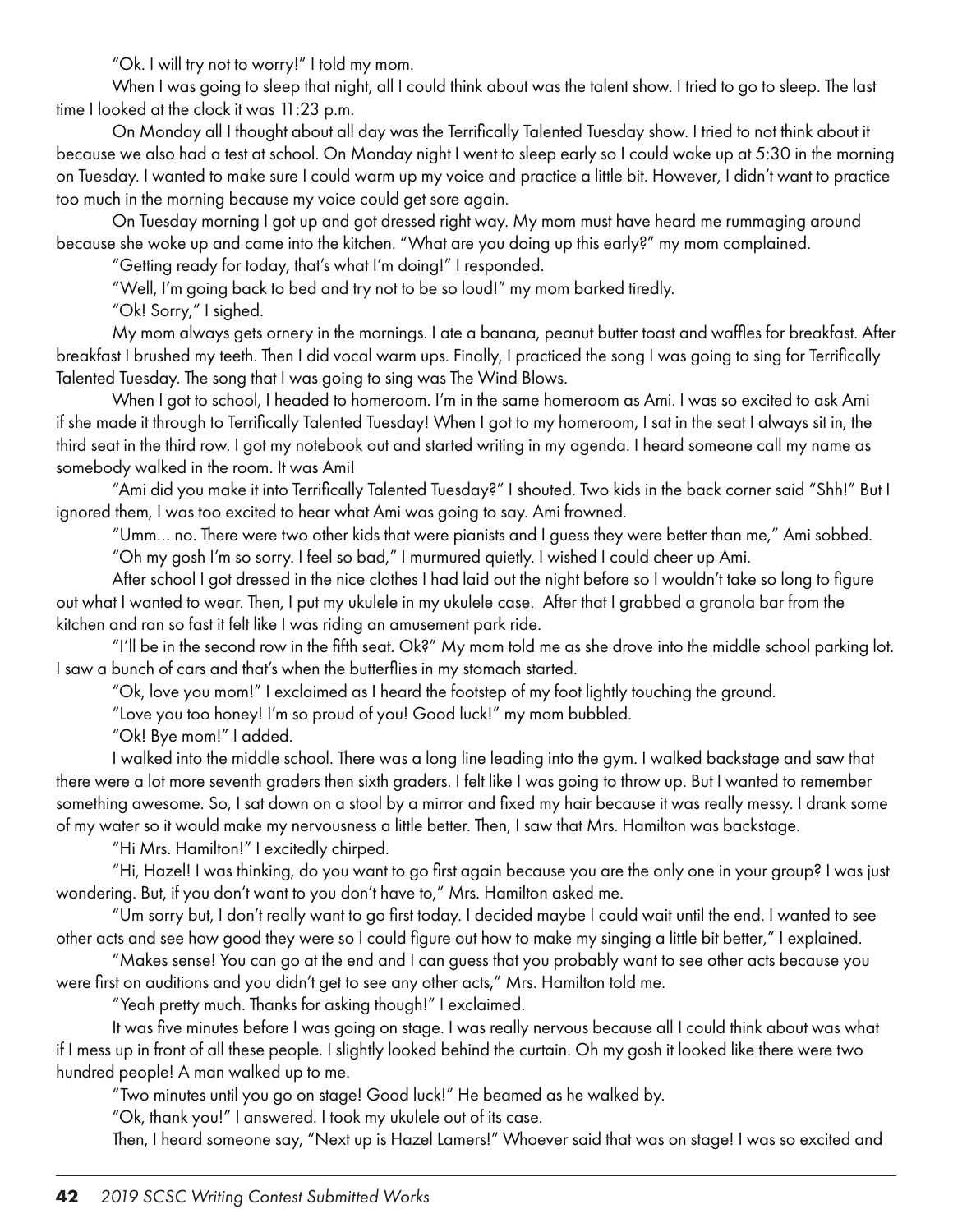nervous at the same time!

"Come up on stage Hazel Lamers!" I heard a man on stage say. I took a deep breath and stepped up the stairs onto the stage! I heard cheering, clapping, and whistling.

"Ok!" Take it away Hazel!" the man said and turned away so quickly I couldn't see his face.

I sat on a stool next to the microphone. "Hi, I'm going to be singing a song that I wrote on my own!" I exclaimed.

"Woo hoo!" everyone cheered.

After I sang my song everyone cheered like crazy! After singing I sat in the back and waited for the results. Then they started calling names up to stage!

"Hazel Lamers, come up to stage!" When I got up on the stage, there was a line of people.

"Ok, these people step forward!" the judges announced. "Hazel Lamers, Lindsay Evans and James Harden step forward! The back people are eliminated from Terrifically Talented Tuesday!" the judges shouted. "Hazel Lamers and James Harden are moving on! I'm sorry but, Lindsey Evans you're eliminated. Audience drumroll please! And the winner of Terrific Talented Tuesday is… Hazel Lamers!"

I jumped up and down! I felt like I could do anything! When I got home, I was so proud of myself!

## **The MidPoint**

By Leah Proehl, Grade 8 *Maple River Middle School, Mapleton*

 The harsh sun was bearing down on the bleak city, never moving, forever fixed in its place. All of the streets were empty, except one. This street was filled with citizens of the dark side. It was so full that if you wanted to see what was happening, you would need a stool or an apartment in the nearby buildings. For in the middle of the street, the leader of this city was standing, and the angel-like being was enraged.

The leader threw the boy down on the ground. It stared down at the victim with pure hatred burning in its red eyes, the only thing that gives away the true state of his soul. He had a simple polo shirt with a remote thing in its pocket on the front. His blonde hair tan skin, and wings would fool most people into thinking he was the good one. He's not though. He was standing in the middle of the city that was bathed in sunlight. It doesn't sound like your generic dark side, but he wasn't the one who set it that way. No one knows who did.

The boy, on the other hand, had dark brown hair and smoky grey eyes. The boy wore a sweatshirt with an odd symbol sloppily painted on it. The sign looked like a gleaming broadsword, with a yin-yang pattern at the hilt. This is what had angered the angel, for it was a sign of rebellion. The boy had been shopping, but he had been noticed and reported for bearing the MidPoint's crest on it. The angel never wanted to lose his not-so-dear citizens of the dark side to the pit dwellers.

 The boy just lay on the ground, his head drooping and he held his posture low to the ground. He was covered with the dirt from the street and the blood that had been dripping from a gash in his head. A crowd had gathered, and the boy slowly looked around at them, trying not to draw his tormentor's attention to his movement. He noticed all of them had a collar around their neck, as if they were animals. Some had decorated the strange accessory, others had tried to cover it up.

The angel slowly walked closer to him, taking a good look at the battered human laying on the ground. The boy swiveled his head around and notice that the older male had moved closer and was now looking him in the eye. He stared defiantly back. The angel kicked him hard in the ribcage, and laughed as the boy lowered his head again, groaning in pain.

"Can't the rebellion fight back?" the angel scoffed as he continued to glare at the boy. "I can't believe Flip chose to recruit you before all of my more than worthy fighters."

He paused, adding, "Of course they wouldn't be able to take my people, I would have them put to death if and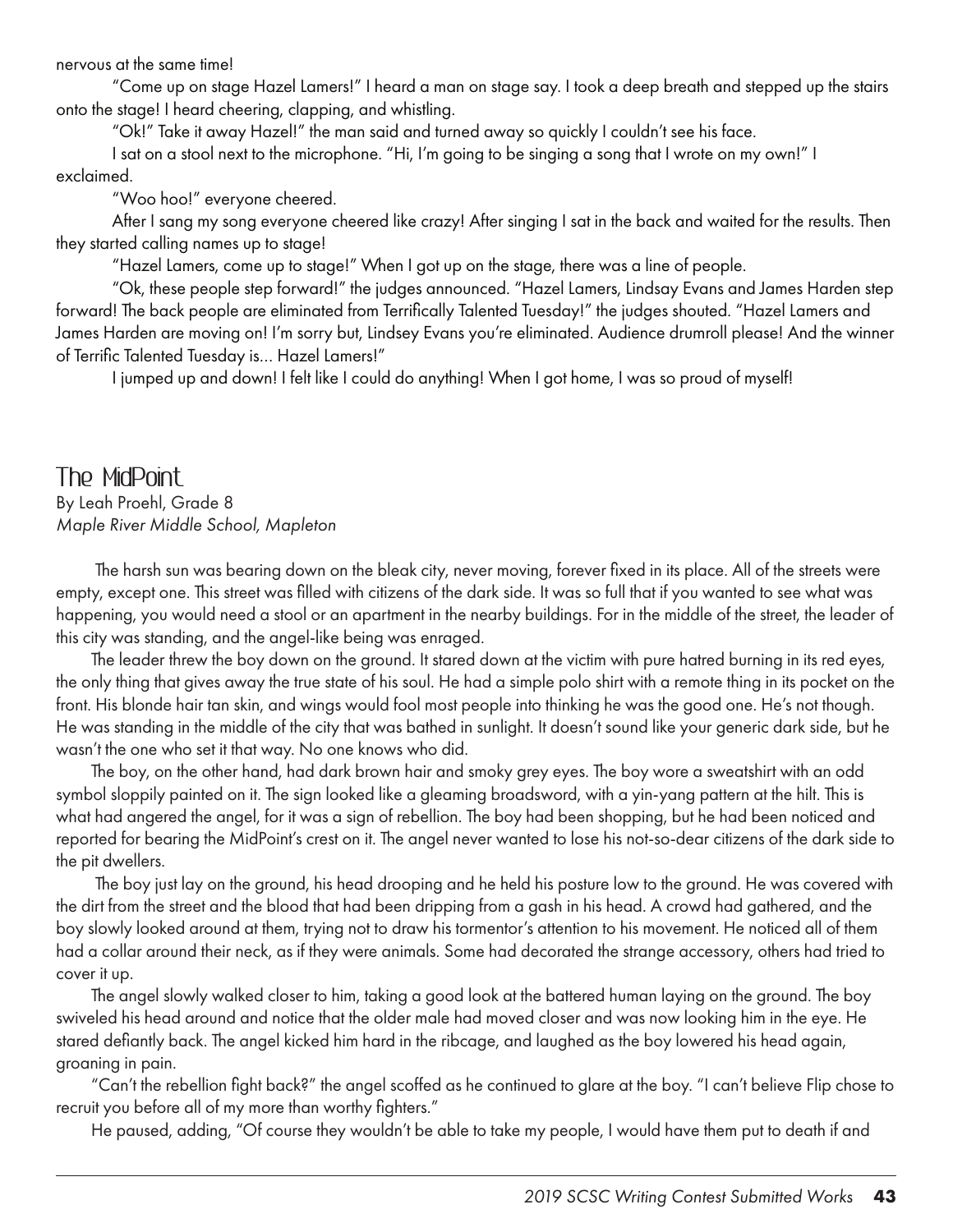when they are caught." His eyes shone with an amused gleam as he looked down at his victim.

The boy tried to crawl away, but his strength failed. He tried to push himself off of the ground, but his arms failed, and he flopped down again with a grunt. He was too weak at the moment. He could hear laughing erupt around the crowd, and it brought him back to when he was in school. His school had allowed kids from both sides, but the majority were kids from the dark side. They had tormented him and teased him for being a softie.

The other kids from the light side had stood by and watched, not wanting to get bullied either. The thought filled him with rage, but he stayed down. He couldn't die. Not here. Not now. He had to get back to the tunnels, and to Flip, who was his best friend and who was running the whole operation. She relied on him.

Then it hit him. The oddest thought. The remote. The collars. He could see a small box with a red light on the collars that he missed before. What if the angel was controlling them? It was strange but everything fit. How many of them were okay with this? He couldn't tell because they were all still laughing at him.

Even though they were laughing at his demise, he pitied them and wanted to punch the stupid angel for it, but he was still overpowered. He clenched his fists, trying to control himself. He had to stay calm.

"Oh, I get it. You're not a fighter. You were just chosen to do the chores because you're disposable."

The audience continued to laugh at him, as he started struggling to get away from there again. He couldn't even wait until night for them to go home, because it's always day on the dark side. The irony of that is really odd if you think of it. The ruler of the dark side is an angel-like being, it's a city stuck in permanent midday, and yet it's where half of the population was forced when the world split.

The smoky-eyed teen gave up on crawling away again, for his body ached from being beaten so ruthlessly. He couldn't even tell how long it had been, due to the sun not moving at all. He just lay there, hoping that the angel would give up soon. He wished he was in the tunnels. He wished he was home, in the forest, on the light side.

Except Flip would be there if it was going to be perfect. He hated being alone, but his old friends always wanted to run off to the carnival that was located near the center of the light side of the island.

"Oh yes, and when you're in jail or dead, depending on what I feel like, remember the name of the one who brought not only yours, but the MidPoint's downfall too, was me. Apollo Yang, leader of the superior side of the planet."

Apollo strutted forward in the cockiest manner possible, and was about to kick the poor boy again, when he froze. The audience froze too, listening intently for what they had just heard. A voice, yelling over all of them.

"Let go of the Fin. He is mine."

Everyone in the street looked up and got wide eyes, for on top of the truck parked on the side of the street, was a girl. She had biker gloves and an unbuttoned flannel, revealing a white shirt with the MidPoint crest painted on it. Her cocoa brown hair was chopped off into a messy bob with some longer bangs in the front that she kept. She thought it gave her an edge and she was right. Her amber eyes gleamed with pure fury, lighting like a forest fire, as she saw what they had done to her right-hand man.

She had heard from the dark side rebels about Apollo, but she had never thought that this many people were as bad to just watch. The darker toned girl had a megaphone in her hand, and a dagger in the other. All of the people in the street could only stare at the girl. They had known the leader of the rebellion was a girl, just not one so peculiar.

"Didn't your mamas ever tell you that it's rude to stare? C'mon just give me hazel boy back and I'll leave you in peace." She was growing impatient, tapping her checkered sneakers on the roof of the white truck as she waited for someone to react.

Apollo stepped forward, finally snapping out of the shock that he was in. He thought he had the borders guarded, but he can always step up on defense. He smiled a toothy side grin, showing off his perfect row of teeth, trying to charm the girl.

"My bad, I didn't mean to stare so long." He paused with a chuckle, "But I was merely mesmerized by your beauty." His voice was soft, as if he was trying to show her that he is not her enemy. He spoke kindly, as if he wasn't just beating up her best friend in the middle of the street. The girl's face scrunched up in an absolutely disgusted expression almost immediately. She hated the thought of such a bully even trying to woo her into dropping her guard.

Since the tunnels got more crowded every day, she became more and more defensive as if waiting for a traitor to come out of the midst. She burst out laughing at the thought of someone actually being tricked by this monster. This annoyed Apollo, and his face fell, showing his signature scowl. He threateningly stepped towards where Flip was perched.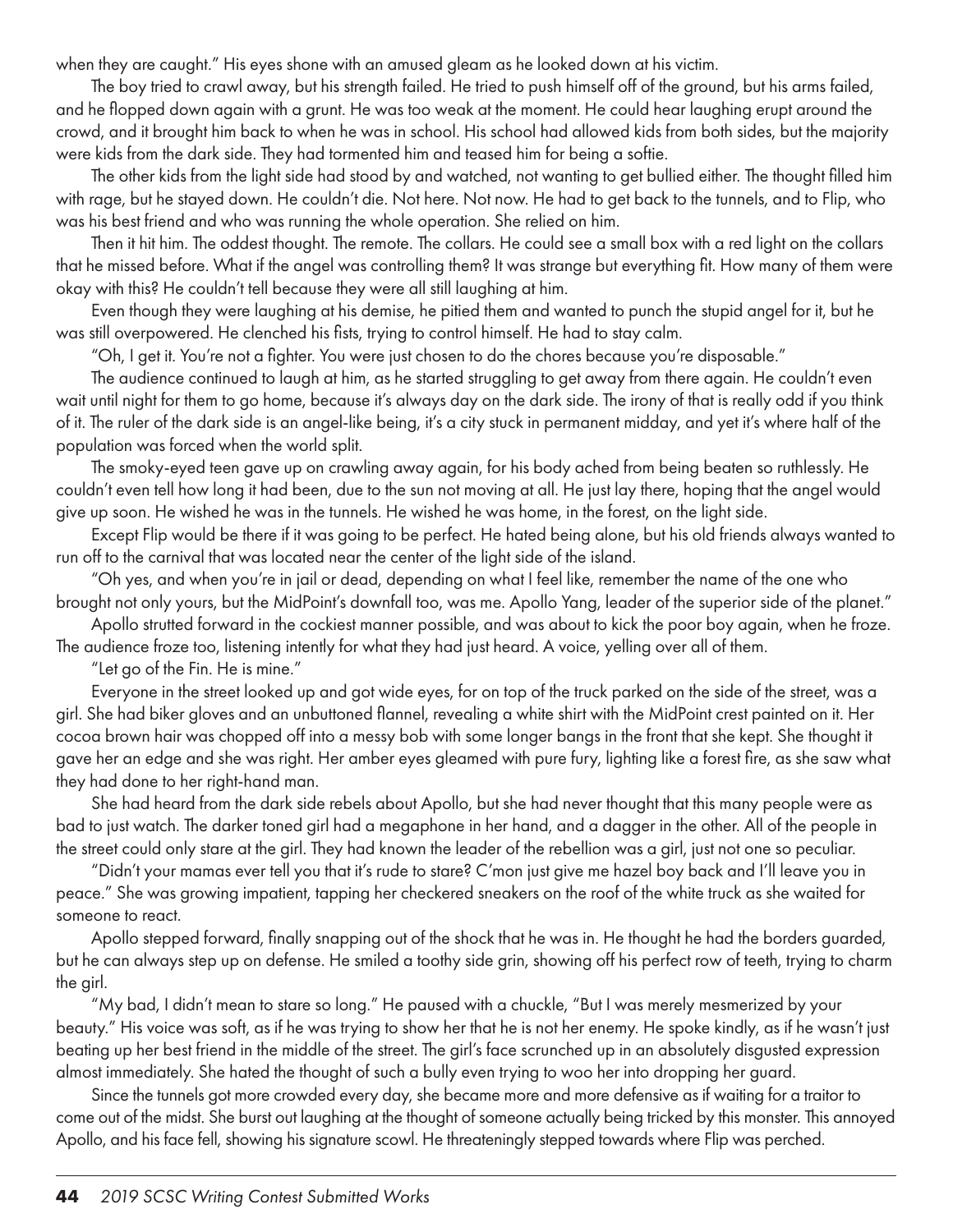"Ok, but dude, I barely let my guard down back at headquarters. I promise you, you could never make me soften up, or put the knife away. A for effort."

The girl tucked her dagger under her arm carefully and started slowly clapping, giggling lightly. Apollo took another step forward and she quickly stopped and pulled out the silver blade. A fight was inevitable.

She slowly jumped down from the truck, waiting for the first move to be made. Apollo started walking towards her briskly, putting his wings out, trying to make himself look bigger. He was mere feet away from her before he stopped. "You don't want me as an enemy." He spat at her feet, all patience gone.

The girl glared at him, trying to hide the fact that she was not going to directly fight him. Now was not the time nor the place. The two leaders stared at each other, the sun beating down on their faces. The slight breeze that managed to weave its way through the city blew up dust, whispering in their ears to fight.

Apollo sprung at the girl, trying to land a blow to her skull with his fist. If she dies, so does the rebellion. That's what he believed, but deep down in his thick skull, he knew that it wasn't true. As he swung again, the girl ducked under his arm, dashing for her friend. She approached the crowd, she didn't waver, disappearing into the crowd like a needle in a haystack. She continued to weave through the crowd like a weasel, getting closer to Fin by the second. Behind her she could hear the angel let out a cry of rage as he realized where she was going, and she started running faster, if that was possible.

She finally broke through the group to the center and dashed over to Fin, who had gained the strength to slowly start crawling towards the edge of the circle. He wasn't fast enough though, so she helped him sling his arm over her shoulder and get on his feet. His bleeding had ceased a bit, but he looked terrible. He was bruised and his posture suggested a few broken ribs. She started practically dragging him back through the crowd.

"C'mon Fin. We have to go faster." She was irritated, but glad he was okay for the time being. He picked up the pace as much as his injuries allowed. They finally got back to the edge of the circle, and they fought their way through as fast as possible and got to the other side.

They broke towards the alley, but not before they heard the sound of electric shocks behind them. The people had helped them. Flip looked back to see a large electrical current moving amongst the people, who had made a barrier to keep Apollo away from her and Fin.

"I'll come back, I promise," she whispered to the people. She opened the sewer cover that lead to the secret tunnel entrance, and she and Fin were gone.

## **Wonderful World of Zoltaculis**

By Rebekah Roemhildt, Grade 5 *St. Peter Middle School, St. Peter*

#### **Chapter 1 Exploring**

"Jeffery! Jeffery! Sam? Sam! You two are going to be late for dinner!"

There was no answer in return. Sam and Jeffery were brother and sister; they seemed to always be getting themselves into trouble. Aunt Jenny looked all around, they were nowhere to be seen.

"Oh, I see how it is, yep, a good idea I have, okay children we are going to play a little game. If you come back for dinner in five minutes, I'll give you ice cream tonight and \$50, each!"

She heard footsteps from far away. Sam and Jeffery were running back home. They held out their hands waiting for their \$50.

"Go!" Aunt Jenny pointed towards the door.

"All right, all right! Don't be so pushy!" Jeffery complained.

Jeffery was a thirteen-year-old boy who loved adventure. Sometimes he wondered if his brown messy hair was part of the universe. Sam on the other hand actually had logic, loved science and always knew the answer. She was perfect, aside from her sharp brown glasses and her dirty blonde hair. Jeffery sat down and looked disgustedly at his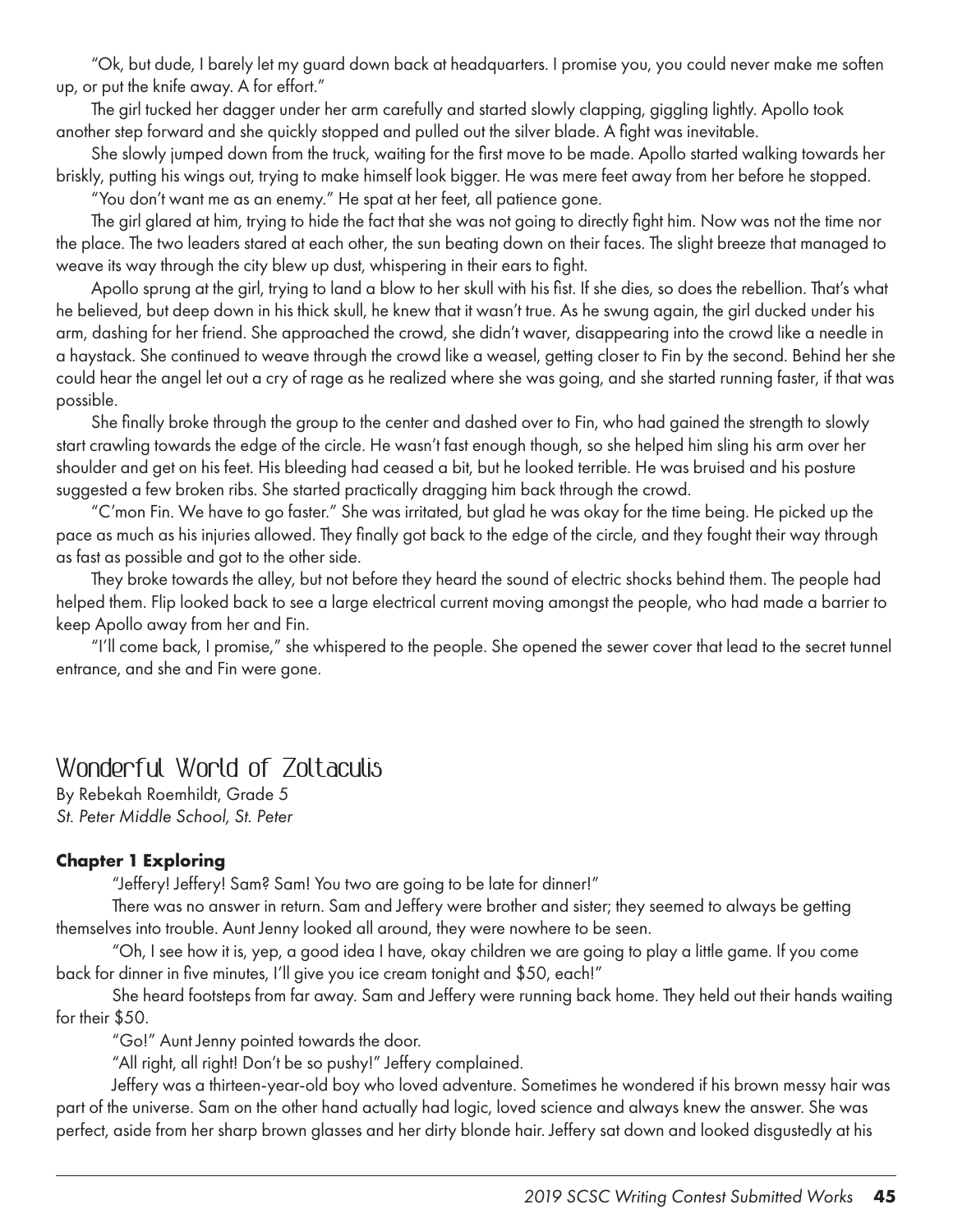dinner. Salmon and kale were for dinner.

"Ugh, fish? Again? Ew!"

Jeffery clearly didn't like fish.

"You boy, should be more considerate! You know, you guys are lucky! Lucky as can be!" Aunt Jenny scowled. "She is right, you know, and besides fish is good for you!"

Sam was being her old know-it-all self. Jeffery rolled his eyes and turned to Aunt Jenny.

"So, when are we going to have ice cream?" Jeffery and Sam's faces lit up when they said that.

"I guess I did promise that to you two youngsters," Aunt Jenny replied.

"And our 50 bucks?" Jeffery questioned.

"No, I was kidding about that one," Aunt Jenny remarked.

"Yum!" Sam exclaimed.

She was having cookie dough ice cream while Jeffery looked for the best ice cream in the freezer. When Jeffery finally found the right one, he served himself three big scoops. Sam looked at his and compared it to hers. She had one little scoop and he had gigantic scoops of cotton candy ice cream.

"Ugh! How can you eat that? That looks disgusting! First of all, you have too big of scoops! And second of all, cotton candy? Bleh!" Sam said, sticking out her tongue and pretending to throw up.

Jeffery shot a look up at Sam and did the 'whatever, you're the dorky one here' face.

"I saw that!" exclaimed Sam.

"You were supposed to!" cried Jeffery.

"I'm telling. AUNT JENNY!" yelled Sam.

"What did you guys break now?" Aunt Jenny said, walking into the kitchen.

"Yeah…I just wanted to say that…JEFFERY DID HIS LITTLE FACE AGAIN AT ME!" Sam yelled.

Aunt Jenny sighed and put her hands on Sam's shoulders.

"First of all, Sam, don't yell when I'm right around the corner and two, don't make such a big deal out of things." Sam looked down at her feet. Sam always thought she was the good child, she always thought she was perfect. Aunt Jenny never did that type of stuff to Sam. Aunt Jenny put her hand on Sam's chin and lifted her head up and

hugged her and walked over to Jeffery.

"And Jeffery, I've got two things for you also." Jeffery's face went from smug to shock. "Jeffery, don't make that face again because your sister doesn't like it, and two, don't serve yourself so much ice cream!"

Sam and Jeffery began to crack up and snicker.

"Ha! Okay, Aunt Jenny. We'll be better," Sam said, laughing.

"All right, good. Because I know that your father and mother wouldn't like you to be mean," Aunt Jenny stopped, and then walked away to her bedroom.

Sam and Jeffery grew silent. Their parents had died when Sam was 7 and Jeffery was 5. Jeffery barely even remembers them, and when Sam does it hurts. They died in a plane crash on a trip to Hawaii. Sam and Jeffery were staying with Aunt Jenny when they got the news. There was bad weather, and lightning struck, no one survived. It was sad and it was all over the news. Their names were Katie and Josh Marine. Sam and Jeffery sat in silence as they ate their ice cream and then headed to their rooms to go to bed.

"Hasaa… Who… Sheno… Kanatoo… you…. two… must… go…. tonight… out… in… the... DARKNESS AND COLD!!! AHHHHHHHHHHHHHH!!!!!!!!!!!!!!

Both Sam and Jeffery woke up, hearing these voices coming out of nowhere. The voices seemed to be getting louder and louder! Sam held tightly on to her little brother. Sam started to run out of the room to go get Aunt Jenny, but instead collapsed to the floor. Jeffery tried to help his sister, but he collapsed too!

"SAM! Sam! Sam..."

The voices stopped. All was silent. Both Sam and Jeffery faded away into unconsciousness.

Jeffery's eyes open slowly. His ears were ringing and buzzing. He tried to move his fingers, but they wouldn't listen. He was too scared to move. Once he realized that the voices were gone, he slowly got up to check if Sam was all right.

"Sam?"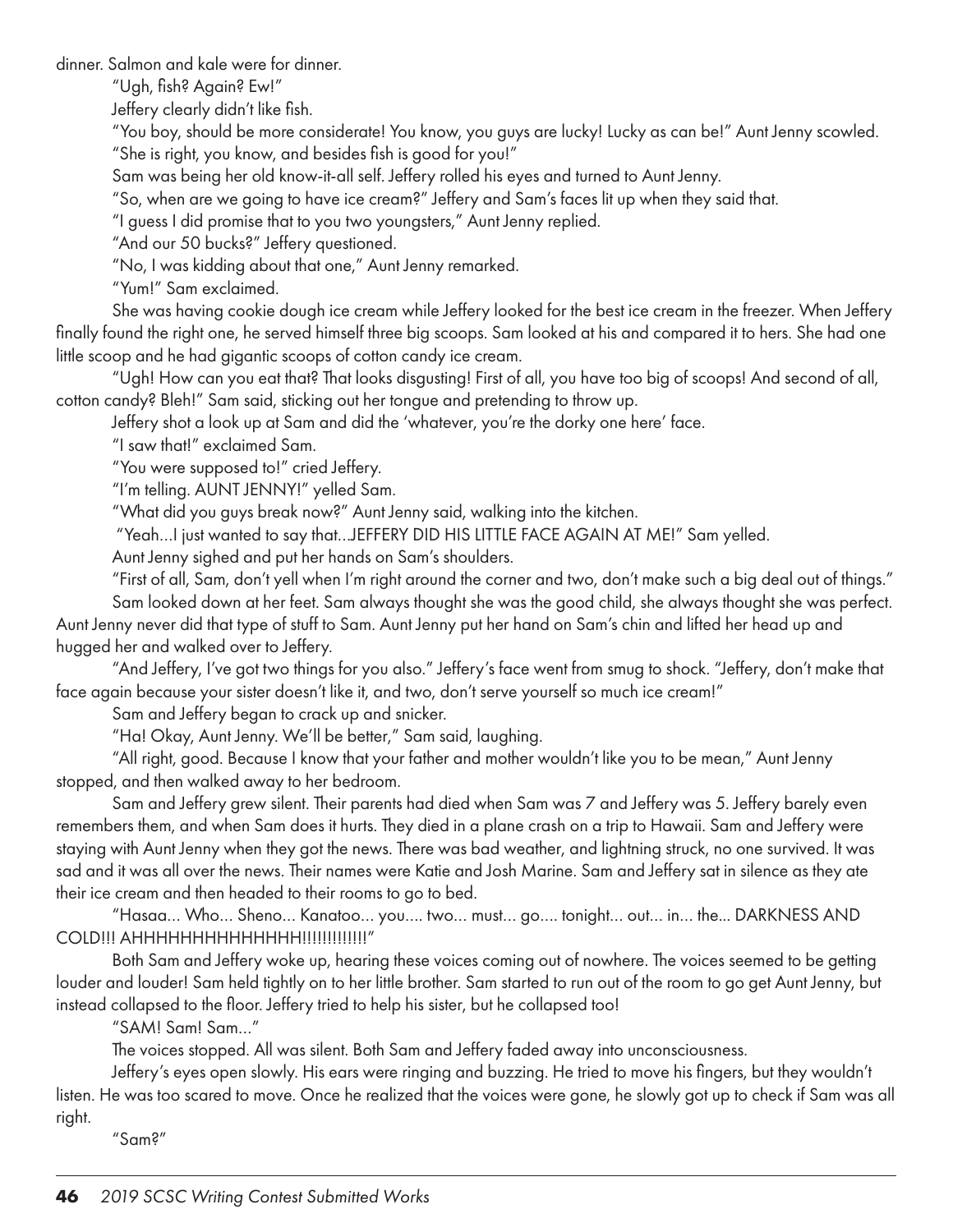He got up and walked over to Sam. He lied down by her. She wasn't moving. Jeffery started to cry.

"P-please! P-please d-don't b-be d-d-dead!" Jeffery said, barely able to speak.

He couldn't lose another family member. Sam slowly started to wake up. She could hear Jeffery saying things to himself under his cloak of tears.

"O-oh S-Sam! I t-thought I lost y-you!"

"I-it's okay Jeffery I'm here now!" Sam said, trying to be supportive.

"Are you children okay?"

Aunt Jenny had walked in. She heard Jeffery and Sam's conversation.

"Yeah…we're all right…" Jeffery replied looking at Sam.

You could tell that Sam didn't want to tell Aunt Jenny about what had just happened, she tried to cover it up with a lie. "Yeah…we... um…we... were…." Sam looked at Jeffery and gave him a face that meant, 'back me up!' Jeffery did as he was told.

"Yeah, we were playing a game. We were playing hide and seek, and Sam hid behind the kitchen counter!" "Hmmm…" Aunt Jenny looked at their faces curiously and then said, "All right then, my eyes are still on you though!" She pointed to her eyes and then at Sam and Jeffery and walked away.

"Aw man! What was that?" Jeffery said, helping Sam up.

"I don't know…but I didn't like it…" Sam replied rubbing her head in pain. She had a tough fall.

"Well, whatever it was, I sure hope it doesn't come back!" Jeffery exclaimed.

"I'm going to bed! Surely it won't come back at night, right?" Sam said, looking scared and confused.

"I don't know…I don't know." Jeffery and Sam headed to bed. But as soon as they closed their eyes, the voices came again.

"Hoo…hassa… katoo… shanpayca…"

"W-what is t-that?" Jeffery heard the voices again, trying to already forget that.

"Canisa… latto… beno…"

Sam heard it now too; she got out of bed and went to the bathroom to wash her face. She thought she was crazy for hearing the voices again. Sam headed back to her room and there she found Jeffery sitting in her bed. He was curled up near her pillow, holding a blanket around his head.

"Jeffery, uhh, what are you doing here exactly?" Sam asked trying to push Jeffery off her bed.

"I-I heard the VOICES AGAIN!" Jeffery answered in panic.

"Yeah, well so did I! But nothing happened! I didn't collapse you didn't collapse, we are okay! We are goanna be okay!"

At that very moment, they heard a loud sound. It sounded like someone falling.

"Oh no," Sam and Jeffery looked at each other. "AUNT JENNY!"

They raced to Aunt Jenny's room. They stopped dead. There lay Aunt Jenny on the cold, hard, floor of her bedroom. Sam raced to her side. She checked her pulse.

"She's still breathing, just knocked out… wait what's happening?"

Aunt Jenny started to twitch. Her shoulders were raising up and down, but it looked like they were in a badly created stop motion video because her shoulders were all choppy. First, they were down then not even noticing it, and then they were up.

"Jeffery call 911!" Jeffery stood frozen, not knowing what to do. "JEFFERY, CALL 911!"

Sam was yelling at him now. She pointed towards her phone lying on her nightstand. Jeffery finally got the words through his ears and up to his brain. He runs to Sam's phone and dials 119, then changed and enters in 991. Jeffery was so scared he couldn't even put in the right number. His fingers were shaking. Finally, he gets the right number dialed, 911. He waited, it was ringing.

"911, what's your emergency?"

"Uhh, yeah, m-my A-aunt I-is, umm…"

"Jeffery!"

Sam heard what he was saying. She held out her hand, Jeffery gave the phone to her.

"My Aunt collapsed for no reason, and now she's twitching, and we don't know what's wrong with her."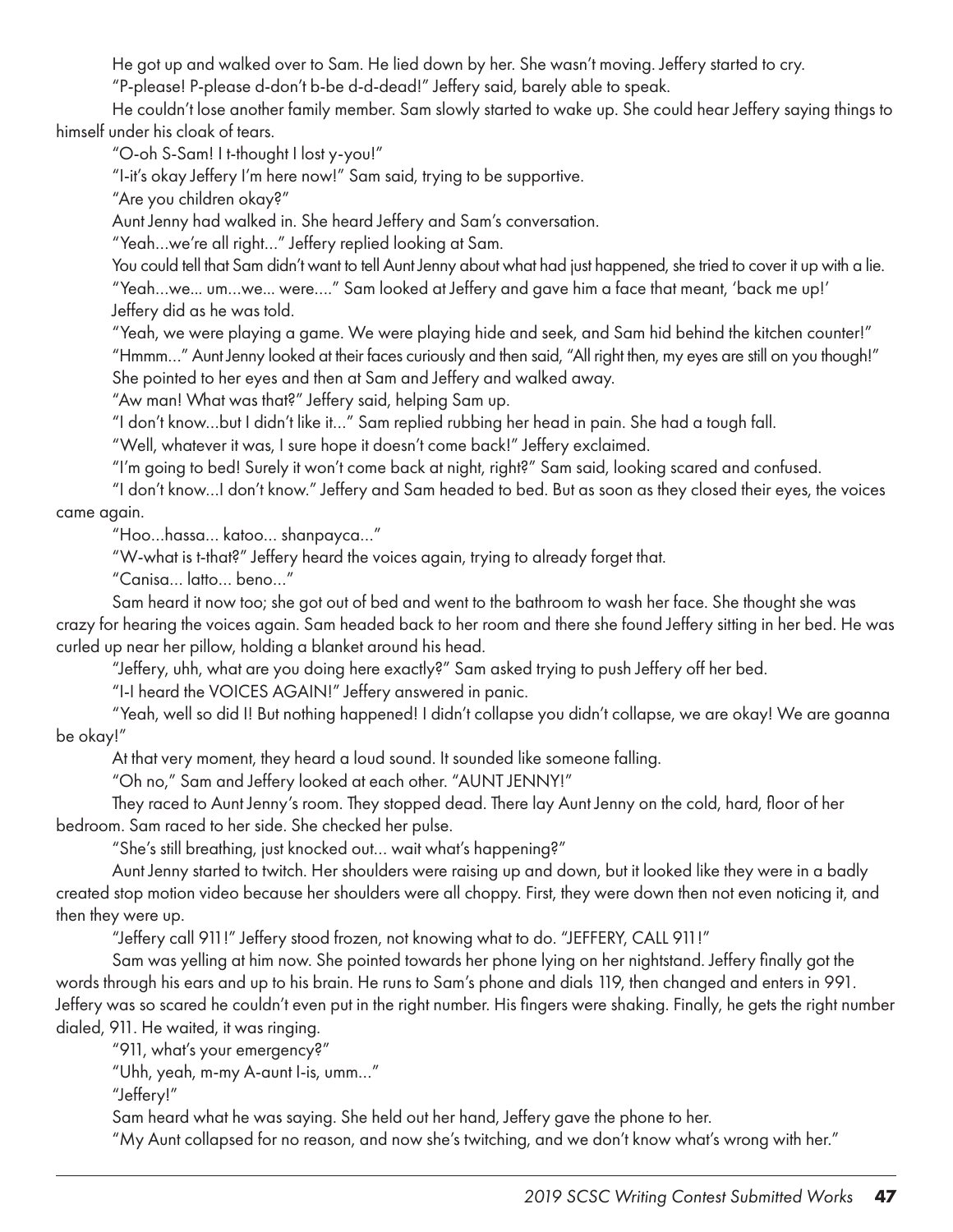"Okay… we will send an ambulance over," the dispatcher said.

"Oh! Okay! Our address is 609 Cornfield Drive, Acre Meadows, Wyoming!" Sam exclaimed.

Ten minutes later an ambulance parked in front of their house. Paramedics and police asked Sam, "Where is she?" "U-upstairs. To the left once you reach the top," Sam replied quivering.

"All right, follow me!" The man shouted.

They came back out with Aunt Jenny on a stretcher. They pulled her into the ambulance.

"Let's go with her!" Sam said to Jeffery.

They were about to get in but there were too many people in the ambulance!

"We won't fit in there! It's too crowded!" Jeffery complained.

"I hate to say it, but your right! And I haven't even taken my driver's test yet!" Sam agreed.

"Well, what are we going to do?" Jeffery asked scratching his neck.

"I don't know…" Sam looked awkwardly into the distance while Aunt Jenny was loaded onto the ambulance.

"We could always go into the woods and find a way to get to the hospital from there?" Jeffery asked with his eyebrows going up and down.

"What? Are you crazy?! No way! There are wild animals out there! And it's the middle of the night! No way am I going in there!"

Two hours later Sam and Jeffery are lost in the woods.

"Oh…oh I don't like this," Sam said, scared to be out there.

"You're gonna be fine!" Jeffery exclaimed. "Besides, I see a light up ahead!" he added excitedly.

Jeffery and Sam started to run towards the light. Five minutes later Sam and Jeffery were still running.

"H-how m-much l-longer is it?" Sam asked out of breath.

"I n-not q-quite s-sure," Jeffery remarked as much out of breath as she was.

They walked through a pile of gigantic leaves. Behind the leaves floated a blue oval looking thing. Sam and Jeffery were almost blinded.

"What the...?" Jeffery and Sam ask together.

"Whatever that is, it doesn't look like a hospital," Sam says looking at Jeffery.

"What is it?" Jeffery asks curiously.

"I don't know," Sam says while circling it.

"Wha-!"

Jeffery puts his foot is inside the oval and it's gone, it disappeared. He put his whole body in, and he is suddenly gone.

"Jeffery?" Sam was confused and scared.

She goes inside the oval and disappears too.

## **Chapter 2 Zoltaculis**

"Ahhhhhhhhh!"

"Glurk… bfsfn!"

"Ahhhhhhhh!"

They were falling through the oval. It was all blue. They both fell hard on wet, mushy grass.

"Ouch!" Sam said quietly.

"OW!!" Jeffery yelled.

They got up and looked out at a large beautiful grassy plain.

"Wow!" Sam and Jeffery said together.

"W-what is this place?" Sam said frightened yet intrigued.

"Yeah, what is this place?" Jeffery asked looking out onto the wide gorgeous area.

"W-wait, Jeffery do you remember what the voices said?" Sam asked Jeffery.

"Yeah, why?" Jeffery remarked.

"I think I know how we got to this beautiful place," Sam stated.

"Really? Great! How?" Jeffery roared.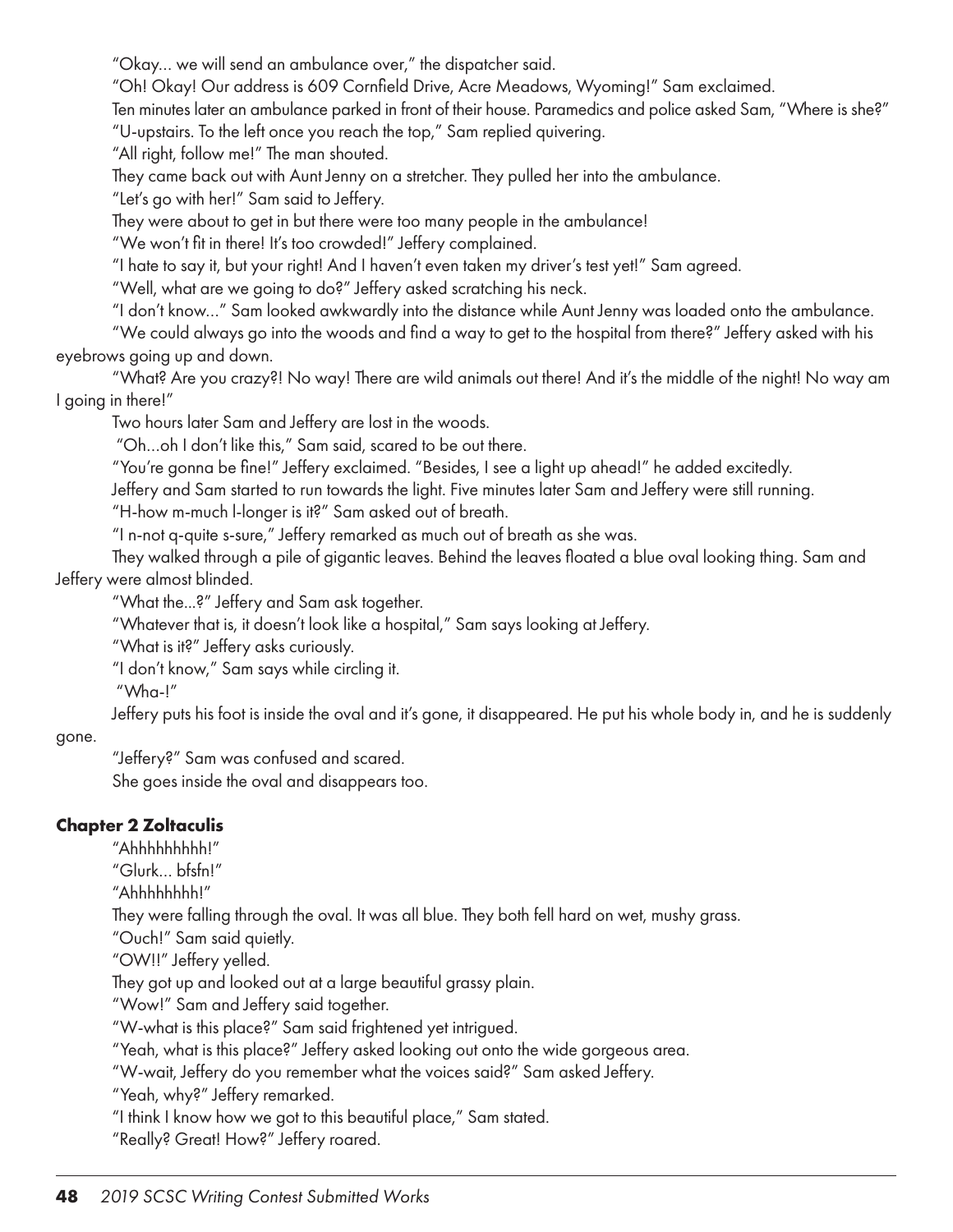"Well… the voices said you two must go tonight out into the DARKNESS AND COLD!" Sam did an impression of the voices and it was pretty good.

"So? What does that have to do with anything?" Jeffery said puzzled.

"Well, when Aunt Jenny fell… we couldn't get to the hospital. Right?" Sam asked.

"Yeah, well, how is that helping us?" Jeffery questioned.

"'Well, if my calculations are correct, we did go out in the darkness and cold," Sam said widening her eyes. "Ohhhh!" said Jeffery. "That explains a bit!"

"I know how we got here, but I don't know where we are."

"Hem hem," said Jeffery getting on a large boulder.

"Yes?" Sam said slowly facing her head to Jeffery.

"Well, I for one, know precisely where we are!" Jeffery said with his finger high in the air.

"If you say that we are in one of your zombie video games I will HIT YOU!" Sam exclaimed.

"No! No, No, No!" Jeffery said making an x with his arms and then pushing them away. "I was going to say that we were in JUMANJI!"

"OH-MY-GOSH!" Sam said pushing up her black glasses.

"What?" Jeffery asked looking puzzled. "We weren't sucked into a video game!"

"We-what is that?" Sam said turning her head away from Jeffery.

Jeffery slowly turned his head too, and together they saw a pack of rabid and vicious beasts. They kind of looked like a wild boar and a warthog mixed together with scales. There were probably hundreds of them. The vicious pig-like animals each dressed in silver armor, with one man wearing armor riding on them. Jeffery screamed, so did Sam, although she was so scared that nothing came out of her mouth. The animals came closer.

Jeffery screamed, "RUN!!!"

He looked behind him, but Sam was already half way down the hill.

"WAIT!" He ran after her thinking that this way was safe. But soon Sam came running back almost knocking him down.

"WHAT ARE YOU DOING?! THEY WILL HIT US AND WE WILL DIE!!!" Jeffery shrieked in her face. "T-they have guns!"

But Sam already ran away. Jeffery ran to be safe and save his sister, but aching pain suddenly shocked him in his stomach.

"AHH!" Jeffery held his hand over the place where he was hit.

Blood was coming out of him so fast that he wanted to scream. But he couldn't draw attention to himself.

Everyone would hit him. His head began to pound and spin. All he wanted to do was take a five-minute nap.

Jeffery woke up. He wasn't in pain in fact, he felt great! He looked up and with a startling shock he saw Sam staring down at him.

"Oh JEFFERY!" Sam shrieked while putting her arms around him. "You're okay!"

"Yeah… I am… how is that exactly?" Jeffery asked observing the area of his stomach where he had been shot by a gun.

"A lady cured you! You were just shot, and she found you! She ordered the pig animal-thing to stop, and then she brought you here!" Sam said gesturing around.

Jeffery looked up. There was a giant vanilla colored cloth hung up by wooden sticks. Jeffery wasn't alone like in regular hospitals, with rooms. He looked around and saw all the other people who were hurt or injured. He looked to his left, there was a man praying. It looked like he was hit in the stomach so bad it was dented. He looked to his right; there was a woman that wasn't shot once, but twelve times.

"Where am I?" Jeffery questioned again.

"You're in the Zoltaculis Hospital!" Sam said sounding excited.

"Wha-" Jeffery was about to ask something else but then Sam interrupted him.

"And before you ask, 'What is Zoltaculis', that's where we are now! But I don't know how we got here."

"Yes but, what is Zoltaculis?" Jeffery asked.

"Oh, it's another planet, I think," Sam said looking in another direction now.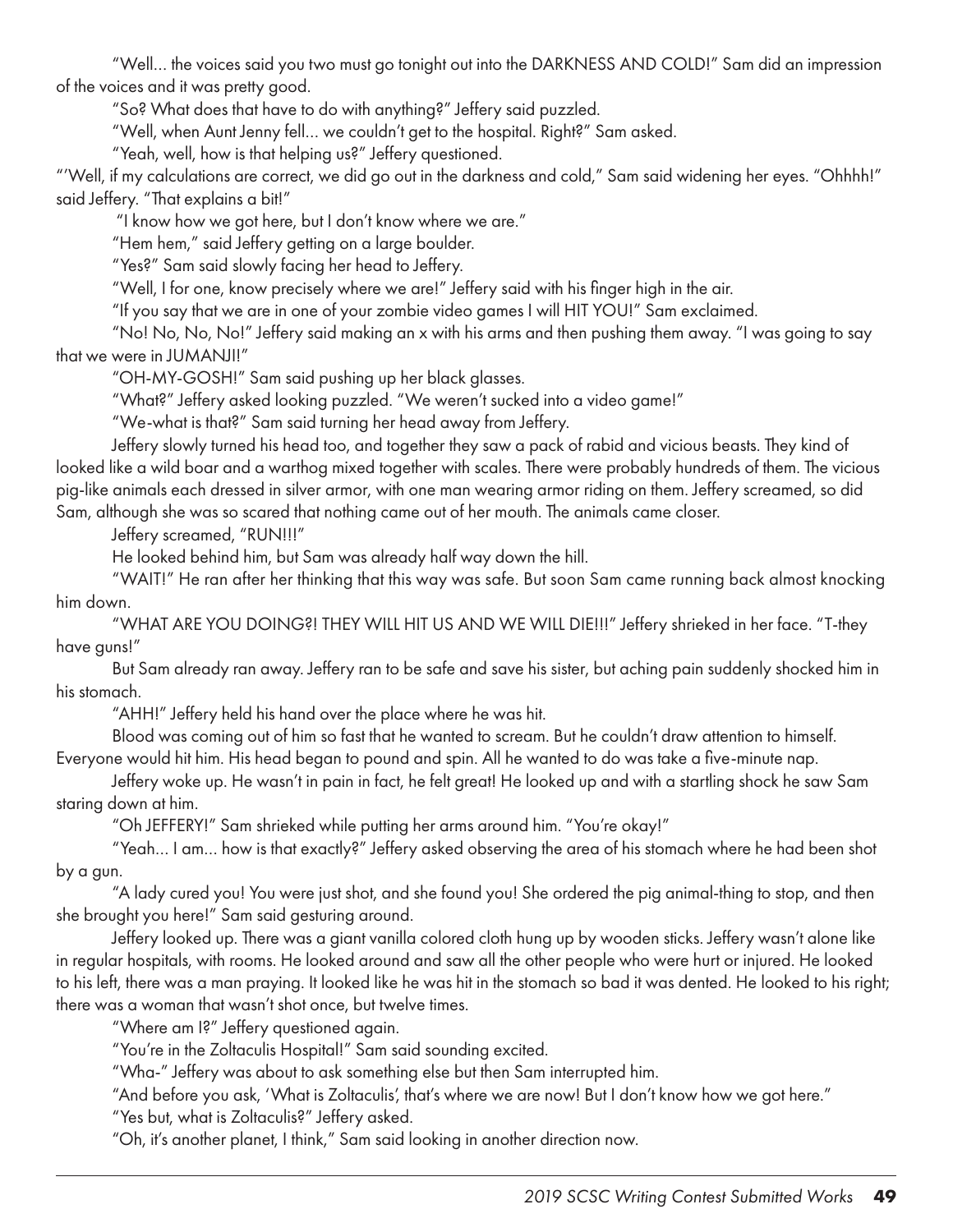"WHAT? ANOTHER PLANET?" Jeffery screeched and jumped out of bed. "Now that's a different story than JUMANJI!"

"That is just the same story!" Sam yelled at him.

"I don't think so!" said Jeffery shaking his finger at Sam's face.

"You are so, so dumb, and worst of all you…" Sam was about to say something else horrid about Jeffery, but a voice over the loudspeaker interrupted her.

"Now what?" She said turning around annoyed.

"We have an intruder! Intruder alert! West side of the cave of Zoltan!" the speaker said loudly into everyone's ears. "How many distractions are on this planet?" Sam said flinging her arms up and crossing them.

All of a sudden, Jeffery and Sam heard a loud commotion outside the hospital. It sounded like a roar of an

engine.

"Coming through!" yelled someone behind them.

It was a girl on a motorcycle, but she was wearing a helmet over her face, so you couldn't see exactly what she looked like.

"Whoa!" exclaimed Jeffery stepping backwards so fast he almost tripped over his own two feet.

Soon enough, other people riding motorcycles followed the girl.

"What are they doing?" Jeffery asked Sam alarmed.

"Obviously, their looking for the intruder!" Sam told him.

"Jeez! You're right. How much commotion is there on this planet?"

### **Chapter 3 Abigail and the Gang**

Twenty minutes later, it was 9 p.m. and Sam and Jeffery are walking out of the hospital.

"Man! Am I glad that we are out of there!" Sam said.

"Oh, I don't know. I mean, it was kind of exciting!" Jeffery said looking around.

"Exciting? EXCITING?! Oh, I don't know about exciting," Sam said looking appalled at her brother.

"What makes you say that?" Jeffery asked looking at Sam.

"Oh…well I don't know…HOW ABOUT THE PART WHERE WE ALMOST DIED? OR WHEN YOU WERE

SHOT?! Or how about the part where we were almost run over by those pig things!" Sam thundered.

"Oh, all right. I mean that type of stuff only happened a few times," Jeffery said not looking at Sam.

"A FEW TIMES?!" Jeffery, we- we were almost killed, and you think that's exciting?" Sam asked him calmly. Jeffery

froze. He looked at Sam with a shocked expression. He had never thought about it that way. "I-I don't know," Jeffery looked at her, and then looked back at the ground. "Ugh!"

Jeffery held onto his stomach. There was an arrow coming out of it. Jeffery fell to the ground.

"Jeffery? Jeffery! Jeff-" An arrow hit Sam's stomach too. "Ugh!" Sam fell to the ground.

"We got 'em!"

A figure came out of the woods nearby with two other people.

"Should we bring zem' to ze' boss?" the second figure said. She had an accent.

"Nah' let's grind 'em till we can see their bones!" the third figure said.

"NO! We won't do either. We'll keep 'em," the first figure said.

"Mmmmmm," Sam whimpered.

"Wakey, wakey, eggs and bakey," someone in the shadows said.

Sam opened up her eyes. She was tied to a chair.

"Wha-"

"No need to speak," the person in the shadows interrupted.

"You are here because you were harming the world of Zoltaculis. So, I brought you here, to ask you WHY." The person in the shadows suddenly came into light. It was the girl on the motorcycle. Sam recognized the clothes. She was wearing a green t-shirt with a leather jacket over it. She had wavy dark chocolate colored hair and looked mysteriously angry.

"So, do you know why? Or will I have to do what Red suggested and grind your bones?" The girl said.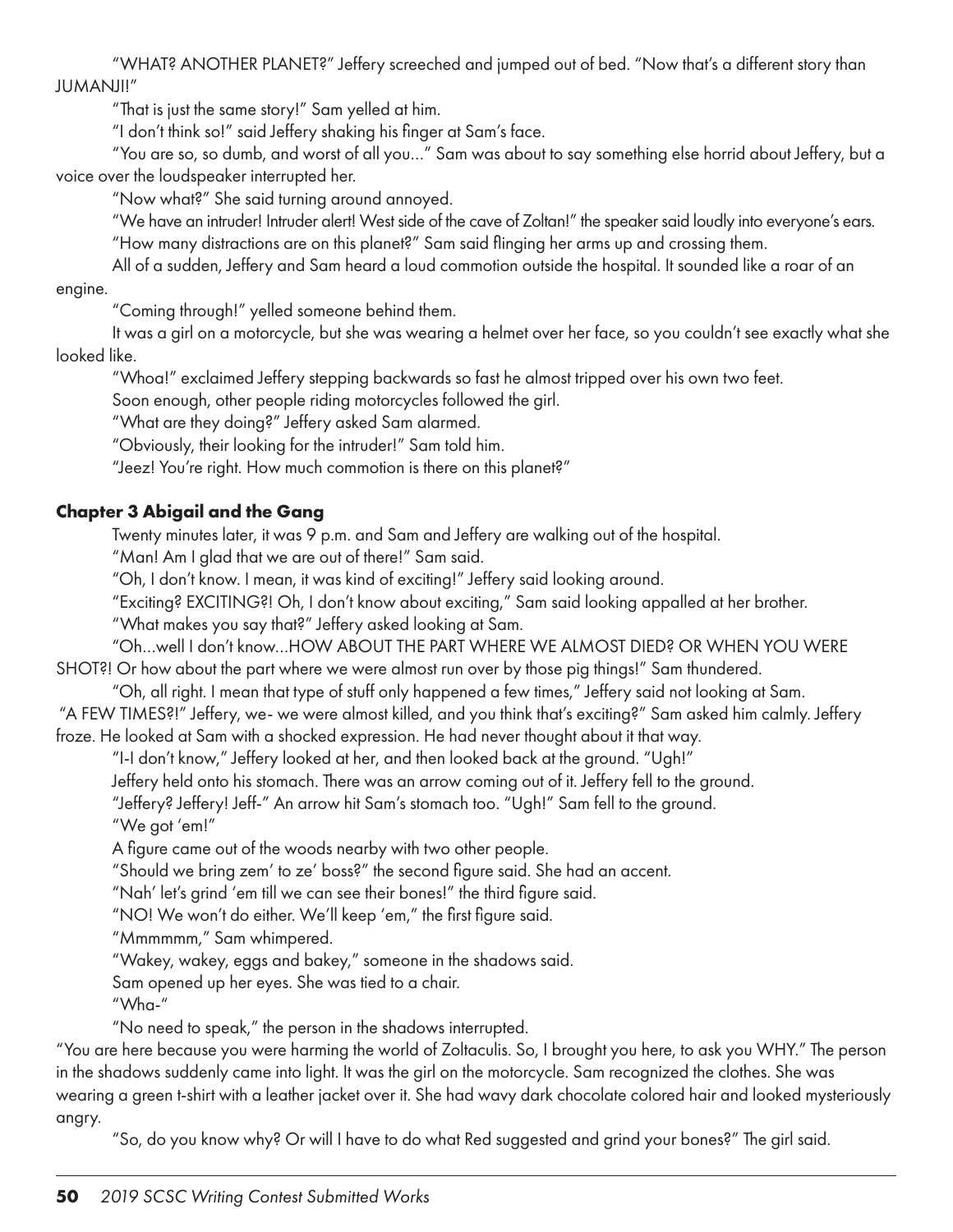"Um, no thank you," Sam replied anxiously.

"It's not a yes or no question, girl," the girl said.

"Uhhh… um…sorry, not trying to be rude, but who are you?" Sam asked politely.

"Abigail, chief of the protectors of Zoltaculis," Abigail said.

"Um, okay. My name is Sam, chief of…"

"No need to waste your breath. You're too dumb to be chief of anything," Abigail said while examining a knife, which made Sam very nervous.

"Okay… um… can you wake up my brother now so that we can leave, please?" Sam said still very nervous.

"I can wake him up, but I won't let you leave. If you do leave, that means I would have to kill you," Abigail said, now the knife very close to Sam's neck.

"Hmmmmmm?" Jeffery opened his eyes, looked around, and found that he wasn't at home. "Ahhhhhhhh!" he yelled. "Where am I?!"

"Relax. I won't kill you, yet," Abigail said this time sharpening the knife.

"Please! We didn't do anything! We were the ones that you said 'coming through' to us! We were in the hospital at that point! And when you found us, we were walking out! Because we were done!" Sam explained to her.

 "Hmmm, I do remember you. You'll have to answer some questions," Abigail replied. "Where were you at the point when the warning went off?" Abigail said while looking at each of them.

"W-we were i-in the h-hospital," Jeffery stuttered.

"Okay, that's all I needed to know. Now to set you up to the lie machine!" Abigail exclaimed looking happy yet still a little bit angry.

Jeffery did not know how this was possible. Before they could even realize it, Sam and Jeffery were hooked up to a contraption, which Jeffery did not like.

"Now… where were you the time the warning went off?" Abigail asked them.

It took a bit of time for Sam or Jeffery to answer. A wide grin spread across Abigail's face.

"We've told you we were in the hospital," Sam answered.

Abigail looked at the lie detector. It wasn't beeping. The grin faded away from her face and turned into an angry raging face.

"You're free to go," Abigail said through clenched teeth.

"Okay- wait!" Sam said untying and then stopping herself. "We NEED your help," Sam said to Abigail.

"With what?" Abigail replied rolling her eyes.

"We've never been here before, and we need to know how to get home," Sam said.

"Oh my, that would mean to face A LOT of challenges. You would have to go through the army, and then you would have to ride a Bartscalee."

"A what now?" Sam interrupted now untying Jeffery.

"A Bartscalee! You don't know what that is? It's kind of like a wild boar and a warthog mixed together," Abigail explained.

"Oh yeah! I know what that is! So, we would have to ride that, and what else?" Sam asked.

"Oh, and the hardest part would be to go to the cave of Zoltan," Abigail numbered off.

"The cave of what?" Sam asked looking puzzled.

"The cave of Zoltan! Oh, so you don't know what that is either? Well, there was a man long ago, named Zoltan. He found this planet and named everything after himself. So selfish… so selfish," Abigail clarified.

"Okay, so can you help us?" Sam asked.

"I guess so, but you have to meet the gang," Abigail said crossing her arms. "RED! RETRO!" Abigail howled to the back of the room. Two figures came into the light.

"This is Red," Abigail gestured to the character on her right. She had bright red hair that faded into dark red at the end of her long ponytail. She had claw marks all over her body and was wearing a green leather jacket covered in claw marks also. She looked mighty angry.

"And this is Retro," Abigail now gesturing to the girl on her left. She was wearing a black sweatshirt, which looked like the sleeves were ripped off, and so was the hood. It also had mint green pockets and lines all over it. She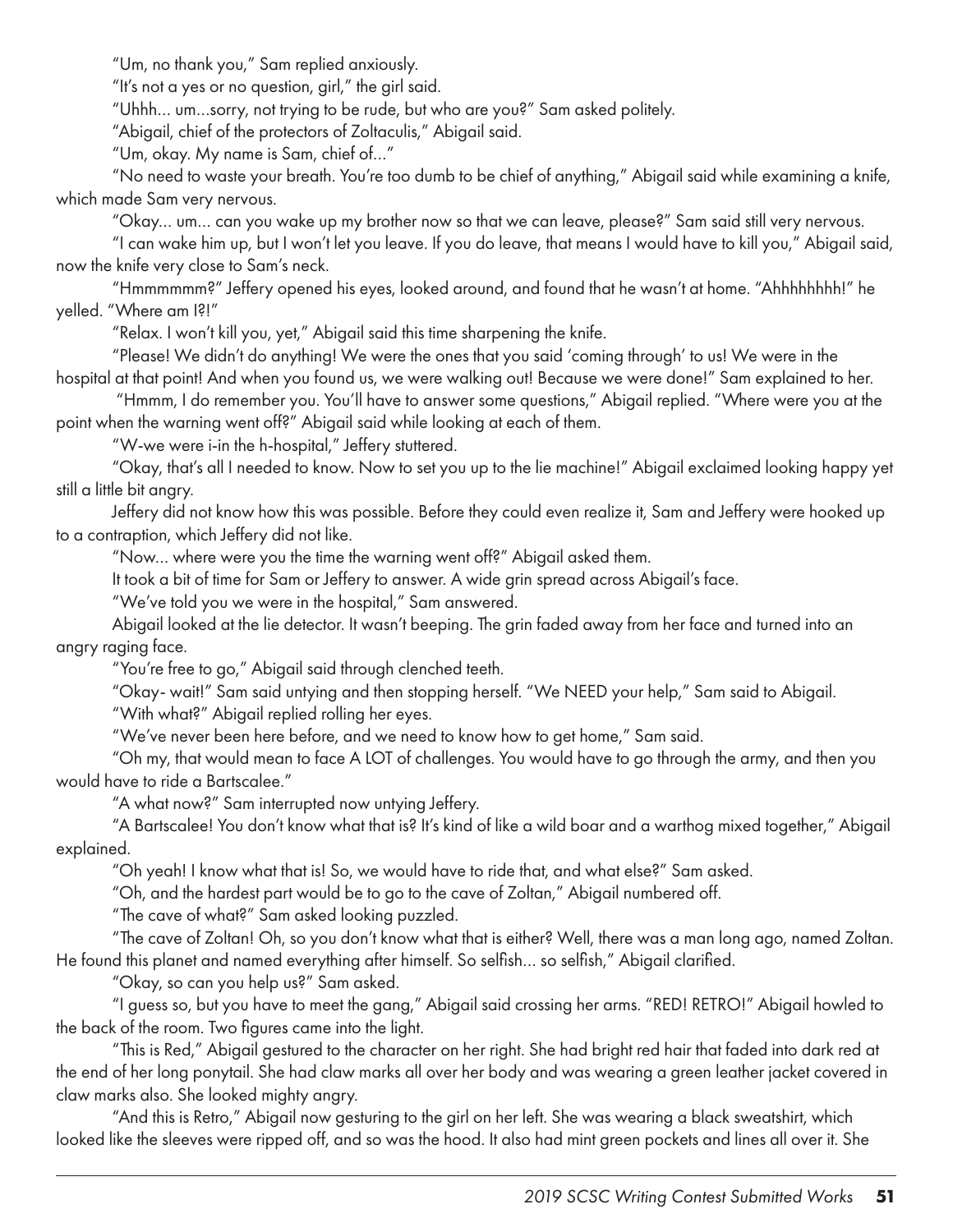was wearing purple eye shadow, and tons of mascara. She also had purple lipstick. Her hair covered one of her eyes. Her hair was black with blue streaks of hair dye, which was shoulder length. And she was blowing pink bubble gum.

"What are you staring at?" Red said angrily to Sam.

"Hi, who are zey'?" Retro said to Jeffery then to Abigail.

Abigail replied, "Guys, they need help. So, we… we're goanna help them."

#### **Chapter 4 The Challenges**

They were walking, they were tired.

"Why couldn't we just use your motorcycles?" Jeffery asked Abigail.

"No, they are for protective use only. Besides we're here!" Abigail said looking happily onto the battlefield. They could see men firing at each other's side.

"Why are Zoltaculins firing at each other?" Jeffery questioned.

"They're not all Zoltaculins," Abigail answered. "See that side over there?" She pointed to the left side of the battlefield. "Those… those are Fers," Abigail said still pointing to the left.

"What are Fers?" Jeffery asked her.

"Zey' are anozer' planet," Retro answered him. "Zey' come to fight in the war," she said to him.

"Why is there a war?" Sam asked this time.

"Because," Red said while rolling her eyes. "There was a disagreement on slaves."

Red looked at Sam very angrily. Sam could hear her say under her breath, "Don't you know anything?" "You guys have slaves?" Jeffery asked.

"Yes, we do. People that have betrayed Zoltan are all slaves," Abigail replied, still looking out onto the battlefield.

"That's why no one can betray him anymore. That's why we can't betray him," Red stated.

"Move," Abigail ordered while walking directly into the battlefield.

"What are you doing? You could get hurt!" Sam whispered to her through clenched teeth.

"COME!" Abigail shouted gesturing with her hand.

Out came a big black motorcycle, with a helmet to match.

"COME!" Red and Retro did the same thing.

Two large silver motorcycles came out with a helmet to match. They all got on their motorcycles. Drove out directly in the middle of the battlefield. They were all being shot. But none of them got hurt. Sam watched in awe. Jeffery watched as though his mind was blown up.

"Whoa!" Jeffery screamed with a big smile on his face.

"That's awesome!" Sam said while looking to Jeffery, then looking back to the battlefield.

Abigail pulled out a gun from her leather jacket pocket. She shot. And shot. And shot once more. Almost all of the Fers were down, while the Zoltaculin army men were watching in awe just as Sam and Jeffery were.

"Where are Red and Retro?" Sam asked Jeffery.

"I don- whoa! There they are!" Jeffery said.

He pointed to a large building with two girls on it, on top of a motorcycle.

"Wow! What do you think their doing up there?" Sam asked Jeffery while still looking at them on top of the humongous building.

"I-I don't know," Jeffery replied while looking frightened.

"COVER ME!" Abigail yelled at Red and Retro while the Fers that were left were clamoring towards her.

Red and Retro started their engines. They drove, they jumped off the building!

"WHOA!" Jeffery said this time very, very afraid. "THEY WILL DIE!"

Red and Retro landed on an old piece of metal and used it as a ramp. They came down onto the battlefield. The Fers shot at them, but they didn't get hurt. They distracted the Fers while Abigail came back up to Sam and Jeffery and told them to get across the battlefield as best as they could.

"Sam, Jeffery, while the three of us make a diversion, you guys will go across the battlefield and wait for us when we're done. Understand?" she told them.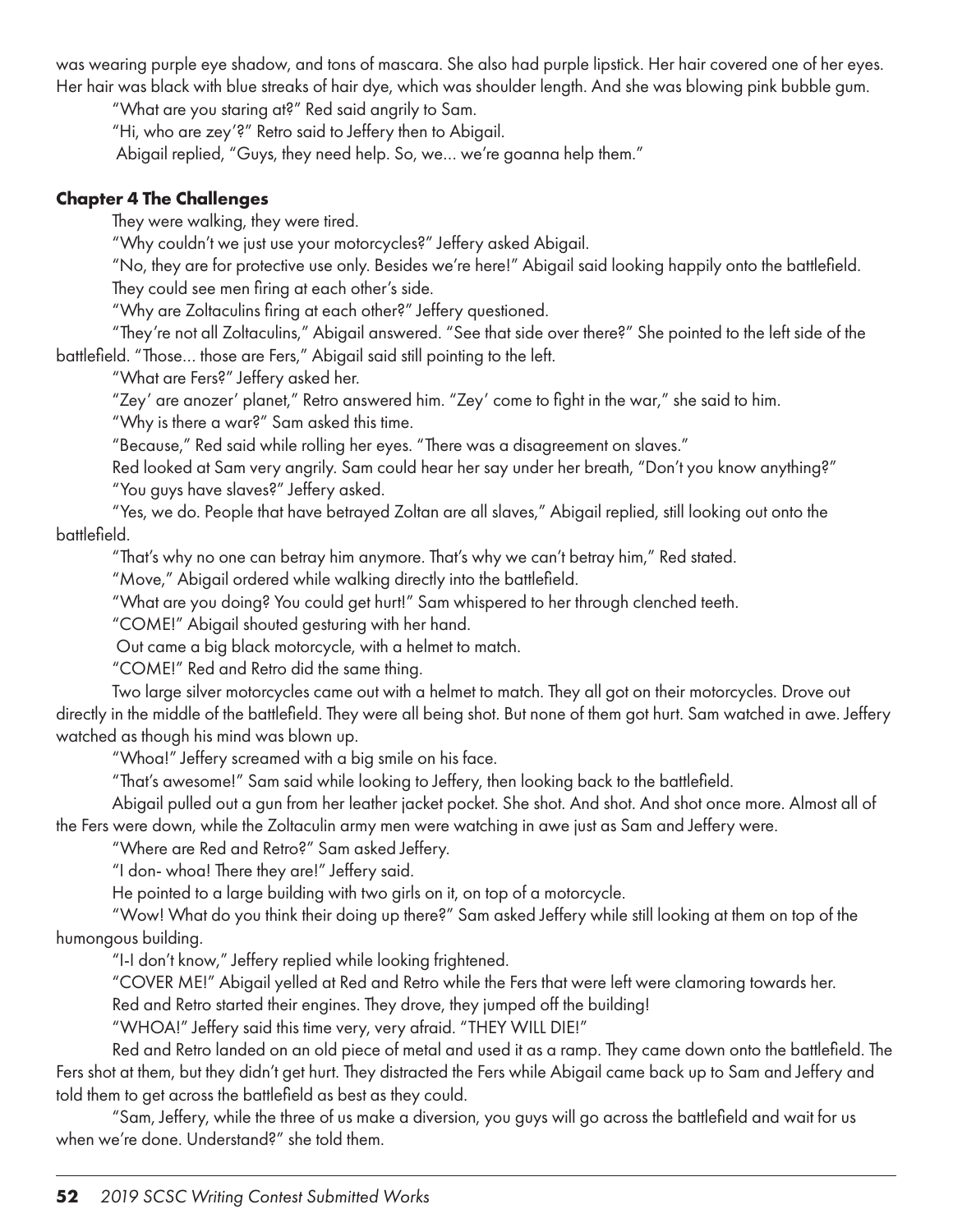"Yes," Sam and Jeffery said together.

"Here take these," Abigail handed them each a gun.

"Um," Jeffery said kind of nervous.

"I hope I can trust you," Abigail remarked while looking at them straight in the eyes.

"Uhhh…let's go Jeffery," Sam said to Jeffery shaky and edgy.

They ran across the battlefield.

"Shoot!" Sam told Jeffery as a Fers was coming closer.

"O-okay!" he replied.

Jeffery shot and hit him directly in the stomach.

"Nice!" Sam told him.

"Uh, thanks?" Jeffery sounded unsure.

"Okay, let's keep on going!" Sam told Jeffery.

Sam and Jeffery were almost at the end of the battlefield.

"Wait!" Jeffery yelled at Sam.

"They need our help!" Jeffery pointed at Abigail, Red and Retro.

They were being absolutely covered with Fers.

"No! They are helping US! We're not helping them!" Sam shouted back at him.

Jeffery sighed, and shook his head. He ran back to help them.

"I'm just trying to be accurate!" Sam shouted at him as he ran.

"No, you're trying to be SMART!" Jeffery hollered back at her.

Sam rolled her eyes and ran over to Jeffery.

"We'll help you!" Jeffery screamed at Abigail.

"No! You have to go to the end of the battlefield and wait for us!" Abigail shouted back.

"NO!" Jeffery cried and ran over to her.

To Sam's astonishment, Jeffery took his gun and got every single Fers there was.

"Come on!"

He pulled Red, Retro and Abigail over to Sam.

"Okay then!" Abigail said looking puzzled, nervous, and excited.

"Let's go!"

Jeffery pulled all four of them to the end of the battlefield. They soon reached the end of the battlefield.

"Okay! I'm pumped! Let's go to the next challenge!" Jeffery said while rubbing his hands together.

"Nah' I need a break! 'Zumping from a building is not as easy as it looks!" Retro exclaimed, breathing heavily. "Oh please! Man up! You're so wimpy!" Red ridiculed her.

Just as Red said that, Retro put her hands up and started to choke her.

"Love a good choking, do you?" Red wheezed.

"Break it up! Break it up!!" Abigail told the pair of them.

Red hacked as Retro released her.

"She started it!" Retro yelled while pointing her finger at Red.

"I don't care who started it! All I want is to go to the next difficulty without one of us dead!" Abigail told them. "Let's just go! The next challenge isn't that hard!" Abigail told Retro.

"Fine! But I'm not traveling wis' her!" Retro shouted as she pointed at Red in disgust.

Pretty soon they got to a long wooden shed.

"Get in." Abigail ordered at Red and Retro.

She was angry now. They walked in. There were a bunch of Warthogs mixed with wild boars with wooden scales. They were all wearing armor.

"Not again!" Sam whispered.

"Okay, so the key to riding a Bartscalee, is that," Abigail started.

"Why can't we just walk? Why do we have to ride these things?" Jeffery interrupted her.

"It's way too far to walk." Abigail replied.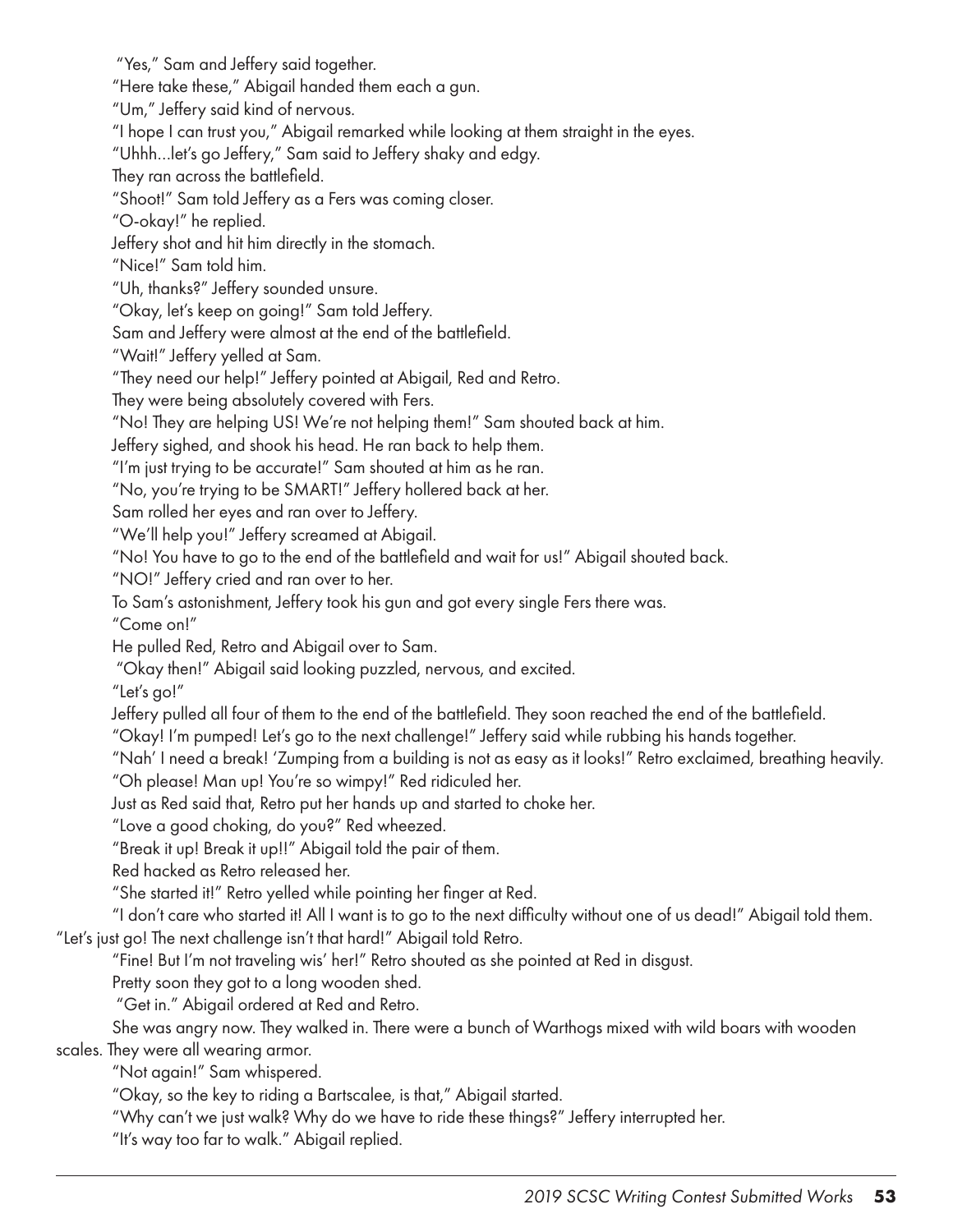"Where are we even walking?" Jeffery asked.

"The cave of Zoltan!" she told Jeffrey, then turning to Sam, "Does he ever pay attention?"

"Why do we need to go to the cave of whatever?" Jeffery asked.

"Cave of Zoltan, and that's where our leader lives! He came here long ago and found this planet. He decided to name everything after himself. He decides if you can go home. He decides if you have to stay," Abigail explained.

"Wait, have to stay?" Sam asked Abigail frightened.

"Yes, have to stay," Abigail said looking mighty bored.

Abigail started walking. Sam and Jeffery caught up to her.

"When you came here, did you have to stay?" Jeffery asked Abigail.

"I-I didn't have a choice," Abigail froze looking highly unsure about this conversation.

"Why didn't you have a choice?" Jeffery questioned.

"It's classified," Abigail said, getting angry.

"Why is it classified?" Jeffery asked once more.

Abigail took Jeffery by surprise, and almost hit him, but Retro held her back.

"Hey, Is' okay man, is' okay." Retro whispered in her ear. She whispered something else, but Sam and Jeffery didn't hear it. Once Abigail calmed down, and Retro went on a walk alone, Sam caught up with her.

"Hey, what did you whisper to her?" Sam asked.

"I van't tell you," she answered back.

Sam noticed she wasn't looking at her.

"Why not?" Sam asked again.

"Because, vit' is very personal," Retro answered, still not looking at her.

"Please? I promise I won't tell anyone!" Sam begged.

"NO! Vhy' do you even want to know?" Retro said now looking at her.

"I-I don't know! Just want to know what you said to her!" Sam pleaded.

"I'm sorry, vut' no," Retro resolved calmly.

Before Sam could beg again, Sam and Jeffery were getting ready to ride the Bartscalees.

"Uh, do we need a helmet for these things?" Jeffery asked worriedly.

"You don't need a helmet. But if you're too wimpy then you should probably have one," Red mocked him.

"I'm not too wimpy! I'm just really scared," Jeffery muttered under his breath.

"Okay so you want to put your foot on the twenty-ninth scale," Abigail clarified to the pair of them.

"But first rule… is that you need to let them choose you," Abigail probed the set of them mischievously.

"Say what now?" Jeffery asked troubled.

"Yep, now go," Abigail demanded.

Abigail, Retro and Red hopped immediately onto three vicious animals while Sam and Jeffery looked nervously around at the pack of the rapid Bartscalees.

"H-how d-do y-you k-know t-that t-they c-chose y-you?" Jeffery asked Abigail quietly and cautiously.

"They walk up to you and sniff your hand," Abigail approved.

One Bartscalee walked up to Sam and sniffed her palm.

"Oh okay, this is kind of weird," Sam said now petting the Bartscalee.

"Okay, so remember set your foot on the twenty-ninth scale, and pull yourself up," Abigail said calmly. Sam did as she was told.

"I feel so tall!" Sam exclaimed. "Now where do I put my hands?" she asked Abigail.

"Put your hands on his ears," Abigail told her.

"On its ears? Won't they get mad?" Sam asked unsurely.

"Nope, they will twitch a bit."

Sam grasped her hands around the ears. The Bartscalee twitched a bit like Abigail said, but the Bartscalee found it as a way of affection.

"Aw! He's actually kind of cute!" Sam exclaimed happily.

"She," Abigail said coolly.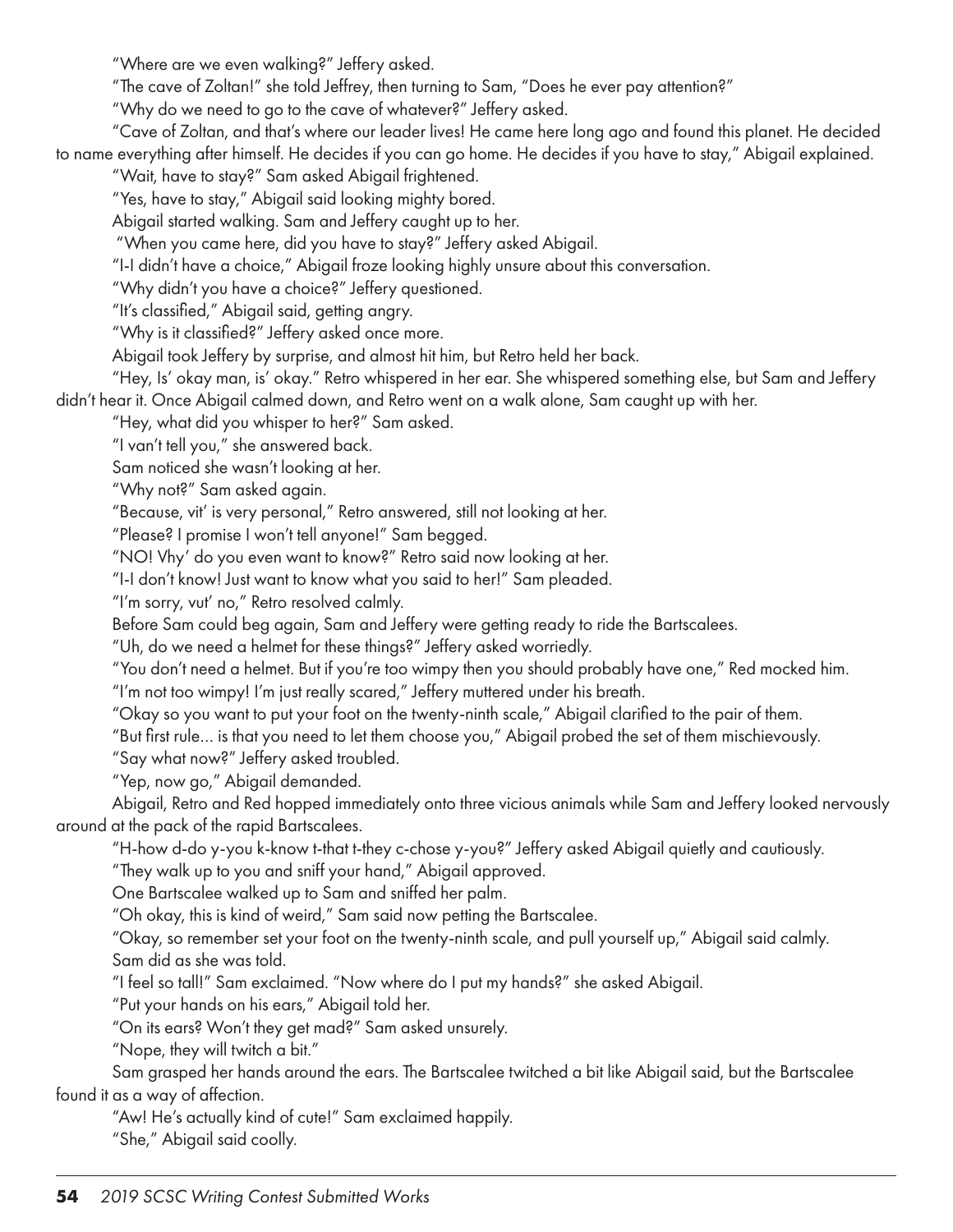"Oh, does she have a name?" Sam asked.

"Dewei. It's Chinese for highly noble," Abigail clarified.

A Bartscalee walked up to Jeffery and sniffed his fingers. Jeffery did exactly what Sam did.

"What's his name?" Jeffery asked.

"Oh, his name? His name's Kevin," Abigail said casually.

Jeffery sighed and said under his breath, "Kevin. Of course she gets Dewei! It's Chinese for Highly Noble!" Sam laughed at this comment.

"Okay, where to?" Sam asked Abigail.

"THE CAVE OF ZOLTAN!" She hollered.

Her Bartscalee came up on its rear legs and oinked. Sam and Jeffery copied what she did and took off. The journey seemed to last for hours.

"How much longer? This is tiring!" Jeffery screamed from behind Abigail.

"Not much longer!" she shouted back.

They entered a large rainforest.

"Where are we?" Sam shouted at Abigail in the lead.

"Almost to the Cave of Zoltan!" She answered back.

They went through an area of large wet leaves, which once Jeffery went through, he got cuffed with cold icy water and a leaf.

"Ow!" he hollered.

"You're fine! Besides we're here!" Abigail breathed heavily.

They looked upon a large dark cave which the only source of light was purple crystals leading the way in. "Was this…"

Sam wondered when they were going to go back to their beloved home and Aunt Jenny. Or were they destined to stay in Zoltaculis?

#### **Chapter 5 Time to Say Goodbye**

They had made it. They looked out onto the dark gloomy cave when Abigail said, "Okay, well let's go."

Abigail sounded uneasy about her last sentence that she had said. They walked into the murky, dim cave. They were all silent.

Red interrupted the peaceful silence and said, "You know, he's not going to jump out at you."

She rolled her eyes and put her hands on her hips and walked forward around the corner of the cave so the rest of the group could not see her. Sam and Jeffery heard some talking, and they walked around the corner and saw Red bowing to a man hidden in the shadows. It was too dark to see clearly.

"Hello, my master," Red said still bowing lowly.

"What have you brought me here today, woman?"

Red twitched at that name. She much preferred being called her name than anything else.

"I have brought you humans, master," she said standing up now.

For the first time, Sam saw Red look actually scared.

"What do these humans want?" the man said.

His voice was low, and scornful.

"T-they want to go home master," Red explained.

"And why do you wish to help these creatures, woman?" the low voice requested.

"Um… because…" and for the first time anyone had heard it, Red said, "Because… they're my friends."

Sam looked around. Everyone near her was looking at Red, stunned.

"Bring them here women," the low voice demanded.

Sam and Jeffery walked out from behind the corner. They saw the man. He was wearing a long black cloak with purple fragments all over. It had three different types of purples around the collar. His face was dark and cold looking. He had a mask that only concealed half of his face. The mask had a purple computer-looking eye and the rest was black. He had a scowl on his face.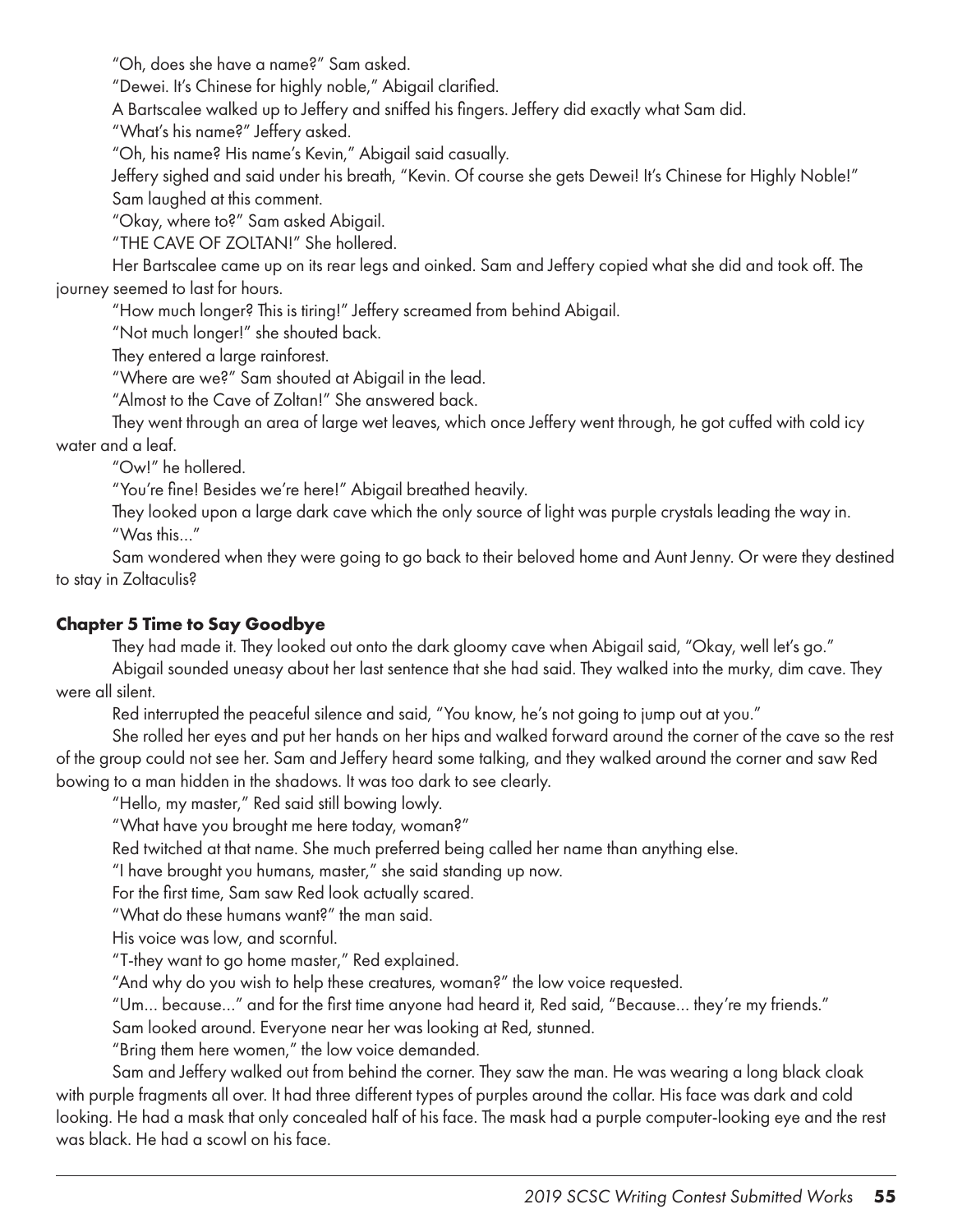"Humans?" the man said.

"Um… our names are Sam and Jeffery… sir," Sam said catching herself in time.

"I don't care what your names are!" the man said. "And secondly… don't call me sir. Call me Lord Zoltan," Lord Zoltan demanded wickedly rubbing his hands together.

"Well… you're not my lord… you're just a man to me," Sam said smartly looking in another direction.

"Don't you dare talk to me that way! You're on my planet, I am your master!" Zoltan yelled at her getting to his feet.

Zoltan grabbed a long sharp knife beside his chair and held it up over Sam about to stab her. He got closer and closer. But at the very last second Abigail came out running with Retro behind her.

"STOP!" Abigail demanded.

Zoltan only cut Sam's lip. It was bleeding.

"You dare command Zoltan to stop?" he yelled at her.

"You're not Zoltan… you're Jacob," Abigail said calmly while moving Sam out of the way.

"Jacob?" Red whispered to herself.

"This game has gone on long enough," Abigail said walking towards him, still very calm about the subject. "What game?" Zoltan requested.

"This game!" Abigail said looking at him. "This game!" she repeated gesturing her hands to the ceiling. "This game!" pointing to outside of the cave. "Everything!" she said. "You are not Zoltan! You are not the master. You are Jacob…my brother," she said to him coolly.

"Everyone looked at her appalled except for Retro.

"Heh, you're right… about nothing!!!"

Jacob took his knife and tried to hit Abigail. The knife scraped her arm.

"That little thing won't stop me!" Abigail shouted at him.

She kicked his face with the heel of her shoe. Jacob fell to the ground.

"Ugh!" He yelled.

Sam took her gun from her pocket, about to shoot at Jacob, but Retro stopped her saying, "No! Zas' her brozer' right zere!"

Sam put the gun back in her pocket and came out from behind the boulder she was hiding. She kicked him and pushed him over again.

"No! Stop! This is my fight!" Abigail told Sam.

"I can help!" Sam told her back.

Sam ripped the knife from Jacob's grasp and handed it over to Abigail.

"See?" Sam supported.

"Okay!" Abigail said to her proudly.

Abigail took the knife and put it very close to Jacob's neck.

"Don't you dare hurt them!" Abigail commanded upon him.

Jacob stole back the knife from Abigail and sliced off her long hair! She looked at the ground, looking at all the pieces of her own hair. She felt her hair with her hand and felt her new short mane. She looked at him angrily and pushed him back with her foot in the stomach. He fell back, Abigail punched him. He fell back again. Abigail took him by the collar and lifted him above the ground. She clenched all her fingers together and pulled her arm back. Jacob dropped his knife and pleaded desperately with Abigail.

"Okay! Okay! I'll stop!"

Abigail dropped him onto the cold, hard ground. He wheezed loudly.

"Jacob… this is not you. Come on," Abigail told him.

She put out her hand. He took off the mask and gave it to her.

"It's okay Jacob! We all have tough times. This was just one of your big ones… what even happened to you to make you like this?" Abigail asked him.

"I-I don't know," he answered her.

"Well I know… how about Mom and Dad?" Abigail said kneeling down to get to his level on the ground.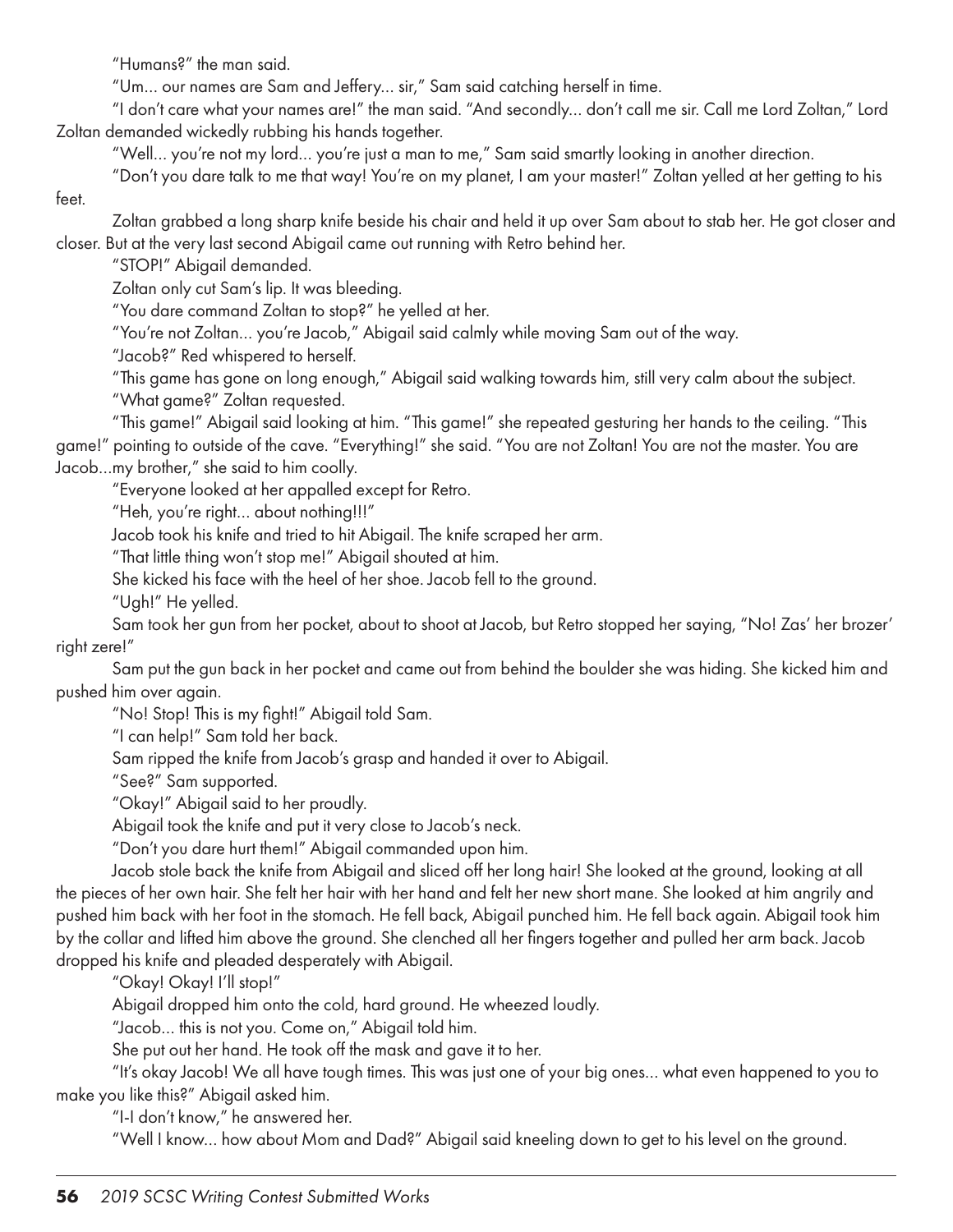Jacob looked up. He nodded at her.

"I'm sorry about your hair," he said.

"That's okay… it'll grow back… it'll just take some time," Abigail said looking away now.

Abigail helped him up off the ground.

"So… can my friends go home?" Abigail asked him.

"Yeah, they can," Jacob answered.

"Let's help them get to the portal then," Abigail said to Sam and Jeffery.

They were soon at the portal.

"Well, I guess this is good-bye then," Jeffery said to them.

"Yep… I can't believe it!" Sam said looking at the portal.

"It was great knowing you guys," Abigail said to them.

"Yeah, I'm surprised to hear this myself, but it really was," Red said sympathetically.

"Yeah. I sure am going to miss you guys and this place! This awesome, amazing place," Jeffery said looking around at the magical world. Sam and Jeffery gave them each a hug.

"Bye. I'll miss you guys," Sam said while hugging Abigail. "Well, later Zoltaculis!" Sam called as she stepped into the portal.

"Wait!" Abigail called after Sam and Jeffery. "Will you visit?"

"Of course!" they answered back.

 They stepped into the portal and disappeared. They were falling through the portal again. They landed on hard ground.

"Ah! That always hurts!" Jeffery said getting up and rubbing his back.

"Sam! Jeffery!" a familiar voice called after them.

They turned around. Aunt Jenny stood there waiting to give them a hug.

"I've been worried sick! Where have you been?" she asked them concerned.

Sam and Jeffery looked mischievously at one another and Sam said, "Well, let's just say… it was wonderful!" Jeffery finished, "Yes, the wonderful world of Zoltaculis!"

## **Life**

By Megan Scheel, Grade 9 *Mankato East High School*

I walked slowly through a dark and simply frightening forest. A bow strung across my body and arrows hung out of a bag on my back. Dark clothes covered my body keeping me hidden. I looked behind me with a worried glance. Behind me at the entrance of the woods stood my father. He sent me a proud smile before walking out of the forest. I sighed and made my way forward.

My feet crushed and crumbled the leaves below me as I walked. The anxiety and fear filled me more and more the farther I got in. No signs of anything. No animals, no monsters, no nothing. Just bare trees with their leaves laying calming on the ground. The moon's light shined down into the forest floor making patches of light where I could actually see.

A strong wind blew suddenly sending the leaves around me everywhere. It caught the hood covering my pale face and blew it off. Right then in front of me, I was able to see the giant dog and dragon-like feet walking in front of me. The small bit of courage I still had left me. I raced behind the biggest tree I could see. While sitting there, I remembered the words my father had told me.

*"This forest and its creatures are magnificent my boy. Magnificent in many good and horrible ways. It is forever dark in that forest because of that horrid monster who brought darkness across this land. You, my boy, must go out there and defeat this monster but be warned. This monster will and can take many forms. Harmless and extremely harmful*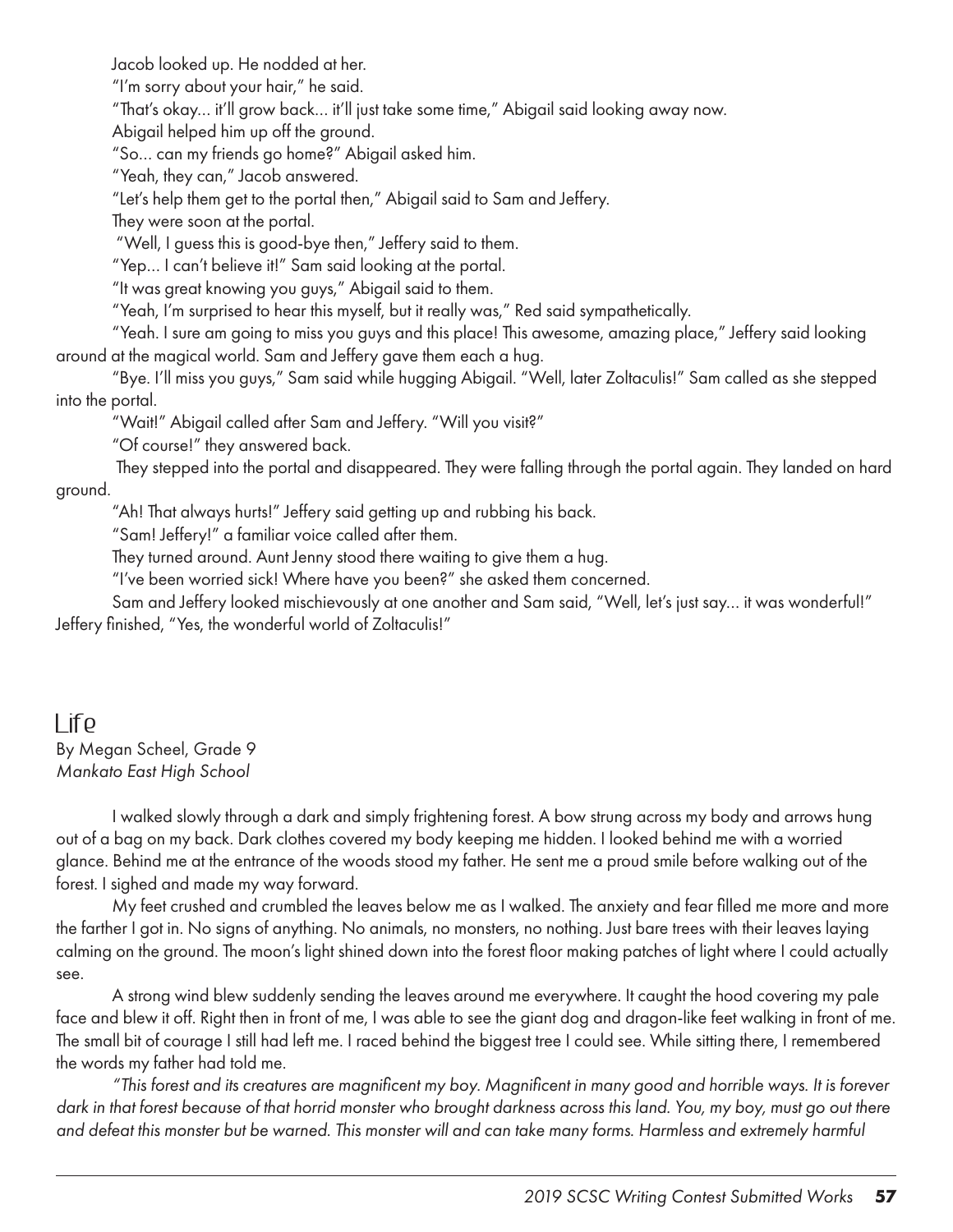*forms. Always watch your back son. This is your step to becoming the man your mother would've loved to see you become."* 

His words echoed through my ears, playing over and over again. Then everything faded and all that stayed was his last sentence. *This is your step to becoming the man your mother would've loved to see you become.* I looked up through the trees at the dark night sky.

"Mother," I said. "I'm doing this for you. I'm going to bring back the green fields and the crops. I'm going to bring back the sunset and sunrise. I'm doing this for you mom."

Her voice rang through my head in a muffled voice. "Be brave my son. Have courage and go. Defeat this nighttime beast and bring back what is good in the world. I believe in you my son,"

A smile spread across my face and I pushed myself off the ground. "For you mother, I will bring back the good."

I spun around coming out from behind the tree with my bow in hand and an arrow ready. I stepped forward, arrow ready to fire, ready to rid of this beast. Unfortunately for me, silence filled the air again. Nothing but silence. Still standing with my arms ready to fire I walked even deeper into the forest. It got darker and darker as I went. My vision was becoming limited to what was almost right in front of me. I was waiting to feel wind again, even the slightest breeze.

The forest became even darker all of a sudden and the wind hit my face. I bent my knees ready to leap away in any direction if I needed to. I aimed my bow up into the air in the direction the wind had come from. I wasn't able to see anything in front of me, the forest had become too dark. I heard and felt the steps of the monster. I decided to trust my senses on where to aim.

I let go of the string on the bow and the arrow went flying. I got another one ready and waited. A strange roar rang out through the forest. I aimed at the sounded and fired again. Again, I loaded another arrow and waited. Another roar rang out. I continued this, surprised at the fact that the monster never came charging in my direction. Its footsteps came to a stop and it roared again.

"Good job my boy," I heard my mother's voice say.

"It's dead?" I questioned, confused at how such a large creature could be defeated so easily.

"Yes, my boy. Now go back to your father and watch as life comes back to this place," her voice told me.

I smiled up at the slowly changing dark sky. I slung my bow back around me and raced back home with a smile on my face. Beside me as I ran, the ground turned from dead to living with vibrant flowers littered everywhere. The trees grew their leaves and the sun came out. Birds, squirrels, deer and so many other forest animals came out showing themselves. As I got closer to the edge of the forest, I could see my father standing with my living mother next to him. I ran to them dropping my bow and arrows on the way. I threw myself into their arms and we all held each other as life surrounded us. Behind us a giant shadow like creature stood. I looked up at mother and she smiled at me then at the creature.

"I'll explain later. It deserves to live," she quietly told me. Mother wrapped her arms around both father and I bringing us back to our home. I looked back over my shoulder and the creature was gone. I ignored it trusting my mother. All that mattered was that we had life back and that mother was back with us.

## **Don't Forget Me**

By Madeline Schoenstedt, Grade 6 *Dakota Meadows Middle School, Mankato*

#### *June 19, 1942*

My heart beats fast, as I smooth down the front of my uniform. Ugly, disgusting khaki. This was the fabric of war I think, closing my eyes for a second to block out all thoughts of fear. I never thought this day would come, the day where the world sort of split into pieces, though still containing the main points.

How I wanted to just magically rebuild those pieces into its natural, complete form. My soul feels like it is clenched in a ball, as I walked down the stairs in that uniform. My sister and mother stared at me, tears overflowing from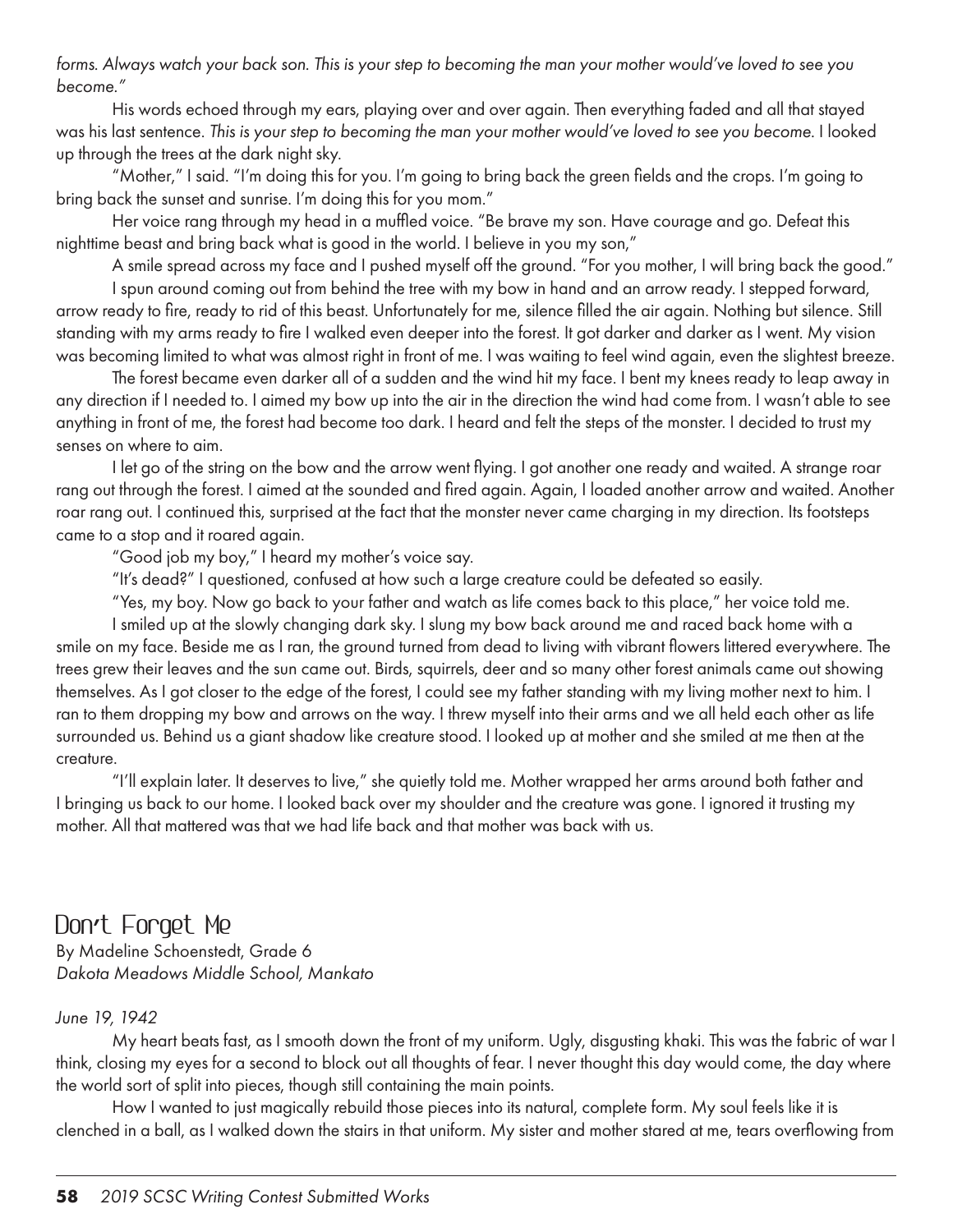their eyes. I tried to smile but find no joy, I try to look away but have not the strength.

Mother holds my hand fast, as if it would keep me from going, and says with a dry and heartless sound, "Goodbye my son, take courage, we shall always be with you."

I take my sister's hand and hold my only family close. "Come back," my sister tells me, with pleading eyes.

"I will," I say, just barely choking out the words. "Don't forget me."

#### *June 20, 1942*

At the train station, about fifty other boys are departing in khaki. I shoulder my duffel bag and take a deep breath. On the train, I find the last compartment with three men already in it. I look around, everywhere else is full. I slide open the door and sit down. The man next to me has fiery, curly hair, and brown freckles all over his nose.

"Hello! My name's Chet," he says. I look confusedly at his smiling face. Did he not know that we were going to war, to kill, to possibly get killed? Or maybe I was just a wimp.

"Uhhh… a pleasure to meet you," I say, looking for some hidden emotion in his sunny, expectant face.

"Nah, the pleasure's mine," he says, still grinning like a mad man.

I spend the rest of this awful train ride, staring out the window, or looking at his bright face. The train stops every 20 minutes, each time at another station, where I watched people crying and cheering, as more men in khaki board that hateful train.

#### *November 1, 1942*

After more than five months of intense training, we are going into military action. Our first battle is now, today. Chet is excited and looking forward to it, and sees it as an adventure, not a bloody, gruesome war.

Chet and I have become like brothers, during these long past months. He is my only friend, in this dark place. It has been so helpful, and lucky to have a friend like him here. We decided to stick together, during the battle, no matter what the commanding officer says.

Chet now sits on our bunk, with a pained expression on his face. It is unnerving, and surprising to see him without his usual, happy personality.

"I'm frightened," he says, looking at me with terrifying emotions in his eyes. "What if one of us doesn't come back… alive?" He looks down at his shiny black boots. I stare at him. This is not the Chet I know.

"We will be fine," I say in a fake positive voice.

"I guess you're right," Chet says, slowly breaking into a grin. "After the battle, you and me, we will be going home for Christmas!" My heart pounds as I think of the promise, what seems so long ago. My sister clasping my hand had said "Come back." And I had known then, so sure that I would. Now, my eyes resting on the commanding officer's stern, almost heartless face, I realize that I might not return.

#### *November 2, 1942*

We are finally behind enemy lines, shots are going off everywhere, my ears are ringing from the sounds of screaming, and sirens going off. An ambulance flies past me, to the injured soldiers shouting pleas of help. A fire has broken out in one of the German's forts. I want to curl up in a ball and hide from this hideous battle. How long until the people in this world can live in peace with their neighbors? I ask myself, staring out at the pain, and affliction around me. My heart yearns for something familiar. Home, family, friends…

"Chet!" I scream, but it is like I never said anything at all. The noise of gunshots and screams, carries my voice away. I whirl wildly around searching for my friend. I run past the flaming fort, my heart speeding up with every step. A shot flies past my right ear, the earth shakes with a sudden explosion, and I tumble to the ground.

My head aches from the noise, and the crumbly, rocky land which my brain has made contact with. I clutch the nearest boulder, and am thrown to the ground, as an explosion sends it to pieces. Cement and rocks tumble all over me, as if I was simply a doll that could be pounded and squashed with no output.

I lay on the ground my left leg bleeding, my head pounding, and then there was darkness. Cool, painless, empty darkness. My hand fumbles for something to clutch, and I feel a soft hand, I look up and see my sister smiling at me, calling "You came back, you came back!" I try to tell her that I can't come back, and that I know my fate, but she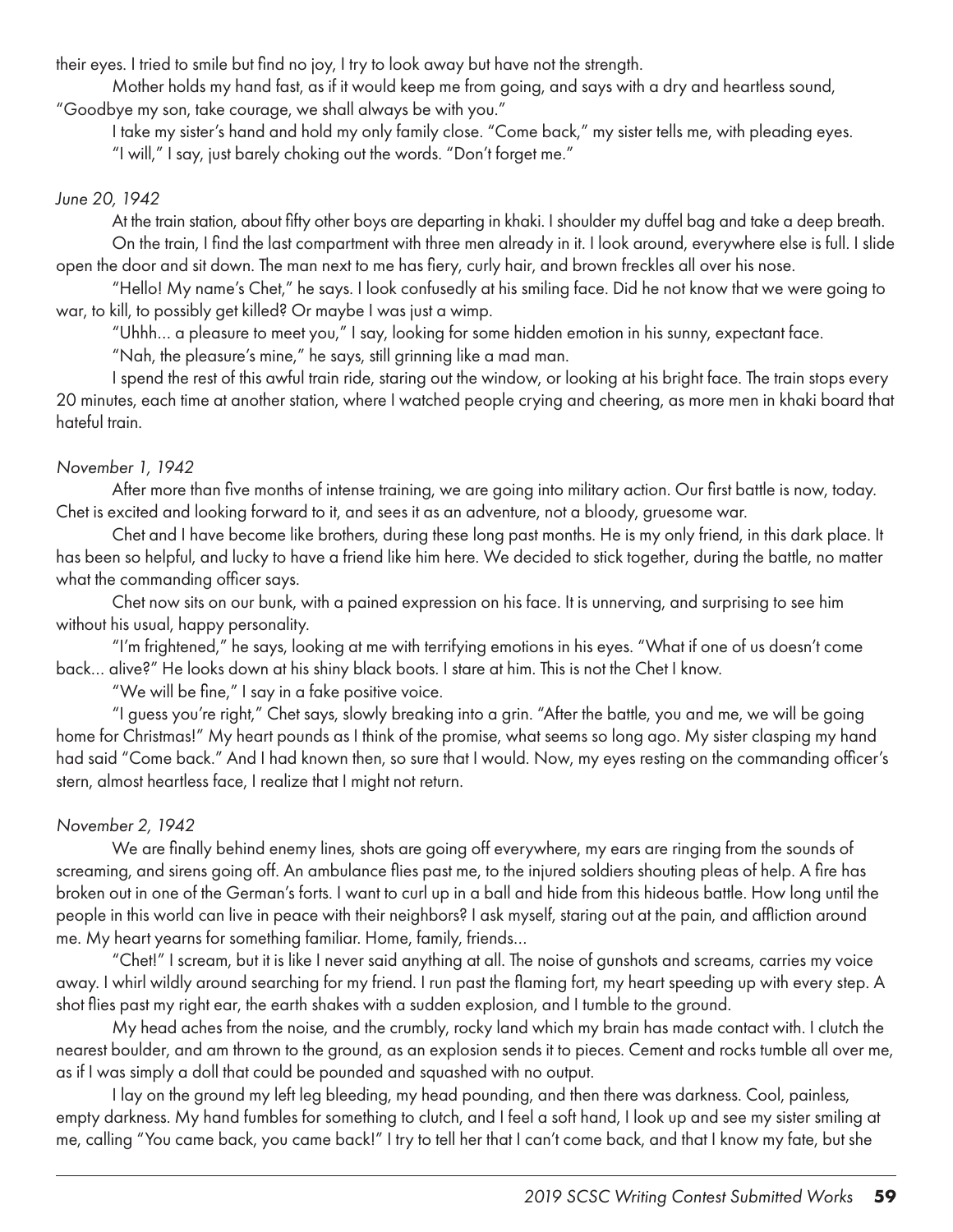continues to smile and laugh, telling me I had kept my promise.

I plead and scream, trying to tell her goodbye before it is too late. I reach out, but no matter how hard I try, I cannot seem to be able to grasp her hand. Tears are running down my face as I call out to her, but she is gone.

I wake up with a splitting headache. Where am I? I pull myself up and am immediately overcome with a horrible dizziness. Gunshots are still ringing out, and I remember instantly where I am. I feel an overwhelming surge of sorrow and pain. Why must I be in this awful place! I feel like courage and bravery, have completely deserted me.

And then I remember, it hits me like a bullet. The reason I put on that ugly khaki uniform, the reason I said goodbye to my family, the reason I risked breaking my promise to come back alive. Loyalty to stopping this war, loyalty to my family and their protection, and lastly, bravery, for doing what is right.

I stand tall, ready to face the enemy. Not the Germans, nor the Japanese. I was facing my fear, and my torment. This was a battle for me, that I needed to face. And then I see him. Chet. I shout, and start madly running across the field, bullets are flying past me, but I am unaware. I fall to the ground, tears streaming down my face. Chet lays motionless on the ground, cold and dead. His face is full of dirt, there is a gaping, bloody, red cut across his forehead. His hand lays across his chest, and though he was shot, though his face is streaked with dirt, and though his shirt is soaked with blood, his face is peaceful, and holds the smallest smile imaginable, more like the Chet I once knew.

#### *December 20, 1942*

I walk up the sidewalk I know so well, I see the gate with its peeling white paint, I even remember those blue Christmas lights that mother loved so much. I am home. After more than five months, it was still as I remembered it. I knock on the red door, I ring the yellow doorbell, they are still the same.

I hear a shout, a cry, running feet, and I am welcomed home. Mother comes running out sobbing, while my sister simply stands as if in shock, and says, "You came back." My heart is filled with overflowing love for my home, my family, and my friends.

Chet was buried in the military cemetery, near the battle ground. His death was recognized as a wound in the head. Whenever I think of him, my eyes fill with tears for my friend Chet, who saw life as a grand adventure, was cheerful and friendly to everyone, and was one of the bravest men I have ever known.

In a few short weeks I will be returning to the military. I was one of the lucky soldiers, who was able to be home for Christmas. And though war still continues to plague the nation, and Chet's death still fills my heart, I will face the battle inside, and out, with bravery, as I once learned to do.

## **Snowflake Sees Snowflakes**

By Evie Schuller, Grade 4 *Eagle View Elementary, Elko New Market*

One cold morning, Snowflake the polar bear went downstairs to eat breakfast. When she got downstairs, her dad was staring out the window.

"What are you doing?" asked Snowflake.

"I'm trying to find the first snowflake of winter. Can you do me a favor?" asked Snowflake's dad.

"What is it?" asked Snowflake. Her eyes were wide with curiosity.

"Well, I was wondering if you could go on an adventure for me to find the first snowflake of winter. Could you do that for me?" asked her dad.

"Okay, but I'm going to invite Icy the penguin to help me," Snowflake replied.

"Could you bring it back for me in this container?" asked her dad, as he handed her a small tube to catch the snowflake.

"Ok, Daddy," said Snowflake.

Snowflake put on her warmest winter jacket, her favorite hat and her mittens that have fur inside. Then she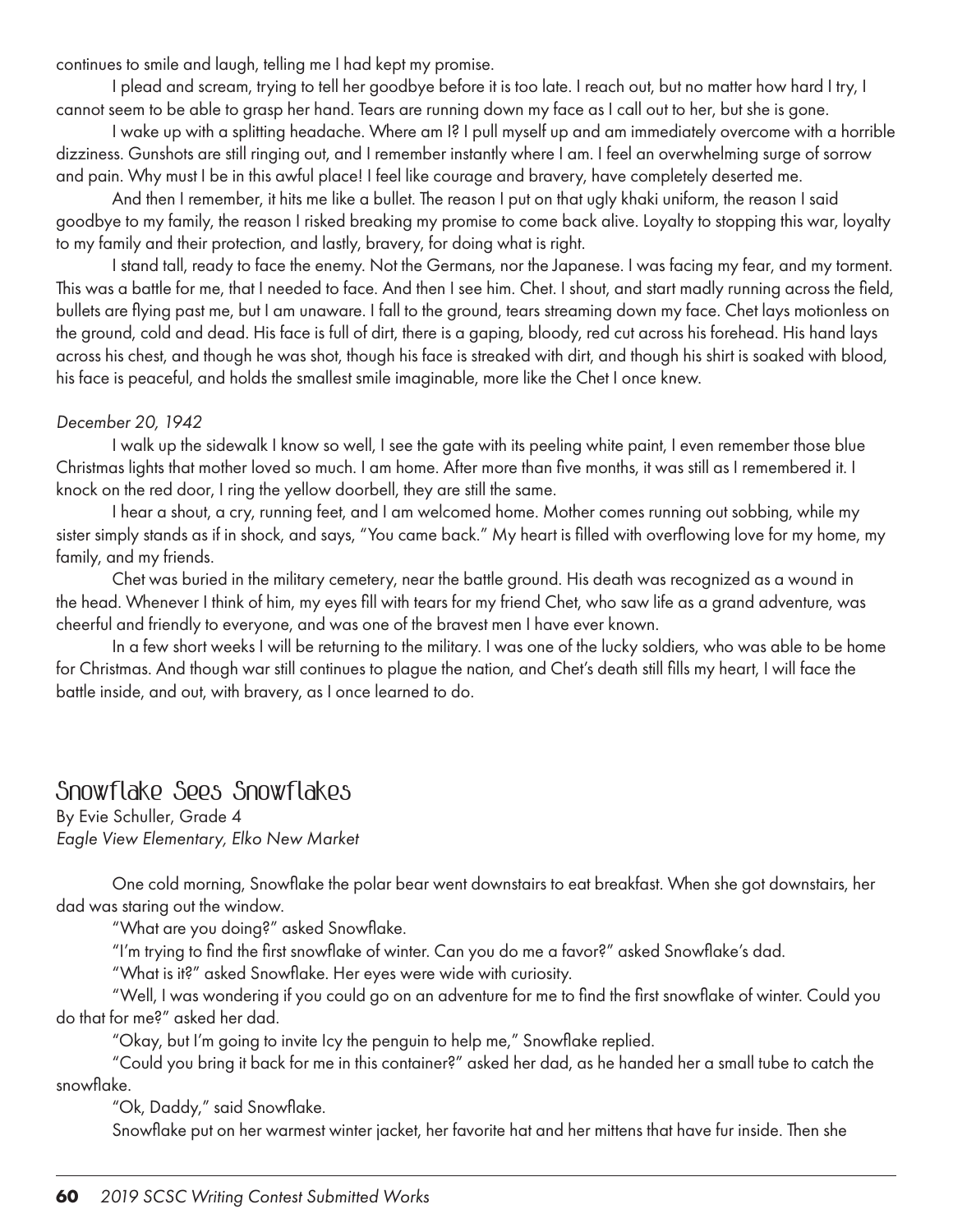grabbed her little red sled and hurried out the door. She walked to the house across the street, where Icy lived. Then, she rang the doorbell. Seconds later, Icy answered the door.

"I'm going to find the first snowflake of winter for my dad. Would you like to help me?" asked Snowflake.

"Sure! Just let me go get my snow gear," said Icy.

Then, the two of them took turns getting to go in the sled while they looked for the first snowflake of winter. The sled bumped along in the grass. They wished that there was snow to glide the sled more easily.

They went from house to house, asking the neighbors if they had seen the first snowflake of winter yet, but nobody had seen it. They were about to give up, when Icy spotted a small drop of something falling from the sky.

"It's a snowflake!" said Icy. Snowflake grabbed the container just in time and the snowflake landed in the little tube.

"Hooray!" yelled Snowflake and Icy at the same time.

Snowflake and Icy ran back to Snowflake's house. Snowflake looked inside the little container. When she saw what was inside, her heart sank. The snowflake had melted! Snowflake slowly walked inside to find her Dad. Her head was down.

"Dad, I found the first snowflake of winter, but it melted," said Snowflake, as she held up the tube so that he could see it.

"Snowflake, I knew it was going to melt. And I wanted it to melt! I've been collecting the first snowflake of winter for thirty years, and you have found the last one that I needed to finish the snow globe that I've been working on since I was your age!" said snowflake's dad.

Snowflake couldn't believe her ears! She had found the last snowflake that her dad had needed, and had fun doing it too!

## **Fly**

By Elizabeth Schulz, Grade 4 *Lakeview Elementary, Albert Lea*

I thought they were following me. I just kept running after what felt like forever. I had finally stopped running, nobody was behind me. I continued into the woods and was still scared. I reached my secret treehouse and went inside. After looking around I saw my friend Savanna writing something. Savanna had light blue eyes with blonde hair.

"I knew you knew how to write!" I excitedly said as I kept going through the treehouse.

"I don't Tess! I'm just working on something to help us build our first airplane. Did anyone follow you here?" She asked as I started working on my airplane.

"No, I don't think so," I replied as I continued working. "I ran here so they didn't see me! It was fun but my mom and dad wonder why I'm going over to your house so much."

"Well I think we're going to be okay, for now. But on the other hand, have you gotten that part made yet? We need it and you know that!" she argued.

"Yea, yea I got the part here," I added as I tossed Savanna the part. "So do you think the sketch I made last night will work?" I finished and gave her the picture.

"Yes! But maybe a bit bigger on the wings," Savanna complained as she added the part in her sketch. "So, do you think this blueprint will work better than the last one?" Savanna asked.

"Maybe. I'll start trying just in case!" I beamed and started working. After a few minutes I finished the wings and started working on the body of the plane. After a half an hour I saw that I was making a boat not a plane!

"Hey Savanna, remember when we made that boat? Yea, I made a boat not the body of the plane, I guess I'm just used to the boat. It was really hard. After this what should we make? I wish we didn't have to do this in secret," I grumbled and started making the actual body of the plane.

"I don't know. I never thought that we would get this far really, and I agree but you know that everybody's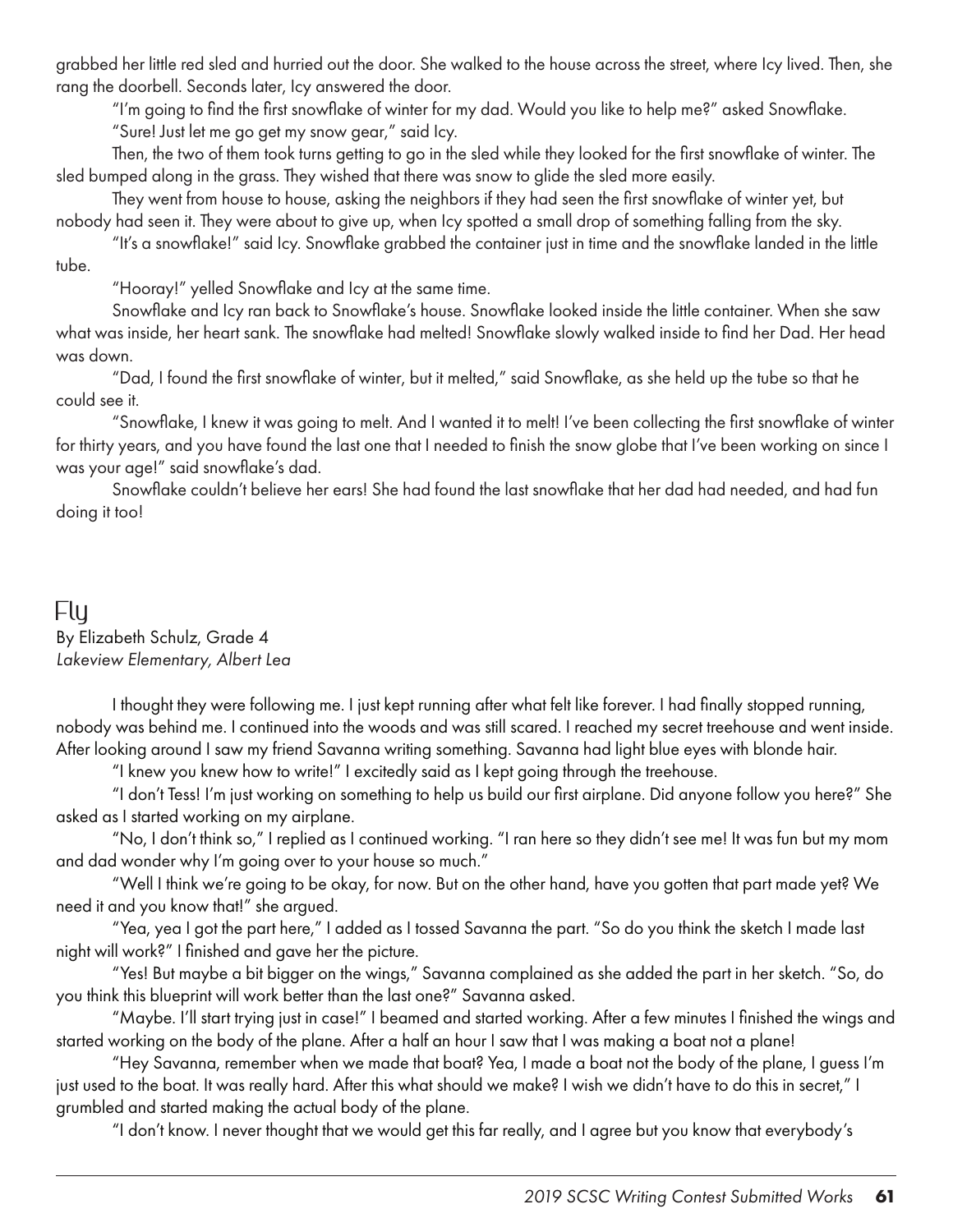parents think girls can't do this stuff," Savanna replied.

One long hour later we thought we finally finished the plane. We tried to fly it when we got out in the open. Nobody was around so we quickly ran to a flat plain area, and we flew it up into the air. We flew it! We actually flew it! After we happily flew it, Savanna wanted to try and land it. So, she carefully tried but ended up smashing it into a tree.

"Oops, I guess we forgot the padding and the emergency landing button. Well let's go get it… well what's left of it. Then let's try again," Savanna urged as we got the plane and went back to the treehouse.

"So, what do you think the part was for? Remember the part was a button! Now we need to work for one more whole hour! But I need to get home by sunset," I quickly said and ran out of the treehouse and into my house that was not too far away.

When I was running home, I saw somebody standing still. They were as straight as a piece of wood on the sidewalk. I walked up to them to see if they needed anything.

"Hello?" I said when I was just behind them.

When I went in front of them, I saw that she was crying. "Are you ok?" I asked

"No, I want to join the robotics club, but nobody will let me in," she said sobbing.

"Oh, that's really sad. I don't know if I can help you. Do you want to meet me tomorrow here to see if we can come up with a plan to get you in that club? Oh, by the way what's your name? Mine is Tess."

"Oh, ok. My name is Ashley, but you can call me Ash. I'll see you tomorrow," Ash said back as she hopped away.

The next day Savanna and I decided we would let Ash join our group. So, I met her there after we made a sash for her.

"Hey Ash!" I excitedly said as we walked up to her. "Meet Savanna. We have an idea. We can't get you into the club but we can get you into our club!" I continued.

"Really? Thanks! I'd love to join your club. What type of club is it?" Ash asked

"It's a build, code, robotics club!" Savanna and I said at the same time.

"OK! I'd love, love, love to be in that! When do we meet? Can I tell my parents?" Ash sang.

"Well, we meet in the woods secretly and you can't tell your parents," Savanna murmured.

"Why?" Ash asked.

"Everybody's parents think girls can't be doing this stuff. We have to be brave and show them that we can do this just like the boys. Follow us, we're going to show you to the magic place through the woods!" Savanna shouted.

"The woods?" Ash said confused.

"I said the woods!" Savanna said again, as she pointed her finger in the air and started walking the opposite way. "Um… isn't the woods the other way," I corrected her.

"Oops," Savanna yelped as she turned around.

When we got to the treehouse, we went in and gave Ash a tour.

"Wow! I really like it, what are you working on right now?" Ash said.

"An airplane!" Savanna told Ash.

"Wow! What do you want me to do first?" Ash asked again.

"Well you can start working on the body," I told her.

"OK! Where do I do that?" she asked. I pointed to the spot and she ran over to it.

"I'm going to start!"

"OK! We will just be sitting over here working on what we need to do!" I said to Ash.

"Hey, remember when I was writing in that book? Yeah, I finished. I was making a journal for everything we make! So far, I just got the boat! We can add more later."

"Looks nice! I think I'm going to keep working," I burst out.

"Ok!" Savanna said cheerfully.

After about three hours we were done and snuck out and into the open plain area.

"Ok I'll start, then Ash you can fly and Tess can land it ok?"

"Aye, aye captain!" Ash chirped.

When Savanna was done, Ash did it.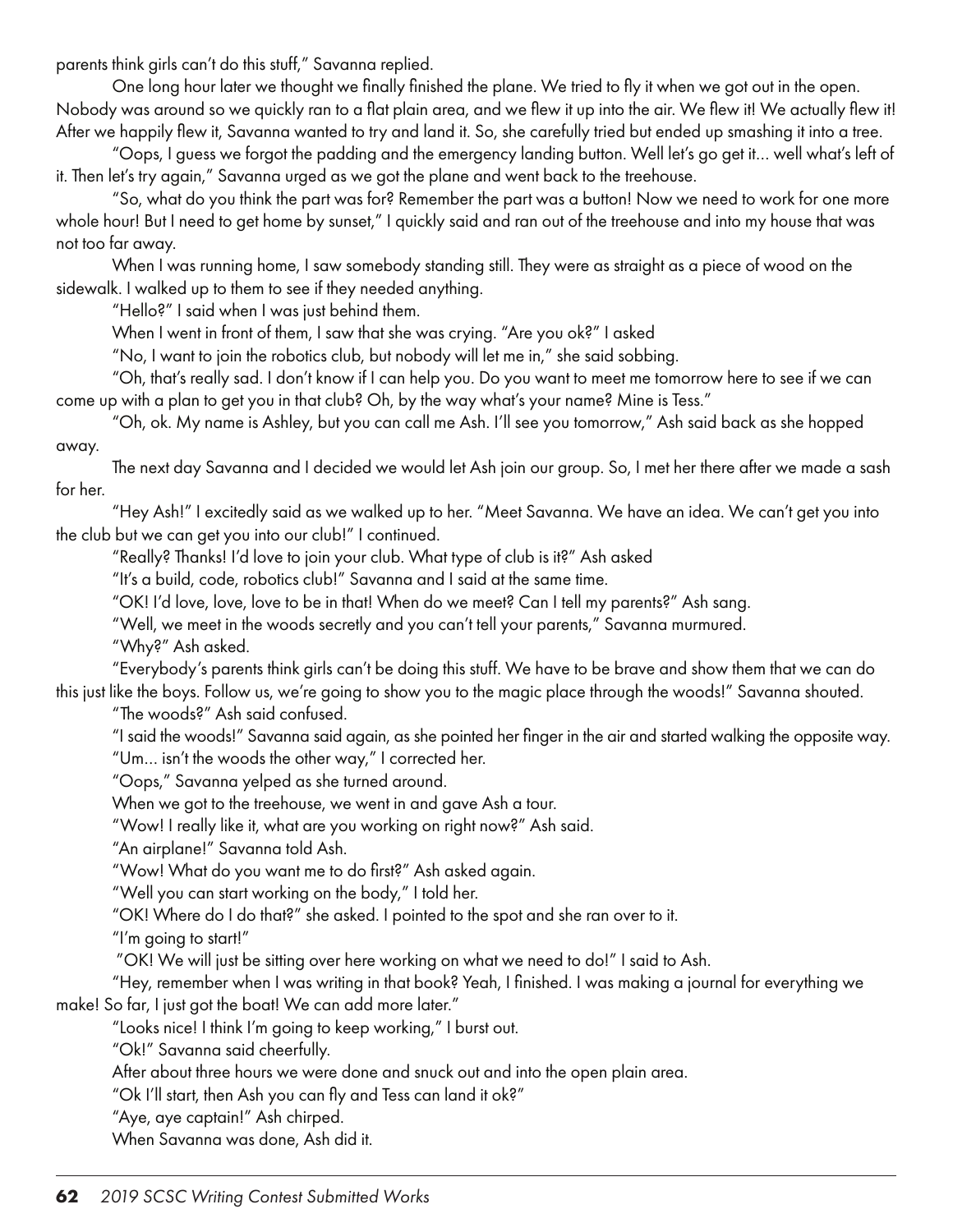"Now move the joystick so it moves it in the air," I clarified.

"Like this?" Ash asked.

"Yes! You're doing it!" Savanna cheered.

When Ash was done, I got the controller.

"Ok, let me clarify, I click this button to land then carefully make it go down?" I asked.

"Yep!" Savanna said. I got it down and… We did it! We made an airplane!

"Go us!" we all yelled together.

One year later, we showed our parents what we were doing. "I'm sad that you never told us about this till right now," My mom argued.

"But you said girls weren't allowed to do that stuff!" I argued back.

"Fine, I guess I did say that," mom said while calming down. "You may continue having that club," Mom added. "Thank you! Thank you! Thank you!" I shouted to mom when I was running out the door, and into the woods.

"Do you think we can start on something else now?" Savanna asked.

"I think so," Ash added

"Well what should we start on? A pair of wings that you can put on your shoulders?"

"Yeah! I think we can handle that!" Savanna and Ash said in unison.

"Ok, so Savanna you make the leather wings and Ash you do the coding part ok?"

"OK!" they said together again.

When we started my mom and dad came barging in.

"Wow! You guys really did work hard on everything," my mom said proudly to us.

"Thanks Mom," I replied with a smile.

Then they left.

"Let's keep going on the project," I added.

Within a month we made it. I said I would test the thing. After we did a test, we were pretty confident in would work. "I'm pretty sure that we did it. Put the wings on me!" I told them. Then they placed our creation on me. We went

to the open plain area and I climbed up a tree and jumped.

I was flying! I was actually flying! I thought I was flying, when a huge gust of wind came and I started to go even higher and higher. But then I came down really steep. Lucky, they caught me.

Twenty years later…

"Do you think our new build will work?" I asked.

"Yep," Savanna said. And our first big plane flew through the air.

## **A Summer Adventure**

By Rohan Sharma, Grade 4 *Bridges Community School, North Mankato*

I checked out the new swim trunks my friend Jack was showing me as we sat in the back seat of the car. They were a cool blue with a Pokémon picture on the back and a neat zipper pocket. The radio in the car was tuned to the news channel. There was talk about the chances of flash floods, then the upcoming elections and another kidnapping in our neighboring state. This was the second one we had heard about in the past few days! Well, I think our town was fairly safe.

Anyway, school had just ended for the summer. It was just a great time to be outside, not worrying about homework, math, schoolwork and assignments. I love the vacations, the long walks with my family, the little hikes with my dad and brother (who is sometimes really annoying though).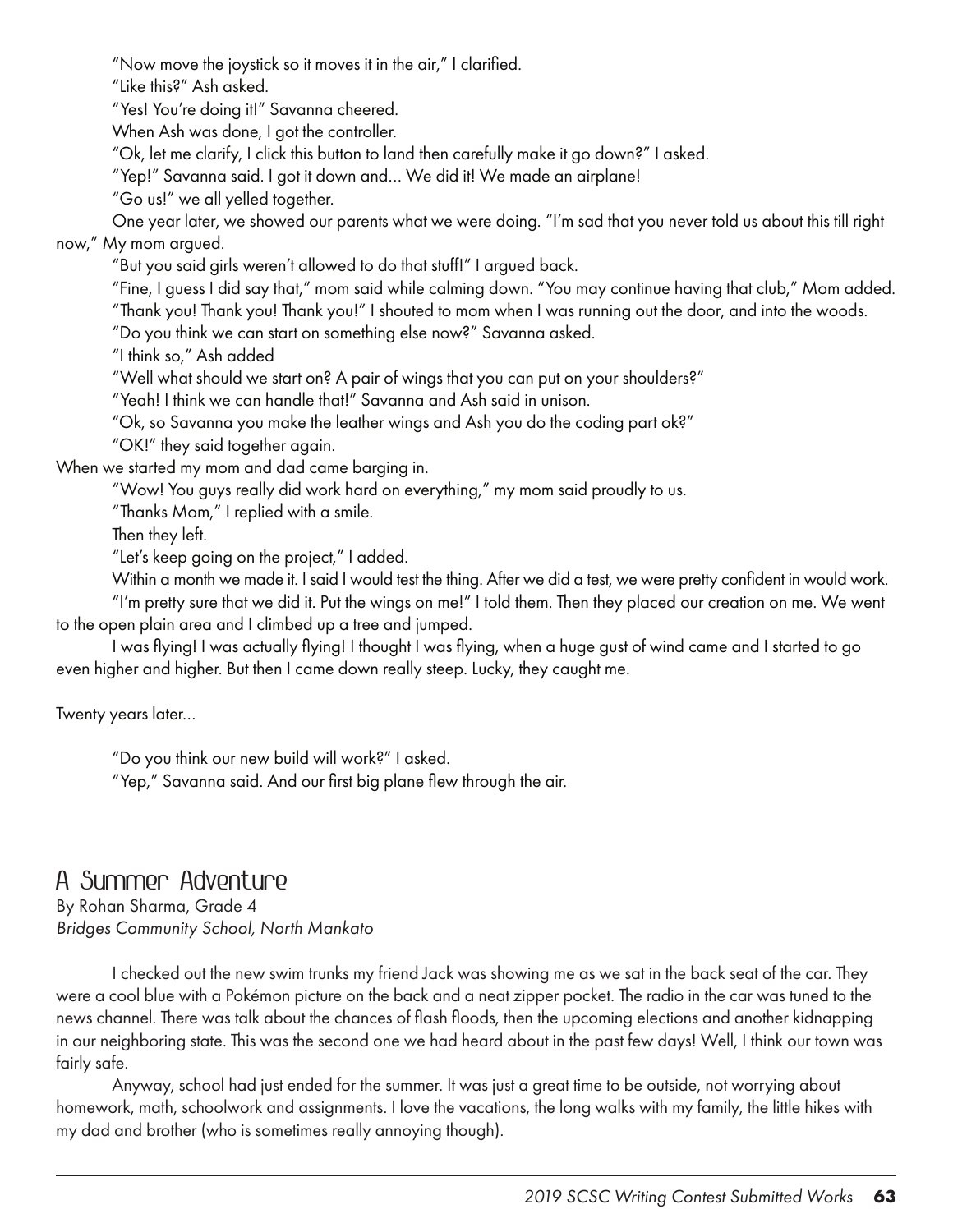My mom had agreed to the swim lessons that my friend Jack and I wanted to take this summer. It was going to be great fun. Summer is also soccer time with my dad, who is usually busy, but he and I love playing soccer, so he tries to take time off for this. I could feel that this summer was going to be great! However, as usual, I didn't have a clue about what lay ahead!

Well, swim lessons started with a bang! Our instructor was great! Jack and I were in different groups. Our lessons got over about 15 minutes apart, so my mom would drop us off for class and Jack's mom, or his cousin would pick us up.

Today, Jack's cousin Harry was going to pick us up. He was in college but visited during summers. Harry was great to be with. He knew a lot of fun facts about little robotic projects and fun science experiments. Jack and I always looked forward to his visits. My mom had told me that Jack's mom had informed her that Harry would come to pick us up.

"See ya boys," said my mom as she dropped us off. "Enjoy and be careful!"

Well, I was all done and changed wondering what was taking these guys so long, when I heard my name being called. I turned to see a stranger coming towards me. I felt a little scared. He said he was George, Harry's friend. I knew Harry had a friend, who lived close by. He had mentioned his name, but I wasn't sure he'd come pick us up out of the blue. He said Harry had had a little accident and had gone to the hospital and sent him instead.

Well, I thought if that was the case why didn't Jack's mom come or my mom? I was hesitant to go along. He pointed to Jack in the back seat of his car. I felt a little reassured seeing Jack.

"Come on, I'll pick you up and then just check on Harry. We could just pick him up from the hospital if he is done."

I went ahead reluctantly. As I sat in the car, I called out to Jack, but he was fast asleep! That was unusual. I noticed a strange smell in the car. I tried lightly pinching Jack to startle him and wake him up for fun, but it had no effect. The car had started but this wasn't the usual route.

"I am taking a shortcut," George explained when I pointed this out.

We turned down an alley, and he stopped the car mumbling something about checking something out. I don't know whether it was the effect of the recent Hardy Boys I'd read or the other mystery books I keep reading, or the morning news I'd heard, but something in me sensed, we were being kidnapped. Jack wasn't asleep. He'd probably been drugged. I soon would be too.

I could feel my heart beat faster. I'd like to say I stayed calm and did not panic, but that would be a lie. I was scared and in a panic. Then I saw George getting out of the car. He had a white cloth in his hand and there seemed to be a small bottle peeping out of his pocket. The next thing I knew, his hand with the cloth was coming over my nose and mouth.

I held my breath and pretended to struggle. I knew I could hold my breath under water for almost a minute. I imagined I was underwater. Just as I thought I could hold no more, the hand was removed. I pretended to be asleep and slumped down on the seat.

There was someone else who joined George in the car and sat in front with him. "This one was easy," I heard him say to his friend.

My body felt numb, but my mind was racing to get out of this mess. I stole a glance at Jack, but he was still out. No hope of help from him. I almost jumped out of my skin at the harsh tone of the mobile. I heard somebody say that they would be at Matt's Storage at 5:30 p.m. with the "stuff, 100 pounds."

Whatever was the "stuff?" Drugs, kids, chloroform? Were they pharmacists or traffickers? I came out of my musings with a start as I heard the other man say that they were low on gas and must pick up food from a store that was out of the way and should hide before the word of the missing SUV and the kids was out.

George looked back and said, "The boys are still lost to the world."

Before getting out of the car he threw a rug over us. I spied the sign on the store "Closed." George and the other man whom George called Andy were discussing how to pay for the gas. They went out and I slipped quietly out of the car and ran for cover behind the huge garbage cans. I never prayed so fiercely as now for the car to move out. After filling gas, they drove away.

This particular area was less frequented, but my feverish mind forbid me to go to the main road and wait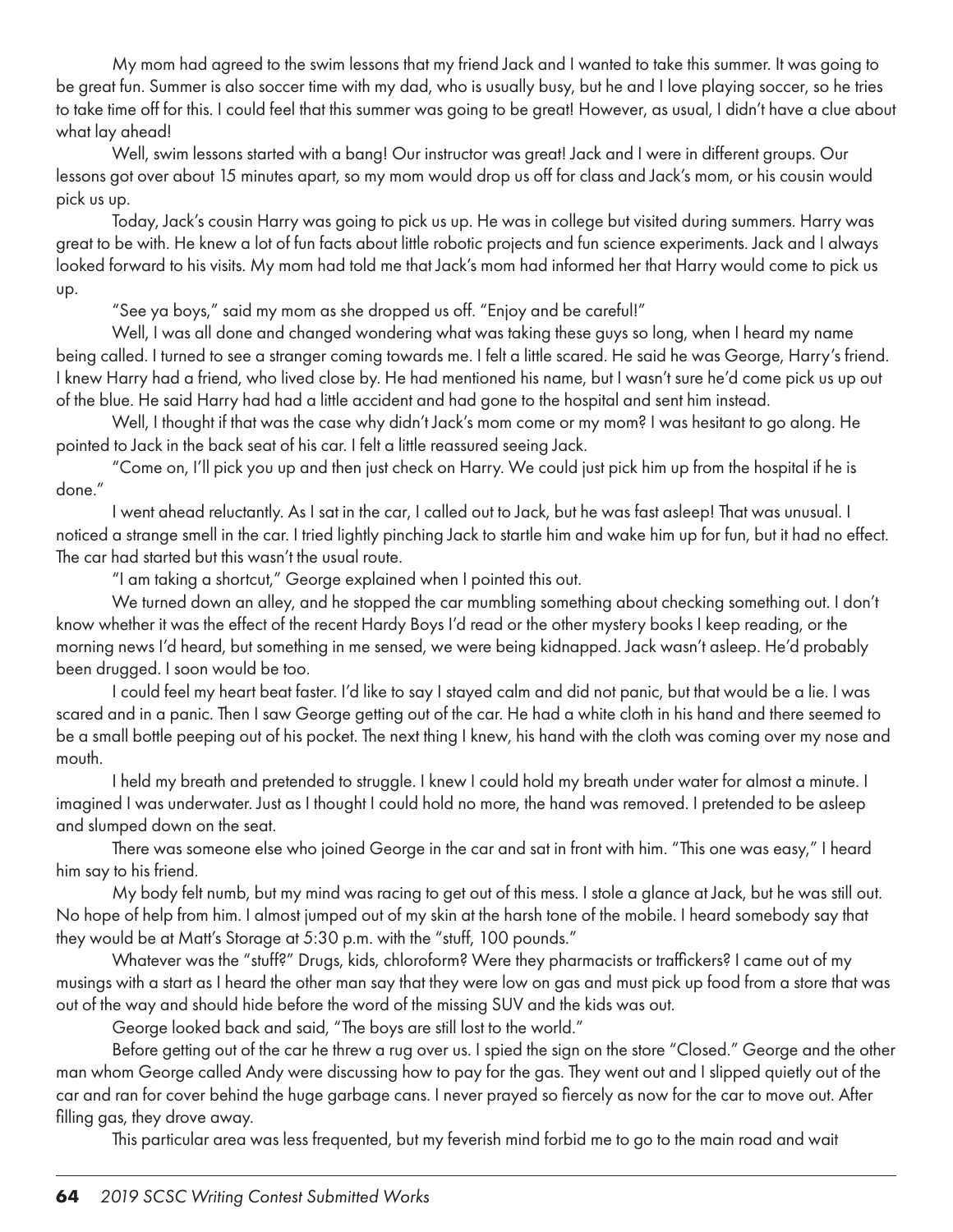for some help as the kidnappers might find that I had escaped, and they would come looking for me. My heart was pounding, my nerves were tingling and yet my mind was rushing to find help to save my friend.

Fear and panic slowly started creeping from the corners of my mind. I pushed them away and looked around to find out where I was. Oh yes, the ravine behind me was familiar. It ran behind my house and during the fall, my father, my younger brother and I had often trekked to the Kwik Trip store on the opposite side. I looked at my watch. It was 4.30 p.m.

Without giving a second thought I rushed down the ravine, falling through thick green foliage, tumbling, tripping over the brush and sweating profusely until I touched solid ground. Since it was summer the creek was in full spate.

I rushed into the cold knee-deep water and struggled hard to cross it. With great effort I reached the other side. I pulled myself out. This seemed to be the last straw. My body gave up and I fell down completely exhausted. My heart cried out for my friend, but I could not move my numb body. Unfortunately for me, but fortunately for Jack, while falling down I had disturbed a nest of bees or maybe wasps which were now swarming over me and stinging me.

Suddenly my legs had a mind of their own. They got up and ran to save themselves. In no time, I burst out of the ravine and reached the backside of the store where a trash can had tumbled over. I rushed into it and slammed the lid. Yuck, the smell! But the choice was between the devil and the deep blue sea, so I decided to choose the deep sea of smells.

Oh, I felt nauseated from all the yucky odors! I remembered my younger brother had once challenged me to be inside a trash can and he would give me a hundred dollars. I had said there was no way I would do it even for a thousand dollars and here I was, feeling safe and secure in a trash can! Now I had won the dare by default. After what seemed an eternity, I peered out and saw the devil had moved away. I ran out to reach the front of the store bursting in shouting, "911…911…"

Rain drops! When I opened my eyes, I was surrounded by the reassuring faces of the police. The big clock in the store showed 5:10 p.m. I blurted out about the kidnapping and Jack and of course the storage facility where the kidnappers were heading to receive the stuff at 5:30 p.m. All of a sudden, there was activity all around me, and the police were firing instructions about the SUV, and the address.

 When I woke up, I was in the hospital, surrounded by my family and my little pesky brother. Oh, how happy I was to see him. There seemed to be some unfamiliar faces; press and police had come to interview me.

 I always dreamt of being on TV but not like this! My lips were swollen, I had a black eye and the other eye was twice its size all due to the bee stings. There was a deep gash on my cheek. They asked me many questions but due to my swollen lips they could only understand some of it. Very generously, my little pesky brother decided to be the interpreter, hogging the lime light and adding imaginary details to my struggles.

Mom told me that the kidnappers' car had broken down and they asked Harry to give them a ride. Harry told them that he had to pick me up and after dropping us at class, would drop them at their destination. On a lonely stretch, they drugged Jack and Harry. They hid Harry in the bushes and came to pick me up to buy more time thinking I might call up home or raise an alarm if nobody came to pick me up.

My parents told me that they were truly proud of me. I was really brave and showed great courage. Well, I told them that while all this was happening, I was scared, panic stricken and worried about my friend's life. My parents beamed and said that through all this I made great choices to fight danger and this spirit is courage. I asked them whether fear, panic and worry were directly proportional to courage or vice versa. Well I don't remember all that they said but I dozed off hearing mom's reassuring voice zzzzzzzzzzzz!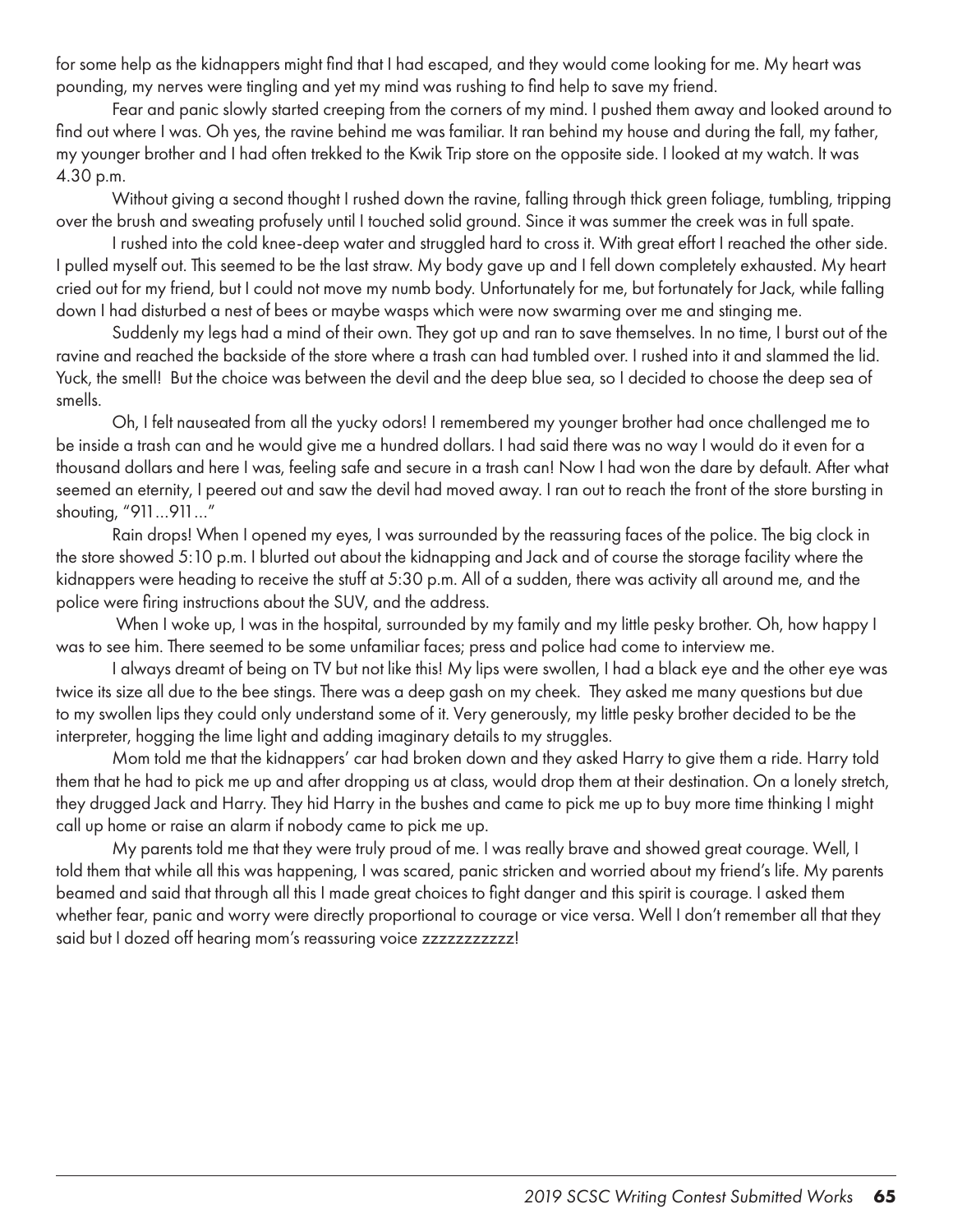## **Little Red**

By Adelina Sifers Clements, Grade 4 *Roosevelt Elementary, Mankato*

Once upon a time there was a very smart girl. Her name was Red. But she was so short everyone called her Little Red. She had a beautiful hoverboard. Ok. Back to the story. She had to go to her grandma's house, so she packed her magic bag. In her magic bag she packed two muffins, one poisoned muffin and one un-poisoned muffin.

Little Red set out on her journey. On her way she met a kind wolf. But she knew that wolves are not supposed to be nice. So she said nothing. She gave it a muffin and then she started walking faster and faster until she broke into a run. She jumped onto her hoverboard. She finally got to her grandma's house. Just as Little Red got to her grandma's house the wolf dropped unconscious at her grandma's door.

"Ah! Food for dinner! Thank you Little Red!" Her grandma said.

"Uh...Um...But...Heh, heh...Yeah! You're welcome…" Red replied.

At 5:30 p.m. Red and her grandma cooked up the wolf's tail. But they let the still-live-wolf back into the wild. "Good thing these wolves can re-grow their tails!" Red's grandma said.

"Yeah..."

Little Red was very brave that day. Her grandma made wolf-tail soup that night and Red had a sleepover at her Grandma's house. They watched a whole season of Larvae, a TV show, and stayed up until 10 p.m.

## **My Sister Clara**

By Cecily Winterfeldt, Grade 6 *St. Peter Middle School, St. Peter*

It was midnight when I heard the sirens blaring outside of my bedroom window. I raced to the window to see what was happening. There was an ambulance parked outside of my house and paramedics rushing into my house. I ran out of my room and into our long hallway. I dashed into my twin sister's room and screamed her name.

"Clara!" I screamed. "Clara!" Clara did not answer me. I pulled all of the covers off of her bed and found that she wasn't lying in it. I started crying. My heart was pounding so hard that I was sure that it would explode. My dad hurried into the room.

"Audrey, it's going to be alright," said Dad as he hugged me.

"Dad? Take me to the hospital right now!" I begged.

"No, honey, Mom's already there. You can't see her until tomorrow. I want you to get some sleep." Dad tried his best to comfort me, but I was still worried about Clara.

My sister has leukemia. She went to a check-up a couple of months ago, and the doctors said she had a couple of months left to live. Since she only had a little while longer to live, the doctors let her come home. My family knew that around the time that she was expected to die, she would have to be sent back to the hospital. My parents have given up on trying to save Clara. She has had leukemia for two and a half years, and now my parents are so worn out from all of the chemotherapy and medical bills.

My parents started to homeschool Clara and me four months ago. I have been to too many therapy sessions to count. I go to therapy because my parents would find me in my bedroom at night, crying. They figured out soon enough that I was worried about Clara. I didn't want her to die!

It was seven o'clock in the morning. I finally fell asleep at three o'clock because my dad gave me a sleeping vitamin called melatonin. I was ready to go and see my sister at the hospital. I was too anxious to eat, so I put on my lime-green tennis shoes and climbed in the car with Dad.

"We are going to stop at the store to get Clara a little gift before we go to the hospital," Dad told me.

"Ok," was all I managed to say.

We drove to the store and I picked out a giant teddy bear and headed to the hospital. When we got there, Mom's mascara was all smeared from crying and her hair was a mess. I ran over to hug her, and we started crying together.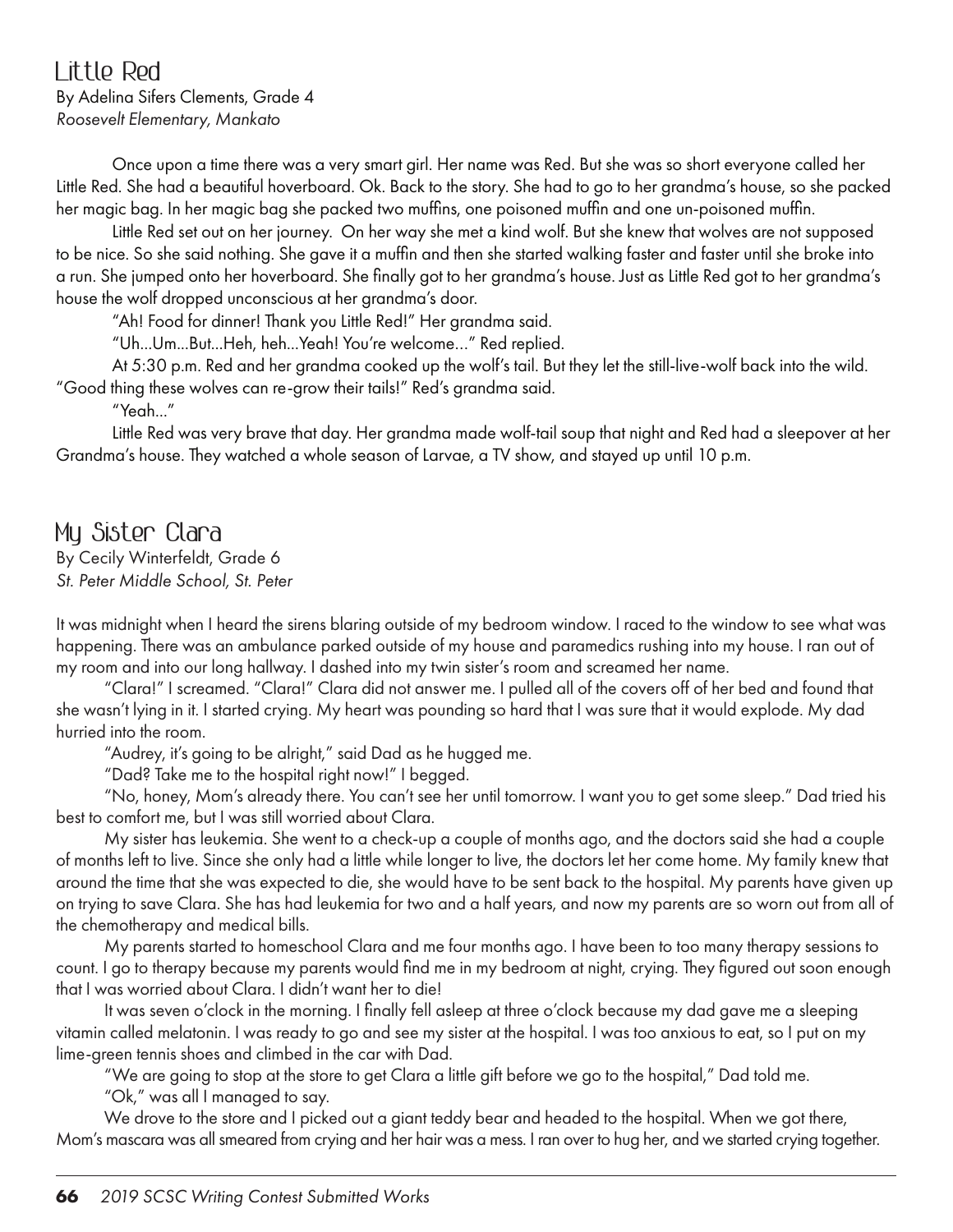"I don't want Clara to die," I whispered in her ear.

"I know," she said.

After blotting my face with a tissue, I was ready to go see Clara. I slowly tiptoed into her hospital room with the obnoxiously huge teddy bear in my arms. I saw Clara in her hospital bed with tubes connected to her. She was lying down, but not sleeping. I ran over to her and sat down in the chair by her bed. The first time I visited Clara in her hospital bed when she first got sick, I ran over and hugged her. The doctors came in and stopped me immediately. They were worried that I would hurt Clara.

I sat there in silence with Clara while we held hands. After a while, Clara spoke up. "Audrey," she said in a raspy voice. "It's going to be alright."

I knew she was trying to comfort me. Clara is the bravest person I have ever met. She always seemed fine that she had leukemia. Clara was always there for me. She would always hug me during scary movies. She would hold my hand when we were on rollercoasters. She would cheer me on at my tennis matches. Clara was my best friend. We even had matching bracelets.

"Goodbye, Audrey Gale," she said.

"Goodbye, Clara Rose," I responded.

I sat there the rest of the day while she slept. At five o'clock, mom made me leave so Clara could have some alone time. I knew Clara didn't want me there anymore, so I willingly got into the car and drove home.

I visited Clara every day. Clara had been in the hospital for two months now. One night, my mom came into my bedroom. "Audrey," she whispered. "Clara can come back home now."

When she said that, I jumped out of my bed and hugged Mom. Clara could finally come back home! The doctors said that her leukemia has gone away!

The night that Clara came back was full of rejoicing. Even my teenage brother, Ronny, came down to celebrate. I walked over to Clara and whispered in her ear, "Clara, you are the bravest person I have ever met."

# *NONFICTION*

**Bounce Up Fall Down**

By Nika Hirsch, Grade 3 *Greenvale Park Elementary, Northfield*

In second grade my school, for a fundraiser, raised enough money to get an obstacle course bouncy house! I have anxiety, so I was terrified to go on it! When my eyes set on it, I cried.

Then I heard my mom come and say, "Let's do it together, come on!"

So, I did. It was the worst thing I'd ever done!

Now I'm taking anxiety pills, so I loved doing it this year! The pills are tiny green things. When I got to the bouncy house, I took a deep breath. 3, 2, 1, Go!

I raced my friend Jayda first. I lost but it was so fun! I beat my friend LuzElena twice! I was a little scared at first, but I loved it so much!

I hope we get it next year in fourth grade! If we don't it was incredible this year!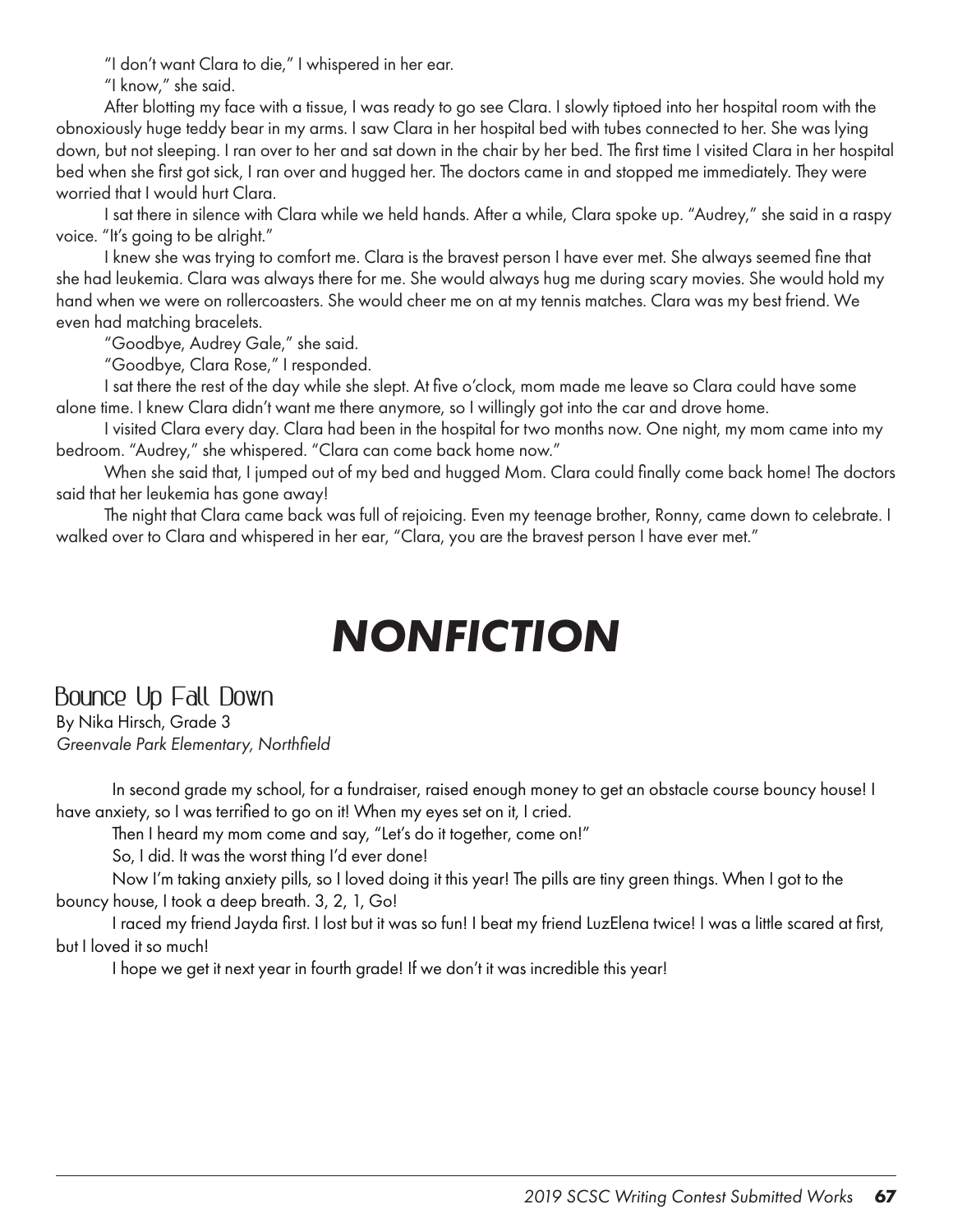#### **Finding My Voice** By Nika Hirsch, Grade 3 *Greenvale Park Elementary, Northfield*

I can't remember a time I wasn't afraid. Ever since I was a baby, I was afraid of boxelder bugs, babysitters, tomatoes, spinach, tricycles and the balance beam at my gymnastics class. But do you know what I was most afraid of? Even more than a haunted house? It was… TALKING IN FRONT OF PEOPLE!

I know, it sounds weird, because it's easy for most people but when I had to do it, it felt so scary that it felt like 999,999 snakes being dumped on my head! My heart raced, and my throat closed up. I tried to talk, and no sound would come out.

We found out I had selective mutism. That means even though you can talk, your brain tells you not to talk. I couldn't raise my hand in class. I couldn't ask my friends if I could play with them even though I really wanted to play. But one day somebody named Nick asked me if I could be his friend. I said yes. On the outside I was like, "sure" but on the inside, I was having a party! It felt so exciting to have a friend.

It took a lot of work to get better. My family and I did brave challenges. I would have to order my own food at a restaurant, and I had to ask cashiers questions at the mall. One time after I had practiced a lot, I had to speak to a group of about 70 people! It was really scary!

Then, I was asked if I would like to take medicine that would help my selective mutism. I said yes. It took a while for it to help but now when I talk to people, I feel kind of scared, but mostly normal.

I don't think being brave means never being scared. I think it means, being afraid and doing it anyway.

## **Brain Damage Both Ways**

By Sasha Jakovich, Grade 7 *Dakota Meadows Middle School, Mankato*

Everything was fine – until the accident. An unforgettable event could potentially interfere with your life, if you let it. Concussions are Traumatic Brain Injuries that are usually caused by a blow to the head. There is no specific cure for concussions, but rest allows the brain to recover. I got my concussion from sledding at Sibley Park, on my final time going down the hill. For a couple months, I had to stop all activities, even going to school. Once I finally got better, I was able to return to school. Then, a stressful event happened to my sister, which caused me great anxiety, and like a musical coda; I repeated the healing process all over again.

Another trauma will most likely cause permanent damage to the brain, even death. Knowing this will make anyone fear getting out of bed in the morning. One can get into a car accident, one can fall down the stairs, one can get pushed around in the crowded hallway, and, I haven't even mentioned playing hockey yet. All of this syncopation would give anyone enough mental torture for a second concussion!

"Courage is not the absence of fear, but the triumph over it," said Nelson Mandela once. I realized that I would never get better if I stayed in this ruminating circuit. Just like a depressing minor tune. A jazz vamp created by me. My own musical melody that keeps repeating itself without anyone courageous enough to stop it. I desperately needed to end this tune.

Going back to the accident, it changes your life by teaching you things you would never know otherwise. Only you can make this change to be positive or negative, both ways, during your journey through life. With your new knowledge, you can adapt your laws of life to cope with the changes. My sad melody with its coda and jazz vamp could finally be "AL FINE" (or "all fine")!

Using courage, I get out of bed and I walk to my window, because only in the darkness I can see the stars, briefly forgetting my injury and keep on going with my life. Leave everything behind, and keep moving forward, until I fall again. Both mentally and physically, I get up.

Does a person with brain damage know that she has brain damage? Back to worries. Give up or keep on going? Not again! But I am the conductor of my life. This time I know I can stop my own vamp. My adapted law of life now is "Seize the day – Carpe Diem." Horace figured it out, so have I. Maybe he had a concussion too...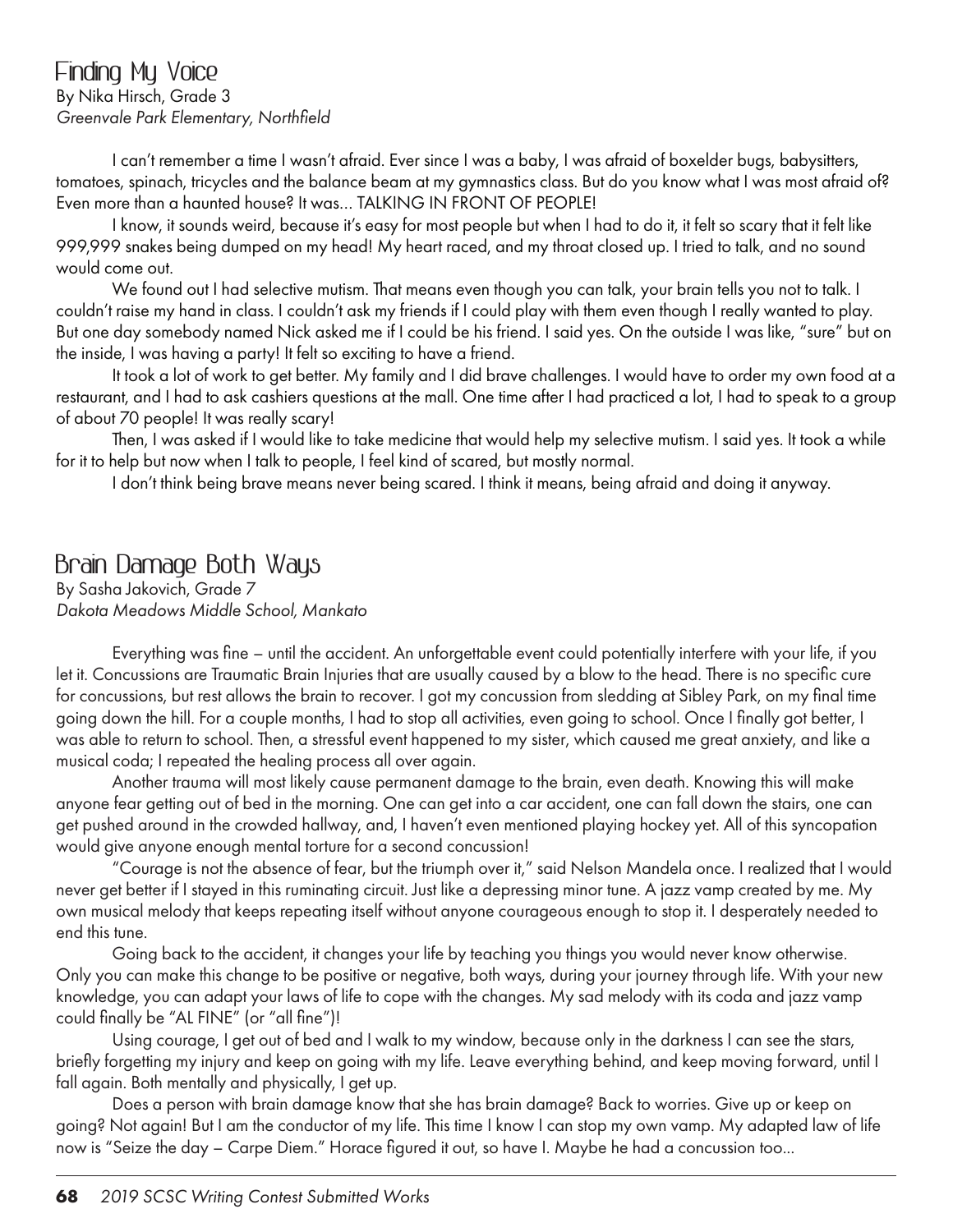## **Bittersweet Sugar**

By Amelia Lawver, Grade 10 *Lake Crystal Wellcome Memorial, Lake Crystal*

Bravery isn't just reserved for humans. There are many stories of people's cats saving them from carbonmonoxide or dogs saving their owners from bears, but my story is a much simpler one. A story of a white mutt named Sugar demonstrating joy and love despite the odds.

She was just a cute, normal, white little puppy, with a brown, heart shaped spot on her back when I first met her. How could an animal loving, twelve-year-old girl resist rescuing such an adorable puppy from a shelter?

She came with us in the car and my mom suggested the name Sugar. I fell in love with the name, and from then on that's what we called her. The only problem with the name is that my grandma liked to use it as a replacement swear word when something went wrong. We joked about how if grandma used the word anymore the puppy would come running over and jump on her! She didn't like that.

As I grew older, so did Sugar. About a year after running around the farm, chasing cats and digging up flower beds, we discovered a swollen bone in Sugar's back leg. She was fine for a couple of weeks, but soon she couldn't use it anymore and was limping around the farm. Despite the extreme pain she was in, she would cuddle up to you if you were crying and always pay attention to you first before herself.

After many visits to the vet we had two options, amputate her back leg or put her to sleep. We looked at Sugar's sweet face, with all its love and decided she still had life in her eyes. The vet amputated her leg and after much TLC, she made a full recovery.

Sugar was just as she had been before except instead of four legs, she had three. Running and jumping over snow piles, chasing behind the snowmobiles, and cuddling up with the cats. I was so happy with the decision we had made. That year at the county fair, Sugar and I received grand champion at the annual dog show. Sugar had overcome her hardships and had joy in her eyes just as before.

Unfortunately, our happiness did not last long. A year after Sugar's amputation we noticed she was having some stomach pain and her stomach was hard to the touch. It felt like stone, and you could see the pain had returned to her eyes as much as she tried to cover it up.

We visited the vet and after a couple weeks of trying different medicines, we determined that whatever was in Sugar's leg the year before had returned in her stomach. Despite her pain she still showed joy and tried to participate in all the activities she normally did. She always noticed when we were crying and would hobble over and cuddle with us.

In the end, we decided that Sugar was in so much pain it would be better to put her to sleep. She showed us love up until her last moments and I will never forget how much joy, love, and bravery she showed us in her life. She gave us an example to follow, to be kind, think of others first, and never let obstacles get in the way of enjoying the life you have been given.

## **The Day the Earth Shook**

By Amelia Lawver, Grade 10 *Lake Crystal Wellcome Memorial, Lake Crystal*

On May 12, 2008 a trembling experience changed my life. I was a mere five years old when the Sichuan Earthquake of 2008 rocked my building and my future. I was sitting with my siblings in the living room when my mom yelled at us to get under the table. I was unaware of what was happening and listened to what she said. In about 20 seconds my mother, two siblings, and I were huddled underneath the dining room table while a 7.9 magnitude earthquake shook our eleven-story apartment building back and forth.

It was like our building was a piece of jello being shaken on a plate by a four-year-old on a hot summer day. My mother cradled us three children and prayed over us, that we would be spared and protected by the Lord. My younger sister and I were crying hysterically, and ironically my brother was screaming at the building to stop shaking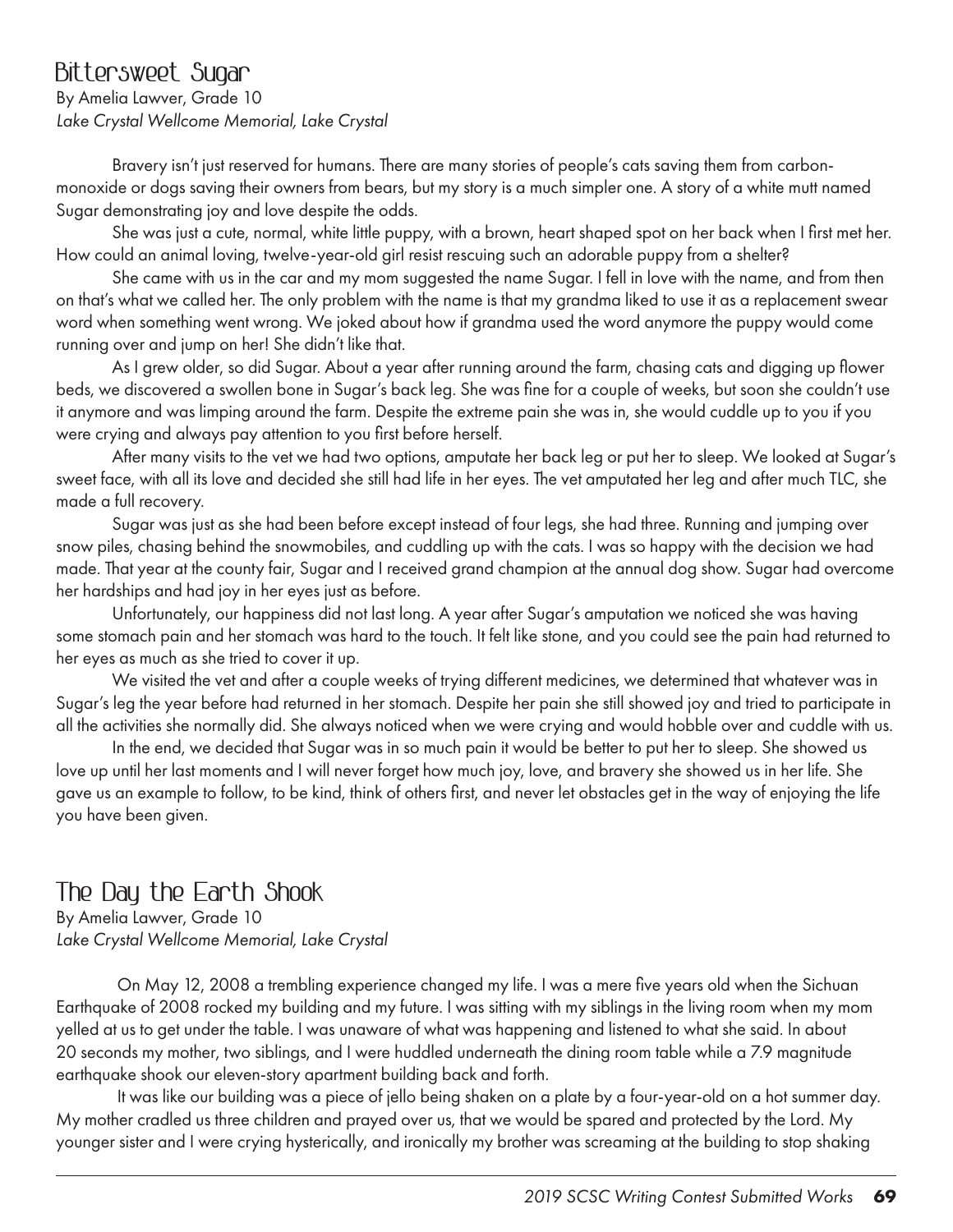with all the bravery and confidence that he could muster. He truly believed he could control a natural disaster.

After two minutes of petrifying shaking, the initial earthquake was over. The building was still standing. My mother had no idea how long it would stay that way. The building could give way in a matter of minutes and everything inside would be crushed, including us.

My siblings and I started to put our shoes on, but mom decided we were too slow. She whisked us out the door and we started our descent down 11 flights of stairs barefoot. The stairs were covered in glass and debris so without shoes, the progress was slow going. My mom had my three-year-old brother and one-year-old sister propped up on her hips when she made the decision to tell me to run ahead without them in case the building collapsed.

I ran into the courtyard and anxiously waited for my mom and siblings to join me. Together we walked to the most open space we could, because if the buildings fell, we wanted to be as far away as possible. All around us, people we knew and didn't know were crying and hugging their loved ones.

As soon as my mother made sure we were okay, she tried to call my dad who was on the other side of the city. She had no luck, as all the phone lines were down and plugged up from everyone in the city of 10 million trying to contact their families to make sure they were alive.

My dad, across the city, was working at his language center when the quake hit. Every day he would ride his bike to work and back, so as soon as the quake was over, he had to try and bike through a city in complete chaos. He saw people everywhere. Hospitals being emptied, patients on beds, cracks in the concrete buildings, and all the intersections were blocked with cars and people. My father was very lucky to be on a bike or else he would have never made it back to us as soon as he did.

We were sitting in the courtyard for about 40 minutes praying with my mom, praying that our dad would be okay. We had no clue if he was alive or if he was killed in the quake. The one thing that I remember very clearly is that our family was oddly at peace and had confidence that the Lord would bring our dad home safe. Most everyone else around us, who didn't know the Lord, didn't seem to have as much peace in their hearts as we did.

Then out of the crowds of people we saw him. Our dad was alive, tired from biking so hard across the city, but alive. He ran to us and picked us three up kids up, and we just hugged for a very long time. Even as a five-year-old, I knew I would never be more grateful than I was in that moment, knowing my entire family was alive.

**Bravery** By Rohan Sharma, Grade 4 *Bridges Community School, North Mankato*

*This nation will remain the land of the free only so long as it is the home of the brave* – Elmer Davis

The thought that comes to my mind when we say "bravery" is that of soldiers fighting in the battlefield, facing the enemy with undoubting courage, firefighters fighting a raging fire, or police personnel following hard core criminals. But there is more to bravery than that.

#### *Bravery is the capacity to perform properly even when scared half to death* – Omar N. Bradley

I love to read, and I realize that everyday acts we perform that may be difficult or dangerous, can be called acts of bravery. For instance, trying to fight back your tears and put up a calm front just before the nurse pokes the needle for the vaccination is also an act of bravery for a nine-year-old!

George Herbert, in his poem The Pulley, explains that when God made mankind, He was so happy that He decided to pour all His blessings on His finest creation. One of the first blessings was strength or bravery or courage of mind and spirit. We perform many acts every day and often fail. We make many mistakes. Failure challenges us. We learn to overcome these difficulties with a will to be better every moment. We are brave enough to realize that man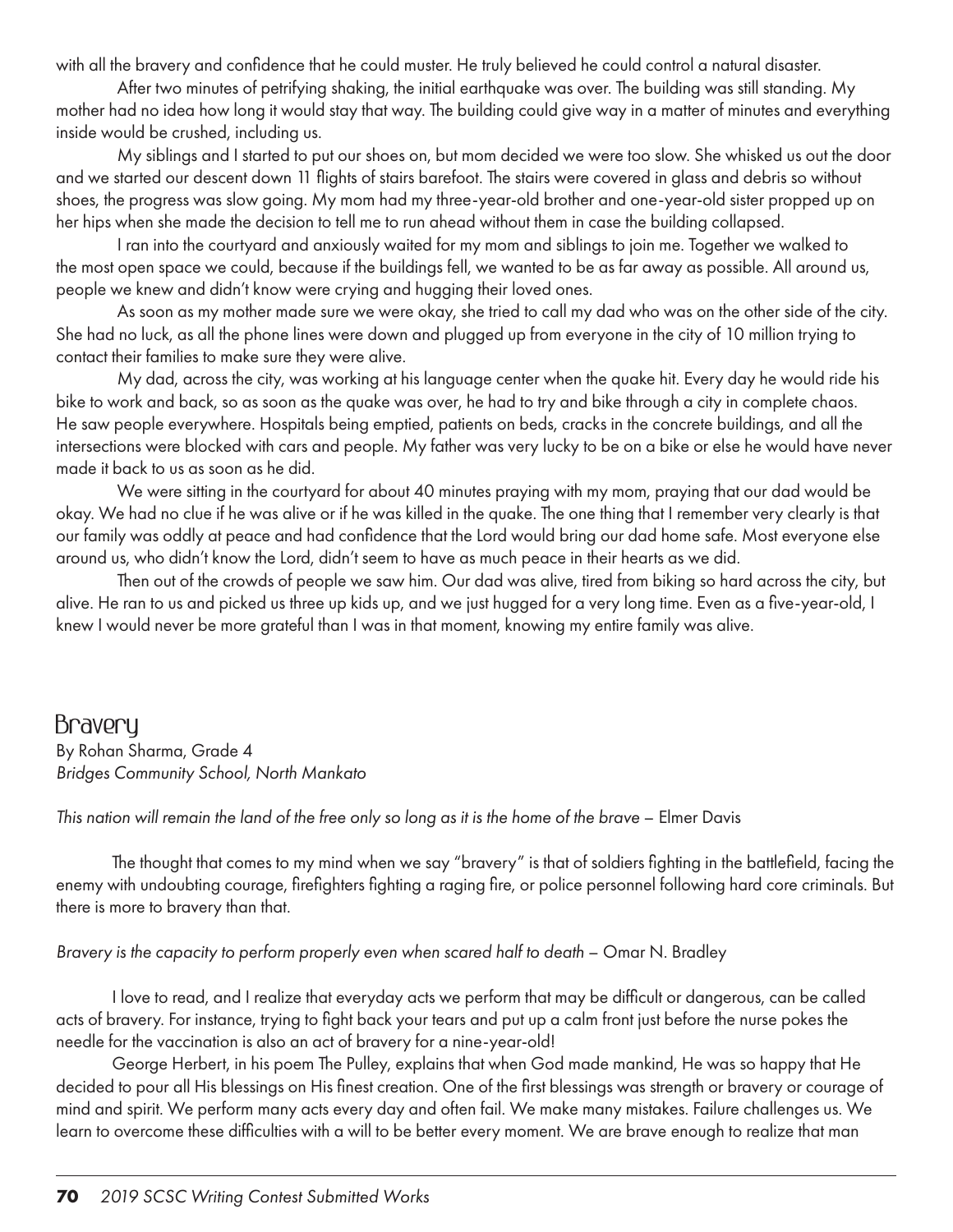does not fail; it is the ways and means he uses to overcome difficulties that fail. With a strong will he makes other plans and succeeds. This is courage of convictions.

A favorite poem of mine is Casabianca by Felicia Dorothea Hemans. Casabianca was asked by his captain not to leave his post until he was given the order. He stood bravely on the burning deck waiting for his orders. Everyone told him to desert his post, but he gave up his life to fulfill his promise.

The courage of non-violence is really impressive. One has to rise above one's own prejudices and work hard to reach out to the better instincts of our challenger. Mahatma Gandhi, Nelson Mandela and Martin Luther King taught us to love our worst enemy in order to make our opponents think about the right way of conduct.

One of the most difficult things is to fight against our own people. The bravery of Abraham Lincoln and common foot soldiers during the American Civil War is mind boggling. They fought against the concept of slavery. They believed fearlessly in the essential equality of all human beings. They lost their lives to set right the wrong done by their own people.

I salute the pioneering spirit of all the explorers who bravely fought all difficulties, natural and manmade, to find new worlds. Marco Polo, Christopher Columbus, Captain James Cook, Vasco da Gama and Neil Armstrong led great expeditions. Columbus was considered mad by his people for propagating the idea that the Earth was round. Their courage, strength and indomitable spirit discovered new worlds.

Mother Teresa and Florence Nightingale are other true examples of bravery. They left their comfortable life and worked for the dignity of the wounded and sick.

How can we forget bravery of the research scholars in various fields? They may fail again and again but never say die. Alva Edison, Marie Curie, Timothy Berners, Stephen Hawking and many more made this world a better place to live. How many challenges they had to face, how many difficulties they overcame, how many times they must have decided to give up, we don't know. What we know is that they defeated their challenges and came out victorious.

Bravery is also the courage of cancer survivors. They face the side effects of cancer treatment with a brave attitude. Their positive thinking helps them become examples to others.

Soldiers who fight in other countries than their own to save the innocent people from injustice are true warriors. To give one's life for the downtrodden and weak is noble to say the least.

We see bravery even in the animal kingdom. A mother deer charges at a predator to save her fawn. A cat or a dog attacks a human or another animal while guarding their offspring. Horses and dogs have given up their own lives to save their masters.

Lord Krishna in Bhagavad Gita says that the most ferocious battles are fought in our minds. We have evil thoughts which make us do evil things and we have sane thoughts that make us correct our evil thoughts. We are at war with ourselves and it is our soul that guides us through this battle.

In the end, I think all of us are brave enough to wake up every day in the morning and come out of our safe homes to do our duty with determination, courage and hope that we can make a difference.